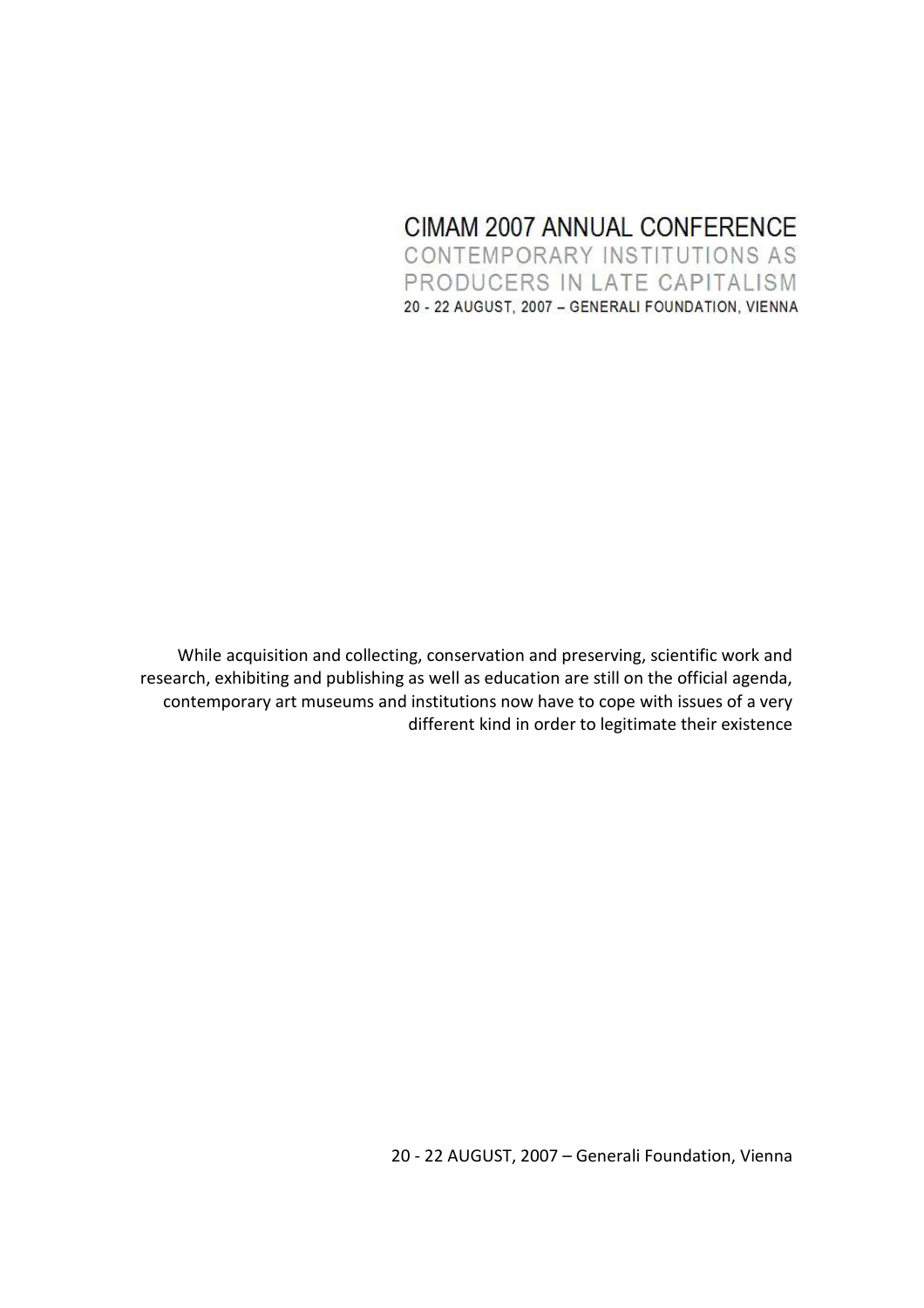CIMAM 2007 Annual Conference. 'Contemporary Institutions as Producers in Late Capitalism' 20 – 22 August, 2007 – Generali Foundation, Vienna. A two-day conference examining the current issues that museums have to cope with to legitimate their existence [published on the occasion of the 2007 CIMAM Annual Meeting, 20 - 22 August, 2007 – Generali Foundation, Vienna]; edited by Cathy Douglas with the collaboration of Pilar Cortada; sessions transcribed by Mireia Bartels.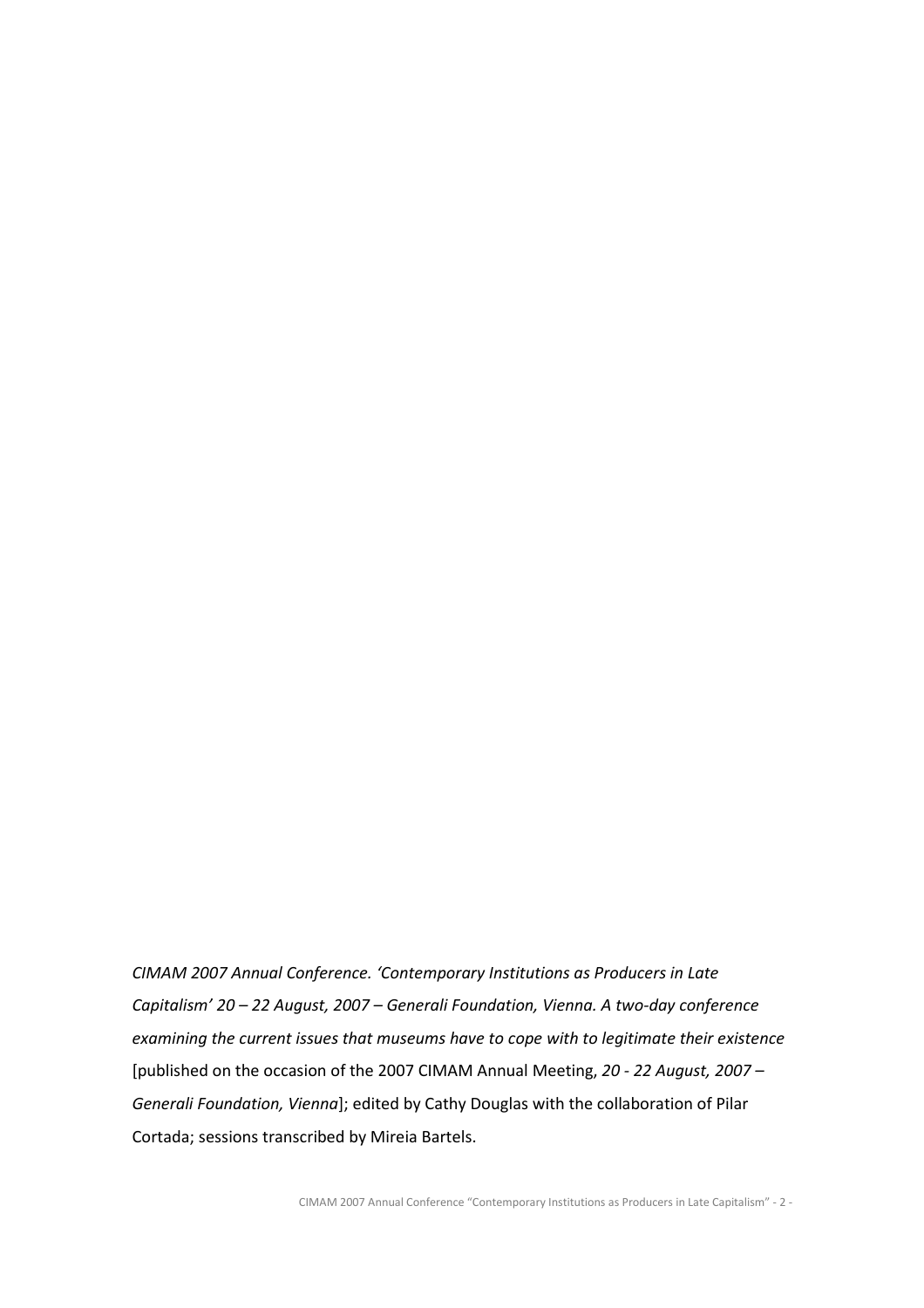### INDEX

| Welcoming remarks and introduction                                                           |    |  |  |
|----------------------------------------------------------------------------------------------|----|--|--|
| Alfred Pacquement - president of CIMAM, director Centre Pompidou, Paris                      | 5  |  |  |
| <b>Conference overview</b>                                                                   |    |  |  |
| Sabine Breitwieser - director, Generali Foundation, Vienna                                   | 9  |  |  |
| Keynote general speech                                                                       |    |  |  |
| Peter Weibel - artist, curator, art- and media theoretician, Director ZKM Karlsruhe          | 16 |  |  |
| <b>SESSION 1</b>                                                                             |    |  |  |
| THE MUSEUM AS A PUBLIC SPHERE AND ITS AUDIENCES                                              |    |  |  |
| Introduction                                                                                 |    |  |  |
| Ann Goldstein - senior curator, The Museum of Contemporary Art, Los Angeles                  | 33 |  |  |
| <b>Panellists</b>                                                                            |    |  |  |
| Chantal Mouffe - political theorist, University of Westminster, London                       | 36 |  |  |
| Georg Schöllhammer - author, curator and editor-in-chief of Documenta 12                     |    |  |  |
| magazines, Vienna                                                                            |    |  |  |
| Charles Esche - director Van Abbemuseum, Eindhoven                                           | 49 |  |  |
| <b>SESSION 2</b>                                                                             |    |  |  |
| <b>BEYOND THE MUSEUM:</b>                                                                    |    |  |  |
| Introduction                                                                                 |    |  |  |
| Christian Höller - art and culture theorist, editorial board of Springerin, Vienna; Visiting |    |  |  |
| Professor for Cultural Studies, École Supérieure des Beaux-Arts,                             | 59 |  |  |
| <b>Panellists</b>                                                                            |    |  |  |
| Alte Arte/Pavel Braila - artist, Chisinau/Moldavia and Berlin/Germany                        | 61 |  |  |
| Natasa Ilic - curator of What, How and for Whom, Zagreb                                      |    |  |  |
| Florian Pumhösl - artist and editor of montage, Vienna                                       |    |  |  |

## Response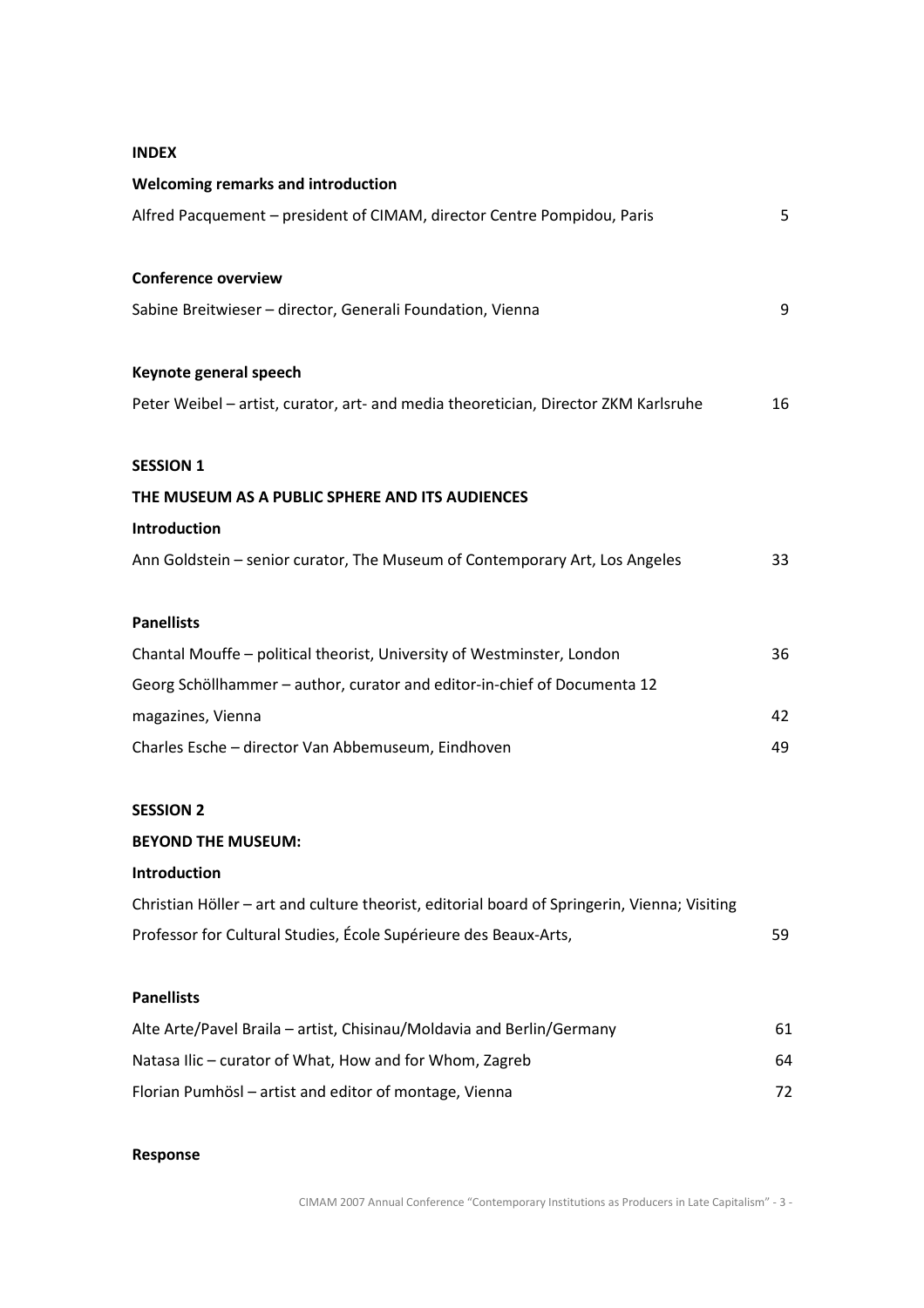| Christian Höller - art and culture theorist, editorial board of Springerin, Vienna; Visiting |     |
|----------------------------------------------------------------------------------------------|-----|
| Professor for Cultural Studies, École Supérieure des Beaux-Arts, Geneva                      | 77  |
| <b>Questions</b>                                                                             |     |
| Open to the public                                                                           | 87  |
| <b>SESSION 3</b>                                                                             |     |
| RESEARCH, EDUCATION, PRODUCTION AND DISSEMINATION OF KNOWLEDGE:                              |     |
| Introduction                                                                                 |     |
| Beatrice von Bismarck - professor of Art History and Visual Culture, Academy of Visual Arts  |     |
| Leipzig, Leipzig/Berlin                                                                      | 92  |
| <b>Panellists</b>                                                                            |     |
| Lisette Lagnado - chief curator 27 <sup>ª</sup> Bienal de São Paulo                          | 94  |
| East Art Map/IRWIN - artist group, Ljubljana/Slovenia, presented by Miran Mohar and Borut    |     |
| Vogelnik                                                                                     | 101 |
| Gerald Raunig - philosopher, eipcp.net, Vienna                                               | 110 |
| Recnance and questions                                                                       |     |

## Response and questions

| Beatrice von Bismarck – professor of Art History and Visual Culture, Academy of Visual Arts |     |
|---------------------------------------------------------------------------------------------|-----|
| Leipzig, Leipzig/Berlin                                                                     | 117 |

--------------------------------------------------------------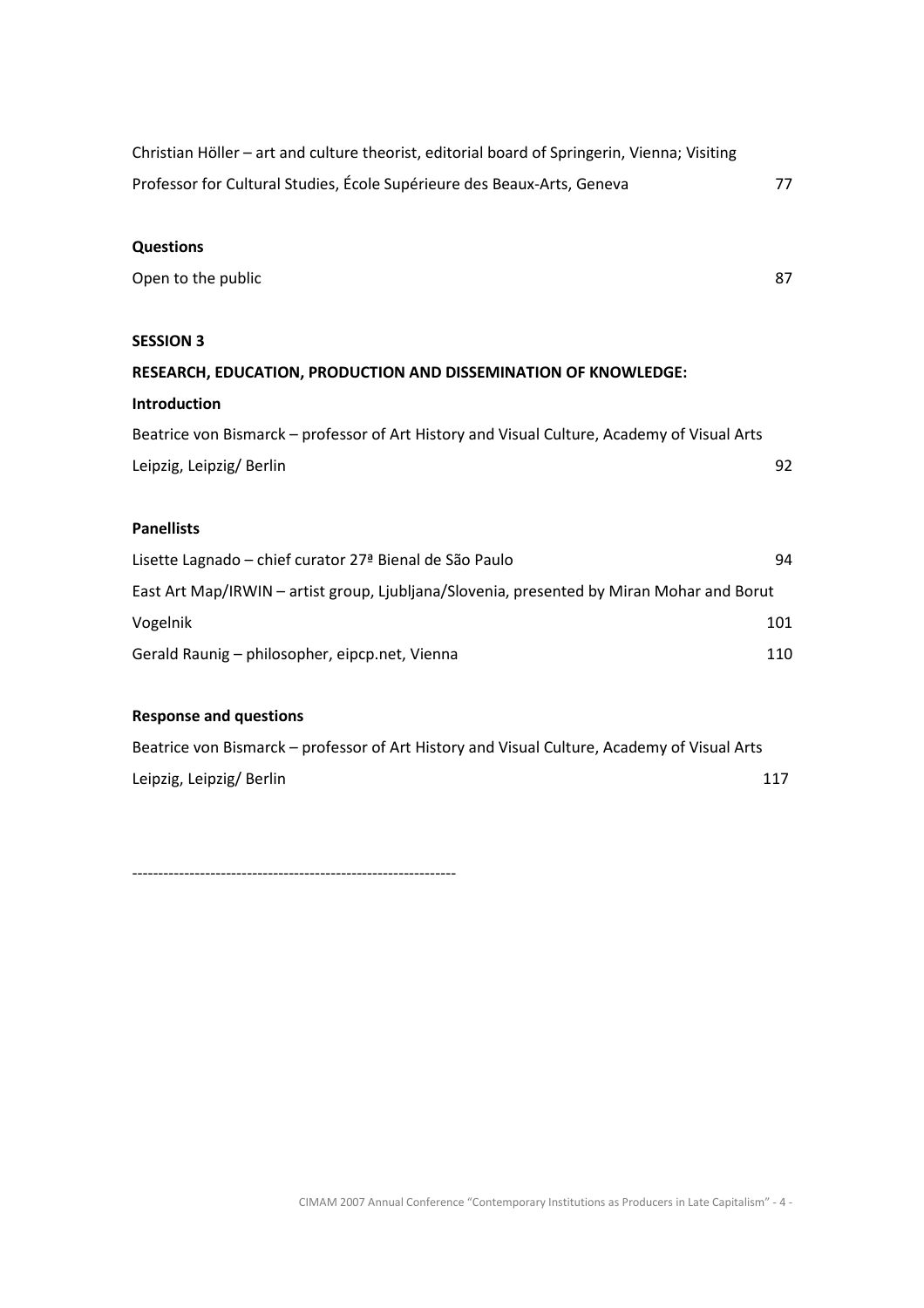#### WELCOMING REMARKS AND INTRODUCTION

#### Alfred Pacquement

The topic of this session has been entitled 'Contemporary Institutions as Producers in Late Capitalism'. At the same time, ICOM will deal with the general theme 'Museums and Universal Heritage'. And ICOM states in these introductory remarks, I quote, 'Being increasingly exposed to numerical and economic criteria, museums are threatened with losing their main focus and collections. But collections still remain the core basis for the knowledge, competence and value of museums'. End of quotation.

Those economic criteria are a fundamental part of our museum situation and, as institutions dealing with modern and contemporary art, we probably face them even more starkly, given the extensive market interest surrounding our activities. It is important to know that ICOM, in this statement, fears the consequent risk of a limitation in collecting, as we in modern art museums have the feeling that where there's stronger competition than ever, activities such as popular exhibitions or media events might take a dominant position in the museum life.

Magazines publish rankings of museums, as they do with tourist venues or with the stock exchange, based, naturally, on the number of visitors or other figures which will not deal with the content. Public or private sponsors attach value to those classifications. The concept of 'result' is rather new for museums – and suddenly disturbing. The rules of the game seem to have changed.

I know that among us CIMAM members, many are in charge of an institution without a collection. Some, working as independent curators, are not even related to an institution and have been co-opted by CIMAM. In that case, of course, the problem of the collection is quite different. However, this is the particular situation of spaces involved with contemporary art, divided between museums, Kunsthalles, art centres, research centres, foundations and so on.

But museums, even if they are challenged by other kinds of institutions – which is a good thing – represent a continuity and are the basis of our value systems. That's what I believe, anyway. In this respect, collecting might often appear secondary or inadequate, if not unnecessary, because of its negative aspects when seen by administrations or by trustees. In many situations, anyway, the market is so hot that museums cannot compete with private collectors.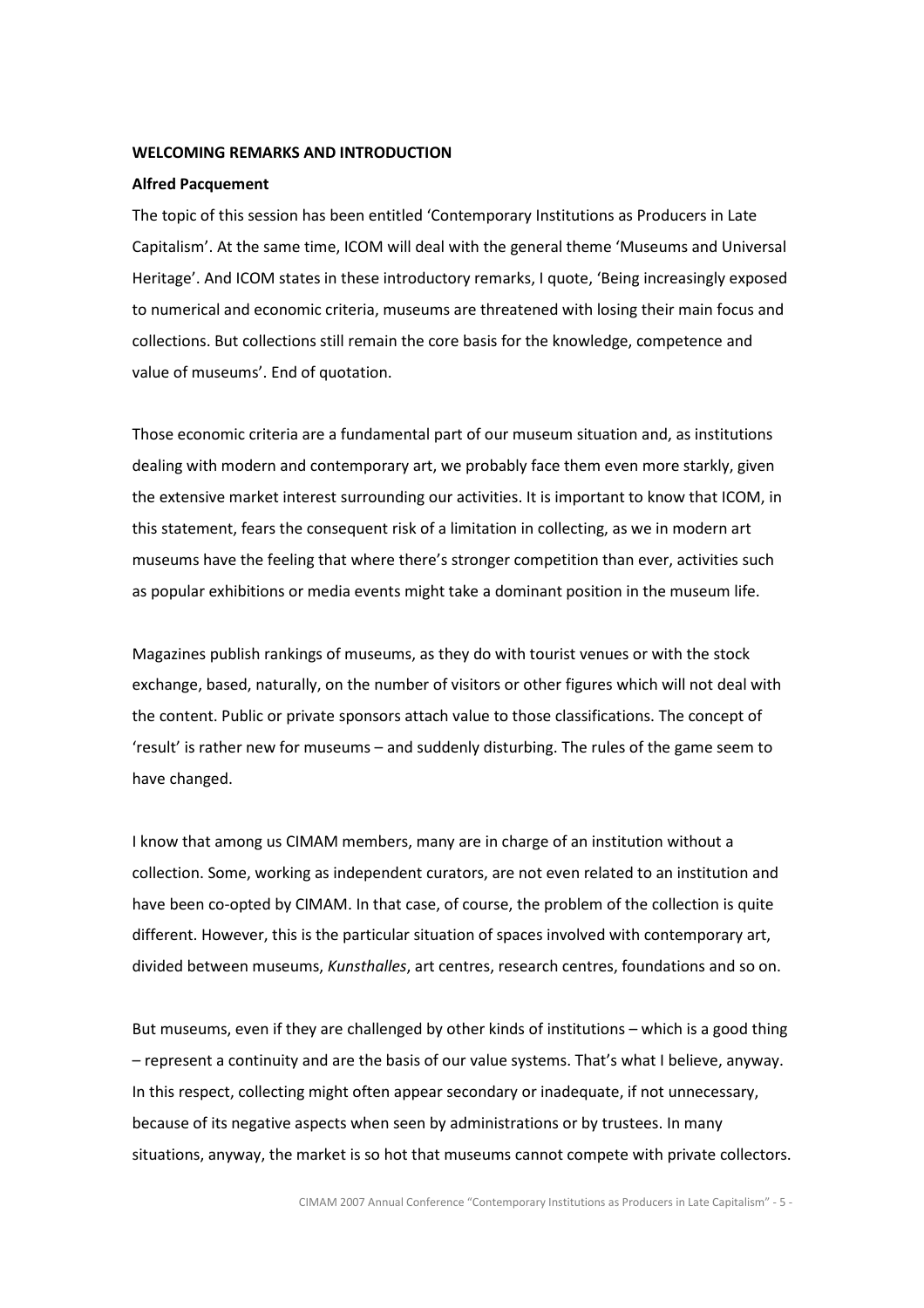Museums have to face not only the expenses of new acquisitions, but also the costs of storage, of conservation, of installation, for less attractive results than other events – not to mention public opinion questioning the necessity of adding other works to a collection when so many are in storage.

As a museum director with a strong and abundant collection to run, and hopefully with an ongoing policy of acquisition, I'm always surprised to see the limited impact in the media of a new installation in the so-called 'permanent' collection, which, in many cases, is not often permanently displayed. I notice the strong effect of a new work in the display, a new artist in the hanging, but any exhibition, even on a small scale, will probably have more impact. For the artist, for the visitor, this presence in such a context is really important. It will determine another vision of the museum, new relations, new revelations.

At the other end, this is not to forget that the notion of entertainment, a place for tourists to visit, eat and buy souvenirs, is a collateral effect of a new trend in the museum image. As curators and directors we must move away from this concept, even if our system pushes in that direction. Moreover, the art exhibition as a market forum is nowadays predominant in many ways. The confusion between art fairs, biennales and museum exhibitions is at its peak. We have all experienced the reactions of visitors mixing all these categories. The raison d'être of exhibiting art must be thought about.

'Contemporary Institutions as Producers' is the theme for this conference. Are we in the capital city to support production for artists who need this kind of intervention to make their works exist? Or do we leave this responsibility to others (meaning, of course, the market, with its specific interests)? Can we also produce research, serious education programmes, and comprehensive publications in this situation? These are the kind of questions we would like to raise.

More generally, we will discuss the situation of our institutions in the liberal economy, where the museum role is in evolution. We will ask curators, artists, theorists, editors, art historians, to react to these notions, and I thank them in advance for their participation.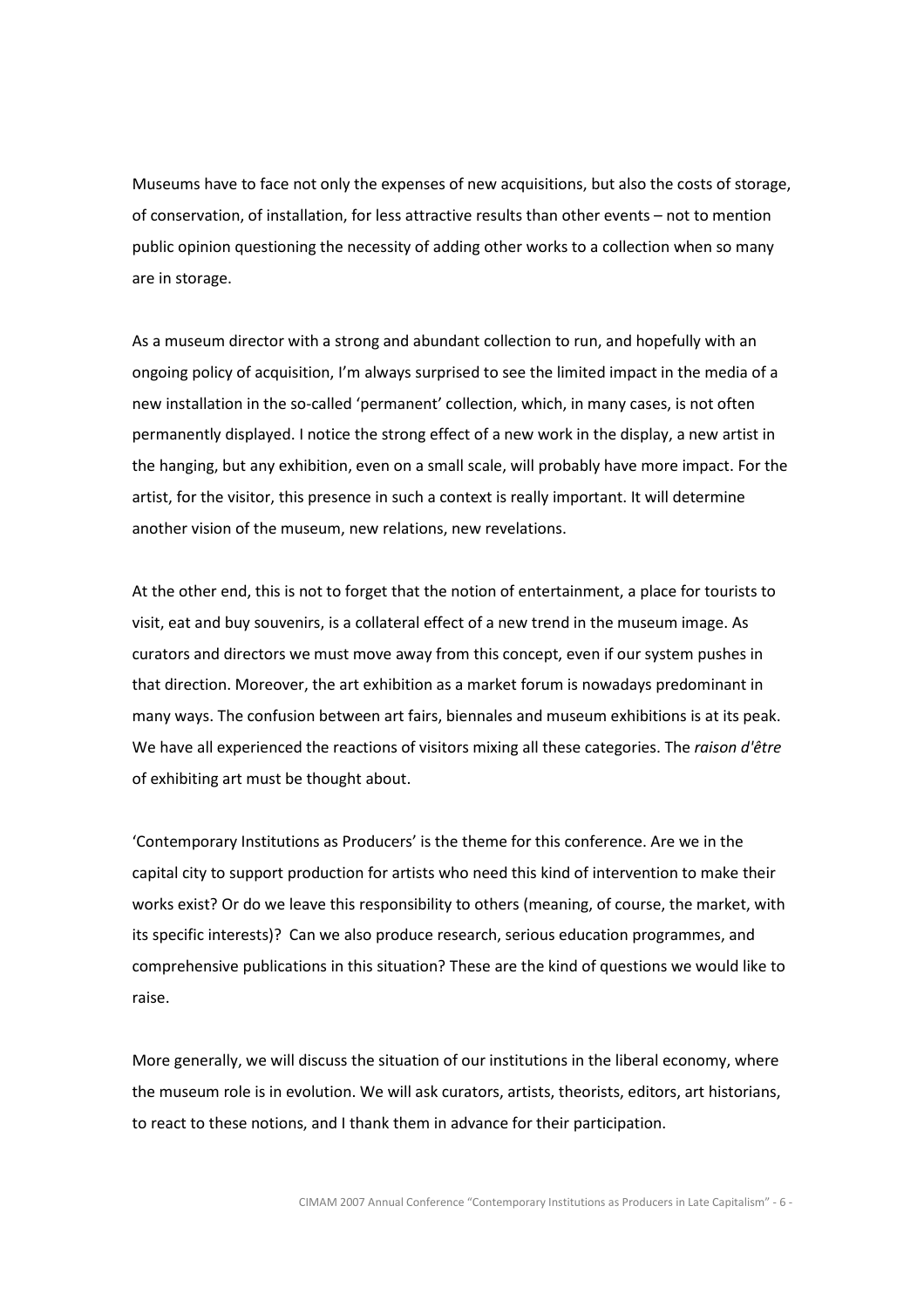The three sessions are divided into three themes:

- a. 'The Museum as Part of the Public Sphere and its Audiences', meaning how the museum relates to its public, how research and efforts intended perhaps for a limited audience of specialists can be compatible with a more general approach for any kind of visitor. For whom does the museum work? Do we need, after all, a public, or do we give the artist a kind of capacity to find a context?
- b. 'Beyond the Museum.' By that we want to raise questions about the museum space. Is it adapted to the current expectation, especially when artists are looking for other grounds closer to real life? In some cases, artistic projects disrupt the museum space. In some situations, the museum does not seem adapted as a place, but still can be the institution producing a project. This is the kind of transformation we must consider and discuss.
- c. 'Research, Education, Production and Dissemination of Knowledge', questioning how those fundamental missions of the museum are threatened by this market- and marketing-orientation of the cultural context, not neglecting the impact of the World Wide Web and new access to information.

As institutions giving place to the real works of art, we have the responsibility to maintain these objectives and be prepared to accept an evolution conducted by artists themselves. CIMAM is a platform where such questions should be raised among art professionals without any naivety. We work in this system. We are agents of this evolution. We certainly do not act as we would have 25 years ago, when CIMAM was created. We should face these new realities and react consciously to maintain the main objective of museums: to give view and comprehension to new works of art, gathered in a certain order, to paraphrase a certain famous quotation.

I would like to end this introduction by thanking everyone who has been involved in the preparation of this conference. As I said before, I want to acknowledge the involvement of the Board, the Executive Board of CIMAM, and I think during the past three years this board has done a great job of preparing these conferences. For those of you who had the chance to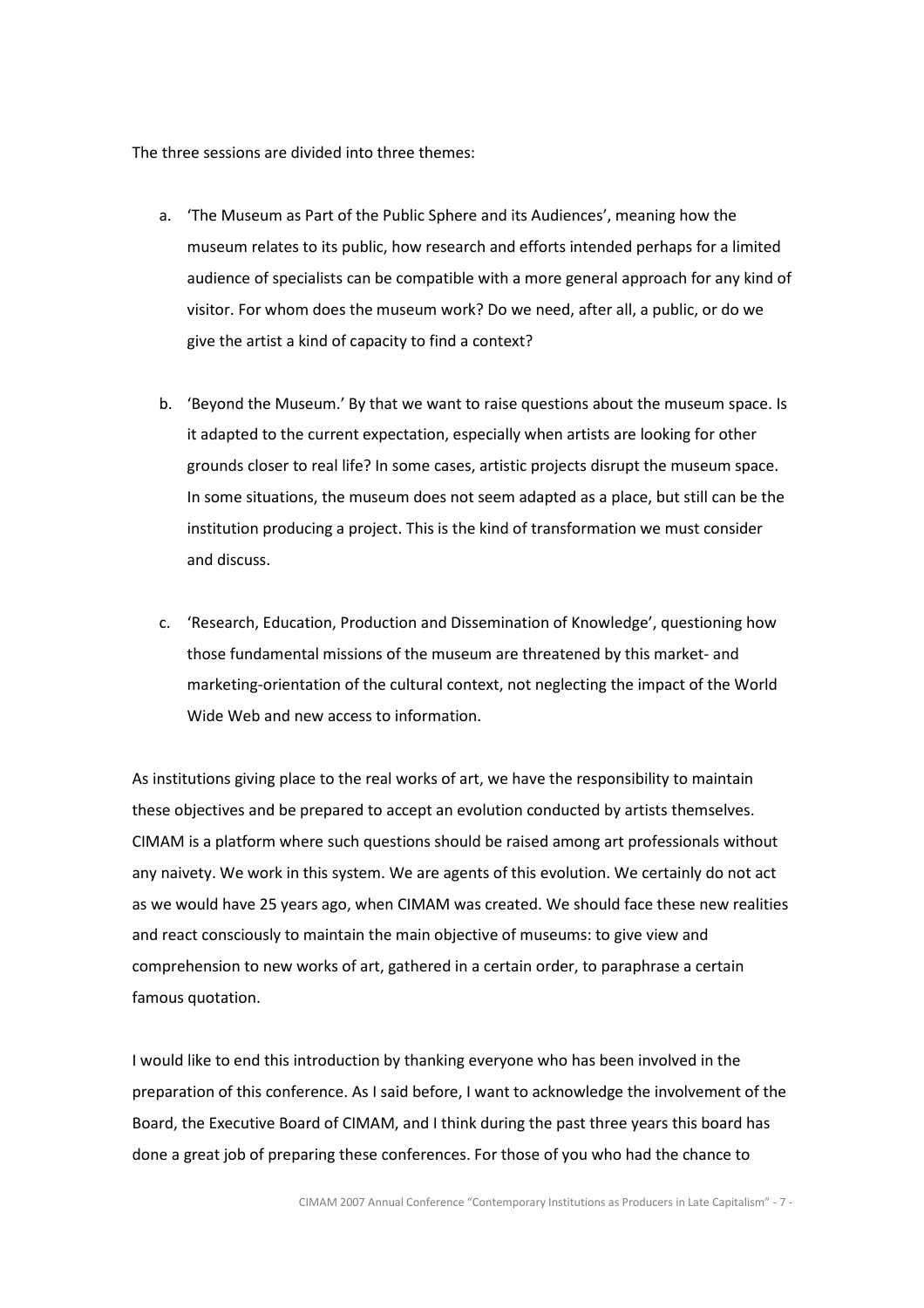attend the conference in Brazil, in London, and now in Vienna, I think you can testify to the quality of the conferences.

I also thank the speakers and the moderators for accepting our invitation to take part in the conference, and we are looking forward to their contributions.

We have had a number of sponsors, including sponsors to support grants to invite some of you to this conference. These were the Getty Foundation and the Arts and Culture Network Programme of the Open Society Institute, and they have been extremely helpful in making possible this presence of so many of you from different parts of the world. Our principal sponsors, of course, are Generali and the Generali Foundation, which I thank again, as well as the others: ICOM, Erste Bank – and I thank Mr Boris Marte – Dorotheum – and I thank Mr Martin Böhm – and the NOUS Guide.

And after we have had our discussions in this room, we will have the chance to visit a number of institutions in Vienna, and I thank very warmly the people in charge of those institutions who are welcoming us: Edelbert Köb, the director of MUMOK; Gerald Matt, the director of the Kunsthalle Wien; Peter Noever, CEO and artistic director MAK; Barbara Holub, President of the Secession; and Agnes and Karl-Heinz Essl of the Sammlung Essl.

And for those of you joining the post-conference tour to Graz, we will have the chance to visit and be welcomed by Peter Pakesch, for the Joanneum and Kunsthaus Graz; Christine Frisinghelli and Manfred Willmann, for Camera Austria; Christa Steinle for the Neue Galerie; Elisabeth Fiedler for the Sculpture Park in Graz; and Christine and Berrand Conrad-Eybesfeld.

All of them have been involved in this conference, and I thank them on your behalf.

Thank you.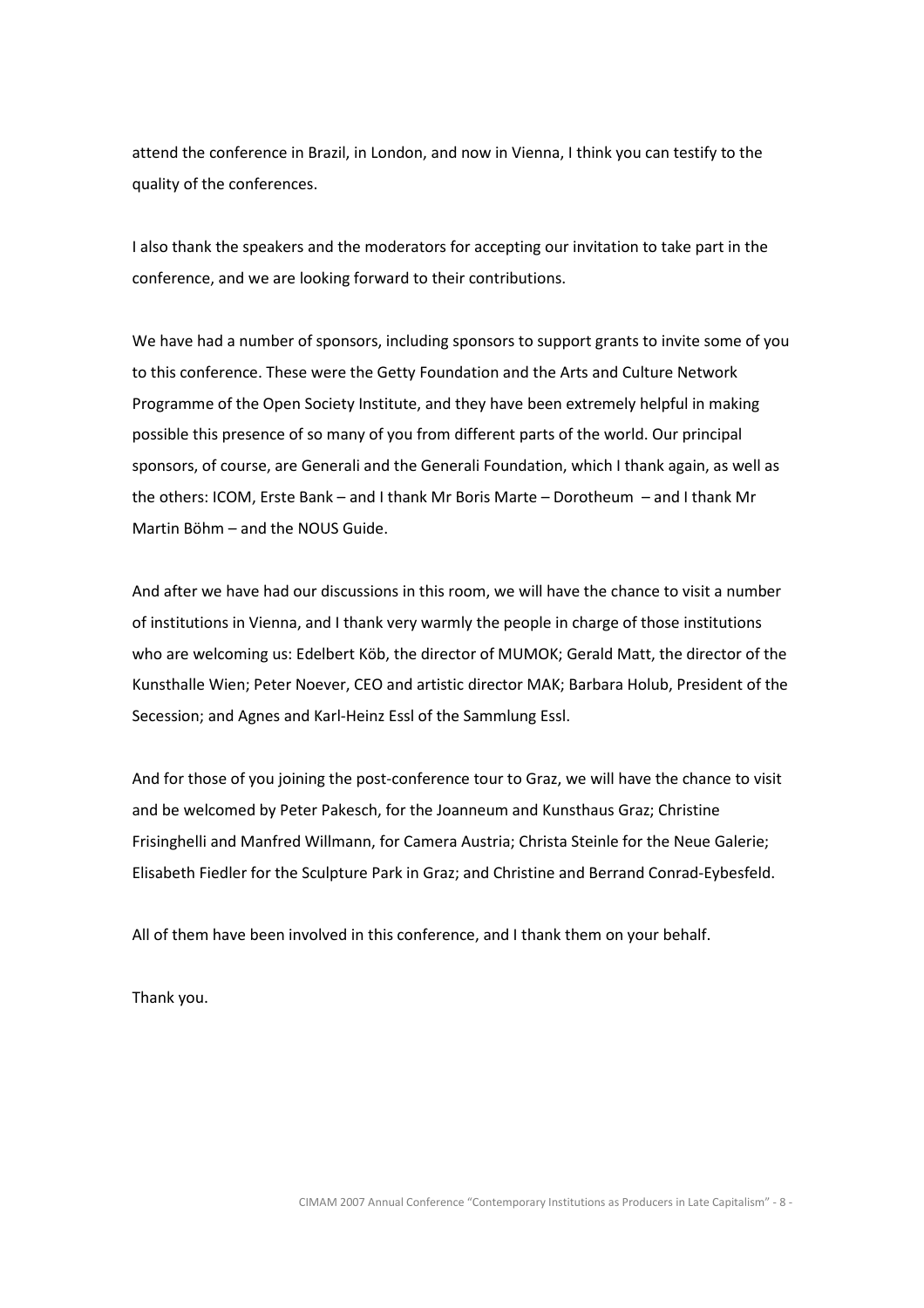#### CONFERENCE OVERVIEW

#### Sabine Breitwieser

I am very happy to welcome you to this 2007 CIMAM Conference, hosted by the Generali Foundation and dedicated to the exploration of Contemporary Institutions as Producers in Late Capitalism.

The conference takes place in a former industrial site, the Habig-court, where the Habig hat factory was a frontrunner in global production and marketing at the turn of the 19<sup>th</sup> and 20<sup>th</sup> centuries. At the 1900 Paris World Expo Peter Habig, the founder of the factory, received the Grand Prix for his enterprise – one of the medals which are actually displayed in this very space, the former Habig hat shop. Habig had branches in Vienna, Budapest, Prague, Frankfurt, Karlsbad, Berlin and Paris. The secret of his success was co-operation with other companies in cheap-labour countries such as Moravia, which delivered the half-fabricated products that were completed by Habig workers in Vienna. But after WWII, Adolf Loos' prognosis that 'the future belongs to men without hats' came true. The hatless American athlete stood for mobility and progress.

The transformation of the former Habig hat factory into the Generali Foundation's museum of contemporary art is just another example of the use of large industrial spaces for cultural organisations. It highlights a fundamental shift in Western society, in the course of which cultural activities are becoming more and more important relative to the traditional production of goods. While the Habig-court is framed by five streets and the former factory constructed in the courtyard is not visible from 'outside', the (new) architecture of the Generali Foundation is embedded in the structural past. In fact our museum has been built on the foundations of the former factory. The frontage and yard section of this complex constitute a meeting of a hundred years of time. It might also be worth mentioning that the Generali Foundation is probably the only museum building which had to plan for and respect a potential future function of the space – for instance if the museum had to be closed for some reason.

It was at the 1990 CIMAM conference in Los Angeles that Rosalind Krauss gave her lecture on 'The Cultural Logic of the Late Capitalist Museum', in reference to Fredric Jameson's renowned essay 'Postmodernism, or The Cultural Logic of Late Capitalism' (first published in 1984). In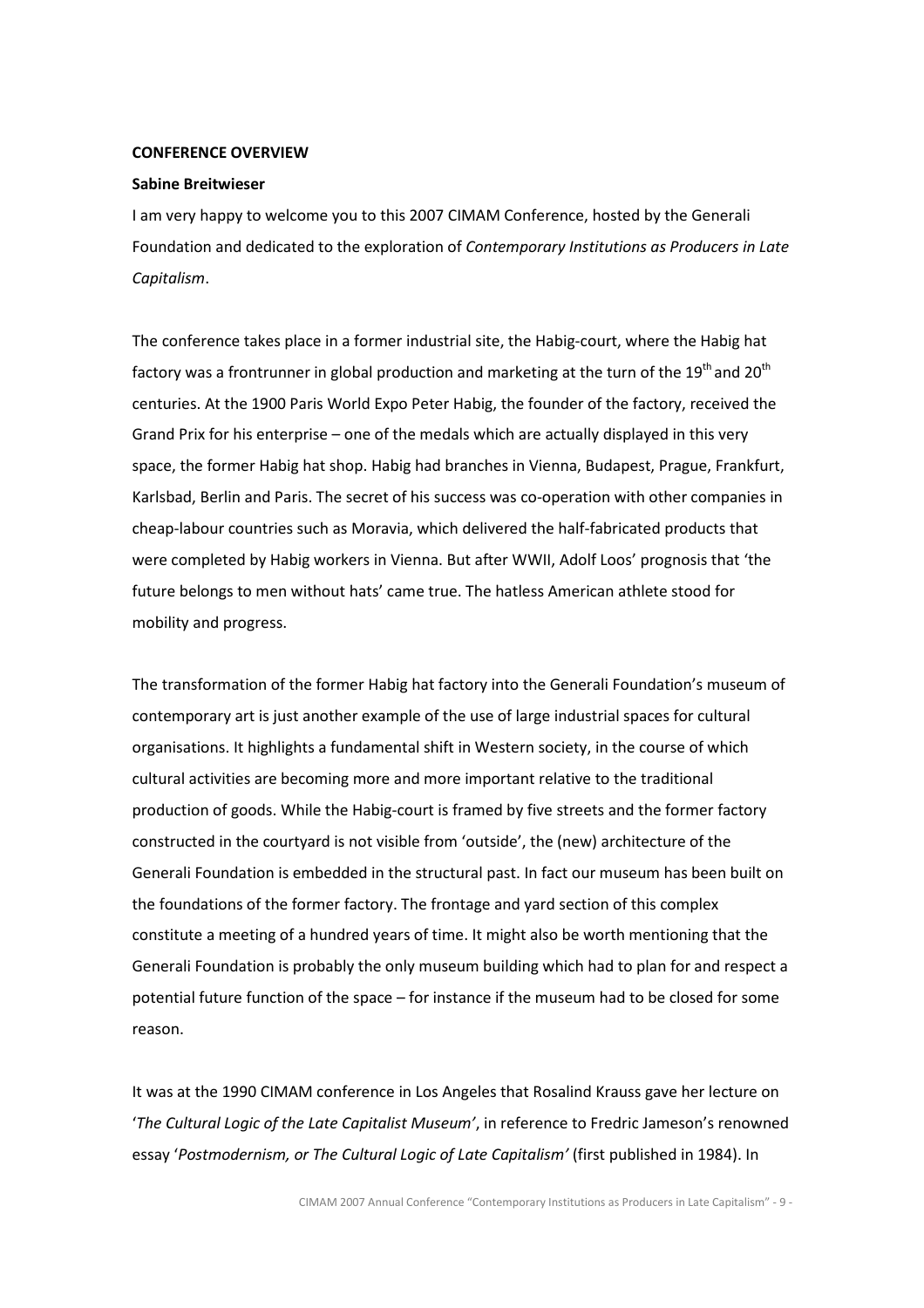relation to the presentation of the Panza collection in Paris and the Guggenheim's expansion plans the same year, Krauss confronted CIMAM with an analysis of the dilemma and – from her perspective – ongoing revision of Minimalism happening 'in tandem with powerful changes in how the museum itself is now being reprogrammed or reconceptualised.' Given the very particular production modes of the Minimalist art movement – the choice of materials, the simple forms, the serialisation of objects – it was always likely to be 'caught up in the logic of commodity production' which would outweigh its specificity. At the same time Minimalism's aim of creating a 'lived bodily experience' could, if pushed a little further, break up entirely into utterly fragmented, postmodern contemporary mass culture.' The 'industrialised' museum, as Krauss calls it, will 'deal with mass-markets, rather than art markets, and simulacral experiences rather than aesthetic immediacy. It needs technological subjects, seeking [not of affect but of intensities] the subject which experiences its fragmentation as euphoria, whose field is no longer history, but space itself.'

Lately, we all have experienced the transition of the museum from guardian of public patrimony and repository of knowledge to a corporate entity with 'assets' of highly marketable value, individualistic programmes, and the desire for growth. 'A museum is not a business. [But] it is run in a businesslike fashion,' once stated Philippe de Montebello, then director of the New York Metropolitan Museum. The artist Andrea Fraser, who used this quote as the title of an essay, questioned whether the ongoing professionalisation and corporatisation of museums could continue to develop at such an extraordinarily rapid pace, or 'if it would not be consistent, on some level, with the interests and orientation of museum professionals and the artists who staff and supply them; because we have accepted these trends as inevitable, necessary, or even desirable.'

Do we just need to accept that the 'classic bourgeois institutional model … has long since been replaced by a corporative institutional logic' (Nina Möntmann), and adapt ourselves in terms of flexibility and progress? Or could we successfully develop new criteria, new forms and modes of collecting, exhibiting and mediating modern and contemporary art?

The need to examine the current situation, especially in light of the contemporary art museum and its relation to the public sphere, its missions – but also its boundaries – is thus evident.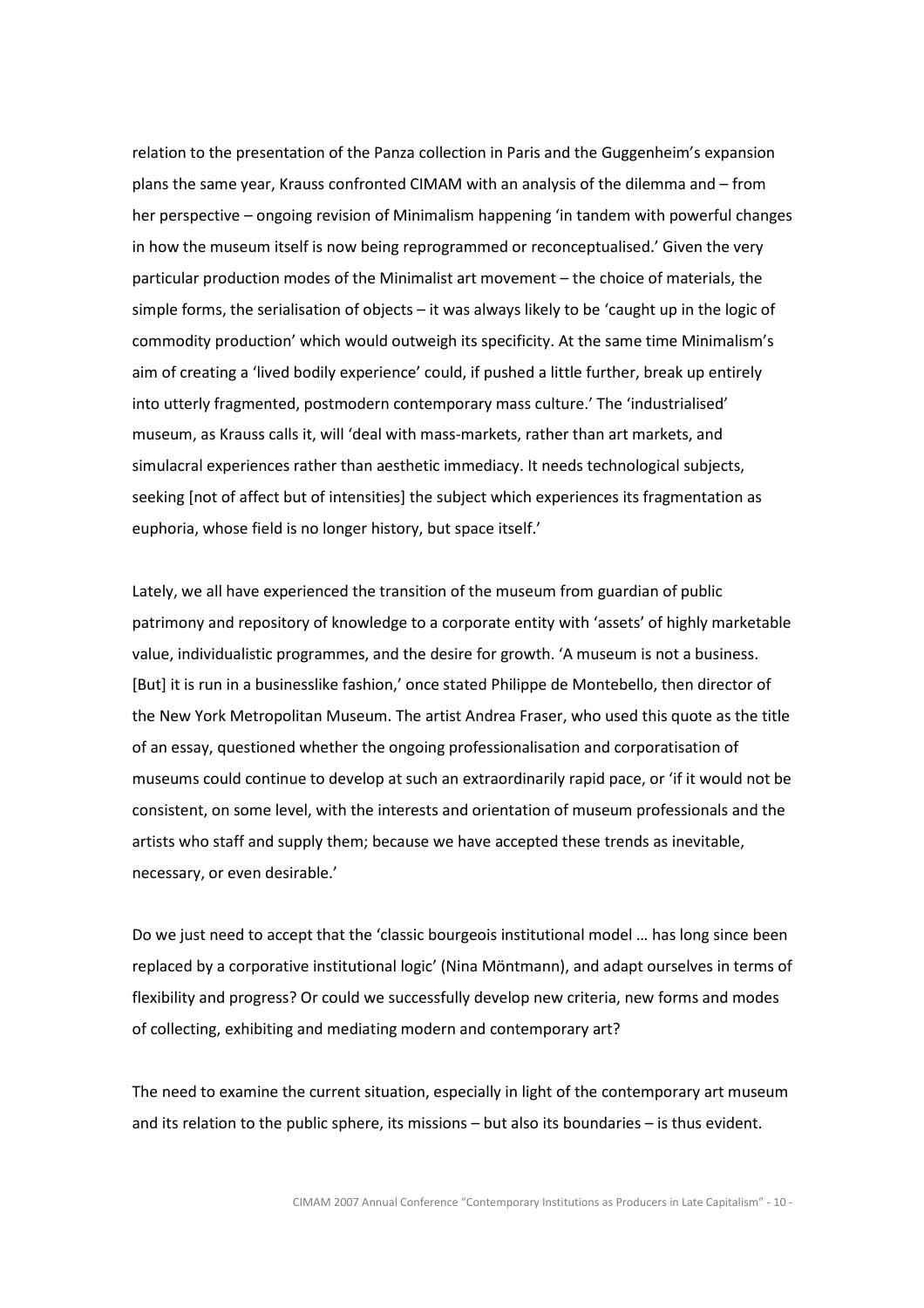We are experiencing a paradigm shift in museum policies. While acquisition and collecting, conservation and preserving, scientific work and research, exhibiting and publishing as well as education, are still on the official agenda, contemporary art museums and institutions now have to cope with issues of a very different kind in order to legitimise their existence.

A few years ago, federal and provincial museums and universities in Austria, as one example, were transformed into 'scientific institutions', with a legally and economically 'autonomous' status. While generated income could now be used by those institutions, this new status forced them to make do with a set budget and facilities. Now some institutions are nearly incapable of expanding their collections or even covering their overheads. One result is that institutions turn into 'profit centres' when marketing strategies become core issues, the activities of museums are assessed and resources are allocated exclusively in terms of attendance, efficiency, and, ultimately, cost reduction. That means that, simultaneously, private collections and corporate art institutions are ever more important.

It has been just seventeen years since Austria, and especially Vienna, was faced with the socalled 'Iron Curtain' separating the west from the socialist countries. Vienna has the privilege – in former times it was considered more of a burden – of being located in the (new) heart of Europe. It is about an hour by car from Vienna to Bratislava, two hours to Budapest, four to Ljubljana or Prague, and five hours to Zagreb. The specific geopolitical location of the 2007 CIMAM conference allows us to discuss the situation of the contemporary art institution in a social and economic system that functions in more countries than ever before.

In 'The Author as Producer', Walter Benjamin recalls Plato's model of the state, in which no poets were allowed to live. Even if Plato had a high regard for the power of poetry, he considered it to be – in a perfect community – destructive and superfluous. In his 1934 speech at the Institute for Fascist Studies in Paris, Benjamin raises the example of the Russian writer Sergei Tretyakov, who sees himself not as an 'informing' but an 'operating' writer; a socially and politically active author who does not focus on the theme of production but is working to change the conditions and means of production; who is on a mission not to report but to struggle.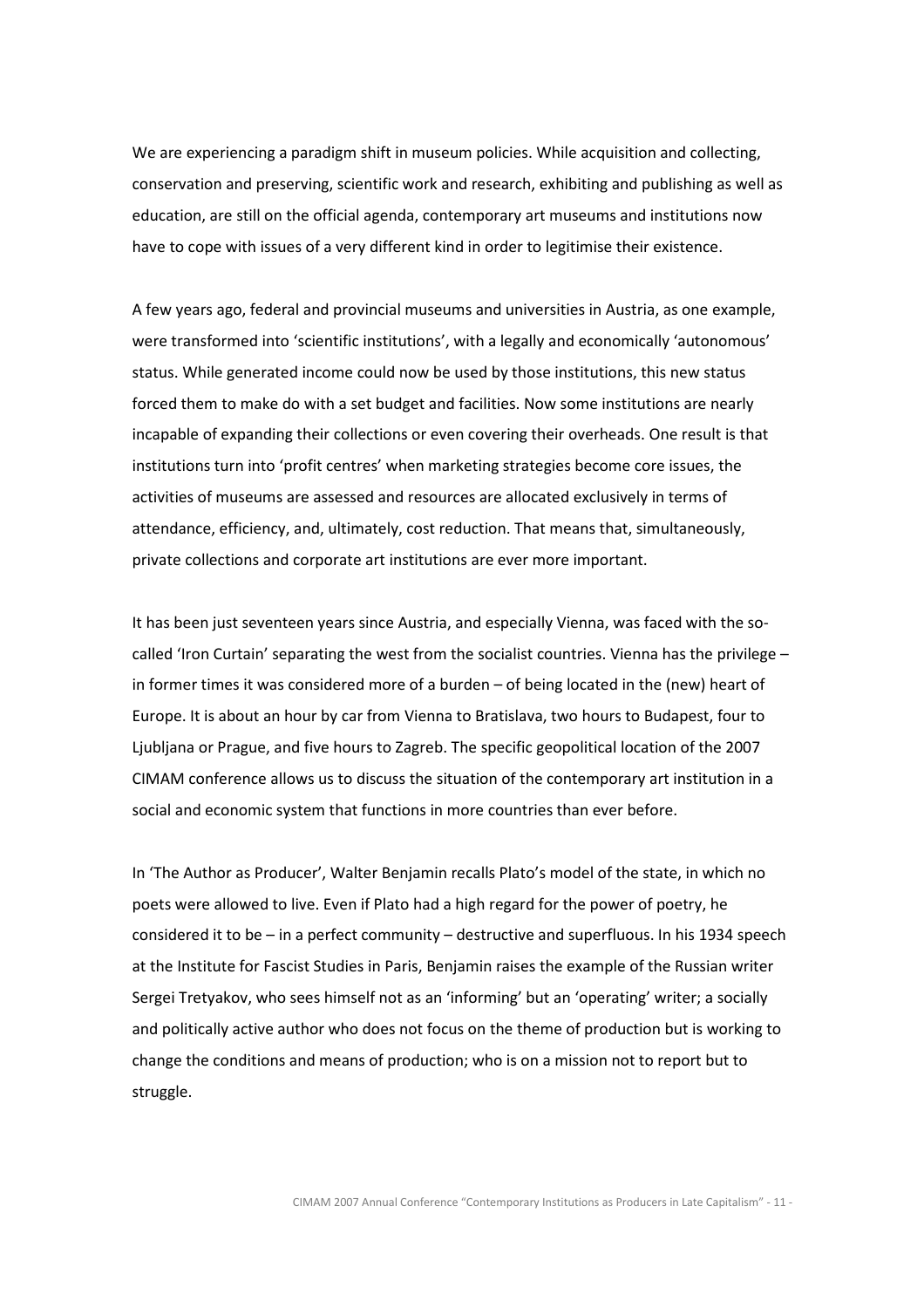If this dialectic of social and productive relations is translated into the field of the art institution, we need to look at how to engage the current situation with the contemporary art museum.

#### Introduction of the sessions and speakers

This conference brings together distinguished speakers and participants from many countries. Peter Weibel – artist, curator, art- and media-theoretician, and Director Z.K.M. Karlsruhe – will be our keynote speaker. Following him, the meeting will comprise three sessions:

- 1. The Museum as Part of the Public Spheres, and Its Audiences
- 2. Beyond Museums
- 3. Research, Education, Production, and Dissemination of Knowledge.

Each session will feature three or four individual panellists, each presenting a twenty-minute paper. Every session will then be followed by a forty-five minute period during which a respondent with specialised knowledge of the panel's topic will summarise the ideas and issues arising from the presentations; then the audience will be invited to respond.

Regarding Session 1 'The Museum as Part of the Public Spheres and Its Audiences', the museum has traditionally been a site of the bourgeois public sphere, in two ways: as a forum for a specific audience, and at the same time as a discursive formation involved in producing the fiction of a largely homogeneous public. The idea of a single public sphere has given way to the image of a multiplicity of coexisting publics that are interrelated in a great variety of ways. The sphere of art is one of these particular (though not autonomous) social systems engendered by discursive self-reference, yet it is in itself very heterogeneous. How do art museums relate to publics and counter-publics? What does it mean for the notion of museum audiences if the original conception of the museum as a bourgeois institution of education and enlightenment is increasingly being supplanted by ideas of entertainment and consumption? Are there alternative forms of spectatorship, and can institutions create, or at least support, participatory models of the encounter with art? And here I would like to agree with Chantal Mouffe in accepting the public as a realm in which aesthetic strategies are understood as political interventions.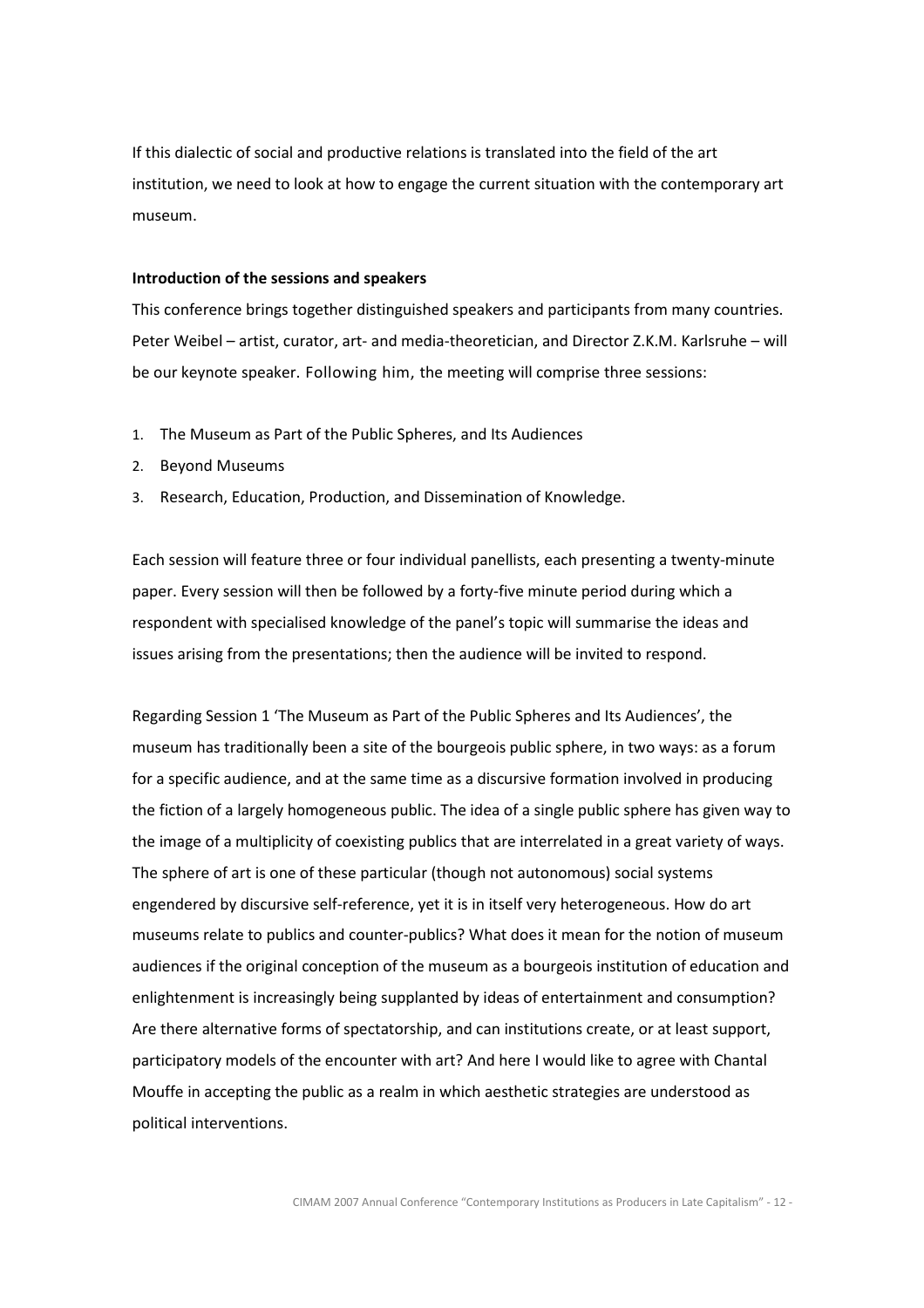The panellists for this session will be: Chantal Mouffe – political theorist, University of Westminster, London; Georg Schöllhammer – author, curator and editor-in-chief of the Documenta 12 magazine, Vienna; and Charles Esche – Director, Van Abbemuseum, Eindhoven. Ann Goldstein – senior curator, The Museum of Contemporary Art, Los Angeles – will respond and summarise the ideas arising from the presentations.

Regarding Session 2 'Beyond the Museum', museum space defines art and creates a very specific context. It is as a result inevitably restrictive, removed from other contexts of life, and often seems depoliticising. Artistic projects 'beyond the museum' have tried again and again to disrupt the museums' self-reference – whether to attain greater control of the presentation and mediation of the artist's own work, or to test alternative forms of addressing the viewer, or as part of an activist effort to alter the relations of production. How do such projects relate to the museum's mission? Can they leave the limitations of those behind, or do they, as they establish themselves as institutions in their turn, submit to comparable limitations? Is the distinction between presenting institutions/organisations and producing artists even still relevant today? To what degree can the recourse to models of the 1920s and 1930s be helpful in contemporary attempts to establish a position within the cultural field and its economic, social, and political conditions?

The panellists for this session will include Pavel Braila – artist, Chisinau/Moldavia and Berlin/Germany, presenting Alte Arte; Natasa Ilic – curator of What, How and for Whom, Zagreb; and Florian Pumhösl – artist and editor of *montage*, Vienna. Christian Höller – art and culture theorist, on the editorial board of Springerin, Vienna and visiting Professor for Cultural Studies, École Supérieure des Beaux-Arts, Geneva – will be the respondent.

In relation to Session 3, that will deal with education, the museum as a site of bourgeois selfrepresentation and enlightenment is increasingly being supplanted by ideas configured around the concept of 'the market', and hence around that of the consumer. The rise of the international biennial, with its claim to global significance and its wide range of offerings, accords in this perspective with current neo-liberal conceptions of the global exchange of commodities. How can museums in this context perform such central parts of their mission as research, education, and the dissemination of knowledge? Are museums, with their focus on material witnesses, still fit for these tasks? Or does the availability of all information through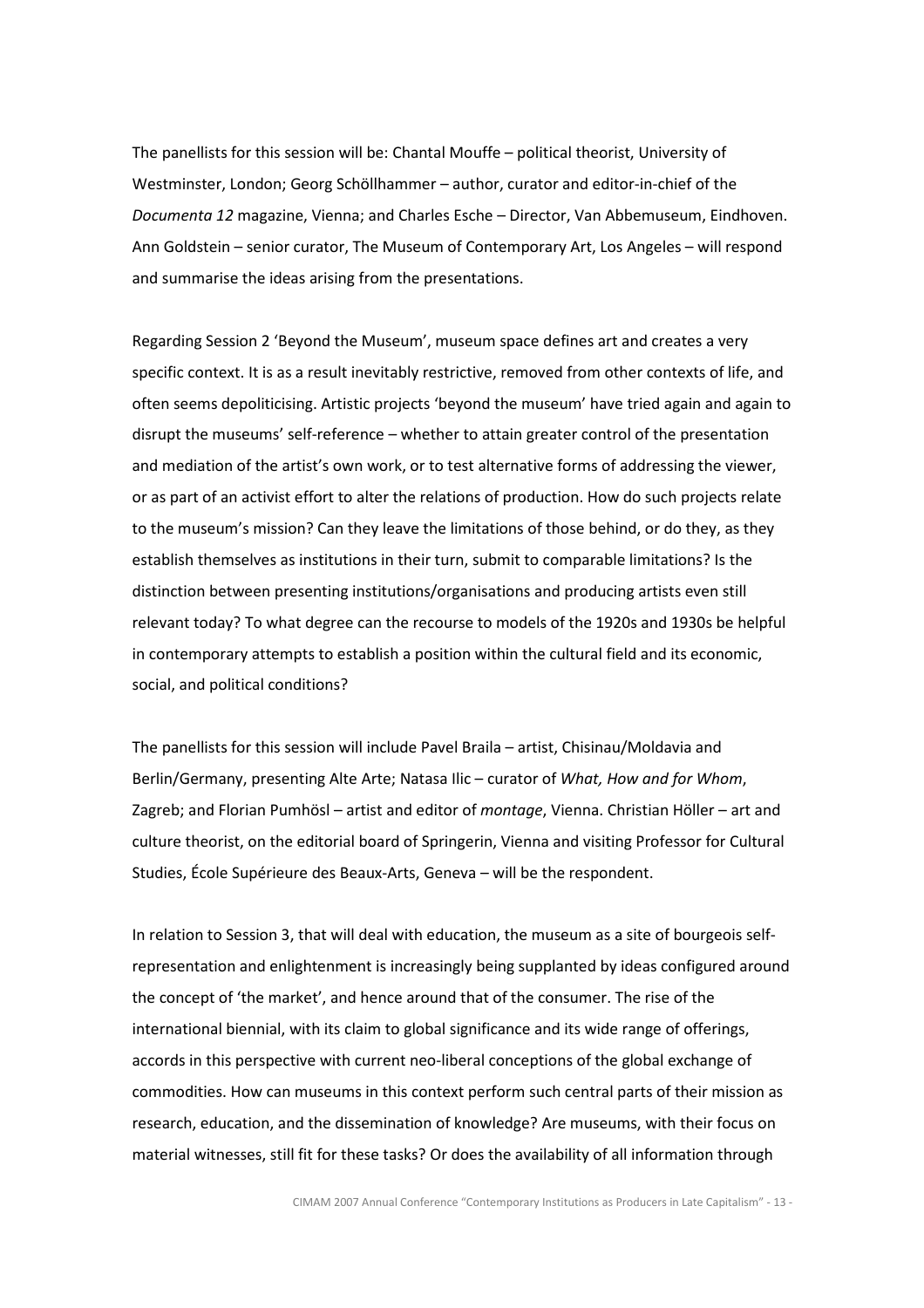the internet in fact necessitate a correction: that experiences be bound back to actual artefacts? Are there counter-models to the traditional hierarchical organisation of the production and mediation of knowledge in museums that follow guiding notions such as networking and self-empowerment? To what degree can, and should, artists be integrated into the classical functions of the museum, mediation and research?

The panellists for this session will be Lisette Lagnado – chief curator 27ª Bienal de São Paulo; Gerald Raunig – philosopher, eipcp.net, Vienna; and Miran Mohar and Borut Vogelnik from IRWIN – an artist group from Ljubljana/Slovenia, presenting their project East Art Map. The response is in the hands of Beatrice von Bismarck, Professor of Art History, Leipzig and Berlin.

We do have a very intense programme, and I would really like to motivate you all to participate actively in the conference, involve yourself strongly in the discussion and bring in your position, your experience and your ideas.

Finally, I would like to thank all those who have made this meeting possible; especially the following people and organizations: CIMAM's Executive Board; CIMAM co-ordinator Pilar Cortada; all speakers and moderators; our travel grant sponsors the Getty Foundation and the Arts and the Open Society Institute; Generali Vienna − namely Dietrich Karner − and Generali Allgemeine Immobilenverwaltung − namely Klaus Edelhauser and Gerald Ruess who have also persuaded Akustik Blasch , Axima Gebäudetechnik, Hazet Baugesellschaft, LHD Küchen, Ortner Haustechnik, Otis Aufzüge, Porr Baugesellschaft and Rauhofer Elektro and Schindler Aufzüge to support this conference through the Generali Foundation; ICOM; Erste Bank/Boris Marte, Dorotheum/Martin Böhm, and Nous Guide.

I would also like to thank all the institutions that are opening their collections and exhibitions to us: MUMOK/Edelbert Köb; Kunsthalle Wien/Gerald Matt; MAK/Peter Noever; Secession/Barbara Holub; Agnes and Karl-Heinz Essl; Joanneum and Kunsthaus Graz/Peter Pakesch; Camera Austria/Christine Frisinghelli and Manfred Willmann; Neue Galerie/Christa Steinle, Sculpture Park in Graz/Elisabeth Fiedler; and Christine and Bertrand Conrad-Eybesfeld. Also the Esterhazy family and Mr Ottrubay, who support the conference with their delicious wines. The Hotel Triest/Manfred Stallmajer, supports the conference in many ways. And the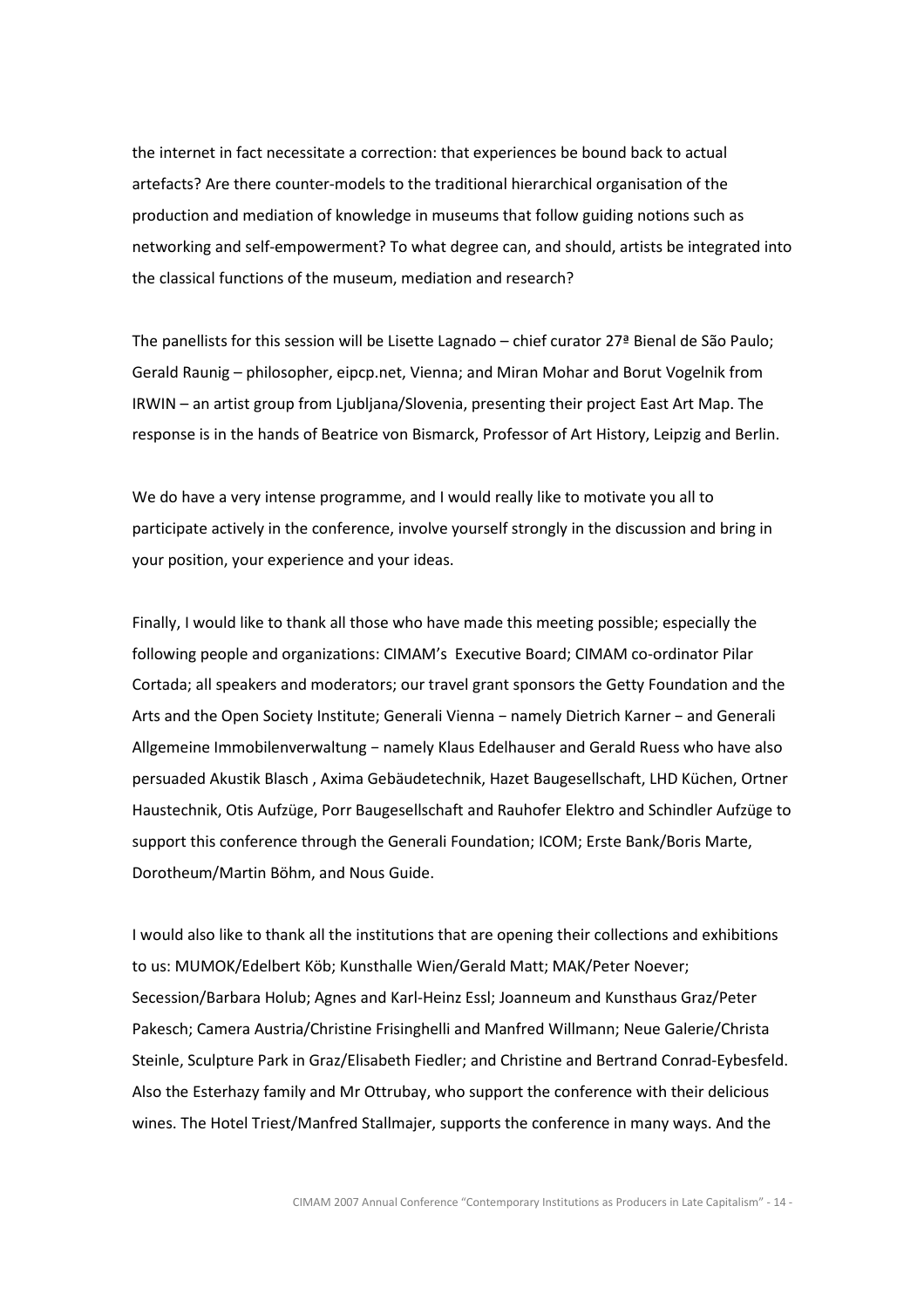Hirzberger agency: most of you have been in touch with Alexander Zerza or Geraldine Nusser when booking the conference.

Last but not least, I would also like to thank the wonderful team of the Generali Foundation. A lot of them have been involved in some way or the other in the preparations and organisation of this conference, and I am extremely thankful to all of them for their support.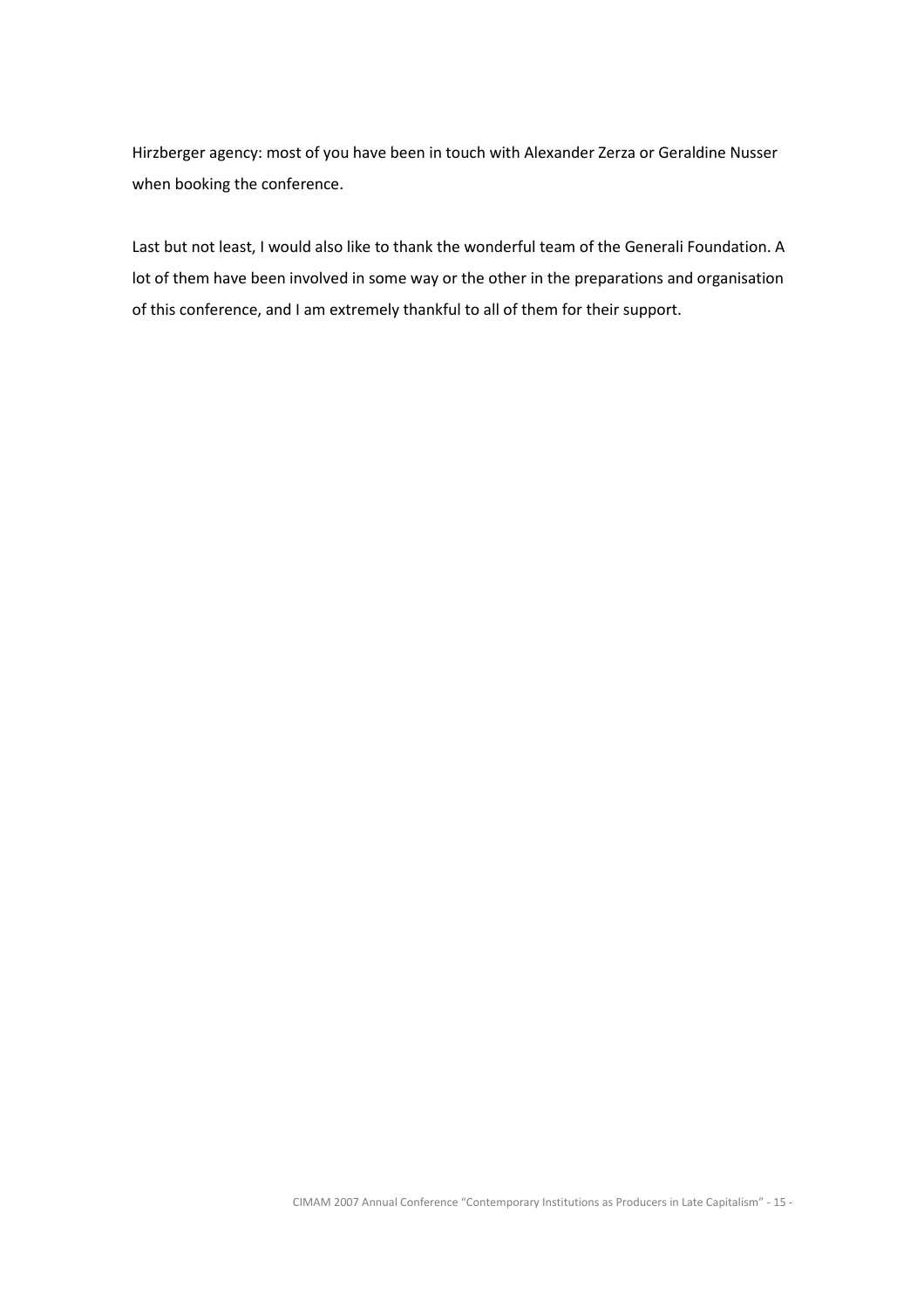#### KEYNOTE GENERAL SPEECH

#### Peter Weibel

As Sabine Breitwieser has already mentioned, precisely 17 years ago, on 10 September 1990, Rosalind Krauss gave a lecture with the title 'The Cultural Logic of the Late Capitalist Museum'. She was, and still is, editor of October. The title was actually a paraphrase of the famous paper by Fredric Jameson, published in the New Left Review in 1984, called 'Postmodernism, or the Culture Logic of Late Capitalism'. So, even 16 years earlier, it was clear that postmodernism was an expression, a visual recording, of what he called 'late capitalism'.

The debt of this year's CIMAM conference to the work of Jameson and Krauss is obvious. The question is only, have we moved forward in the last 20 years? That is to say, have we found new solutions, new perspectives, to the problems discussed in these papers or, as I mentioned, by Breitwieser?

I will give you three models of the problem's description analyses: first, the famous cultural critique of education articulated by Adorno, Bourdieu and Habermas and Marcuse; second, the economic critique of the art system of Jameson, Krauss, Jean-Joseph Goux and others; and finally my own model, a critique of consumer society through the emancipation of the consumer. So my idea is not to make the author the producer. I will show you models of how we can make the consumer the producer.

The cultural critique is, actually, as you all know, a pure condemnation of what is going on today. There is a famous book by Max Horkheimer and Theodor Adorno, published in 1946, Dialectics of Enlightenment, which has a big chapter about the culture industry. This is precisely what we are doing. And the sub-title of this chapter is 'The Culture Industry: Enlightenment as Mass Deception'. This has been the verdict of the culture critique of the Left for about 60 years.

And it says in the first paragraph that TV, cinema and radio mass media don't pretend to be part of culture any more. It is not necessary. The truth is that they are just businesses that use culture as an ideology to legitimate the trash they sell. They are specialists in using culture as entertainment, which is today part of the daily business of those of us who work in museums.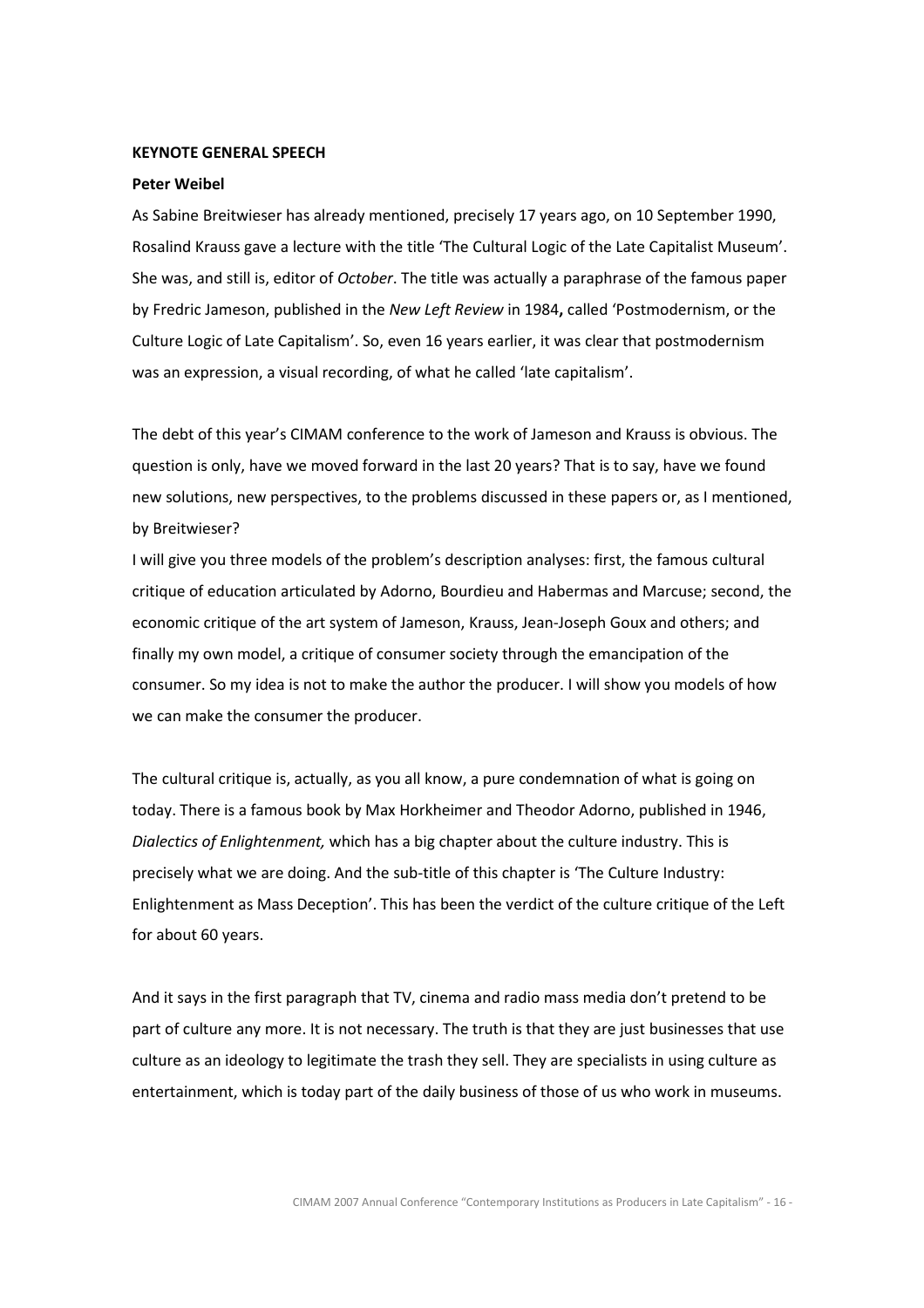So, to look a little bit closer at this condemnation of the culture industry by these famous authors, we have to look at an article by Theodor Adorno, published in 1959, called 'The Theory of Halbbildung'. Bildung is a German word which is difficult to translate, but it means something like 'cultural competence', 'education'; and 'half-education' is just the opposite, the culture of people who are only half-educated. Halbbildung means you have a little bit of knowledge. Halbbildung is precisely what people who read magazines, who watch TV and go to the cinema are accused of by Marcuse and Adorno and Horkheimer: that they have only been half-educated.

And culture, according to Adorno and his Frankfurt School, is not just the science of humanities. It's not just the science of education. And if it is only about the science of education, it's already amateur culture, trash culture. Culture is a design of real life. But if it is only a design of real life; then it is an adaptation to the misery of the status quo. We adapt to real life to survive as a museum. So culture should be both. It should be the development of the consciousness, and the management and design of real life.

When in  $17<sup>th</sup>$ -century England and  $18<sup>th</sup>$ -century France the bourgeoisie gained power, they were not only economically more developed then the feudal class – this is important to remember – but also conscious. So for the bourgeoisie, it was not enough just to have better economic competence. They could only achieve real power if they also had better cultural competence: knowledge, education, Bildung. Culture was not just a sign of the emancipation of the bourgeoisie from the feudal class. It was a privilege of the bourgeoisie, of the power of the workers, and this cultural competence made them competent to fulfil their work in trade and business administration.

Without education, Adorno says, without culture, the bourgeoisie would have failed as citizens, as entrepreneurs, as administrators. Culture was a general competence, not just a specialised competence. And the bourgeoisie had a monopoly on culture. The proletariat had to work, and had no time for education, no time for culture and Bildung.

The mass media – radio and television – destroyed in the countryside the prevailing world of religion, and transferred directly this world of religious experience to the world of the media. That meant there was a direct transfer from the church to the soccer game, from the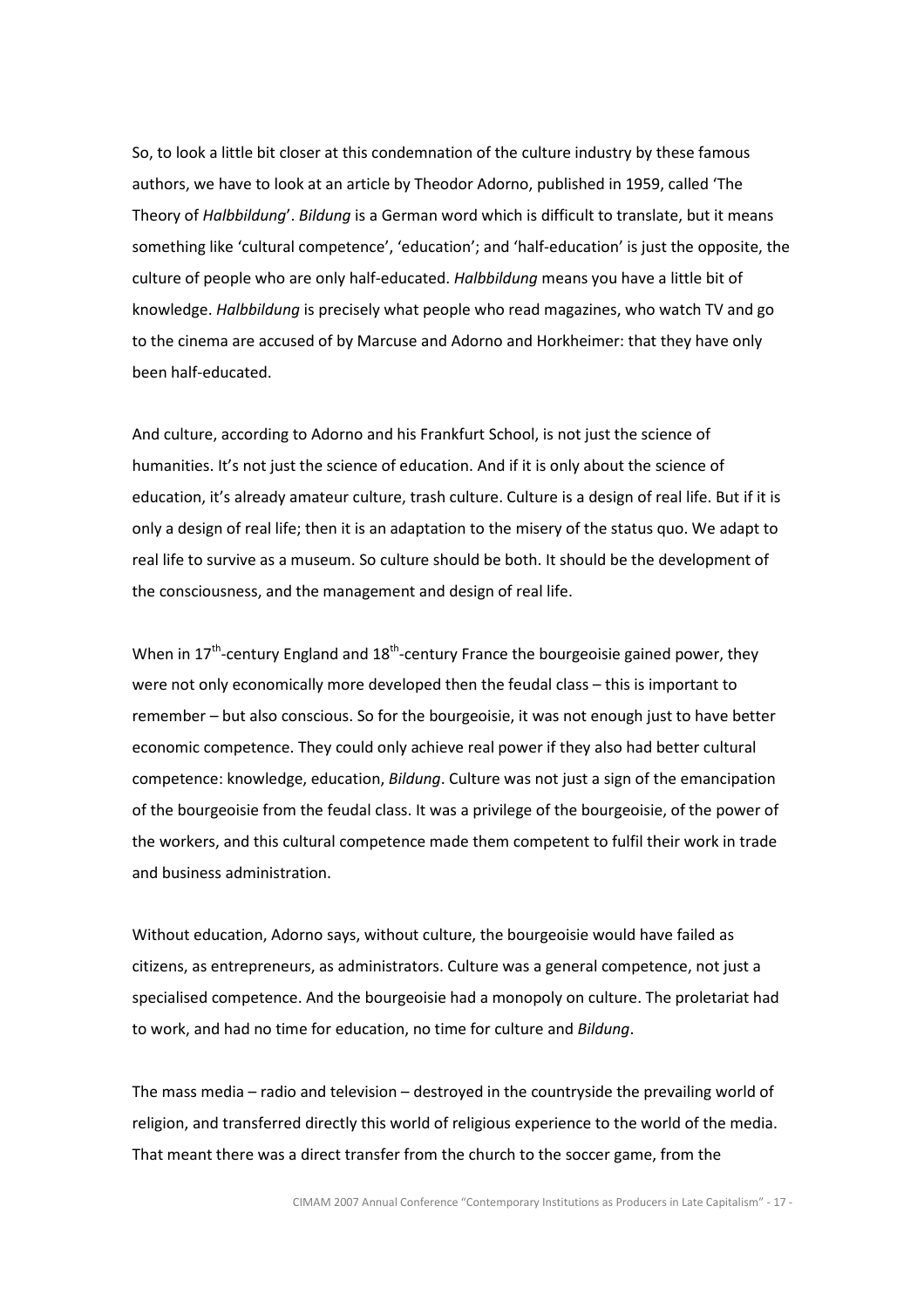hegemony of religion to the hegemony of entertainment. So already in the early sixties, Adorno is accusing the mass media of destroying the critical awareness of the consumer.

Nothing has changed, even after the reality of the social revolution. All that has changed is the ideological system of consciousness. Now comes an important point. He says, 'Neutralisation is the strategy of the consciousness industry. You must always remember what that means. Neutralisation of any message is the strategy of the consciousness industry.'

I will explain later. This strategy of neutralisation was invented by what is called today 'Biedermeier' in middle Europe, or the Ancien Régime in France, both meaning the feudal system. So my proposal is that it is not enough to look at late capitalism, as we will do later in this lecture, but we have to remember that, mixed with late capitalism, we have also a return to feudalism and Biedermeier, and one of the strategies for this was neutralisation. That means not to mind the gap between bourgeoisie and proletariat, but to forget the gap; not to mind the gap that puts cultural competence and the bourgeoisie on one side, and on the other side no culture at all. This is precisely the function of mass media, according to the cultural critique: that mass media in the culture industry tries to forget this gap.

They replace real culture and real education with this Halbbildung, this half-education. They are replacing real consciousness which is a product of culture, by the illusion of consciousness, the Halbbildung. So what mass media do, according to this critique, is neutralisation, forgetting the gap between culture and non-culture. So the people who listen to radio, watch TV, think they are participating in culture. But in effect, according to the cultural Left, they don't participate in culture. They are just rewarded with a substitute.

And to make them forget that, they neutralised everything. The sixties succeeded by way of the mass media, which adapted culture to the mechanism which should normally eradicate critical consciousness, the mechanism which is excluded from culture and whose consciousness should have been changed by that culture. So instead of raising the consciousness of the consumer and the worker, to lift them up a level, they dumbed down the existing level of culture.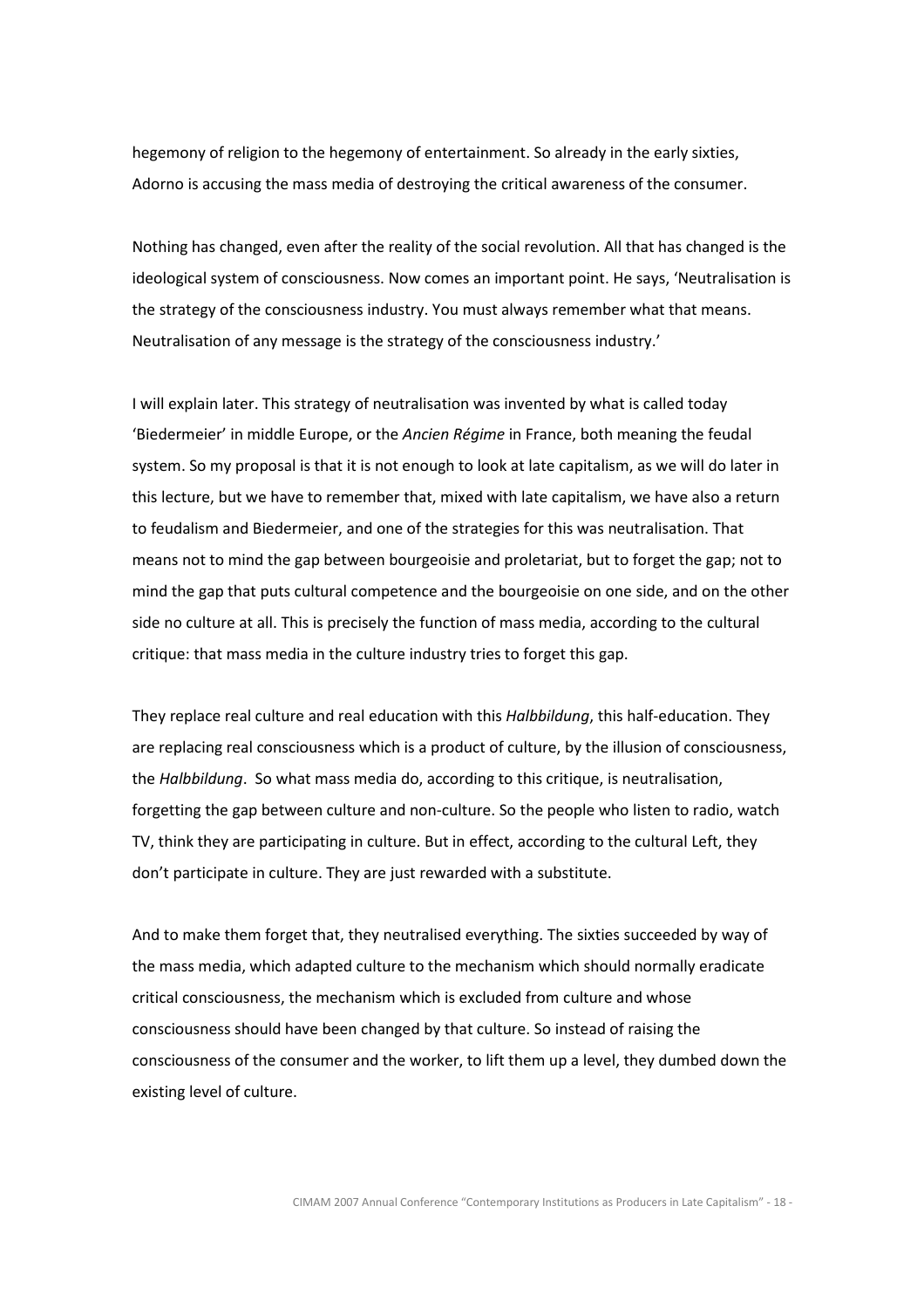This is precisely the argument we hear every day in magazines and newspapers: we have to adapt to the consciousness of our listeners or viewers. We have to reduce our programmes to a level the people who are radio-listeners and TV-viewers can understand. And this is also precisely, as they put it in the late fifties, the wrong way to establish culture. There is no highway to culture. We also have to learn the ability to share the cultural experience. So whenever those responsible for the mass media explain that you must understand they have to match their programmes to the consumers, it's just an excuse to legitimise their own trash. Mass media do the opposite: they change high culture to adapt it to low consciousness. They sell as culture what is not culture, but only Halbbildung. Therefore, the proletariat misses out on the real foundation for autonomy, as this autonomy is precisely the heart of culture, the medium of freedom.

The entertainment and culture industries create a circle to forget the gap. Unestimated elements of culture enforce the edification, the Verbildlichung, of consciousness, which education should prevent. 'Mere half-knowing' – and this is a very famous sentence – 'Mere half-knowledge and half-experience is not even the first step.' People always say, 'Give the audience a little information, even if it's the wrong information,' as if half-education and halfexperience of culture is better than nothing. And Adorno says, precisely, no. Half-knowledge, or half-experience, is not the first step to education and culture; it is precisely the enemy of it. So to him, half-education, what you get served every day by the mass media, is the enemy of culture. Adorno, therefore, is violently against popularisation.

I'll give you an anecdotal example. There was a book published in the forties, by Sigmund Spaeth: Great Symphonies: How to Recognise and Remember Them. And in this book you find a phrase... it's about the Symphony Pathétique by Tchaikovsky, and you have a description: 'The music has a less *pathétique* strain. It sounds more sane and not so painful. Sorrow is ended, grief may be mended. It seems Tchaikovsky will revive.'

This is a typical example of how the mass media popularises so-called culture, and Adorno calls it an 'explosion of barbarism' because he says, precisely, when you talk like this about Tchaikovsky's Symphony Pathétique, you miss the point. He says, for another example, that hearing Beethoven doesn't mean anything. 'If you hear Beethoven and don't hear the sound of the clocks of a strange revolution: in that case you didn't hear Beethoven.'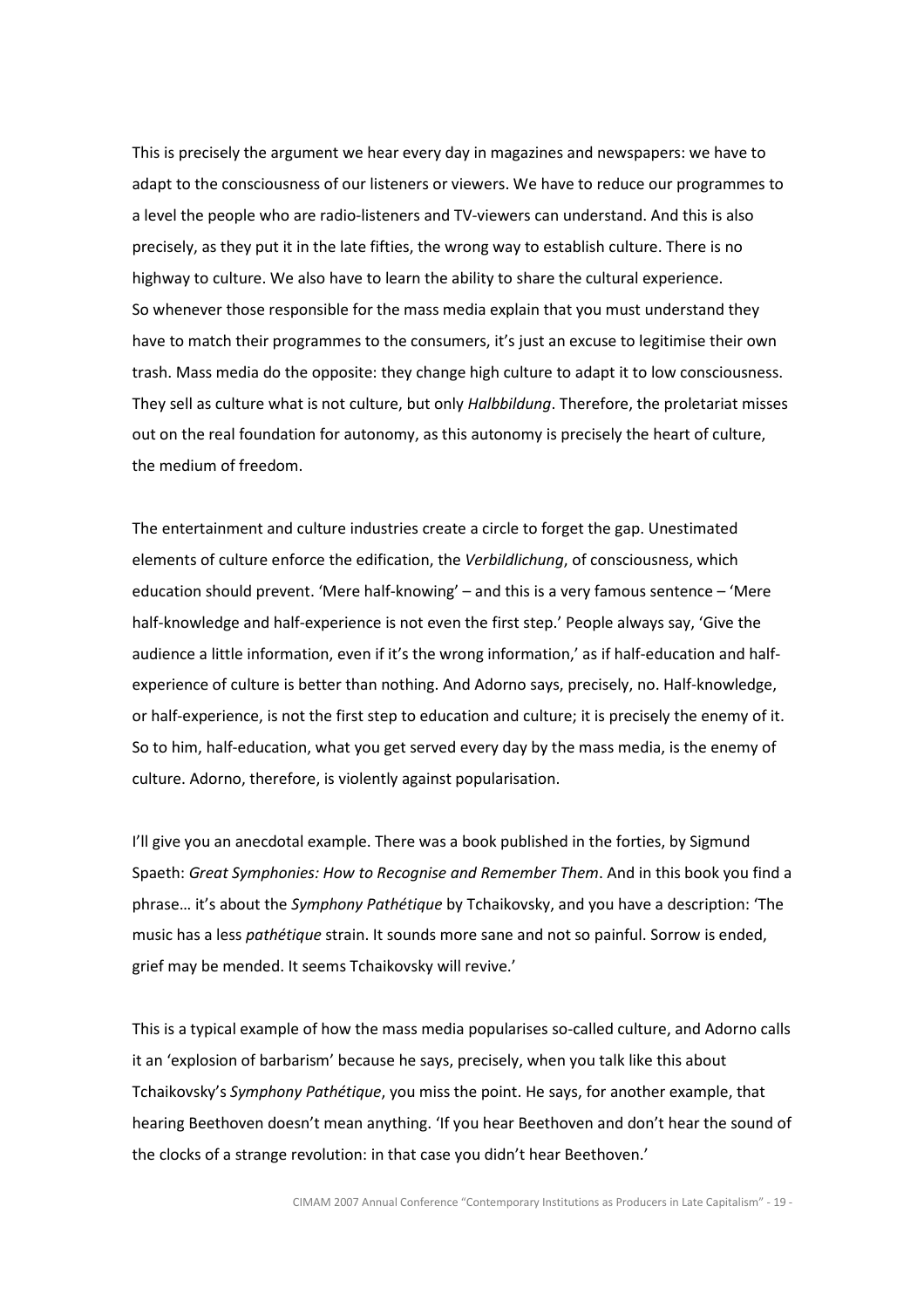So to enable people to listen to Beethoven, we now have the radio, and great distribution, but people still don't hear Beethoven. They hear, I don't even say understand, hear Beethoven only if they understand what Beethoven wants to express. For this to be possible you need some kind of competence.

So Halbbildung today is evident in the mass-media environment. From quiz shows to game shows and betting shows, we see the collective Nazism that Adorno mentions in the context of Halbbildung as a substitute for critical consciousness.

Now we come to another example. This is Bourdieu, in his famous book Sur le television, published in 1996. Pierre Bourdieu attacks television even more harshly, because he says the problem is not television alone, but the fact that the framework of television has taken hegemony over all the other fields of cultural production. What happens in television slowly expands to cover all other fields of cultural production. For example, journalists – and I quote – 'monopolise the instruments of distribution of information, and so they monopolise of the access of citizens to culture.' Even when they are not the creators of revolutionary information, they have the power to make it public. They make things public and therefore themselves become public figures, public personalities. So they monopolise the public sphere.

The journalists and print magazines like Nazistic power. So what Adorno approaches here, regarding this Nazistic collective, is Halbbildung, part of the essence of the journalist. They decide what is public and what is not public. Therefore they enjoy publishing listings, rankings. Every week you have 'Best Book of the Week,' 'The Best Museum in Europe,' 'The Best Shops in Vienna,' 'The Most Important Building,' 'The Most Important Artists,' 'The Most Important Actors,' 'The Most Beautiful People in the World,' etc, etc. Thus these rankings and lists which you read every week, every month, every year, are an expression of the Nazistic power of journalism.

I quote Bourdieu: 'These games of power are disgusting, and strange, because the journalist is less informed than the people listed by the journalist and ranked. Their aim is evidently to establish a kind of hegemony, with the constructor of the list being more important than the people who are listed.'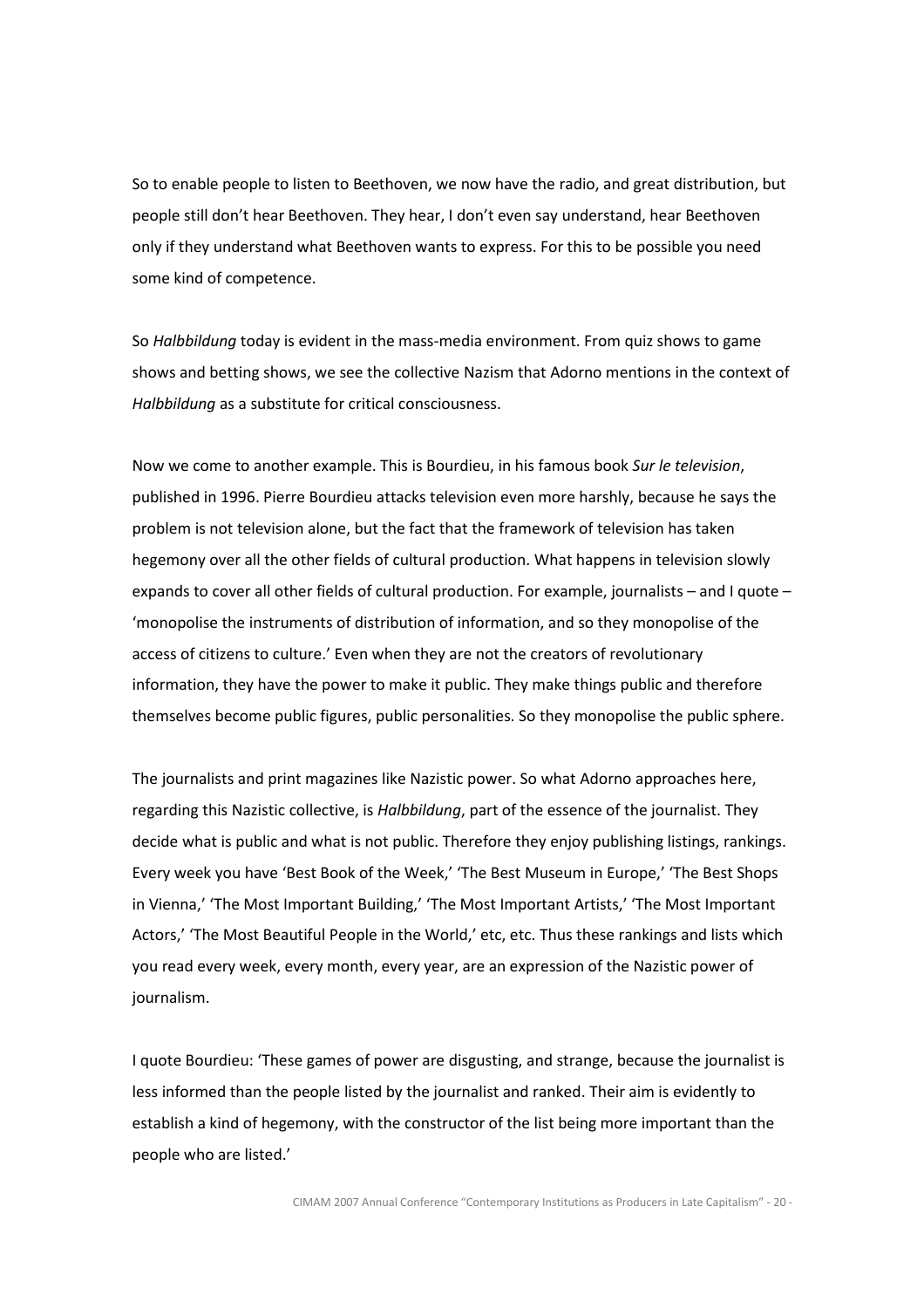But, as I said, as if this were not bad enough, the situation is worsened by an additional problem. For the structure of the journalistic field, the structure of television, exercises a strong pressure on other fields. We know how strong media pressure can be in, for example, influencing jury-declaration processes. The critical rationality of a professional field, like the law, can be strongly affected by collective irrationality expressed in the mass media. So the logic of demagogy, the vote, replaces the logic of internal critique. This is precisely the point. When we see the decline of the so-called bourgeois public sphere, then, in the name of God and all the other arguments of the mass media, we see the substitution of the logic of professional and internal critique by a kind of irrational democracy. So the decline of the public sphere in the mass media is the decline of democracy. This is precisely the point Adorno and Bourdieu are making. To defend democracy we have to defend the public sphere, we have to attempt to establish ourselves the public sphere.

TV, as a field of commercial pressure, transfers this commercial pressure to the other fields of cultural production. Museums will make shows that please journalists. Museums will make shows that please the media, the mass media, television and magazines. They will make journalistic shows supported by marketing experts and tourism experts. This is the new character of the museum.

Most museums hire people. They have departments of marketing. They have departments to liaise with the mass media, to liaise with tourism, etc. So what Breitwieser mentioned as the problem of minimalism, raised by Rosalind Krauss, is a problem of museums too; the crux of minimalism is to be at the same time against technology and for technology; to be at the same time against mass media and operating in mass media, which was expressed clearly by the fact that minimal art was the art form most favoured by big corporations. All the big corporations bought as much minimal art as they could, because they realised minimal art visually expresses their only ideology better than they could do it.

This situation, that we can broach regarding minimal art, we can also broach regarding the museum. It has become the norm today, that museums will operate from the beginning – it is even institutionalised by the marketing departments, the tourism departments, etc, etc.– with corporations into co-option and, as Bourdieu calls it, into 'collaboration'. He uses the word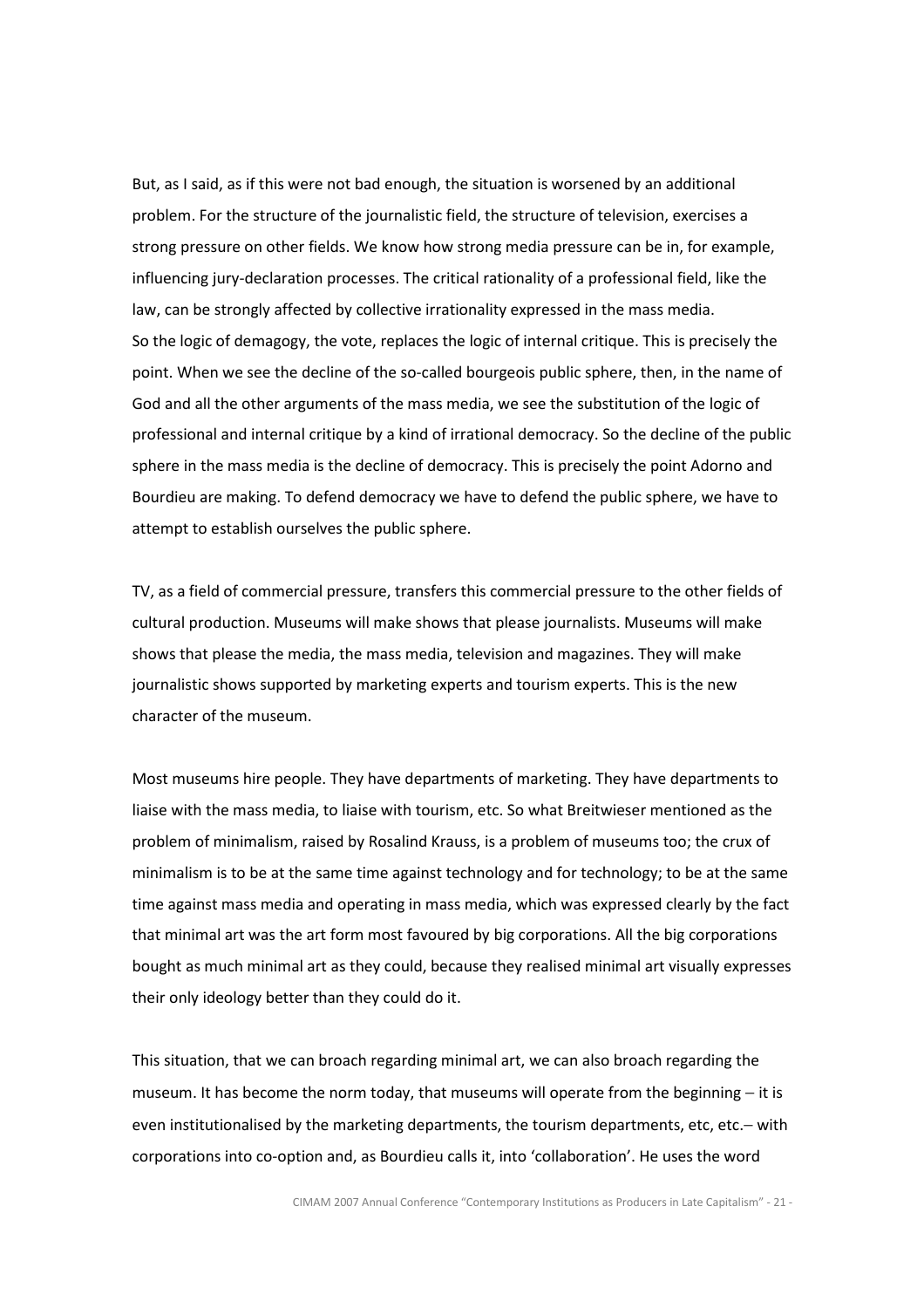'collaboration', even if it has the negative connotation of Nazi collaboration. He said yes and no, so this collaboration, or negative collaboration, is the museums' excuse for collaborating with the mass media. The media partnership, for example, is easily the first step in this direction. The museums, therefore, have famously become no more than another place of Halbbildung, to quote Bourdieu.

So that means if museums really become another place, another forum, of Halbbildung, then the museum becomes the enemy of culture, if you agree with Adorno and Bourdieu. (I don't say whether or not you should; I just want to make it clear to you what the arguments are.) So museums risk becoming enemies of culture, like TV and the press, from the first moment they start to co-operate with TV and newspapers.

Newspapers, I think – What can happen when newspapers collaborate with art collectors? Look at England. They have these terrible trashy rags called 'tabloids'. And we've seen how successfully a private collector can co-operate with tabloids in the sensational success of the Young British Artists generation under the label 'Sensation'. So the success of British artists such as Damien Hirst and Tracey Emin would not have been possible but for the direct, empirically verifiable, collaboration of Saatchi with the British tabloids.

So if a museum, with its products, leans towards the mass audience, the so-called broad audience, it is all the more obliged to co-operate with the mass media. You cannot mount an exhibition for the masses if you do not co-operate with the mass media. This means that, for example, in Austria, when the Albertina mounts a successful show with 800,000 visitors, they have to spend so much money every other day in the popular paper called the Kronenzeitung, so that, in the end, they're making a loss. Thus the more audience you have, the more money you have to pay out. This is the experience at Albertina.

Breitwieser is always surprised by Albertina making a deficit. It's very easy. You have to cooperate with the mass media to reach the mass audience. If you want 600,000 or 800,000 hundred visitors, you have to do an enormous amount of advertising – all those posters in Vienna in the First district, all the mass media, because obviously every day you must invite people to come to Albertina. This costs a fortune, and the more audience you have, the more you have to spend on advertising.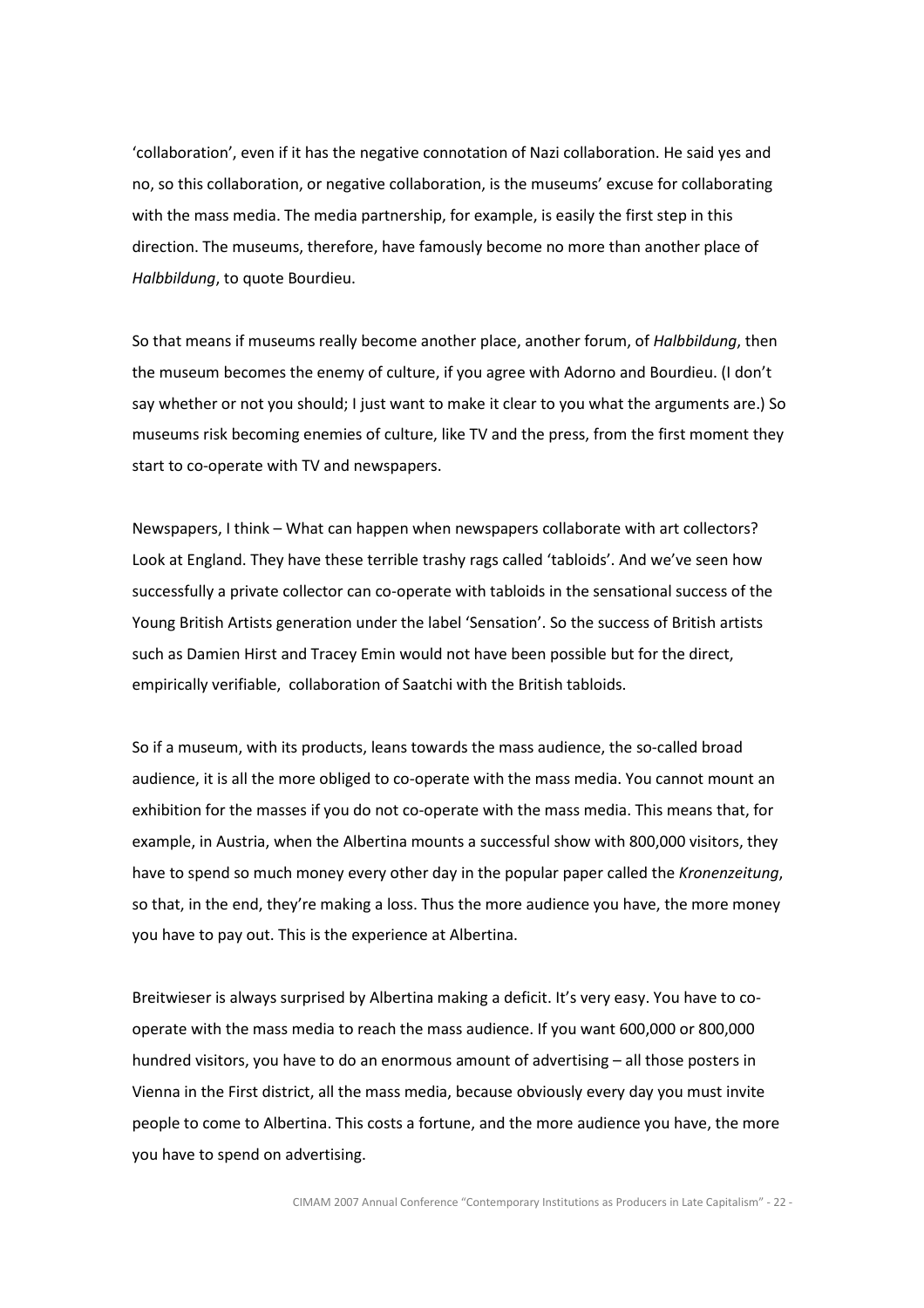So, the more you have to co-operate with the mass media, with television, with journalists, the more museums will in fact cede power to the mass media and lose their autonomy. What is at stake is the question of the public sphere. Will journalists, TV, radio news and newspapers always hold the monopoly of public? The question is very important, because the history of the formation of a public sphere, as I said before, is inseparable from the history of democracy. To share the public sphere is a democratic impulse and a necessity.

The opposite of public sphere is censorship. And we have, as you know, this famous joke: what is the difference between Moscow and New York? And the answer: in Moscow everyone uses the same toothpaste, and in New York everyone uses the same toothpaste too, but the people in New York believe to do it out of trust. This is the only difference. Because censorship today is not classical censorship by the State apparatus, by the police, like in the East. Contemporary censorship is done in the name of the quota, of entertainment. The mass media decide what is not interesting for us, not entertaining for us. You can mount endless shows and the mass media don't cover them.

For example, recently I was talking to the director of the Museum of History in Bonn and he said, 'I did shows about the Jewish Diaspora and other classical political exhibitions. I had no reviews. I had no attendance. But when I showed in co-operation the Bild-Zeitung, that famous little paper… There was the famous soccer championship in Germany, when at one point the goalkeeper took out of his pocket a slip of paper with the names of the people who shoot goals. He used this list of names to get an idea of how this or that soccer player would shoot a goal. In collaboration with the Bild-Zeitung, the director showed it in a small vitrine, and this exhibition of the goalie's slip of paper was the most successful show he ever did. It was even more successful in the media attendance and the number of visitors than the opening of the museum itself.

So you see what you can achieve. You can achieve a marvellous exhibition in terms of reviews, but which contains no information at all, just like a show you have already seen on television. And this may be the future, a possible future, for some museums: large-scale co-operation with the mass media, and mounting exhibitions, even starting to plan exhibitions, together with the mass media.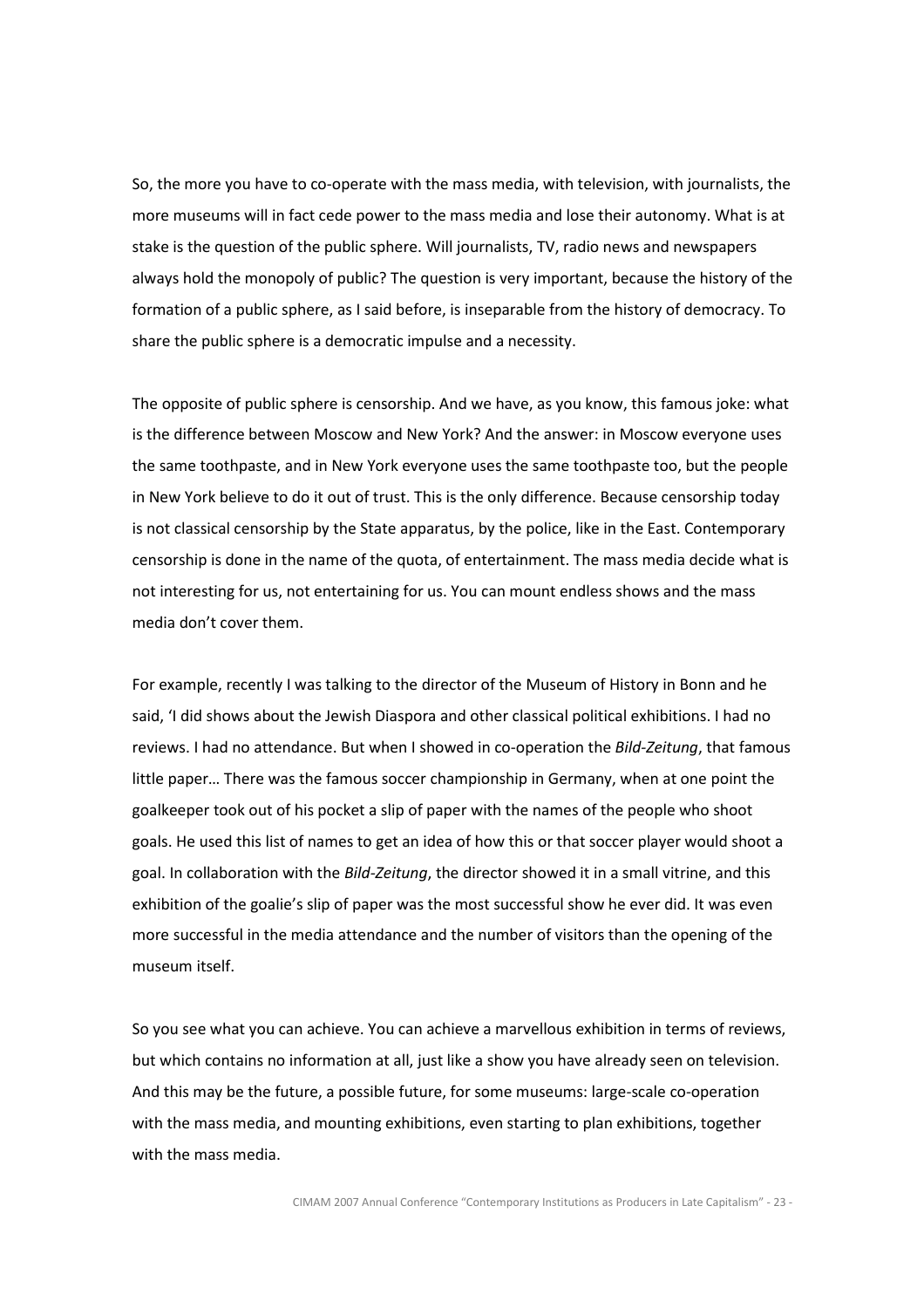But, naturally, what you lose is your autonomy. The mass media, in fact, often make authoritative decisions in the name of their clients. They establish an authoritative hegemony, an authoritative regime, over entertainment. None of us here has anything against entertainment, but the problem is entertainment hegemony in the mass media suppressing cultural information. When you look at the Süddeutsche Zeitung in Germany, you have a full page at the front about the latest concert by a completely stupid rock group called the 'Rolling Stones'. They devote a whole page, in the name of culture, to this rock'n'roll concert, and then, crammed into the later pages, we have important shows at the *Haus der Kunst* with tiny amounts of information.

So Bourdieu and Alain Darbel published a very important book for us in 1966: L'Amour de l'art: les musées d'art européens et leur public – The Love of Art: the European Museums and their Public – and they wrote in this book a very important sentence for our discussions: 'There is no authentic aesthetic experience of the art work.' There's no touching, feeling of the arts from an art work. There is no immediate intuitive understanding of art. Yet people tell us, even today, that you don't need education, you don't need competence, you just look at the art work and the art work itself will speak to you.

Adorno had already countered that argument when he said that if you just listen to Beethoven, you don't understand and don't hear Beethoven, and the same argument comes up with Bourdieu. He says, this idea – that you can experience art authentically without education; you just have to open your eyes and your heart – suppresses the social condition that you need to acquire, by learning and by studying, the competence necessary to understand culture, to understand an art work, to have available the key to the code of culture.

So this is precisely what we have to do in the museum, even under late capitalism: to give the audience the chance, to give them the key to cultural awareness – not to attack our exhibitions, like the mass media, but just the opposite. We have the unfortunate task of saying, 'If you want to understand art, you have to learn it. You have to learn to understand art. It's not easy… not a given. You have to learn it for yourself. You must learn that when we give you the key to the code of culture, we give you the key to decipher the cryptic language of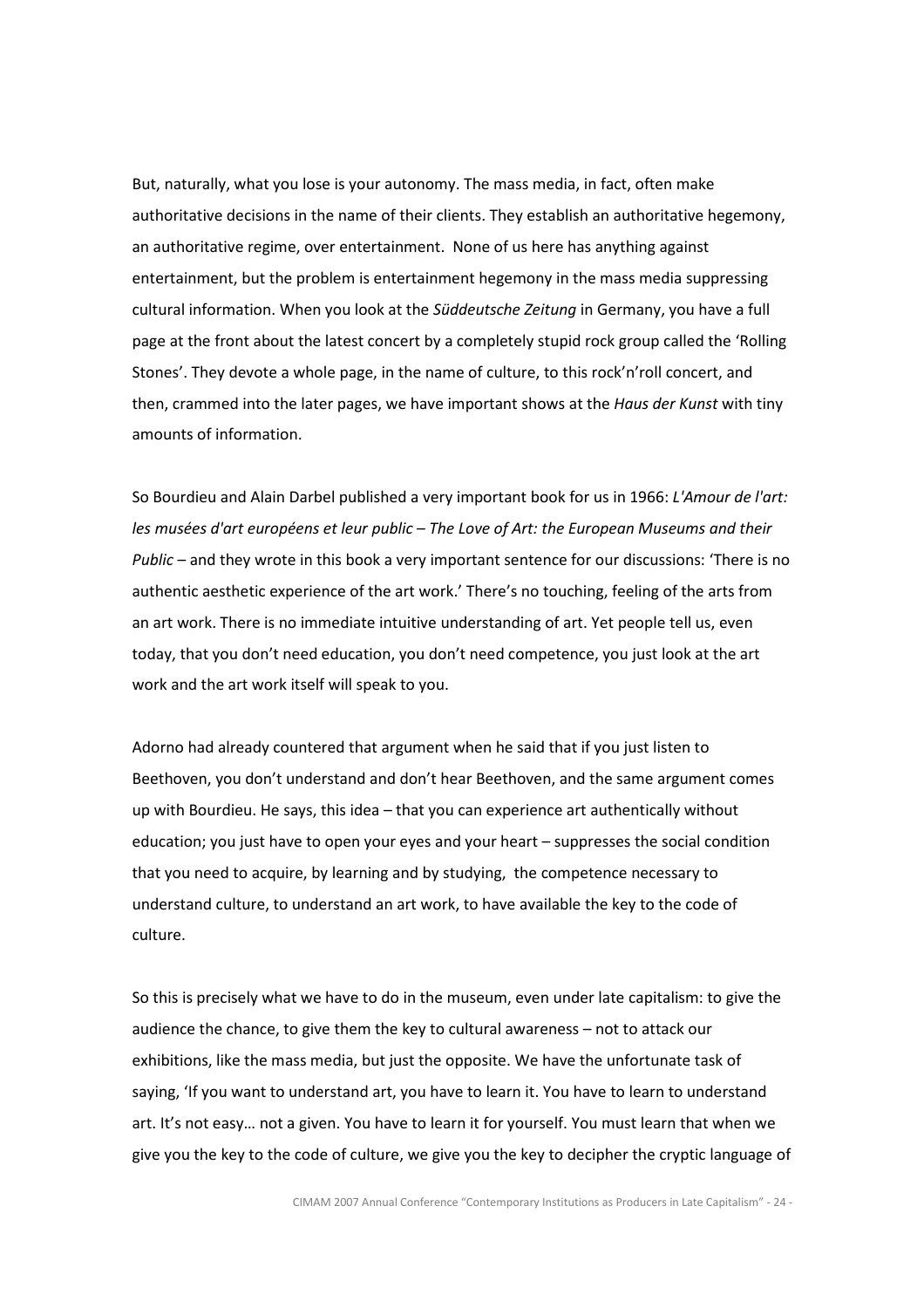art work… Because art acts more or less like dreams. You cannot understand dreams just by art. You have to learn them, and the same with art.'

So the question of 'the public', already mentioned by Breitwieser, is precisely this: what does the museum do with the public? And we have to remember that we need a politically functioning public sphere; we have to save our democracy. Otherwise, if we leave the public sphere solely to market forces or the mass media, according to Adorno, we destroy all our democracy.

In the  $20<sup>th</sup>$  century the question of 'the public' was really born in 1922, with Ferdinand Tönnies and his critique On Public Opinion, in which he said public opinion has the status of a religion. Then came the next book, in 1922, by Walter Lippman, The Public Opinion, and a bit later another by Walter Lippmann, The Phantom Public. So it was already clear, and you know, it has been for 80 years. The public is just a phantom. It doesn't exist. We have to find it. Maybe we even have to construct it. We have to find the means to construct our own public.

Therefore John Dewey – the famous John Dewey – published a book in 1927 called The Public and its Problems. It was very clear: the public itself is the problem. In the book he shows precisely how the public is the problem.

Then later, much later, after the revolution of the sixties, we got an answer. One answer came from Bruce Robbins, in The Phantom of the Public Sphere in 1993. He says about the idea of the omniscient citizen – this is in part an argument against the cultural critique of Adorno and Bourdieu, because they already had this ideal of the citizen who knows everything, and then they realised this citizen had only Halsbildung and therefore they said the public sphere was just a 'phantom'– Robbins says, no, no, we have to accept that the ideal citizen, who is omniscient, who knows everything, doesn't exist, but that doesn't mean we have to renounce the possibility of the public sphere.

So finally, according to Michael Warner in 2002, we have 'the public' and we have 'the counter public'. We have many, many public spheres. The ideal is that the public sphere – the bourgeois public sphere – is one great dome. And in this dome, like in the ideal of Habermas, all come together and exchange information. But if the public sphere is a huge dome where all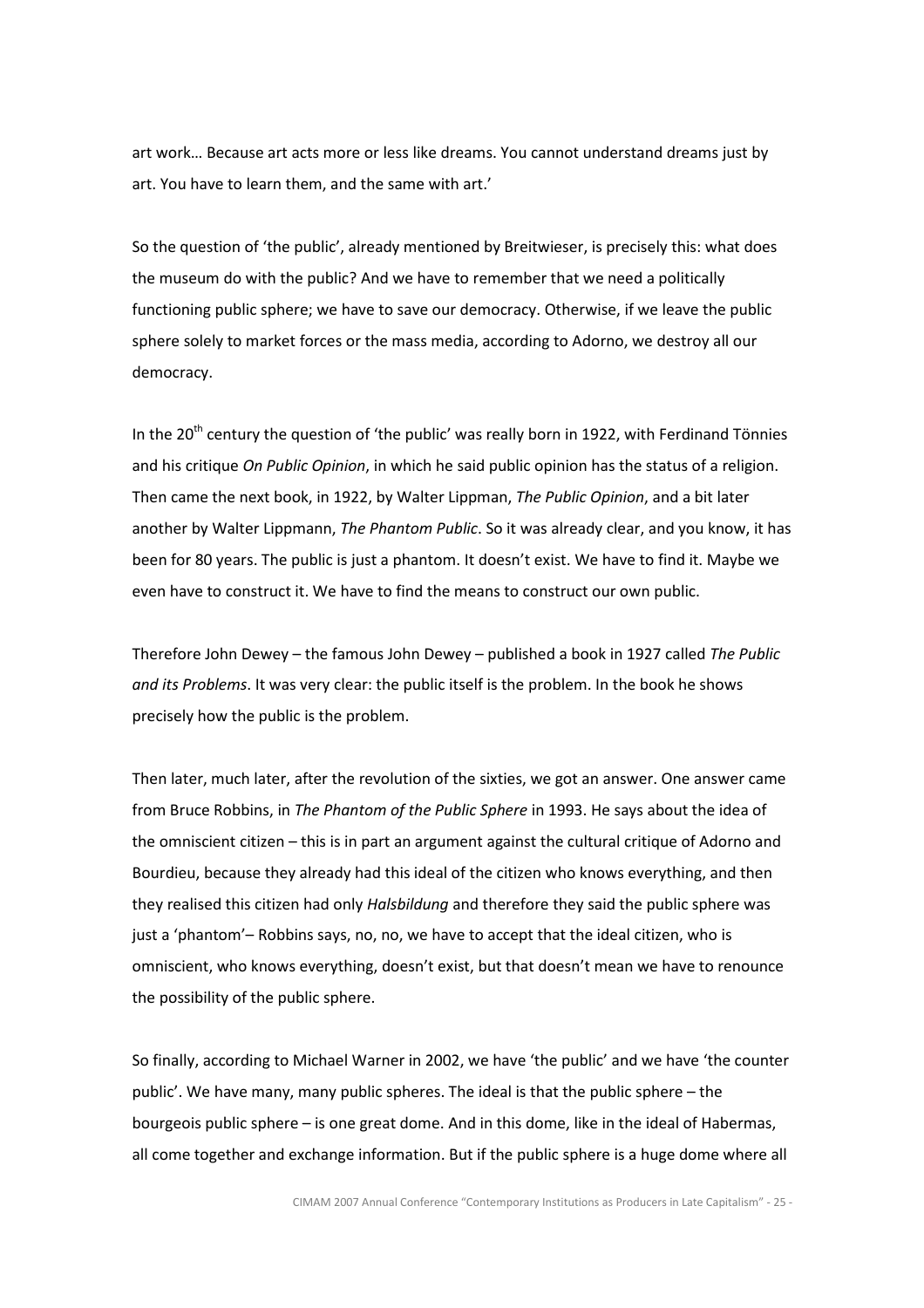interests and all exchanges of information are collectively experienced and transferred, they start not to exist any more. The public dome has collapsed. We have, now, little casitas, little churches; instead of one big dome we now have hundreds, millions, of little casitas, of small public spheres. So we have a multitude of public spheres and counter-publics.

So the crisis of democracy, which is part of the crisis of public sphere, can only be solved when we first accept that democracy means multiple elites, multiple public spheres. It is just possible − it is the price we now have to remember – to have multiple elites, multiple public spheres, if you also give to the multiple audiences the right to competence. So we have to advance the tools of democracy and enlightenment in our exhibitions. We have to give people the keys to understand contemporary art, to expand, celebrate, democracy in our most [...]

Now we come to the next model, model number two. We have to make this short. The next model is actually an economic model, which has already been expressed by Rosalind Krauss, and she quotes more or less everything from Jameson; and Jameson, as we have said, equates post-modern art with late capitalism.

So what is meant by 'late capitalism?' The term was introduced by Werner Sombart at the beginning of the 20<sup>th</sup> century, and was used, actually, by the wonderful, often Marxist, Rudolf Hilferding to demonstrate the decline of Austrian democracy. All my life, I've failed to persuade any Social Democratic politician to offer a prize in the name of Rudolf Hilferding, although there's only one economist in the world who's known as the writer of the 1910 book Das Finanzkapital, Finance Capital, and he was the only master critic we've ever had in Austria. He's famous in France. There's no book in France about economy, no book in England about economy, that doesn't list a selection from Rudolf Hilferding in its bibliography.

He was born in Vienna, but from the age of 30 he lived in Berlin, and he died in 1941 in Paris. And he was the first to make a sound mathematical model, the idea behind Das Finanzkapital, which is interesting, even though it was later influenced by Hilferding – who also used the term 'Spätkapitalismus'; 'late capitalism'. As, later, did Jürgen Habermas, who published in 1973 the famous book The Problems of Legitimisation in Late Capitalism.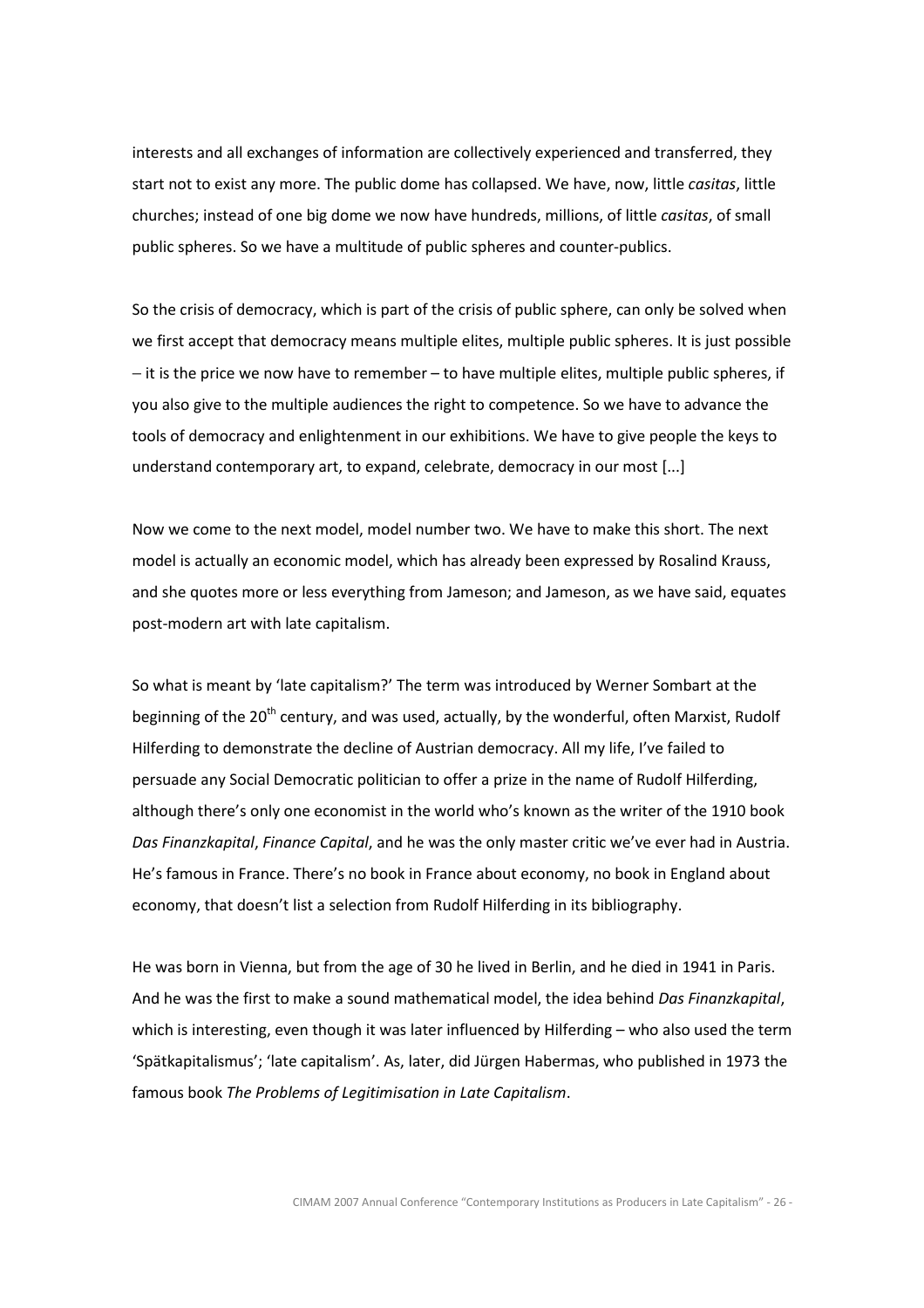The first meaning of 'late capitalism' was to describe state intervention to prevent the circulation of capital – because as you know, there is a capitalist ideology that the free market regulates everything, but, naturally, we know from the capitalists that they are always having crises. And to protect capitalism against these crises, which occur every 10 or 15 years, we need state regulation.

So the next book by Rudolf Hilferding was called The Theory of Organised Capital. It was very clear that you have to organise capitalism; it's not something that can be run, uncontrolled, by the market. There's no invisible hand over the market; there's the visible hand of the state. For example, we've been reading in the last few days about the fall in the New York stock market, and how it was even supported by the European banks. They had to give them millions of dollars, and the head of the ERM had to invest billions of dollars, to avert the collapse of the capitalist system.

Well, so this theory was already surfacing in the early  $20<sup>th</sup>$  century, but the problem is even more difficult now. The founder of modern financial theory at the heart of late capitalism, said Hilferding in his 1910 book, was the French mathematician Louis Bachelier. He was a disciple of the famous French mathematician Poincaré, and he wrote a book called La théorie de la spéculation around 1900 which demonstrated precisely the first sound mathematical model, before Leon Walras and other French economists. And, by the way, Leon Walras was studied closely by Paul Valéry, André Gide and all those people, to understand the cultural logic. So French have a long tradition of studying economics to understand the logic of culture.

And in his book La théorie de le spéculation – The Theory of Speculation – it's funny; you write a book about the finance markets, and call it The Theory of Speculation. 'The events in the market bear no recognisable relationship to the stock exchange.' This is important. Because, when you create a product, you found a company, and then you ask a stock exchange, 'What is that worth?' you realise that there's no recognisable relationship. So only the way you describe the relationship between the real life of the market and the virtual values of the stock exchange etc, he says, can be estimated as part of the theory of probability. Which is precisely the point up for discussion today.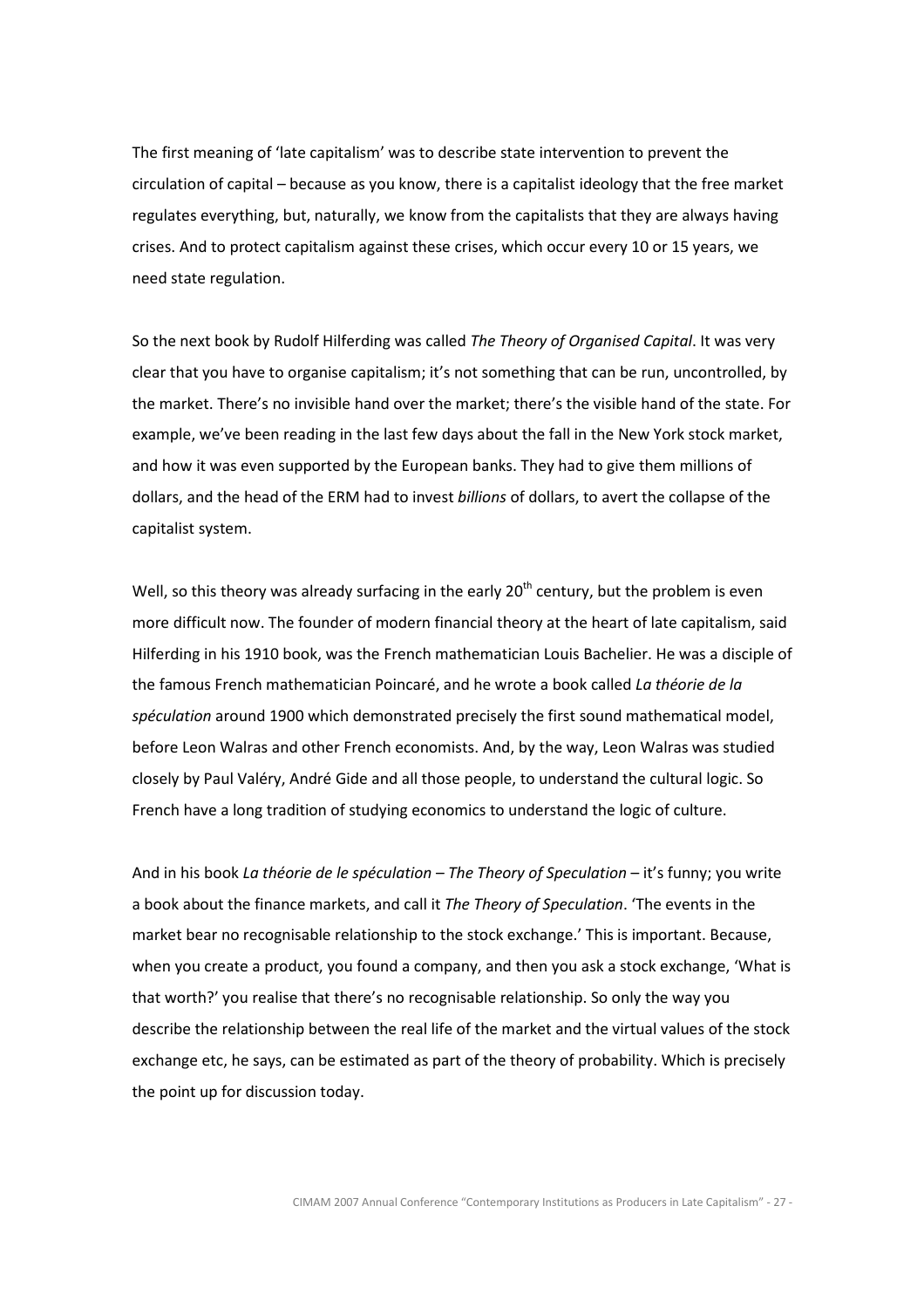Finance market theory has nothing to do with classic labour and values theory: the finance market today, and this is the core of late capitalism, is an instrument. So finance capital has become an instrument to adjust the market in favour of those who have capital. So the first step, like with Lenin and Habermas, was to look at how the State intervenes to regulate finance capital.

But this stage is over, even while… the problem of exchange and the state still harks back to the idea of late capitalism. The reality of late capitalism is that private collectors and corporations now have a tool at hand developed by the famous Chicago School, which also gets all the Nobel prizes, from Markovitz to Simons. So the Nobel company is very grateful to these people in Chicago, who therefore always get the prizes, because since the fifties they have developed a mathematical formula to regulate capital.

So finance theory today is not a camera which records what is going on around the market. It's just the opposite: it's a machine, an instrument to measure how to make more profit without labour. This is the point. So when Bachelier realised there was no recognisable relationship between real markets and the stock market, it was precisely because, at the time, he was unable to see that through these mathematical tools you could make an enormous amount of money without working at all.

To give you an example: you believe in the power of the 'Deutsche Bank'. The Deutsche Bank is regarded by the general public as a bank that makes money by giving credit to the bourgeoisie – to people who want to establish a factory, open a shop. But the fact is that 80% of Deutsche Bank's profit is made on the London stock exchange. Just by clever use of finance theory, Deutsche Bank makes a profit. It's not normal banking. With normal banking, you can't make money at all; there's no risk. Banking only makes money when it goes up to the extra level of regulation of finance capital, which is its heart. And at the heart of capitalism we see something very interesting.

So Bachelier says there's no way of recognising the relationship between real life and stockmarket life. It's an echo of another famous sentence by the semiotican Saussure, who said, 'The relation between a sign and the object is arbitrary.' There's no recognisable relationship and, precisely because of this equivalence of finance theory and semiotics, it was possible for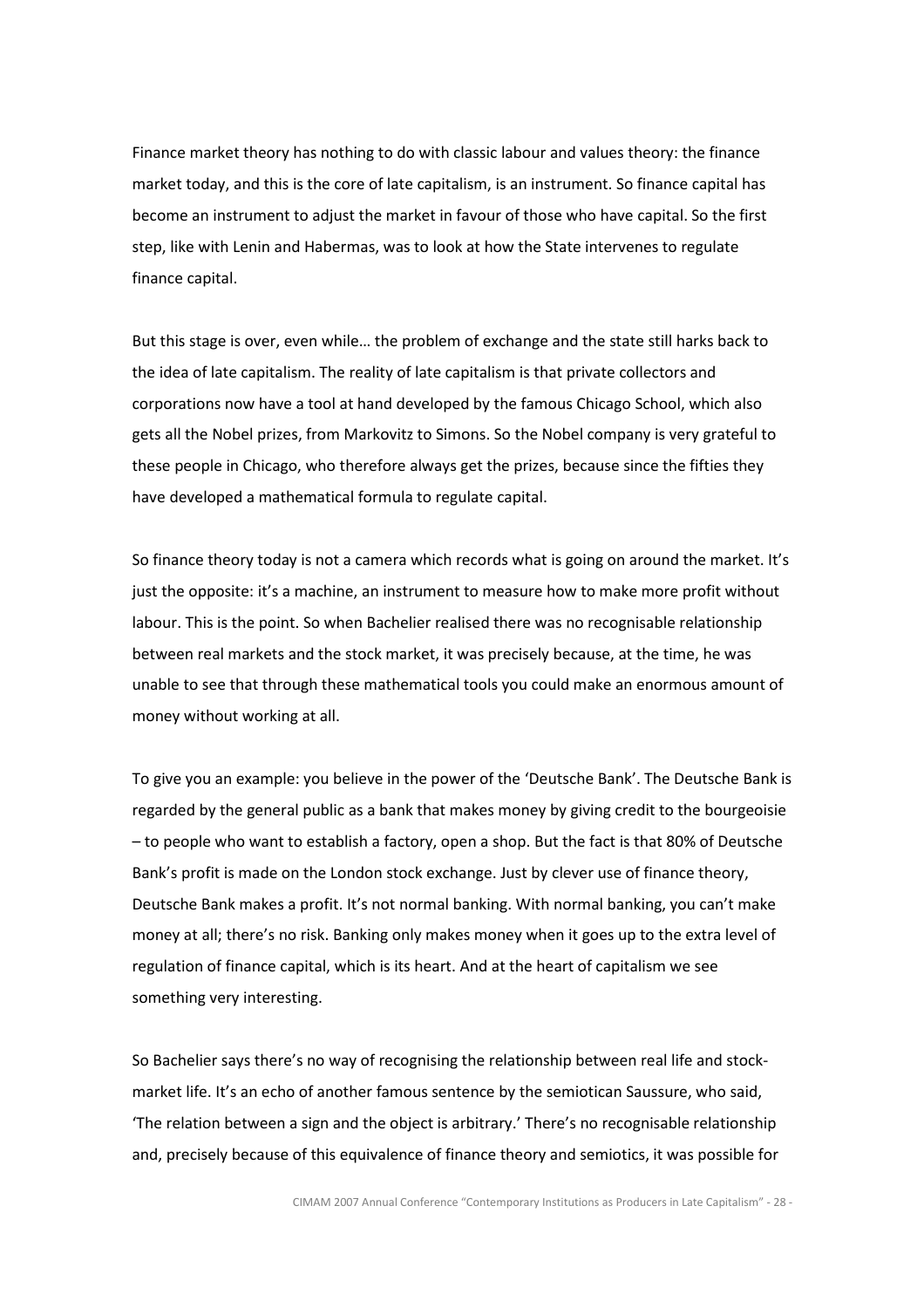the French post-structuralists like Bourdieu to say OK, here we have, on the one hand, the free-floating values of capital and, on the other, the free-floating signifiers. So, in fact, the heart of semiotic theory which tries to describe our reality is an equivalent of late capitalist theory, and how capital functions.

So in fact – and identically – how French post-structuralists and post-modernists define reality is not as a camera but as a machine, an instrument to change reality. We have to say, from Derrida to Baudrillard, that they're right, but seriously – now is not the time to get theoretical – it is comparable on the same axiomatic basis to modern finance theory, and that is a section of Jean Bau's book. Now we can actually approach and reproach them, saying you are not descriptive, you are operative.

It would be interesting to go on for a long time about late capitalism. I will just explain why we talk about casino capitalism. When you go into the mathematics of capitalism, one possibility is to describe it as a certain curve, with two possible shapes: the mild curve and the so-called wild curve – the worst scenario – which we owe to the French mathematician Bonjean, who provided in 1853 a wonderful example: what happens when a blindfold archer shoots at a target? We must remember that the man with the bow, shooting at the target, has no idea where the target is. You just give him a blindfold and a bow, so a blind archer has to shoot at the target. How high is the probability that he will miss the target completely? He doesn't know if it's behind him, in front of him, etc.

And then Bonjean made the calculation: you could say that sometimes he shoots just a metre from the target, but sometimes he shoots a kilometre away from it. Statistically, that means that you have a hundred shots which don't count at all. And therefore, the statistics for this blind man hitting the target are very low.

And the mathematicians of today, the most advanced mathematicians, say this is precisely the description of casino capitalism: people have no idea, so when they go on the stock market, and acquire futures and derivatives and options, they act like the blindfold man. This is the latest lesson of the most advanced mathematicians.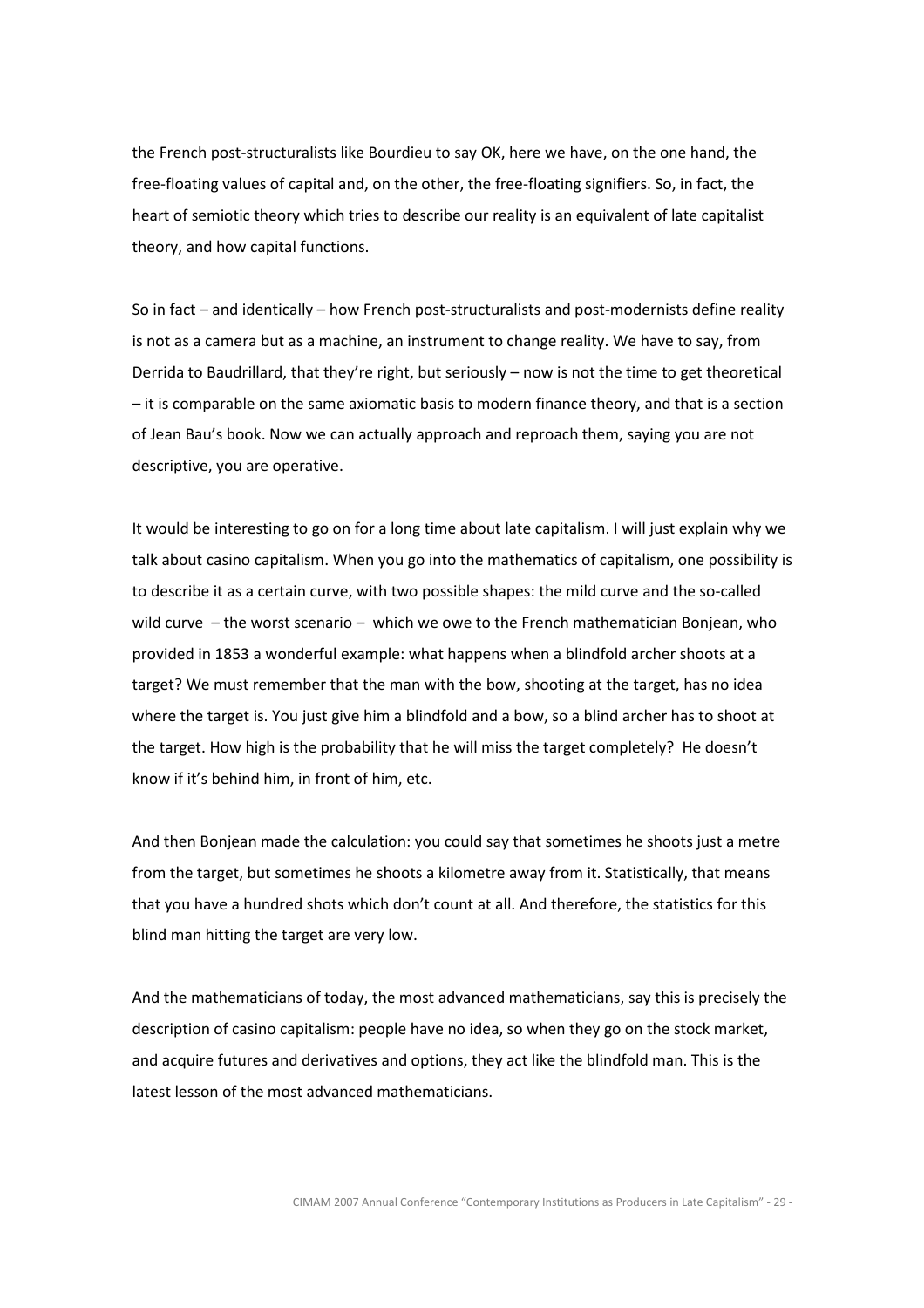Therefore, capitalism is following Bonjean's wild curve. And one of the Nobel Prize winners, Henry Markovitz, from the Chicago School – when he made his famous market model, which he called, in brief, the idea of the market model – he went back to a book by Uspensky, called The Introduction of Mathematic Probability, again quite partially. Several years later, people still use the same mathematical methods of Bachelier or Bojean, but the point is now we have this wild form of capitalism where you are blindfold. This is precisely what you call 'the Newtonian Casino', no? And there's a book by Thomas Bass, published in 1991, called The Newtonian Casino, which shows how mathematicians go into the casino, use these techniques and make a lot of money. And so we call casino capitalism the strongest form of late capitalism, when you have no expectation at all of what could be the outcome of your action.

What in fact happens with late capitalism is precisely what is happening today in the market for art works. When we follow the auctions, we see art works by Richter and Warhol command prices nobody could have expected years ago. And for us in museums, we are completely unable to compete with these prices. We can never, we have never, the budget now to buy now a Warhol, a Rothko, etc. So it's all down to corporations and rich individuals, who are able to play the market.

So because of this casino capitalism, because of this situation, museums are not players in the market. We can't buy anything that is offered in the market. Maybe we can buy something for five years, and say we pay in the next five years.

And this means, precisely, a return to feudalism. It is not only that we're living in late capitalism. It is evident that when we have corporations, like Pinaud and others, who have museums, we are back again in the situation as it was before the French Revolution – because the triumph of the  $19<sup>th</sup>$  century was to make things public, to have public museums. Now everything has become not just late-capitalist, but re-feudalised. It has become private property again.

To conclude, when you look at the Ancien Régime, especially in its latest manifestation, and then at the following era of restoration in Biedermeier, we have a semiotically united structure. A structure, as I said at the beginning, which is neutralisation.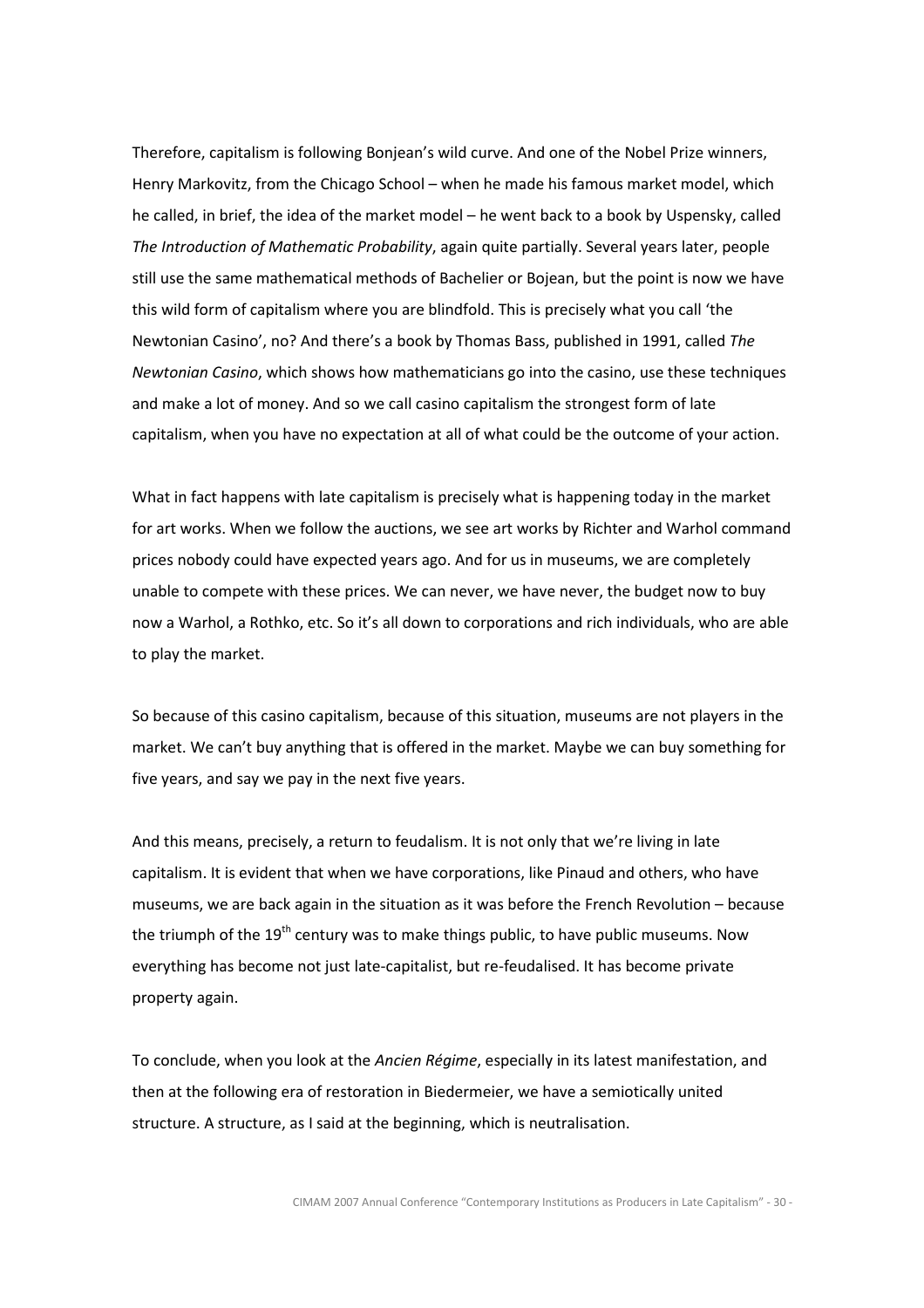For example, the motto of the Venice biennale is something like 'Feeling with the Mind, Thinking with the Senses'. That's very Ancien Régime, very Biedermeier. It's very structured. You don't say, 'You think with the mind.' That would be much too clear: you have to satisfy both parties. You have to satisfy the people who think who like feelings, and you have to satisfy those who like the concept of aesthetics. And then you can say, 'OK, we think, but don't worry; we think with feelings, with senses.' Or you can say, 'You feel, but don't worry; you feel with the mind.' This is the non-confrontational model.

So in today's dialogues, there's this technique of neutralisation, a strategy of avoiding conflict. This is Biedermeier. Everything should be covered: no quarrel, no discussion, avoid conflict. You see, even the various documenta demonstrate a Biedermeier/Ancien Régime strategy. Documenta are the most powerful and expensive exhibitions in the world. But you see, the sign of documenta 12 is written in the language of incompetent people. Written for people who are in prison and don't know how to write a number. So you see, it favours the poor, the people in prison, who sit and makes their numbers and count the days. It's the language of the poor, of people who aren't participating in culture, who are excluded, and it's strange that this is now the sign for just the opposite: for the most powerful exhibition in four regions of the world. So again it is the same strategy, we satisfy both. We say to the poor, 'we are on your side, you see your language'; and to the rich, 'we are the world's most expensive and powerful exhibition'.

And this strategy happens every day. Here's an Austrian magazine revealing a world exclusive: a woman is pregnant; she's the lady of the former Minister of Finance. And we have simultaneously a picture of the Chancellor. It's the same idea – think with the heart, fill with the mind – to satisfy you they have both politics and privacy. And this strategy is precisely what is more dangerous today than the problems of late capitalism.

To end, I would say that to escape we need precisely to give our visitors back the competence they need to understand art. And I think that technology, Net technology, is the way to do it. And I can tell you precisely how we can do this; how we can use the behaviour that people acquire in the Internet, the way people in the Net emancipate themselves and get closer to information and how to access, and how we can incorporate it into our museums. Because one big change has happened, and this is the storage evolution. A museum was like a kind of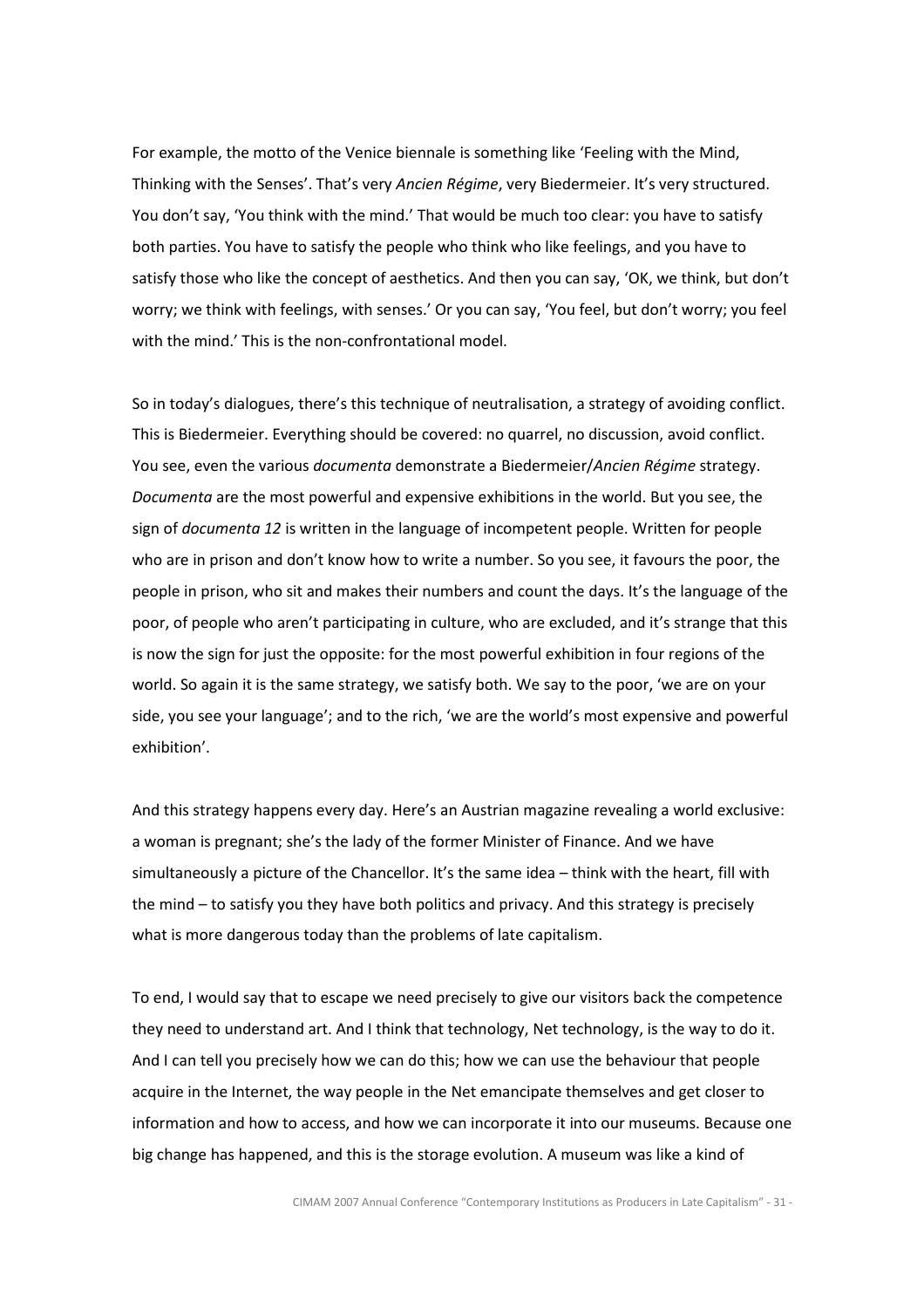Noah's Ark, you remember? It had a very strict selection process; only Noah and his wife, his three sons and their wives, were saved by God. The Bible says Noah was elected by God to save himself and his family because he was a just citizen. And, as we know, the Ark was very small. Today we would say that its storage space was very limited, 'only people and some animals and always in couples'.

But the point is, today, there's so much storage space we can never fill it. The example is television itself. We have hundreds of channels and they don't have any programmes. They have to ask you, in talk shows, 'Please be our programme'. So the user as visitor becomes more and more the centre of communication, because television is not able to do anything any more. So even if I had a memory stick from birth, everything I say, every film I see, every book I read, would not be enough to fill my memory stick.

So today we have a world which does not produce enough events and information to fill our storage space. Noah's Ark has become very big. So it's not necessary to select any more. The Net is already a new kind of Noah's Ark. The World Wide Net posts all the information about everybody who wants to communicate. So the museum, if it does not adapt to this kind of emancipated consumer, and turns the consumer, the visitor, into a kind of producer, is in danger of becoming an obsolete space, compared to the possibilities that people already have via the Net.

The other side of this is that storage time constantly diminishes. We go back to Noah's Ark. You could say, now, that Noah's Ark is immensely big, but sinks rather fast. Its storage space is immense, it's exploding, but storage time is imploding, because every five years we have to change our media. When you go to buy a camera the battery doesn't fit; if it fits, the camera doesn't. So we have to change constantly. The storage medium becomes bigger in space, smaller in time.

So what we have to do now is precisely to give the consumer the chance of emancipation in our museums, and to protect our information from collapsing in time. So again we have the old task of saving culture from perishing, and, at the same time, giving the audience the technical means and competence to understand what culture is.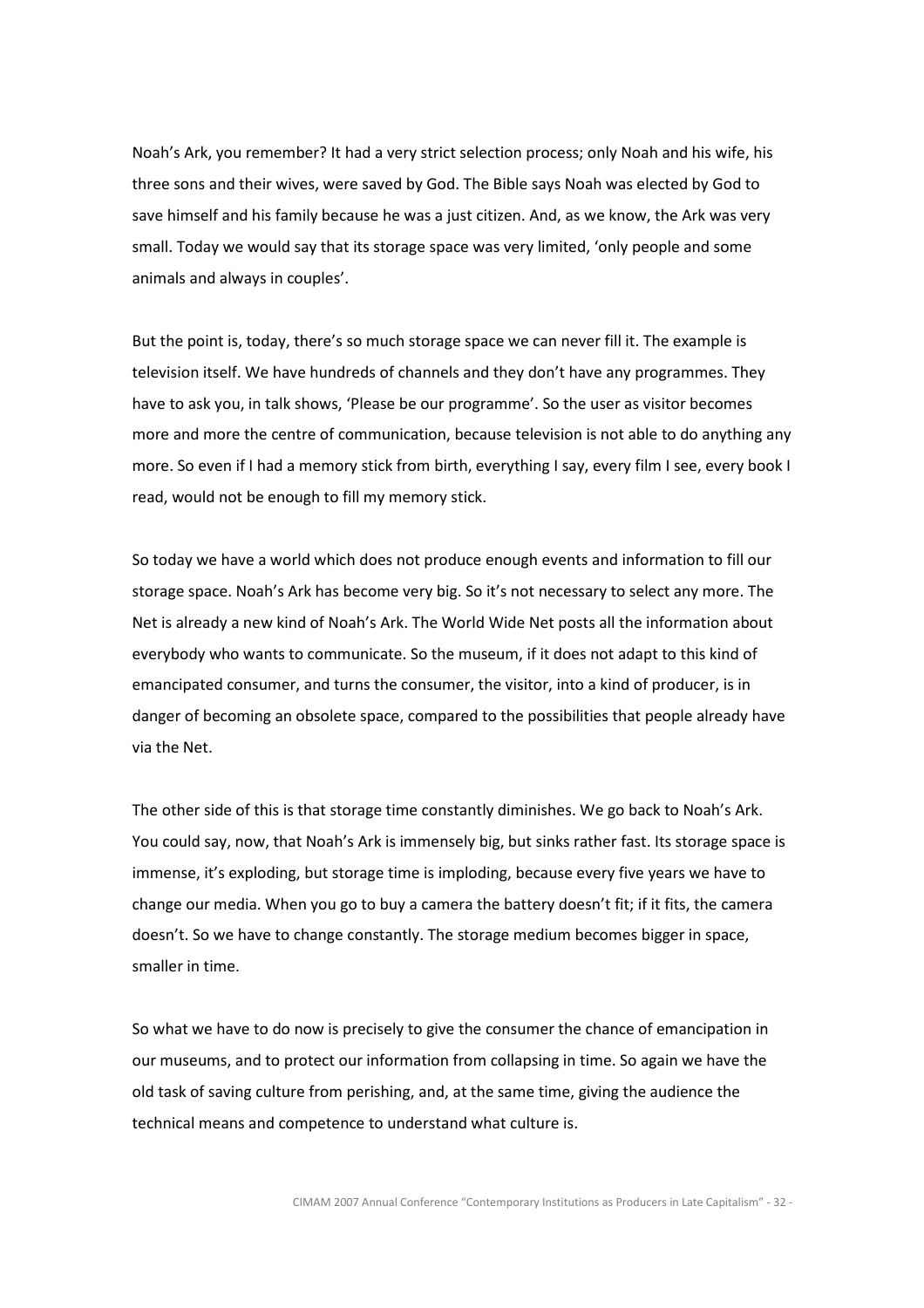Thank you for your attention.

#### SESSION 1

### THE MUSEUM AS PART OF THE PUBLIC SPHERE AND ITS AUDIENCES

Sabine Breitwieser: Our first session 'The museum as part of the public sphere and its audiences' will be moderated by Ann Goldstein, Senior Curator at the Museum of Contemporary Art, Los Angeles (MOCA). Since joining the museum in 1983, Ann has organised several large-scale survey exhibitions, including A Minimal Future: Art as Object 1958-1968; 1965-1975: Reconsidering the Object of Art (with Anne Rorimer), and A Forest of Signs: Art in the Crisis of Representation (with Mary Jane Jacob), as well as solo exhibitions with Barbara Kruger, Christopher Wool, Felix Gonzalez-Torres, Jorge Pardo, Roni Horn, and Jennifer Bornstein.

Upcoming projects in 2007 include the first American museum exhibition of Cologne-based artist Cosima von Bonin, the first retrospective mounted in the US of the work of Lawrence Weiner (co-organised by MOCA and the Whitney Museum of American Art, and co-curated with Donna De Salvo). In addition, she is organising Martin Kippenberger: The Problem Perspective, the first American retrospective of the artist's work, which will open at MOCA in September 2008.

So please welcome Ann Goldstein, who will introduce the panellists. Thank you.

#### INTRODUCTION

Ann Goldstein: Thank you very much for inviting me to participate, and I want to thank the Board of CIMAM, and especially Sabine and Pilar, for all their wonderful help in preparation for this panel. I've been a member of CIMAM for about five years and this is my first opportunity to attend one of the conferences, and I feel very privileged to be here today and to speak on a subject that I think is already quite pressing, as we've been hearing from the introductions by Alfred, Sabine and Peter. This is a very critical moment, as they have described; the terms have changed and paradigms have shifted, both within our own institutional culture and in the broader culture, and we are at a pivotal moment where museums need to consider our position, mission and priorities, as well as how we evaluate ourselves and determine our sense of success and failure.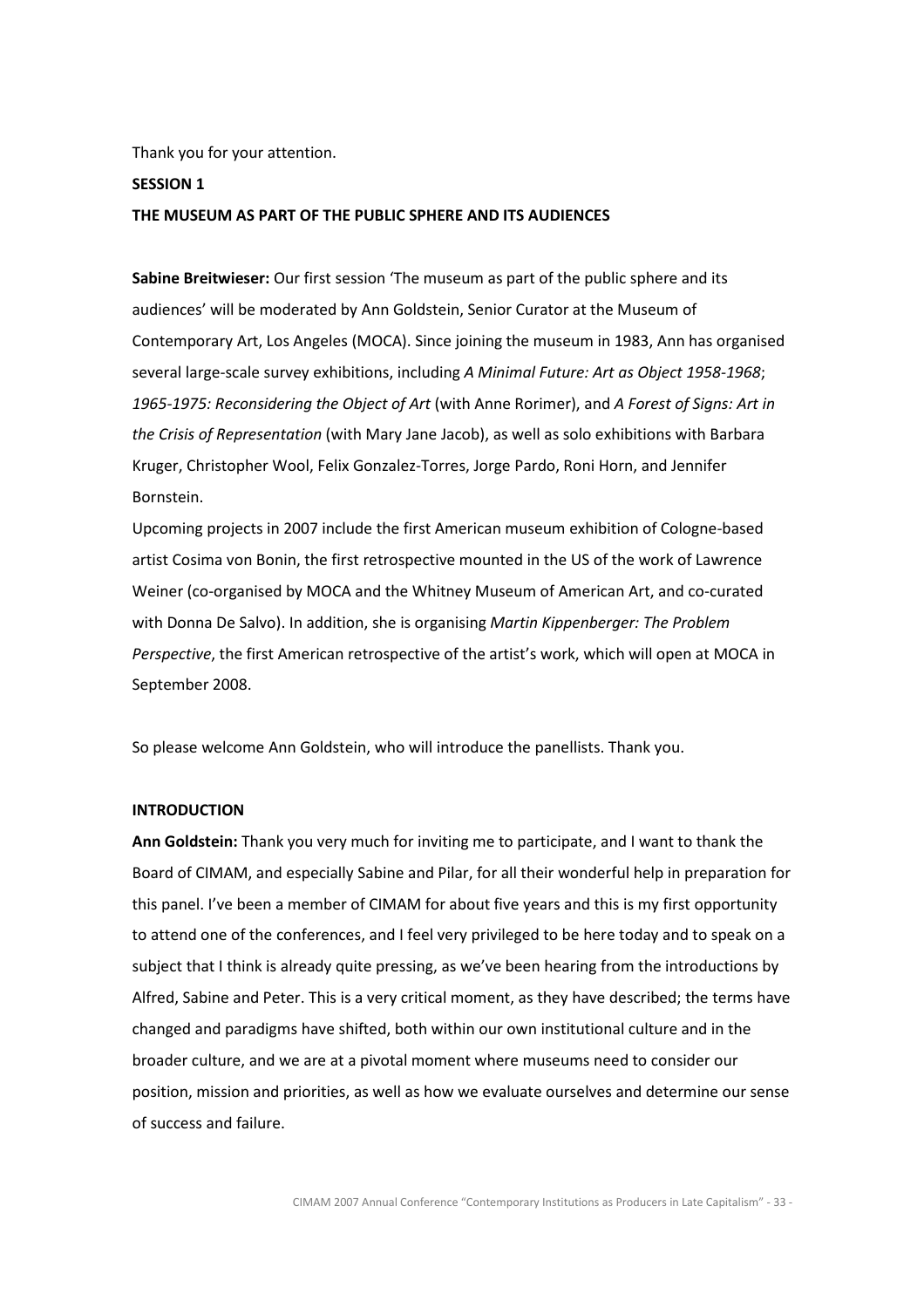As you all know, from the general comments and the conference programme, there are questions that all of us need to consider concerning the museum's public role and duty to its audience; the ideas already mentioned about the shift from a homogeneous public to heterogeneity; how art museums relate to these different publics; and how to evolve the institution's traditional function of education into the fields of entertainment and consumption. And we also need to consider alternative forms of spectatorship, and how institutions can create and foster new ethics about conjoining education with art.

To these questions I would also add my own – certainly these are issues that are strongly facing us in the United States, and specifically in my position within MOCA, and it's going to be very interesting for me to hear how they're being confronted elsewhere. MOCA is a privately funded institution, and as Sabine said, I've worked there for 24 years, so I'm quite institutionalised, and really consider my practice as a curator within the institutional framework of the Museum of Contemporary Art in Los Angeles. And because we're privately funded, as is very common in the United States, our funding comes from cultivation of resources, which is mostly what would be called 'contributed income' and 'fundraising'; which is, as we know, the primary domain of the director – and more than any museum director ever imagined or would have wished for. It's also – and I know it's increasingly the case elsewhere as well – a major part of the curator's role. So we all serve many publics, even within our own communities and constituencies inside the museum structure and family, to keep the machine running. And so I think all these questions kind of need to be considered together.

As to the questions posed in the programme, I just wanted to open with a number that I've been considering. The question of 'the public', to me, immediately raises a question of who we are and what is our core mission, not just as we focus on the public but internally, within the institution. I think it is important to consider our internal motivations, when facing such questions as whom do we serve? To whom are we accountable? Where do the artists fit into this? Are we doing what we consider to be necessary? How do we gauge our institutional success? And, obviously, we have already touched upon how these gauges are defined and quantified in terms of attendance, fundraising, successes, media attention and so on.

And concerning our reach out to the public, how far and how close should we reach? (The problems of trying to be all things to all people.) What changes are we already observing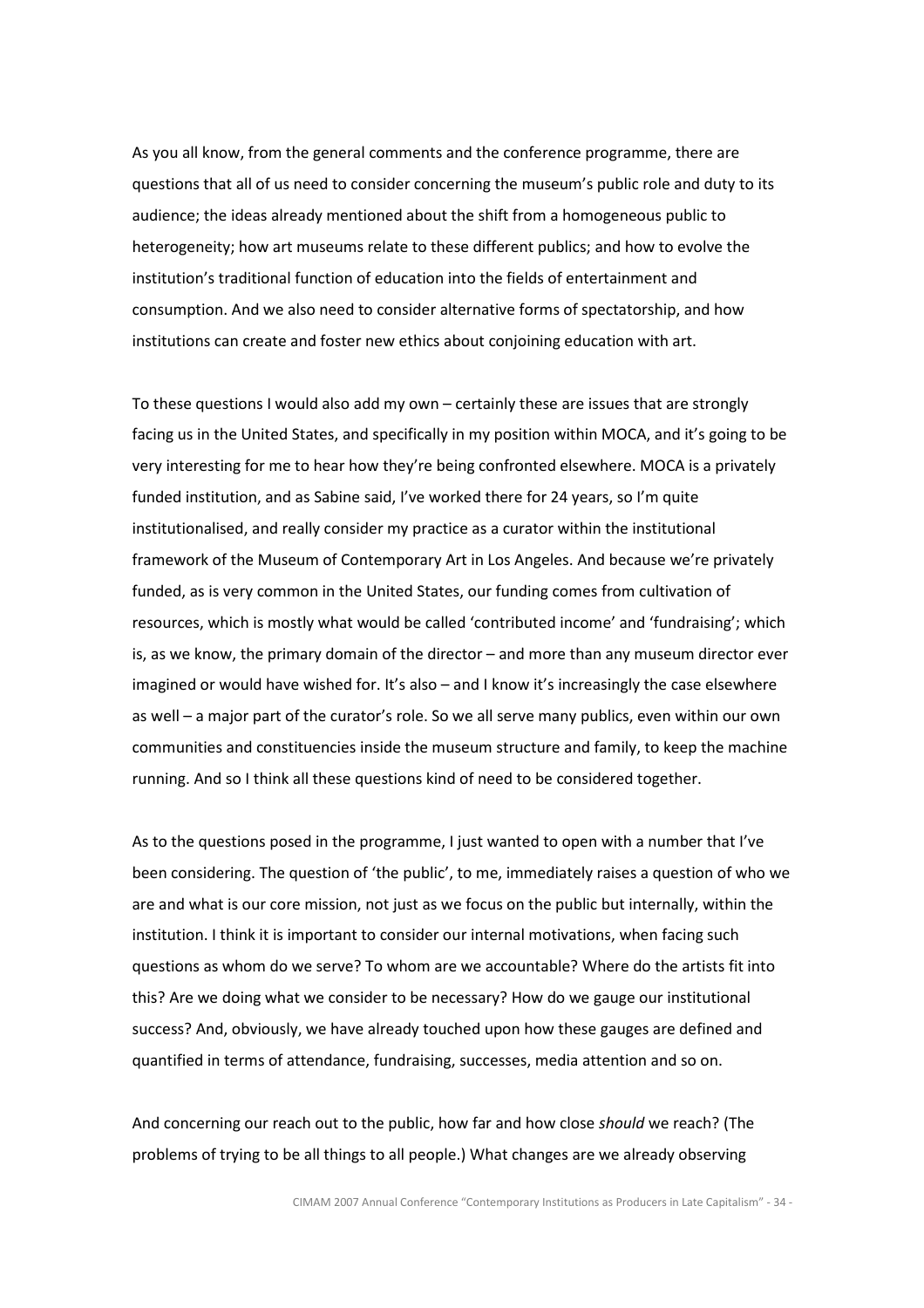within the museum culture? And I think that Peter certainly outlined a lot of those already, and what's been particularly interesting for me is that I'm starting to realise that we're no longer a sub-culture. Contemporary art is much more mainstream than we could have imagined – and certainly than how we set out when each of us began our individual course. We are now feeling the effects of that and don't necessarily quite know how to deal with it. And, of course, in relationship to that, how do we negotiate the ubiquity and the incredible power of the marketplace? We are certainly not outside of it and can no longer pretend to be.

And, finally in terms of the public, just a question: is there a space for a work or a curatorial position that does not seek a broad public, where we should not be concerned with the public?

So these are some of the questions that I've been thinking about. And now it is my pleasure to introduce the first of our three panellists. I'll introduce each of them before they speak.

And our first panellist is Chantal Mouffe. She is Professor of Political Theory at the Centre for the Study of Democracy at the University of Westminster in London. She's taught and researched in many universities in Europe, North America and South America, and has held positions at Harvard, Cornell, the University of California and numerous others. She is a corresponding member of the International College of Philosophy, in Paris, where she was Director of Programmes, from 1989 to 1995.

She is the editor of numerous publications, including Gramsci and Marxist Theory, in 1979; Dimensions of Radical Democracy: Pluralism, Citizenship, Community, 1992; Deconstruction and Pragmatism, 1996; and The Challenge of Carl Schmitt, in 1999. She's co-author with Ernesto Laclau of Hegemony and Socialist Strategy Toward a Radical Democratic Politics, in 1985, and the author of The Return of the Political, The Democratic Paradox and On the Political, three different publications.

Also, for those here in Vienna, Sabine brought to my attention that she recently organised a series of lectures and political discussions on the subject 'The Public in Question', at the Academy of Fine Arts here.

So, please welcome Chantal.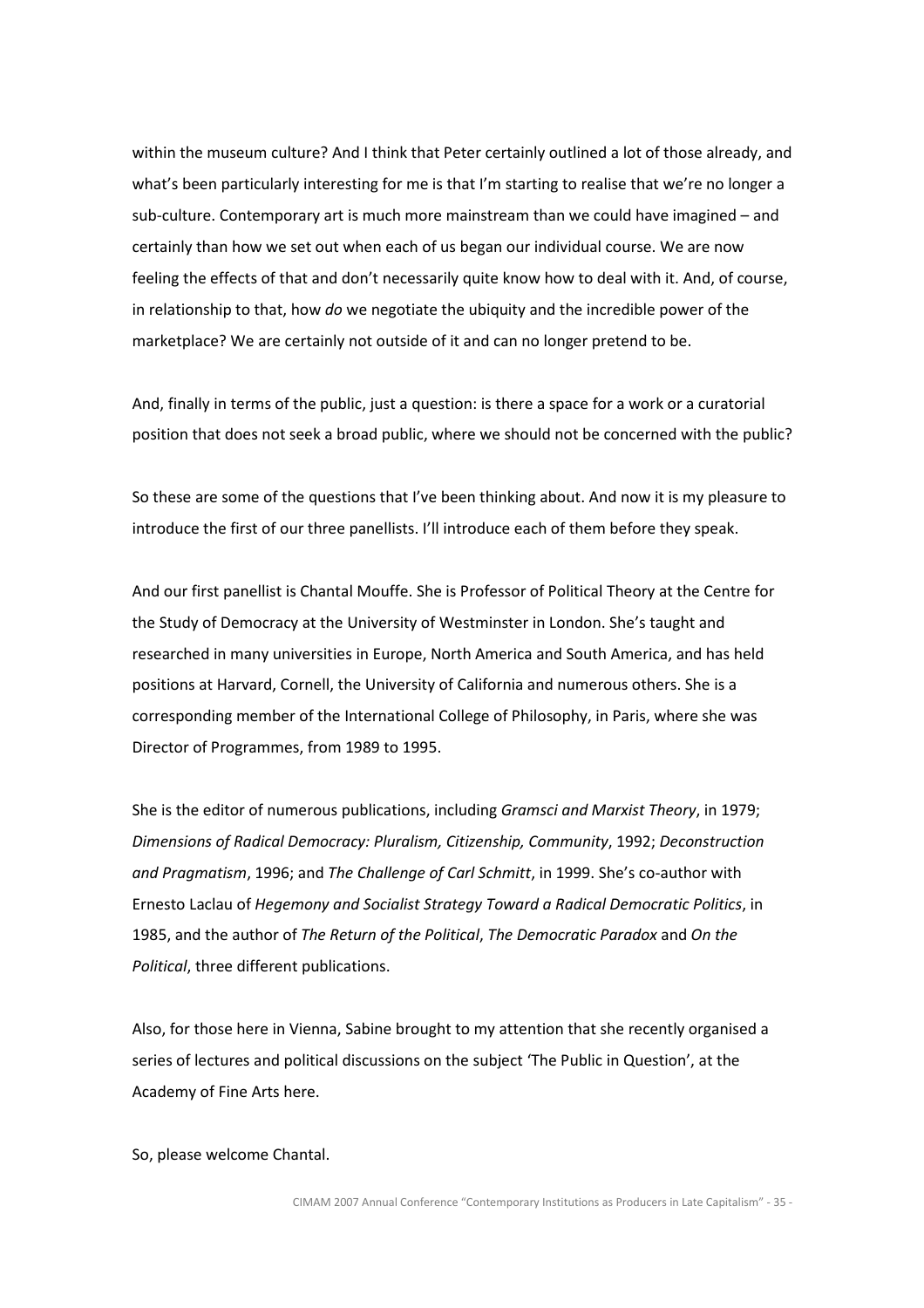Chantal Mouffe: For all those who are interested in the critical role that the museum could play in the public sphere the first question that needs to be addressed is the following: can artistic practices still play a critical role in societies in which every critical gesture is quickly recuperated and neutralised by the dominant powers? Indeed, many authors do not believe any more in the possibility of such a critique. They affirm that the blurring of the lines between art and advertising is such that the idea of critical public spaces has lost its meaning since we are now living in societies where even the public has become privatised.

Reflecting on the growth of the global culture industry some theorists came to the conclusion that Adorno and Horkheimer's worst nightmares have come true. The production of symbols is now a central goal of capitalism and through the development of the creative industries individuals have become totally subjugated to the control of capital. Not only consumers but cultural producers too are prisoners of the culture industry dominated by the media and entertainments corporations and they have been transformed into passive functions of the capitalist system. The possibility of an effective critique in a range of public spaces has therefore disappeared.

Fortunately this pessimistic diagnostic is not shared by everybody. For instance there are theorists who claim that the analysis of Adorno and Horkheimer, based as it is on the Fordist model, does not provide any more a useful guide to examine the new forms of productions which have become dominant in the current post-Fordist mode of capitalist regulation. They argue that those new forms of production allow for new types of resistance and a revitalisation of the emancipatory project to which artistic practices could make a decisive contribution.

I consider that something really crucial is at stake in this debate, and I believe that in order to be able to envisage the questions which are at the core of our reflection in this symposium on 'Contemporary Institutions and Producers in late Capitalism', it is necessary to elucidate the nature and the consequences of the transition that advanced industrial societies have undergone since the last decades of the  $20<sup>th</sup>$  century. This transition is being presented, according to different approaches, as either one from industrial to post-industrial society, from Fordism to post-Fordism, or from a disciplinary society to a society of control.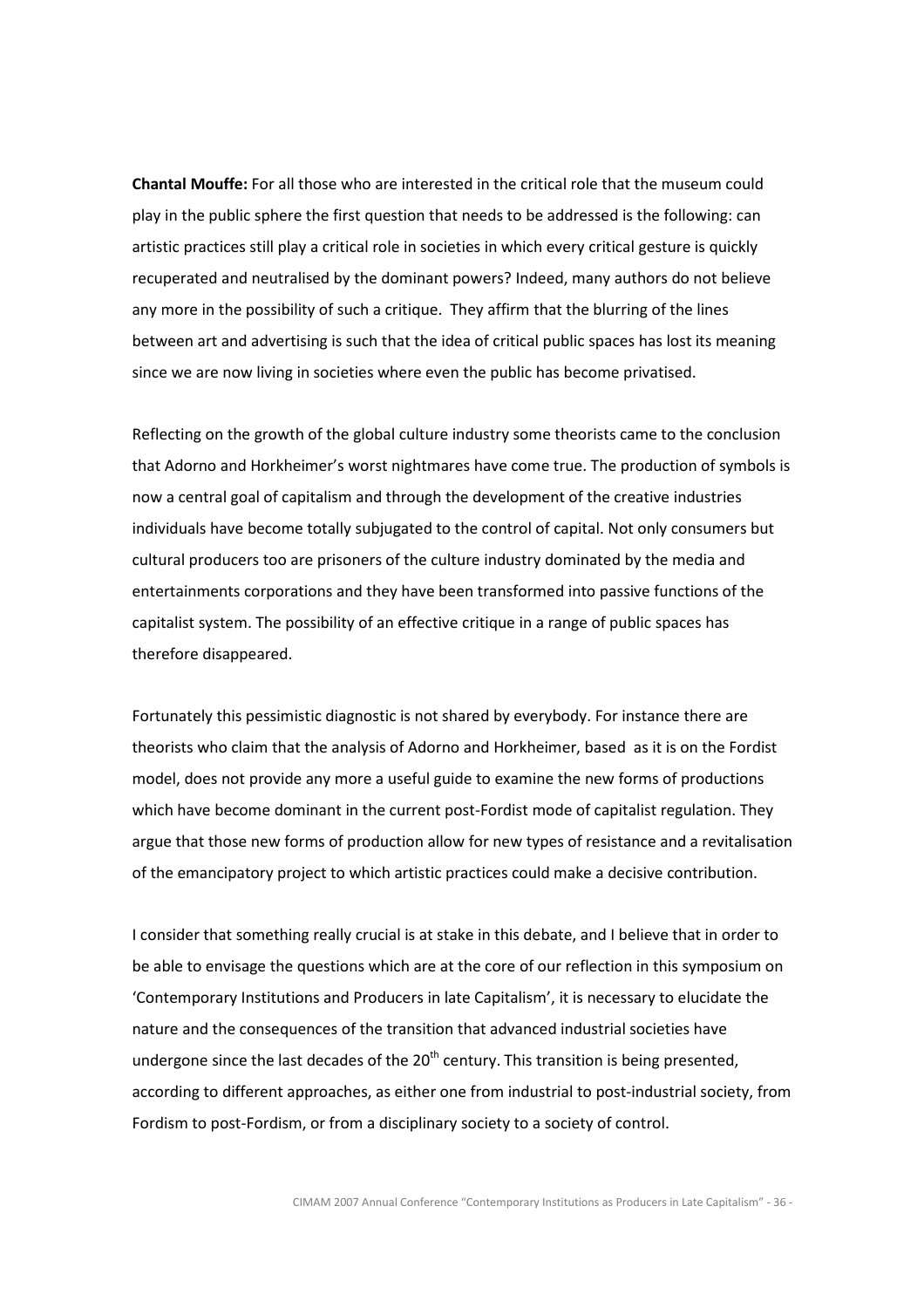To grasp what is at stake in the transition from Fordism to post-Fordism, I will first examine the differences between the approaches influenced by the critical theory of Adorno and Horkheimer and those which are influenced by the Italian autonomist tradition. Their main disagreement lies in the role that the culture industry has played in the transformations of capitalism. It is well known that Adorno and Horkheimer saw the development of the culture industry as the moment when the Fordist mode of production finally managed to enter into the field of culture. They see this evolution as a further stage in the process of commodification and subjugation of society to the requisites of capitalist production. For Paolo Virno and some other post-operaists, on the contrary, the culture industry played an important role in the process of transition between Fordism and post-Fordism because it is there that new practices of productions emerged which led to the overcoming of Fordism. The space granted to the informal, the unexpected and the unplanned, which for Horkheimer and Adorno were uninfluential remnants of the past, are for Virno anticipatory omens. With the development of immaterial labour they began to play an increasingly important role, and that opened the way for new forms of social relations. In advanced capitalism, says Virno, the labour process has become performative and it mobilises the most universal requisites of the species: perception, language, memory and feelings. Contemporary production is virtuosic and productive labour in its totality appropriates the special characteristics of the performing artist. According to him the culture industry is in fact the matrix of post-Fordism.

Theorists influenced by the autonomist tradition argue that the transition from Fordism to post-Fordism should not be seen as dictated by the logic of the development of capitalist forces of production but as a reaction to the new practices of resistance of the workers. Disagreements exist between them, however, among them concerning the political consequences of this transition. Although many of them use the notion of 'multitude' to refer to the new type of political agent characteristic of the current period, they do not envisage its future in the same way. Some, like Hardt and Negri, celebrate in the multitude the emergence of a new revolutionary subject which will necessarily bring down the new forms of domination embodied in empire. Incorporating, although not always in a faithful way, some of the analyses of Foucault and Deleuze, they assert that the end of the disciplinary regime that was exercised over bodies in enclosed spaces like schools, factories and asylums, and its replacement by the procedures of control linked to the growth of networks, is leading to a new type of governance which opens the way to more autonomous and independent forms of subjectivity. With the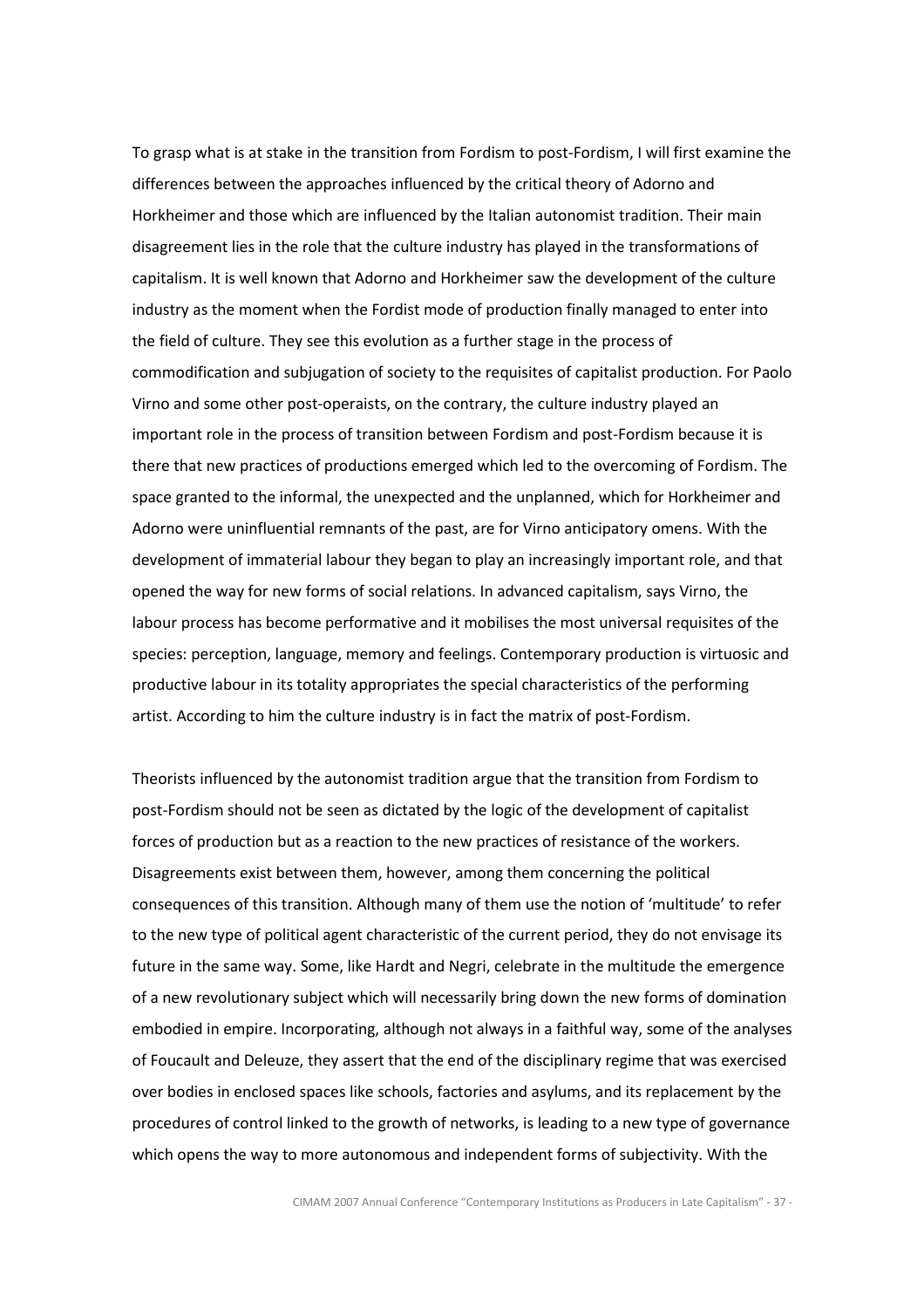expansion of new forms of co-operative communication and the invention of new communicative forms of life, those subjectivities can express themselves freely and they will contribute to the formation of a new set of social relations that will finally replace the capitalist system.

Others, like Paolo Virno, while agreeing on the potential open for new forms of life, are not so sanguine about the future. Virno sees the growth of the multitude as an ambivalent phenomenon and he also acknowledges the new forms of subjection and precaritisation which are typical of the post-Fordist stage. It is true that people are not as passive as before, but it is because they have now become active actors of their own precaritisation. So instead of seeing in the generalisation of immaterial labour a type of spontaneous communism like Hardt and Negri, Virno tends to see post-Fordism as 'a manifestation of the communism of capital.' This does not mean that he abandons every hope for emancipation, but it is in the refusal to work and the different forms of exodus and disobedience that he locates such hope.

There is something that all those thinkers have in common; it is their conviction that what has to be relinquished is the conception of radical politics aimed at 'taking power' in order to control the institutions of the state. For them, the main task is the production of new subjectivities and the elaboration of new worlds. They claim that one should ignore the existing power structure, to dedicate oneself to constructing alternative social forms outside the existing institutions. They reject any majoritarian model of society, organised around a state, in favour of another model of organisation of the multitude which they present as more universal. It has the form of a unity provided by common places of the mind, cognitivelinguistic habits and the general intellect.

We should note that it is in fact the very idea of the public itself that is increasingly put into question by those theorists because they see it as too indebted to the idea of the state, which they take as its necessary corollary. Instead of the public we should, they say, think in terms of the 'common'. Virno, for instance, asserts that the multitude dissolves the distinction between public and private and, in a recent book, Negri argues that in the transition from modern to postmodern politics, it is necessary to abandon the categories of public/private and to envisage the mode of existence of the multitude in terms of the 'exercise of the common'.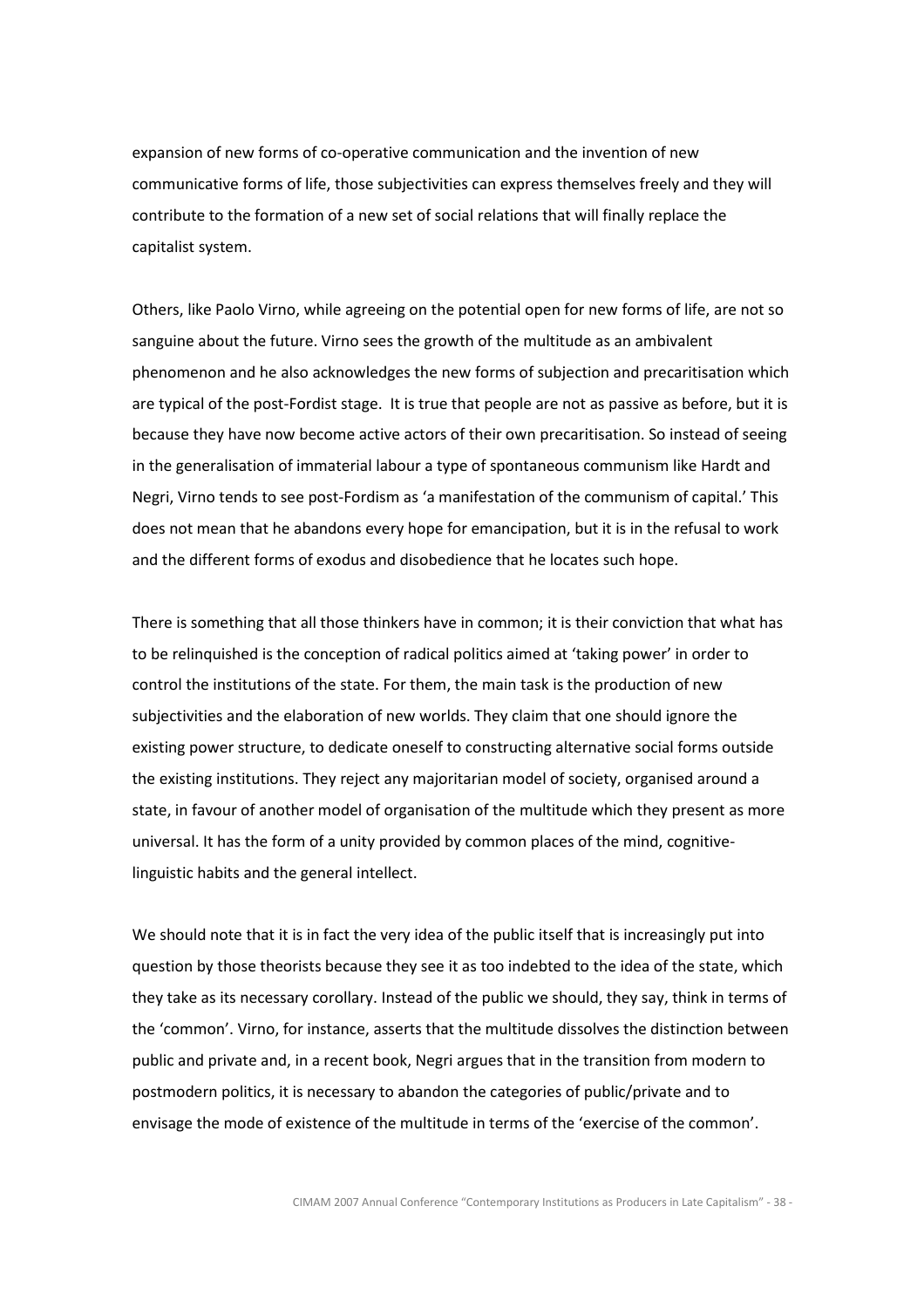II. While agreeing on the necessity to acknowledge the fundamental transformations in the mode of regulation of capitalism represented by the transition to post-Fordism and the society of control, I have been arguing, for my part, that we should envisage this transition from the point of view of the theory of hegemony. I recognise of course the importance of not seeing the transformations undergone by our societies as the mere consequence of technological progress and on bringing to the fore their political dimension. My problem with operaist and some post-operaist views is that by putting the emphasis on the workers' struggles they tend to see this transition as if it were exclusively moved by one single logic, the workers' resistance to the process of exploitation forcing the capitalists to reorganise the process of production, and to move to the post-Fordist era of immaterial labour. According to them capitalism can only be reactive and, unlike Deleuze and Guattari, they refuse to accept the creative role played by both capital and the working class. What they do not acknowledge is the role played in this transition by the hegemonic struggle.

In order to introduce this hegemonic dimension we can find interesting insights in the interpretation of the transition between Fordism and post-Fordism put forward by Luc Boltanski and Eve Chiapello. In their book 'The New Spirit of Capitalism' they bring to light the role played by what they call 'artistic critique' in the transformation undergone by capitalism in the last decades of the  $20<sup>th</sup>$  century. They show how the demands for autonomy of the new movements of the 1960's have been harnessed in the development of the post-Fordist networked economy and transformed into new forms of control. The aesthetic strategies of the counter-culture – the search for authenticity, the ideal of self-management, the antihierarchical exigency – are now used to promote the conditions required by the current mode of capitalist regulation, replacing the disciplinary framework characteristic of the Fordist period. Nowadays artistic and cultural production play a central role in the process of capital valorisation and through neo-management, artistic critique has become an important element of capitalist productivity.

From my point of view what is interesting in this approach is that it can reveal that one important dimension of the transition was a process of discursive rearticulation of elements, and permits us to apprehend it in terms of hegemonic struggle. To be sure, Boltanski and Chiapello do not use this vocabulary, but theirs is a clear example of what Gramsci calls hegemony through neutralisation or passive revolution to refer to the situation where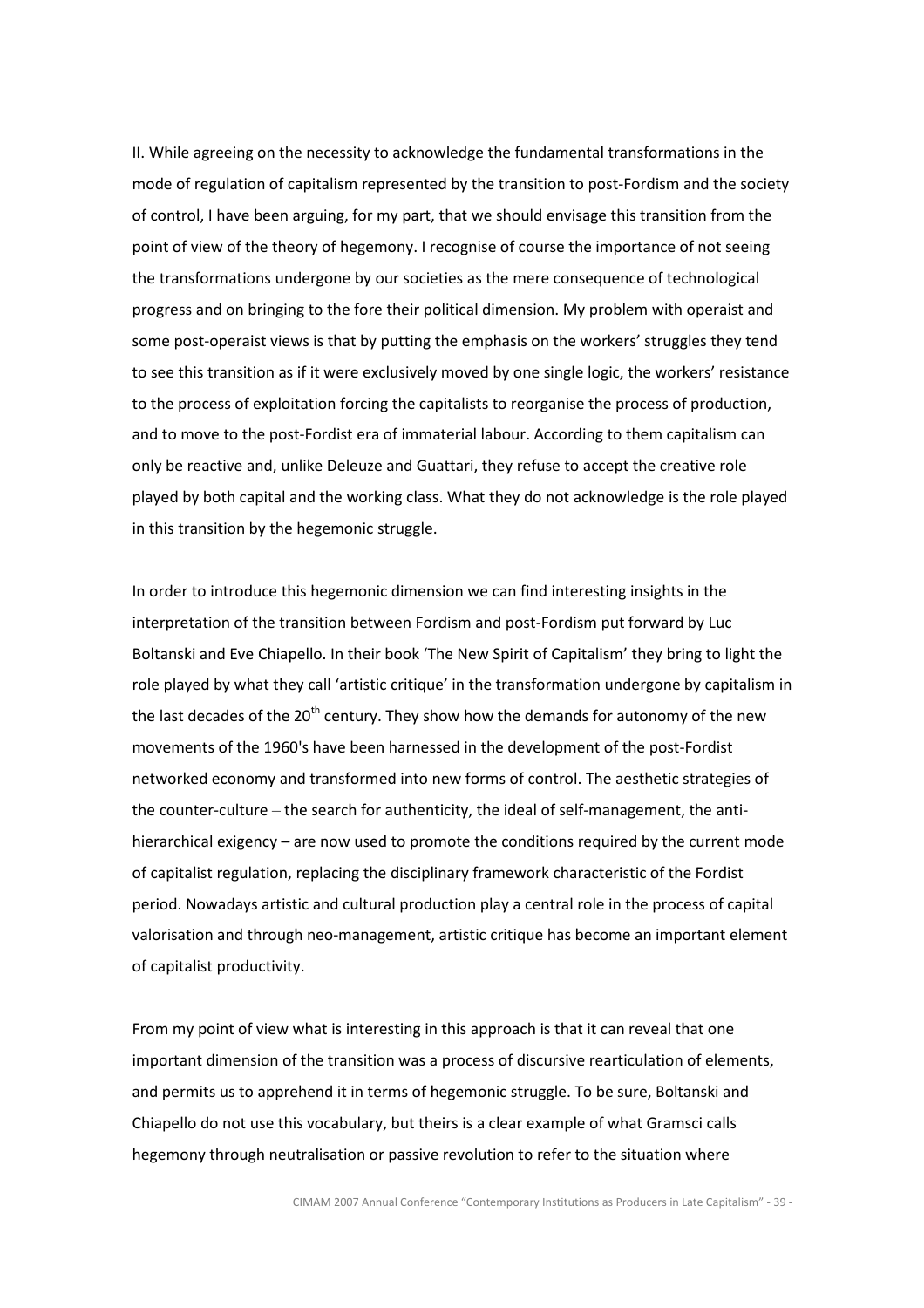demands which challenge an established hegemonic order are recuperated by the existing system, by satisfying them in a way that neutralises their subversive potential. To envisage the transition from Fordism to post-Fordism in such a way helps us to understand it as an hegemonic move by capital to re-establish its leading role and to re-assert its legitimacy. By adding to the analysis offered by The New Spirit of Capitalism the undeniable role played in this transition by workers' resistance, we can arrive at a more complex understanding of the forces at play in the emergence of the current neo-liberal hegemony. This hegemony is the result of a set of political interventions in a complex field of economic, legal and ideological forces. It is a discursive construction that articulates in a very specific manner manifold practices, discourses and languages-games of very different natures. Through a process of sedimentation the political origin of those contingent practices has been erased and they have become naturalised. Neo-liberal practices and institutions appear as the outcome of natural processes and the forms of identification that they produce have crystallised in identities which are taken for granted. This is how the 'common sense' which constitutes the framework for what is deemed possible and desirable has been established.

To challenge neo-liberalism it is therefore vital to transform this framework and this requires the production of new subjectivities. There is no doubt that in the present stage of capitalism this is a terrain that is more important than ever. Today's capitalism relies increasingly on semiotic techniques in order to create the modes of subjectivation which are necessary for its reproduction. In modern production, the control of the souls (Foucault) plays a strategic role in governing affects and passions. The forms of exploitation characteristic of the times when manual labour was dominant have been replaced by new ones which require constantly creating new needs and an incessant desire for the acquisition of goods. This is why in our consumer societies advertising plays such an important role. This role is not limited to promoting specific products, but also to producing fantasy worlds with which the consumers of goods will identify. Indeed, nowadays to buy something is to enter into a specific world, to become part of an imagined community. It is therefore the construction of the very identity of the consumer which is at stake in the techniques of advertising. To maintain its hegemony the neo-liberal system needs constantly to mobilise people's desires and shape their identity. A counter -hegemonic politics needs therefore to engage with this terrain so as to foster other forms of identification. This is why the cultural terrain occupies today such a strategic place in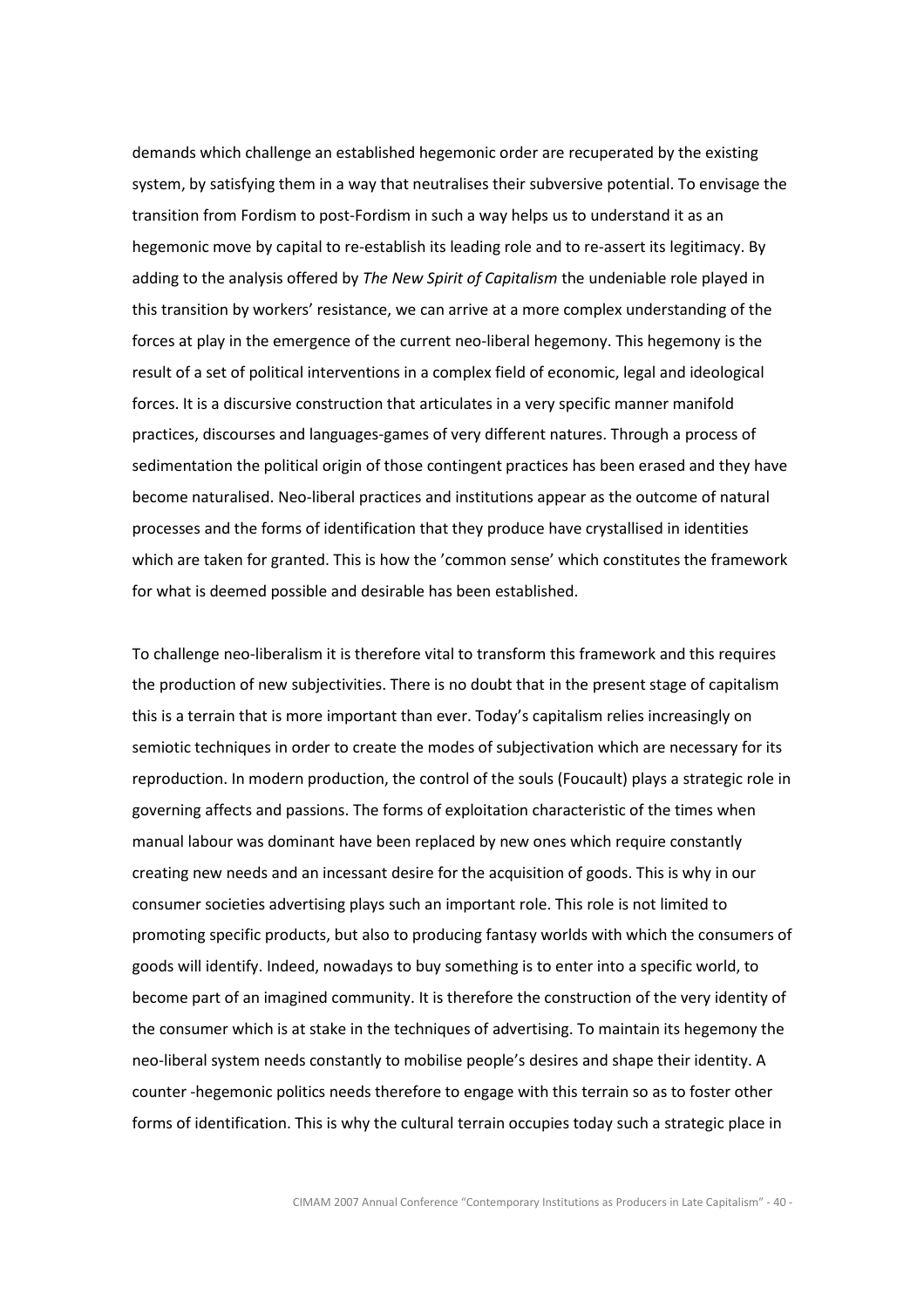politics. To be sure, the realm of culture has always played an important role in hegemonic politics, but in the times of post-Fordist production this role has become absolutely crucial.

According to the hegemonic approach that I am advocating, the question we should ask is: how can cultural and artistic practices contribute to the development of agonistic public spaces where the dominant hegemony is being questioned? This can be done in many different ways, but given the post-political Zeitgeist that exists nowadays, one of the most urgent ones is to undermine the dominant consensus by bringing to the fore what it tends to obscure and obliterate. I want to stress that this should not be understood in the mode of a kind of lifting a supposedly false consciousness in order to reveal the true reality. Such an approach is completely at odds with the anti-essentialist premises of the theory of hegemony, which rejects the very idea of a 'true consciousness' and asserts that identities are always the result of a process of identification and that it is through insertion in manifold practices, discourses and language games that specific forms of individualities are constructed. What is a stake in the transformation of political identities is not a rationalist appeal to the true interest of the subject but the insertion of the social agent in practices that will mobilise its affects in a way that allows for the disarticulation of the framework in which the process of identification is taking place, so as to allow for other forms of identification. This means that to construct oppositional identities it is not enough simply to foster a process of 'de-identification' or 'deindividualisation'. The second move, the moment of 're-identification', of 're-individualisation' is crucial. To insist only on the first move is in fact to remain trapped in a problematic that believes that the negative moment is sufficient on its own to bring about something positive, as if new subjectivities were already there, ready to emerge when the weight of the dominant ideology was lifted. Such a view, which informs many forms of critical art, fails to come to terms with the nature of the hegemonic struggle and the complex process of construction of identities.

As for the more specific question of what could be the role of the museum in the development of those agonistic spaces, this is one that I would have to leave to those of you who are working with those institutions because, as a political theorist, I have no expertise in this field. But I am convinced that to pose this question in a fruitful way it is necessary to have an adequate grasp of the present conditions of production of artistic practices and of their role in the process of capitalist reproduction. I hope that by delineating the different theoretical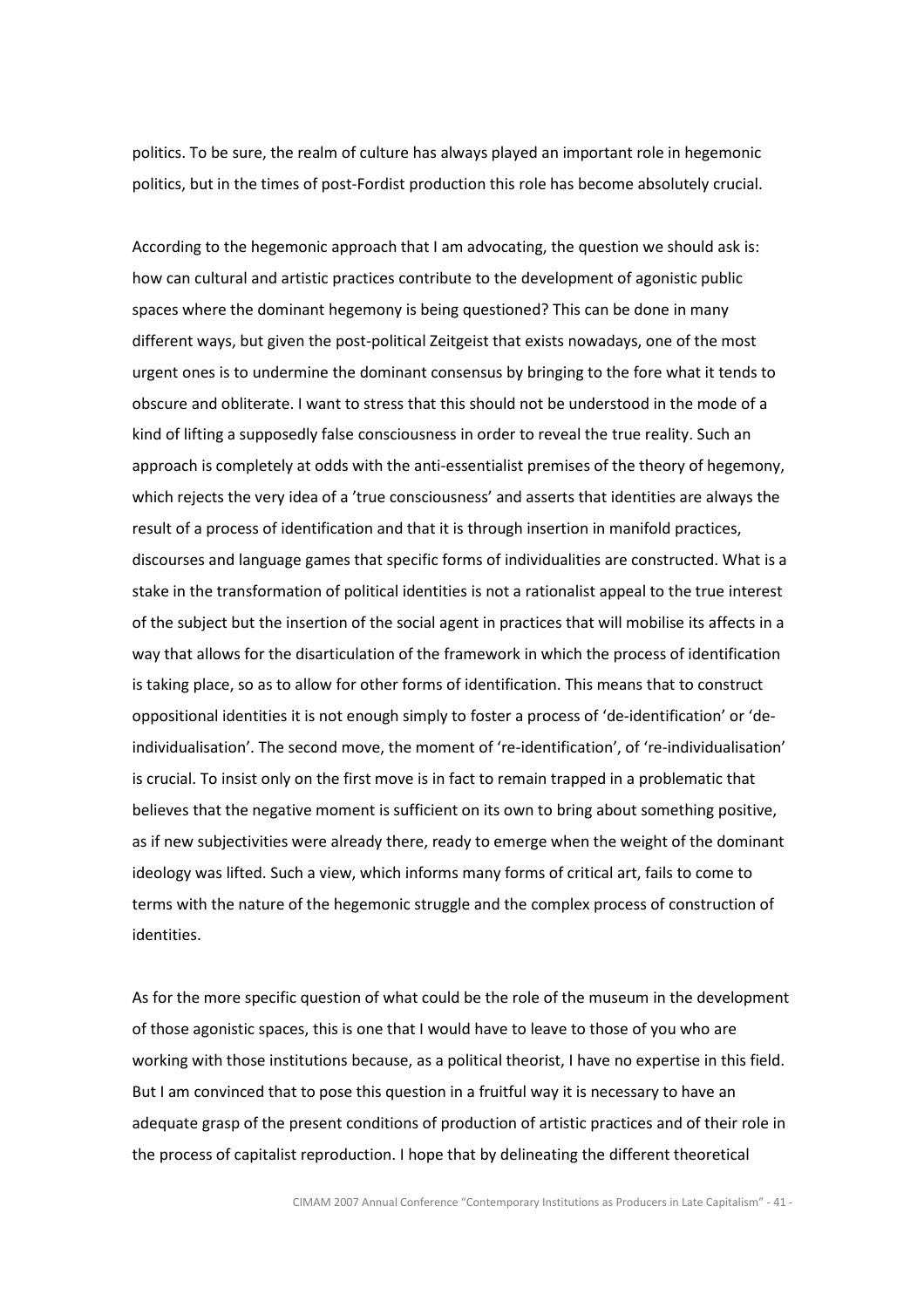frameworks available to envisage this problem, I have contributed to clarifying some of the issues that are at the centre of our conference.

Ann Goldstein: Thank you Chantal.

Our next speaker is Georg Schöllhammer. He lives here in Vienna and is an author, curator and editor-in-chief of the *documenta 12* magazines. Since 1995 he has also been editor-in-chief and co-founder of Springerin, a quarterly magazine based here in Vienna, dedicated to the theory and critique of contemporary art and culture. He was editor of fine arts for the Austrian newspaper Der Standard from 1988-94, and since 1992 he has been a visiting professor in theory of contemporary art at the University of Art and Industrial Design in Linz. He has published widely on contemporary topics and on issues of urban and cultural transformation, focusing on central and south-eastern Europe. Thank you.

Georg Schöllhammer: Well thanks, Ann, for introducing me. Actually, while Peter Weibel was talking about the concepts of criticism in the cultural industry, I got the message that one of my best artist friends has just died, in Bratislava, only a few kilometres away. And his career, actually, has to do with what I'm going to talk about a bit.

It was Julius Koller, and maybe I could cite as a start one project about his idea of the public. It is the concept for the UFO gallery that he wrote in 1971, when, after May '68 in Prague and the mobilisation of the Warsaw Pact troops, the situation totally closed down, and the party committee re-established something like a real social arts policy.

The concept of the UFO Gallery was presented for the first time in the magazine Galérie Vysoké Tatry, the High Tatra Gallery. That was a spoof version of the original Vysoké Tatry, which was a totally touristic magazine. The Gallery was situated on the rocky terrace of the legendary Gallery Ganek in the High Tatra, so the Gallery means 'something up in the mountains that's pretty hard to reach'. The terrace was given its name by mountaineers. It presents the most extreme mountaineering challenge on the route to the peak Ganek.

The UFO Gallery was meant to be a challenging and hard-to-reach fictitious space for spiritual communication between earthly beings and the unknown cosmic world, which may stand here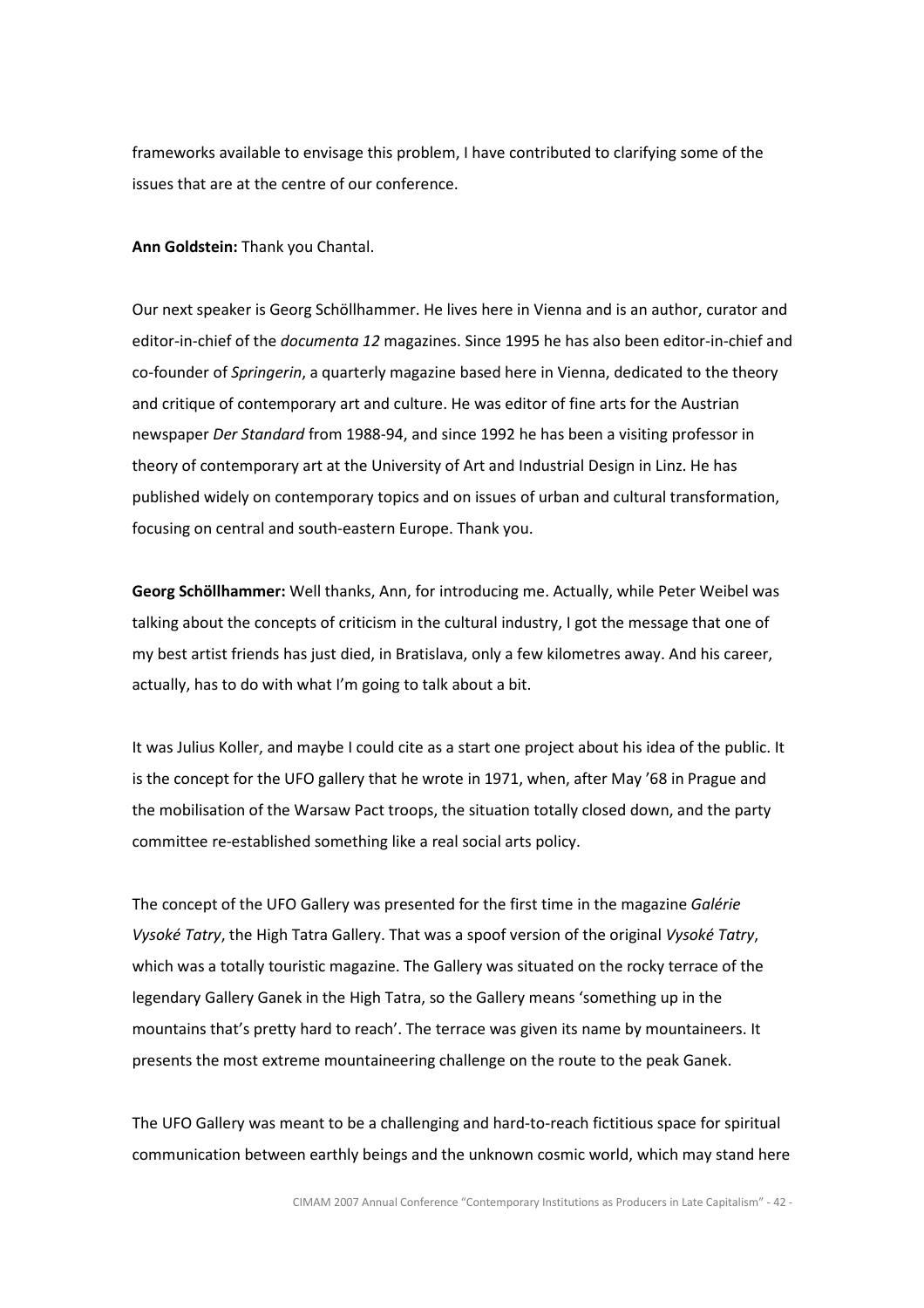for the general public, for an artistic practice like that of Julius Koller in the leaden years of '71. This high-altitude location symbolises the encounter between the earthly and the spiritual, the earth and the cosmos. This natural open environment thus became a psycho-physical cultural space, almost a medium between Heaven and Earth: 'an ideal space for new creative thinking,' as Julius Koller put it.

In 1980, the official fictitious UFO Gallery for communication with extra-terrestrial civilisations was re-established; in 1981 the five members of the UFO Gallery organisational committee were appointed and started to work on its manifesto and programme. In '82, they completed it, and in 1983-5 proposed some new members to the committee. Together with the committee, Julius Koller worked on expanding the manifesto and programme. At the same time, he produced a few drawings, graphics and paintings on the subject of the UFO Gallery; in 1987 and 1988 he worked on new changes to the manifesto, programme and membership of the gallery; in 1989, he stopped the fictitious activity related to the UFO Gallery.

Actually, I feel burdened somehow to move from the total 'raisonnement' that Peter Weibel gave and the precise analysis of the current situation by cultural practitioners, at least in the Western world, to the practical project that I have been invited to present, which is the documenta magazines – a project that is somehow deeply enmired in all the contradictions Chantal Mouffe has just pointed out. I mean, it starts, Peter, from your definition of documenta as the most powerful and, you said, influential art show in the world - I think you also said the richest. Well, the budget of *documenta* is half the cost of the security chain that had to be constructed for the last G8-summit at Heiligendamm. So there is always a relation between budgets and power… even in institutions such as documenta.

Secondly, one could say that *documenta*, since *documenta 72*, has a very strange relationship with what one usually calls the 'art market', you know? Since the reception of the Harald Szeemann show, which was credited with bringing in new trends that were, so to speak, neoavant-garde, but not for bringing in what he in fact also did in two-thirds of the show: the market values of the time; pop, nouveau realism and so on.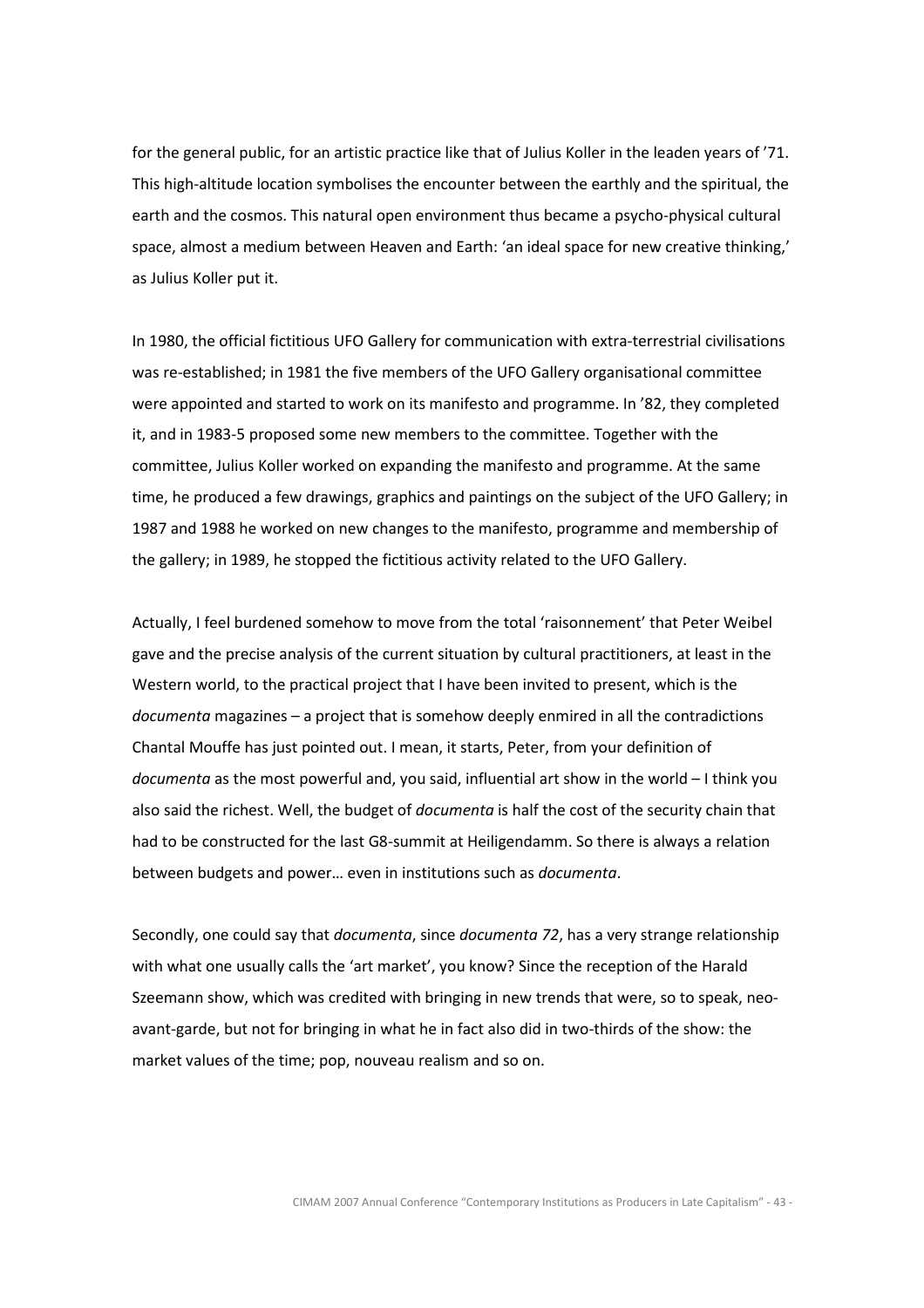There is an odd imbalance in what *documenta* actually delivers market-wise... if you look into the artists' careers, it's very, very rare that commercial success immediately follows a showing at documenta. So in terms of the art market, documenta is not a powerful institution at all.

It is, and has been – under Harald Szeemann and mainly under Catherine David and Okwui Enwezor – still quite a powerful institution when it comes to canon-making. And maybe that's what Peter was referring to – even though it's a mass event that totally follows the projections of the economy of late-culture, late-capitalist societies, as Chantal Mouffe has said.

So there is a kind of strange dialectic in the project, which actually somehow drove the makers of documenta 10 and documenta 11 to try to, not fulfil, but let's say, somehow imbue the art world – which in Catherine David's case was still very much a Western art world – with some idea of the art of what was then called the Third World, twenty years too late. Actually, these expectations have not been fulfilled, neither by Catherine nor Okwui. Catherine was supposed to deal with the arena of the multicultural: her credentials were that her work had crossed the bounds of the canons of the Euro-American history of avant-garde, and she had worked in, or at least… talked with, more hybrid spheres, as they were then called in cultural theory, like Latin America.

What she did was re-emphasise, at a fundamental moment for late modernism, its paradigm; the universal paradigm of late modernism that was written in the history of the show itself and of the big event; a paradigm questioned, and also challenged, to call it that, both by artistic practices that came along with conceptual practices, and by politicised practices. And that at a moment when the theory, so to speak, demanded to be seen generally as a theory, not just an aesthetic, but a genuine theory – which had actually been coming since the early eighties in the realm of art, and was then, in the mid-nineties, very central to a lot of debates on the word 'theory'.

She said, 'Well, where does that come from?' and tried to reiterate that kind of narrative, and now hers is actually thought to be the most influential documenta since Harald Szeemann's. The same thing happened, slightly differently, with Okwui Enwezor's, which took on the challenge of showing, so to speak, multicultural diversity, but did it in a strange way, mirroring the logics of the major cities that then played a big role in the art world.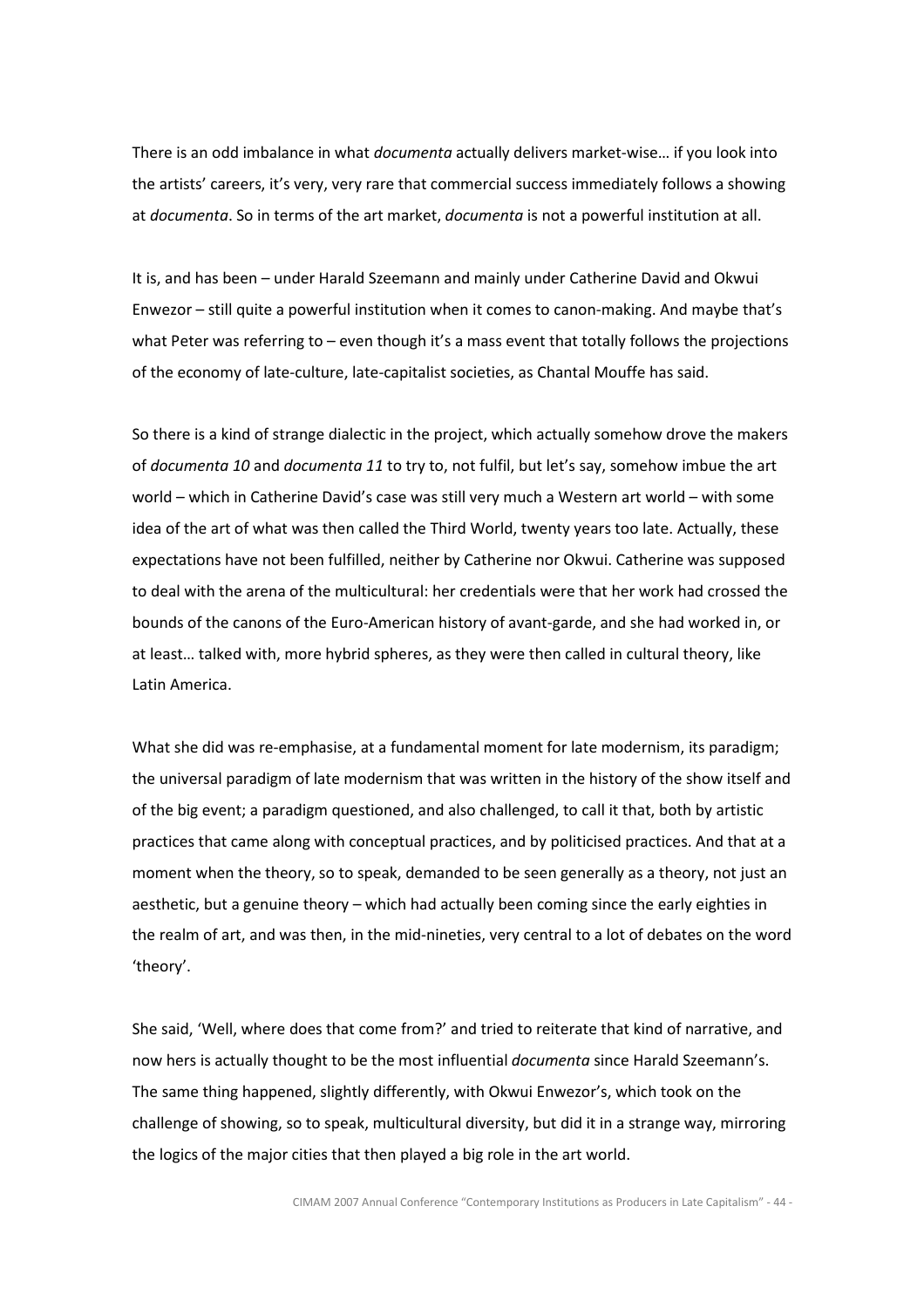So what we faced when *documenta* asked us to do this show was the strange notion of it being an institution itself, plus its rather dialectical position in the economy of art world events. Secondly, it was a very short-lived institution, a bit like the American presidency, which has to change all its personnel every time, you know? Every five years, all the personnel change and totally different people are doing it, which is very much what today's project economists do. And we were thinking about this strange dialectical role, and how to deal with the problem of making the wrong choice that you always have if you do a *documenta* – obviously, given the context you navigate in – and it was especially the case for this *documenta* since, let's say, the people doing it hadn't been, for a long time, part of that what one could call the institutionalised circuit of global canon-making activity, like the forum where I'm speaking now.

The challenge was how to stay within the logic of the institution, on the one hand, and on the other hand to take into account that there might be no way to avoid the contradictions of the reduction of spheres we live in. Regarding the problem of the wrong choice, in fact when you walk into a local environment it isn't at all obvious; nothing is obvious, even for those who work in a local environment that is sometimes fetishised it isn't obvious, and the same goes for you. You go somewhere for the first time to curate something, and the first hand you shake is always the wrong hand, and the artist you choose as typical of the local style is always the wrong artist.

So we thought about finding a way of making the wrong choice in a more decent way, and what we found was that we had to do it from our own experience – as Ann told you, I've worked as an editor for a long time. What we actually did was look for modes of production that somehow mirrored that kind of epistemological and structural shift in society that has been so intelligently analysed here already.

Somehow in our first, so to speak, total study, we found a strange similarity to the paradigm shifts of the sixties – when a lot of small and mid-scale publications created that counter-public that was so formative for a lot of the sixties' protest movements that, at a point, actually had real political power. They often centred around small and mid-scale publications, and not just in the aesthetic realm. The most famous example may be the Archigram publication, which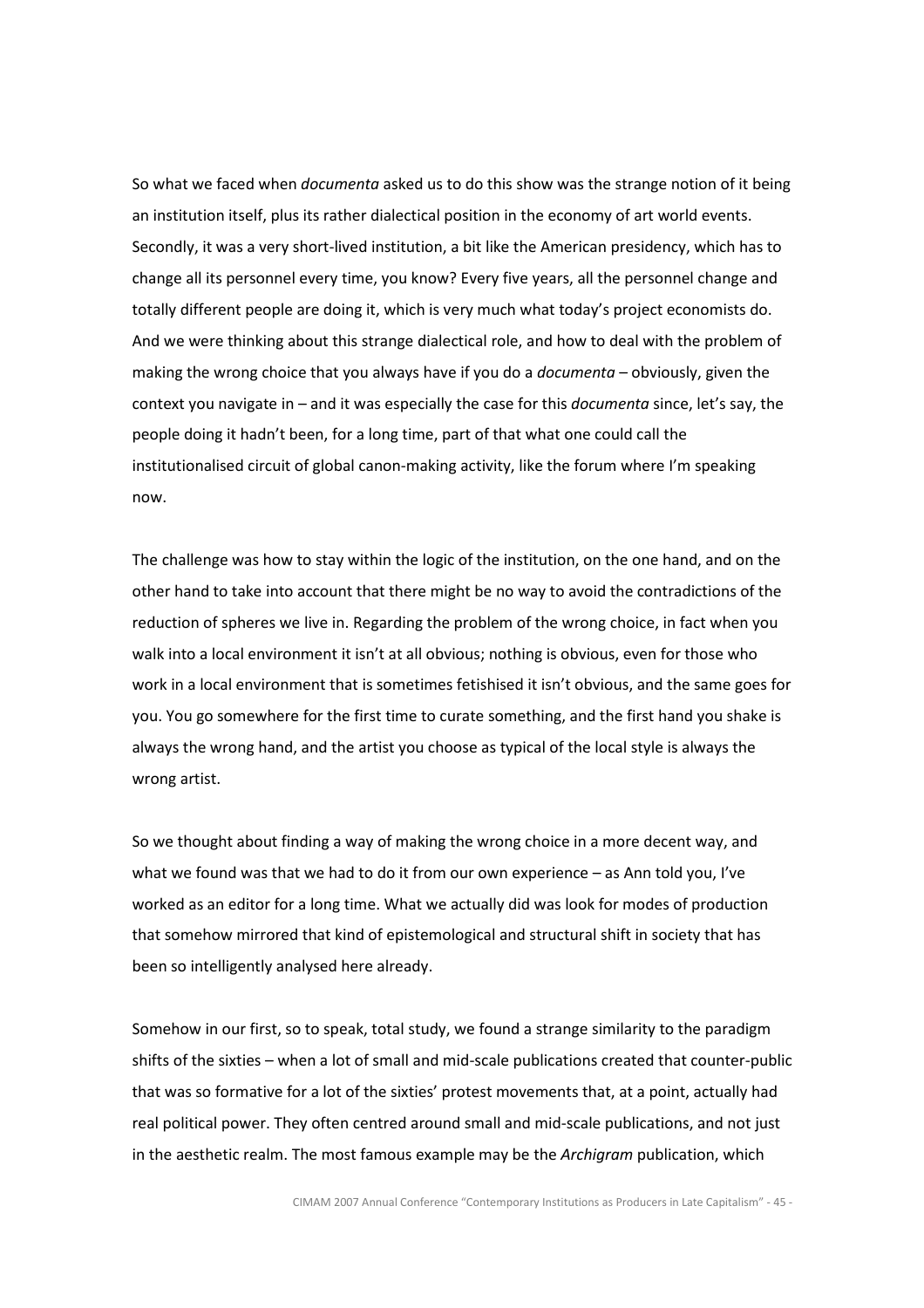brought Situationist modes of production to architecture. When Japanese architects went to London to see the Archigram collective, in fact they entered an editorial office.

So there have been a lot of small and mid-scale publications. Strangely enough, we've found that from the mid- to late-nineties there's been a new wave of start-ups in this field… founding them on a really global basis, you know? Even in contexts where it is difficult to publish, because of authoritarian regimes or censorship, these publications offer new opportunities to reach a local audience via a remote server on a peer-to-peer connection, and really get things publicised through the net.

'So why not use this?' I asked these small- and mid-scale publications – not the majors, which are much more stuck into the pre-ordained logics, but the mid- and small-scale ones that serve the needs of a local public; that digest or display not just practices, but debates, and make them feasible for local audiences – small-scale audiences, mainly. I mean, the average printrun of these publications is between 500 and 1000, maybe 2,000. And invite them, actually, into the contradictory space that this exhibition is, you know, and think about some of the motives that we had in mind when we set up, so to speak, the curatorial framework for documenta. And that's what we did. It was... I'll just sketch out the practical structure of that. We did an enormous amount of research, and identified something like 400, one might say, engaged publications; rather a heterogeneous and diverse group.

We weren't looking to form anything like an international political set-up. We weren't looking for academic publications that served a need for theory-making in universities. We were just looking for independent editorial groups that, on different levels, do political work in their own contexts. And then we invited them to engage with the simple question: could you, from your own curatorial perspective, from your own editorial experience, with the means and the people that you usually publish with, and serving your audience help us to consider some of the main topics of *documenta* that have been formulated as its three leitmotifs? Three rather general issues, already identifiable and enshrined in debate.

One was about the relation between distinct contexts and localities, the power of the universalist concept of modernity and its leftovers and fragments, and whether those could contain an empowerment one might be able to reuse today. The second was about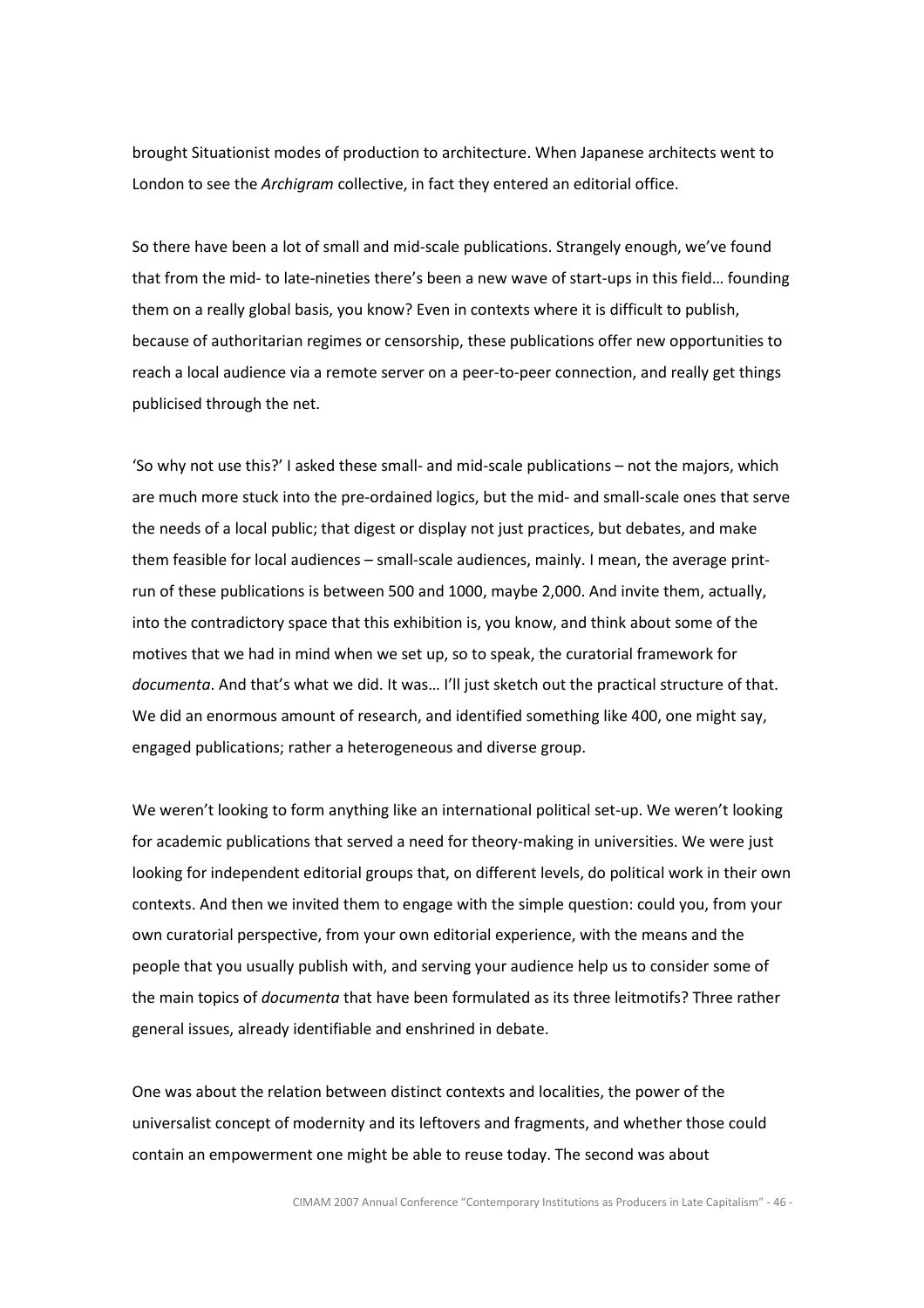subjectification, reiterated in a quite controversial book by Giorgio Agamben that harked back to Walter Benjamin's famous essay on the conditions of the Weimar Republic and the possibilities of empowerment of the powerless. So subjectification in the dialectical way Chantal Mouffe was talking about. The third one was largely about the transformation of local institutions, and imagining a possible mode of productive restructuring that is not just economically driven, somehow posing Lenin's question of 'what is to be done?' I refer to Lenin's famous text, where he tried to identify the ways to proliferate the theories of Communism and the needs of the working class. And the answer in the text was found a magazine, or found a paper or an international newspaper.

So we invited editors from local or thematic environments. The invitation came along with requests to artists and theorists to help us, so to speak, translate these questions into a specific context. And we found, in the end, that some 90 to 100 publications – online publications, magazines, journals and even radio stations – had been voluntarily pushing themselves into a contradictory situation, like autonomous small academies trying to break down those three leitmotifs in their editorial workshops.

So that's what happened, and something like 600 texts, replies and really contradictory debates about what we'd asked about the three leitmotifs, have so far been published locally in these 90-plus publications worldwide. We didn't even ask, and don't know, what has actually been published. I'm well aware that Lenin would immediately call this 'disability of the production sphere', but we are at least aware of the contradiction.

Then we created something like an Internet editorial office, where these theses were displayed and there was a debate about them. It wasn't about creating a sort of universal discourse that served the needs of *documenta*. But what we had already seen in this Internet platform, which worked in many languages, was emergent openings between quite distant contexts – and that's actually the most productive residue of the project.

But we said from the start that this project would, for *documenta*, end with curatorial closure: namely that it would help us to create simultaneously three textbooks which would open a kind of eco-space that explained the exhibition. And we said, well, so this will be a kind of selective process. So we also opened an Internet site, where all the contributions are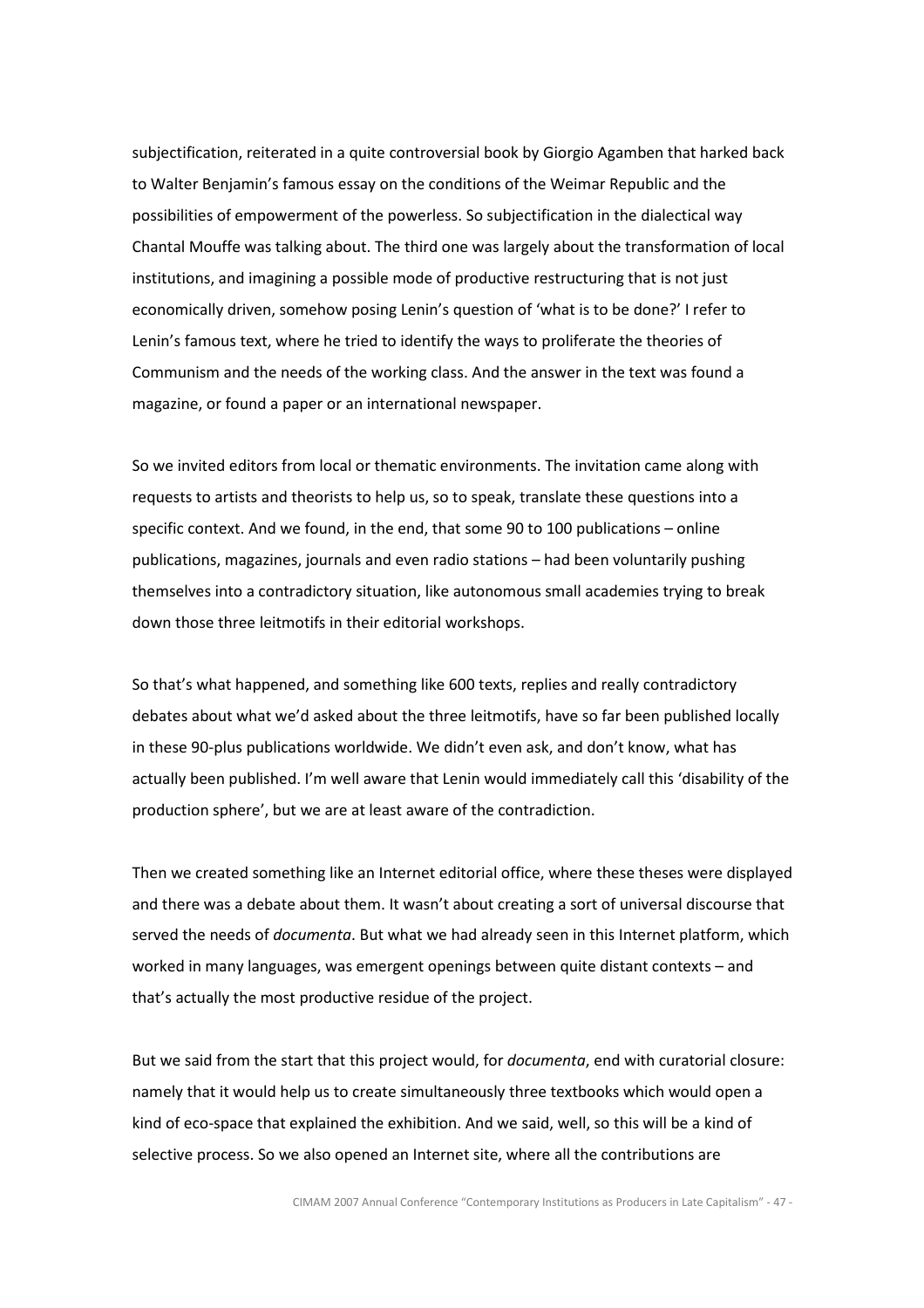translated into English and posted in the original language too, and where the general public itself can edit its documenta magazine. That may even give rise to a counter-publication to ours.

The most successful element ... we invited editors to join us for a week at *documenta* itself; editors who shared a certain theme, or who we felt needed to broaden or deepen their message. This is ongoing, so we have backstage activities in *documenta*, small seminary-like meetings of editors, and have created a lot of spin-offs of the project.

Just to note a few: in South-East Asia, at the University of Chiang Mai in Thailand, when, at our invitation, a group of editors met, they immediately decided that was a good idea, and created a forum that is living and breathing and playing a very important role in the debate about the coup d'état and Thailand's new constitution. In Singapore, for instance – a very complicated context, as you all know, I don't need to tell you – after our initiative, one institution made the effort to attract invited editors to work on a new history of art production in the region, and there are now ten editors doing that, re-writing art history and the canons of what is called contemporary creativity. In the Arab world, at a meeting in Beirut, there were complaints by a lot of editors that the high-Arabic style did not provide the proper terminology to discuss, for instance, the subject of contemporary production. [...] So we have a forum that is like a subforum of the documenta magazine, working on a glossary of a terminology of current art production and so on.

So, these are the sustainable effects of the project. The publication we made is itself viewable, and has been displayed at *documenta*. And again, we decided to go with the contradiction and distribute it by the only viable means for such a short-term project, namely through the very capitalist editor of Taschen.

Thanks for listening to me.

Ann Goldstein: Thank you, Georg.

Our next speaker is Charles Esche. A curator and writer, Charles is currently the director of the Van Abbemuseum, Eindhoven and co-editor of AFTERALL, an art publication based at Central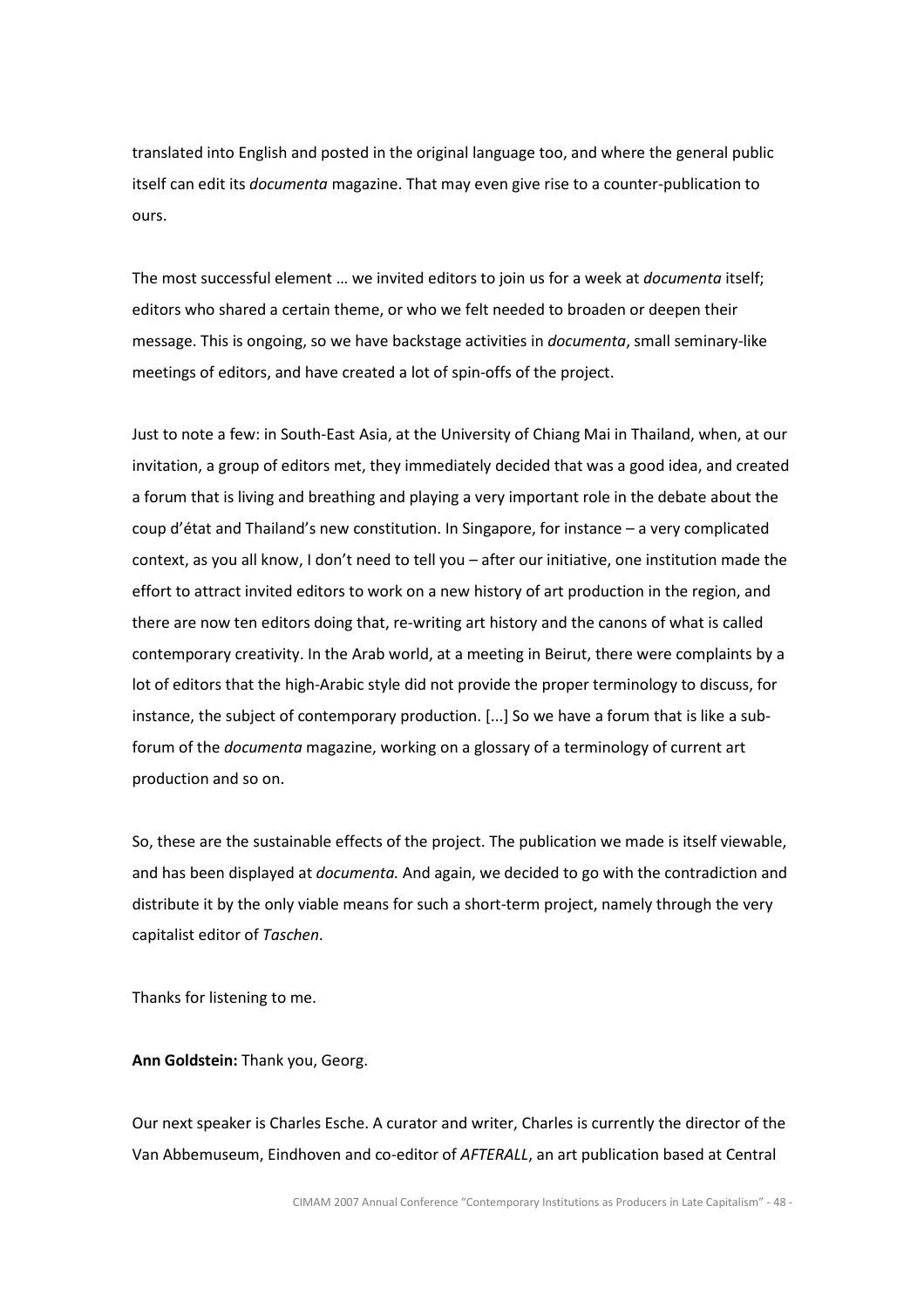St Martins College of Art and Design, London and CalArts, Los Angeles. In the last years he curated and co-curated numerous exhibitions, amongst which are: the 9th Istanbul Biennial (2005) and Gwangju Biennale (2002), as well as project Cork Caucus, Cork (2005), and exhibitions Intelligence: New British Art, Tate Gallery, London (2000) and Amateur: Variable Research Initiatives, Konstmuseum and Konsthall, Göteborg (2000). From 2000–2004 he was the director of Rooseum Centre for Contemporary Art, Malmö, Sweden. Esche has written for numerous catalogues and magazines and published an edited volume of his writings in 2005. He lives in Eindhoven.

Charles Esche: Thank you for inviting me to speak. I will try to keep it short and speculative, while pinning my ideas down in relation to the Van Abbemuseum that I direct in Eindhoven. Thanks also to Chantal for a great paper and description of the possibilities in the public sphere.

I want to start with a self-evident truth, but one that deserves repeating as a prelude to what I will suggest. The museum is the product of its society and its history. As an institution created by and crucial to forming the bourgeois public sphere of old, it remains held in check by that history. Under the social democratic settlement in twentieth-century Europe – to which I will mostly refer from now on – it is usually funded by public money and is therefore accountable to the existing democratic structures that we have built up together in this region since 1945. It therefore carries the burdens, limitations and possibilities of its time and place. It is in no sense free to do as it will, no matter how desirous the employees of a museum are to initiate radical change.

Yet, while the museum is the product of its environment, it also contributes to the direction of movement that is already under way in its surrounding environment. It is not a passive spectator but a more or less active player, an agent if you like, with tasks that pivot around the definition of art and its purposes in society, its relationships to what we traditionally call visitors and its adaptation to competitive or complementary institutions in the cultural, commercial, academic and leisure fields. To stress the publicness of the museum's funding and activities offers a view of the museum as an institution that has responsibilities to the wellbeing of its social and political environment, and understands education in its broadest sense as a core aim, transcending wealth-generation and popularity. The public museum I am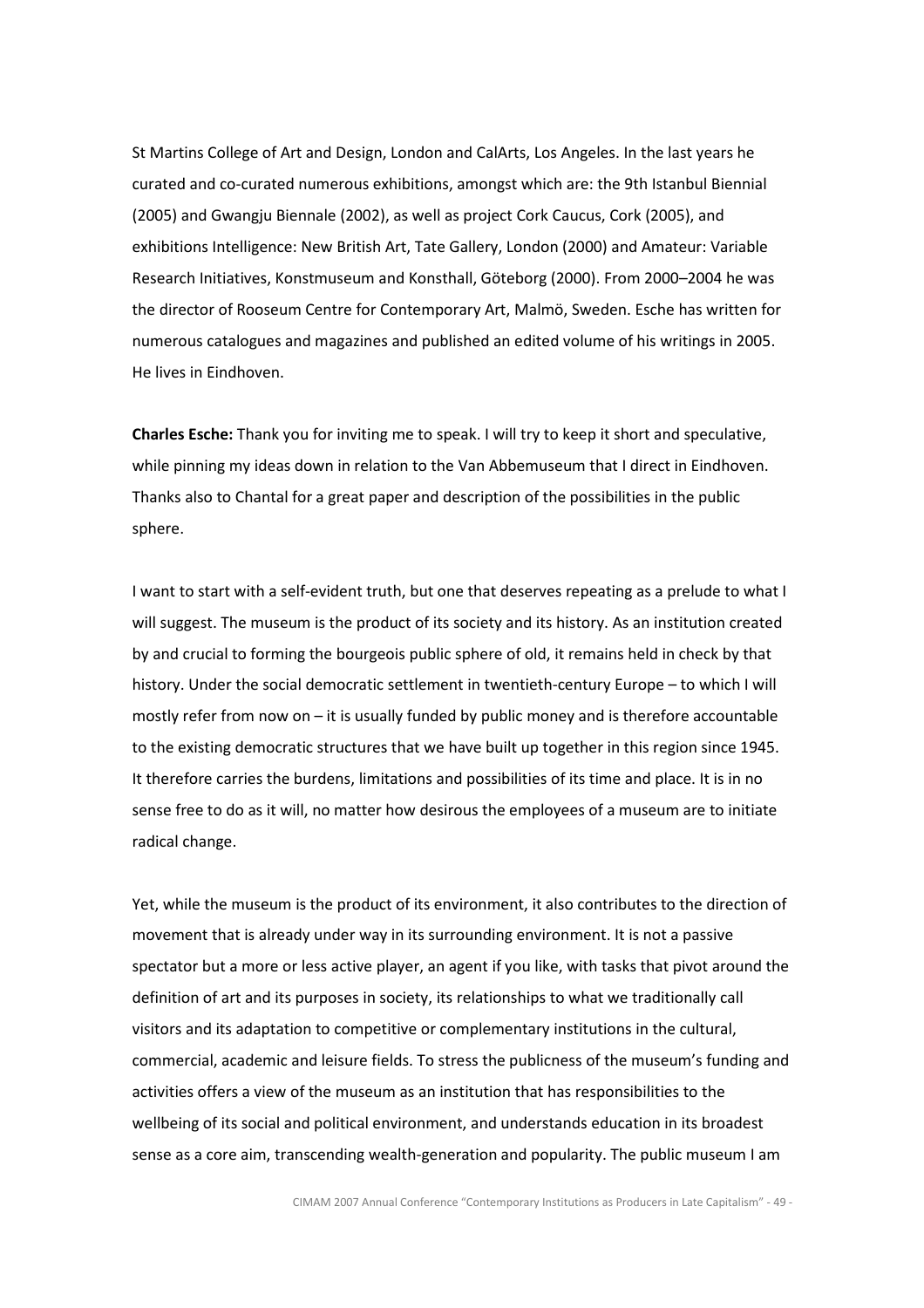describing here is interested in conjuring meaning from its collection in the geographic and cultural here and now, while ensuring the archives are preserved for future explorations of here and nows to come. It is significantly less concerned with typology, classification and historical reconstruction than the nineteenth-century museum was, and less enraptured by the lines of development drawn by art history. In that sense, it is perhaps an irresponsible museum in the inherited sense of the term, but it is the 'freedom' to be irresponsible about its own history that I would claim here as one of the significant potentialities of the  $21^{st}$ -century museum – a freedom different from the idea of artistic autonomy that, at least in the Netherlands, is still connected to the museum's right to be free of the exigencies of government policy (though not of the demands of the free market). Our publicly funded, protected enclosure is a privilege we should use. After all, the commitment of public money in a state such as the Netherlands is often made more out of habit than real enthusiasm, and is therefore always potentially under threat. But as long as it survives, it is precisely the area where we have an opportunity to change the popular understanding of art and its role as a generator of imaginative possibility and new knowledge.

None of which denies that many existing museums already go a long way towards doing this. Even those most conservatively adherent to nineteenth-century goals may encompass what is going on around them, and allow for activities under the titles 'free expression' and 'artistic licence' that are extremely valuable. This approach can and does achieve much. It presents good (sometimes great) art and, if well-marketed, generates an enthusiastic, if largely passive, audience. Museums also use their commissioning and exhibiting arms to bring new ideas or objects into being – things that would otherwise not exist, but which might generate new possibilities through their existence. And these potential instruments are not insignificant.

Yet, I suggest there is more that could be done, together, than satisfy existing political and cultural expectations. Indeed the history of the museum in some sense demands it, having not just reflected but also generated the original public sphere of the Enlightenment. In order to make full use of the potential of a museum, I believe we need museums to take an active and self-aware position – both political and poetic – in relation to the issues of the day. They need to make those positions visible in their activities, and argue for them with other museums that take different positions. These imagined positions should constantly reconsider what art museums have done in the past, but the dialogue with our legacy should be more liberating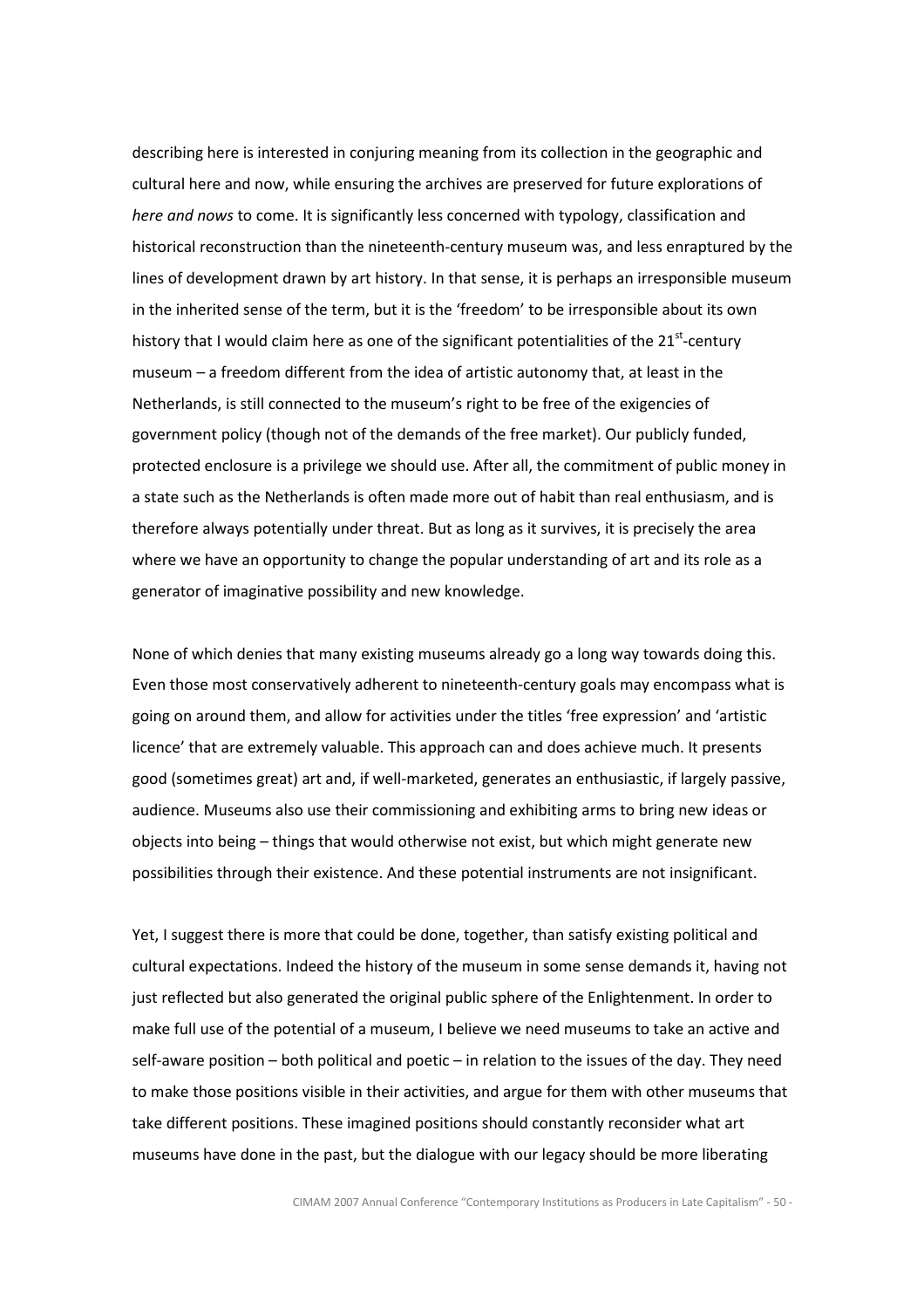than limiting. It may mean that we need to reject certain aspects of our history, such us our pretensions to universalism or coherence, or at least highlight that we understand such claims in the light of today's social and artistic concerns. It may mean that we no longer 'facilitate' artistic actions, but struggle with and against them, in an agonistic form of exchange in which the balance of power is revealed. It almost certainly means that we have to search for new criteria by which to make judgements about ourselves  $-$  or have judgements passed on us  $$ which are not imposed by free-market measures of wealth or popularity, but rather relate to the (now rather clichéd but still valid) idea of knowledge production.

In this short paper and in a spirit of speculation, please allow me to suggest a few adjectives that might help contribute to a new critical lexicon that would help us to judge museum projects. They are in no particular order.

Reflexive, Experimental, Engaged, Hospitable, Critical, Radical…

These are the terms by which I would like the Van Abbemuseum, at least, to be judged. I suggest them as criteria to replace, or at least co-exist with, visitor numbers, financial success and press exposure when politicians, media and public consider what we are for. I would like to suggest that they might help us collectively to determine new kinds of expectations for art museums in the media sphere, and distinguish ourselves from shopping malls, theme parks, community centres and places of worship, with whom we share many interests.

Such selective criteria to identify the qualities of a museum cannot be above criticism, which would indicate that the museum doesn't value certain measures of judgement. It requires the museum to see itself not a vessel to be filled by objects from outside, but as a creative force in its own right, in which terms each museum is different. It understands itself as a contextual force with a particular sensibility – and I would like to say ideology – that is openly professed. It cannot be 'all things to all people' but is necessarily partial, passionate and political – just as Baudelaire wanted critics to be. Indeed, one of the reasons for doing this at an institution like Van Abbemuseum is to challenge other museums our public might visit, and uncover, through comparison, their otherwise veiled agendas.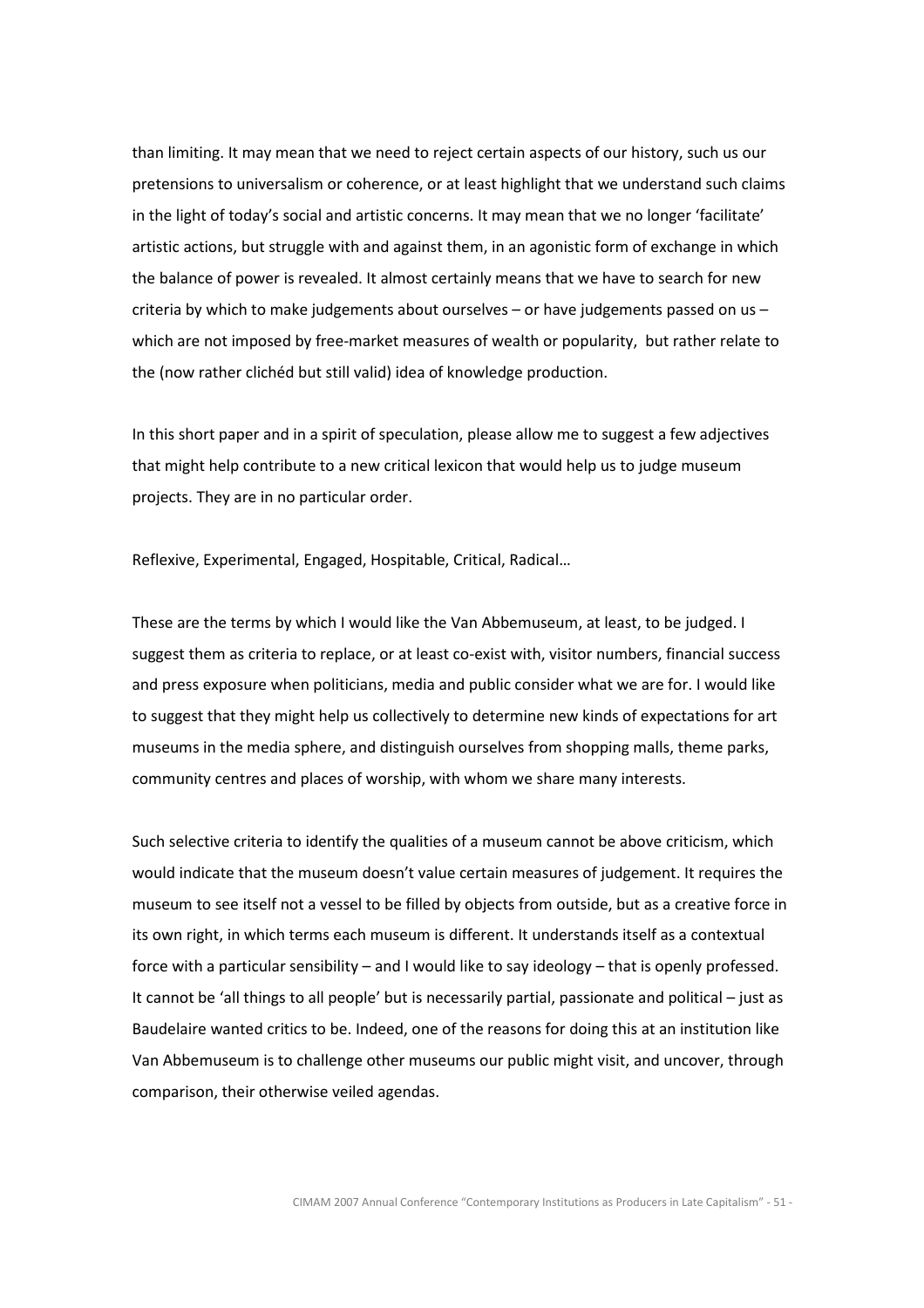To explore these terms a little further, I will focus on the Van Abbemuseum today as inheritor of its own historic conditions and precedents. This is not to advertise ourselves, but to ground my point. I am quite sure that I can't dispassionately analyse the Van Abbemuseum, nor would I try to. I do this in a spirit of taking a position, putting my policy on the line and attempting to understand what the team at Van Abbemuseum are doing in response to the immediate geopolitical and artistic situations we face. So we hope to find appropriate uses for these public spaces called museums, following in the footsteps of many experimental and radical predecessors, according to the circumstances in which we find ourselves – artistically, politically and financially. I seek to do this without losing our museological anchors, nor our sense that each museum director passes through an ongoing institution that will be far more significant than his/her individual shaping of a brief moment in its story.

And so to the Van Abbemuseum in Eindhoven, the southern Netherlands, Western Europe in 2007. Eindhoven is a peculiar place. Mostly it is exceptionally average and undistinguished. It has the façade of careless affluence that the Netherlands assumed after the 1960s, while being unremarkable to a degree that might even make it noteworthy. However, in a few areas it stands head and shoulders above similar middle-sized western European towns. It has more multinational high-tech research facilities than any comparably sized city on the continent; it has, for its size, the best football team in Europe; and it has the Van Abbemuseum. Modern Eindhoven was brought into being by the Phillips factories that have dominated the city since the 1890s, and it still has largely the character of a dormitory town. But the workers needed cultural fodder, just as the growing bourgeoisie of the city needed a place to call their own at a time when travel was not so easy. The Van Abbemuseum, founded in 1936, was the product of an Amsterdam-born tobacco merchant's desire to see more sophistication in the city. A deal was made with the city council, and the museum was built with the profits of tobaccosmoking, while the council purchased part of his collection. The building carried the donor's name, which is now better known internationally through the museum than through the longclosed factory that gave it birth.

Today the bourgeois legacy that is the origin not only of the Van Abbemuseum but of many modern art museums remains in a part of the collection, but also in a more abstract legacy of the bourgeois public sphere that was both served and created by the foundation of the museum. In Eindhoven this bourgeois sphere was always small but, like the football team and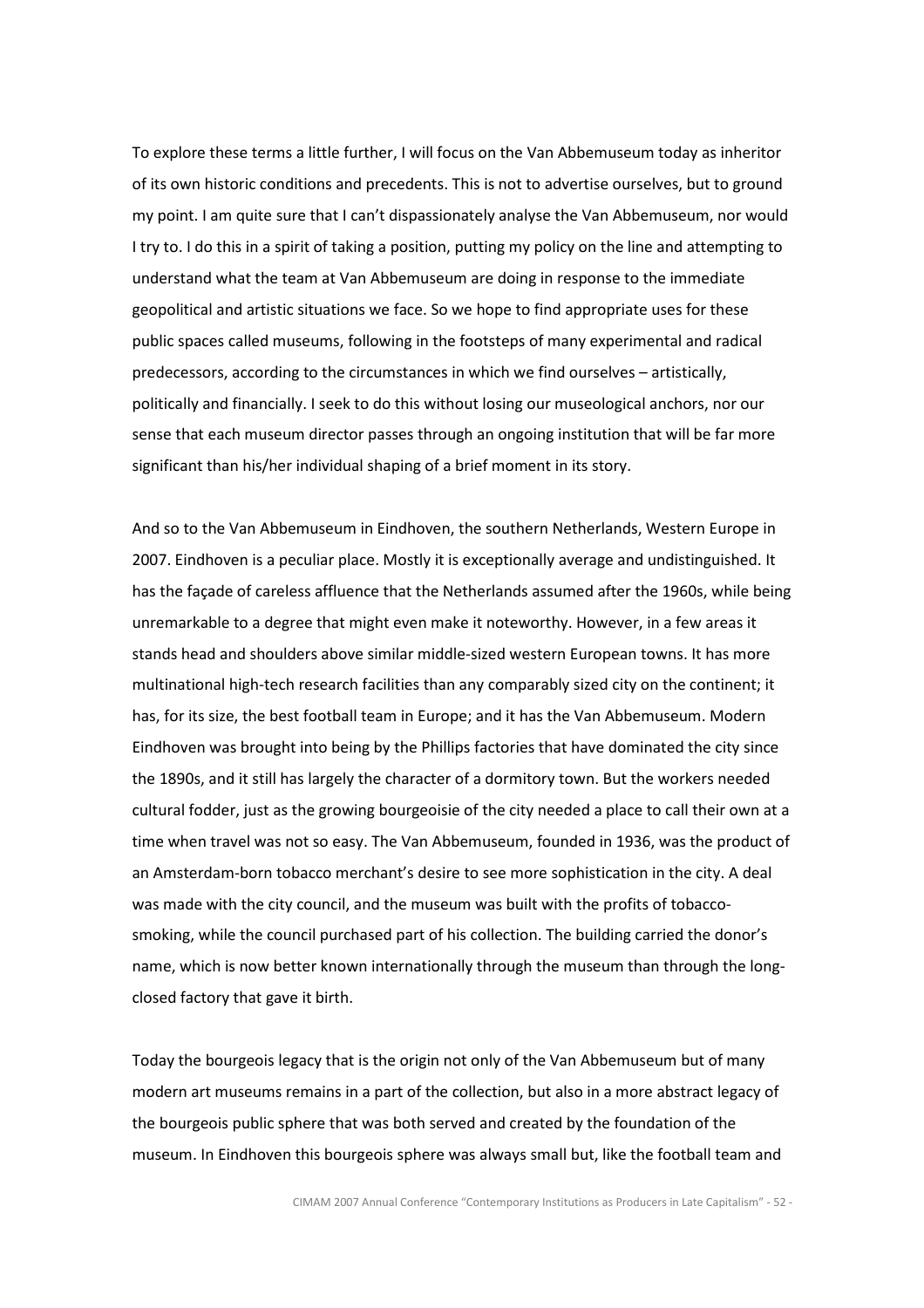the industry, had ambitions beyond what might have been expected. The ambitiousness of the museum as an institution was more precisely defined by the first post-war director, Edy de Wilde (1946-1964). He and his team negotiated with the city council that the museum would be a modern art museum only, and not attempt to collect Dutch Golden Age paintings, which had been the councillors' original plan. The history of the museum has often been written in terms of the periods of each subsequent directorship, starting with de Wilde and going through Jean Leering (1964-1973), who is of great significance for our current policy, to the glory days of Rudi Fuchs (1973-1988) and finally to Jan Debbaut (1989-2003), who dedicated his stewardship to the construction of a new museum architecture. I took over the directorship in August 2004, very conscious of this story but also increasingly aware that other complexities and individual contributions lay behind the so-called 'four chapters' of the directors, and that the city and representatives of Eindhoven had much to do with the successful extension of the Van Abbemuseum's reputation over the past seventy years.

 As we know, the concept that constructed the museum – that of the bourgeois public sphere – no longer exists now, or exists only as a memory. The Van Abbemuseum, in common with most other provincial museums, is therefore paradoxically homeless in its own city, without a clearly invested community who believe in its historic values and mission, while searching to embed itself in new interest groups – most obviously in those major inheritors of bourgeois society, the new rich. If we observe the art market and the rather incestuous current relationships between private art collecting and public-sphere institutions, we can say that many museums have chosen the new rich as their core constituency with notable success. But what I would like to propose here is precisely to reject the obvious connection between old bourgeois and new rich – instead premising museum activities on a potential, imaginable public constituency formed out of incoherent individual desires.

I began my directorship by invoking, foremost, the twin terms 'radicalism' and 'hospitality'. These two terms are meant to create a classic paradox in order to reveal a necessary tension inherent in museum policy and, by so doing, suggest an underlying coherence that distinguishes our objectives from those of either commercial or educational institutions. The 'radical' museum relates specifically to how museum histories can be re-engaged in a potentially revolutionary way. I can't explore them too much here, but there is a Germanlanguage book due out in September under the auspices of the Bund der Deutsche Industrie,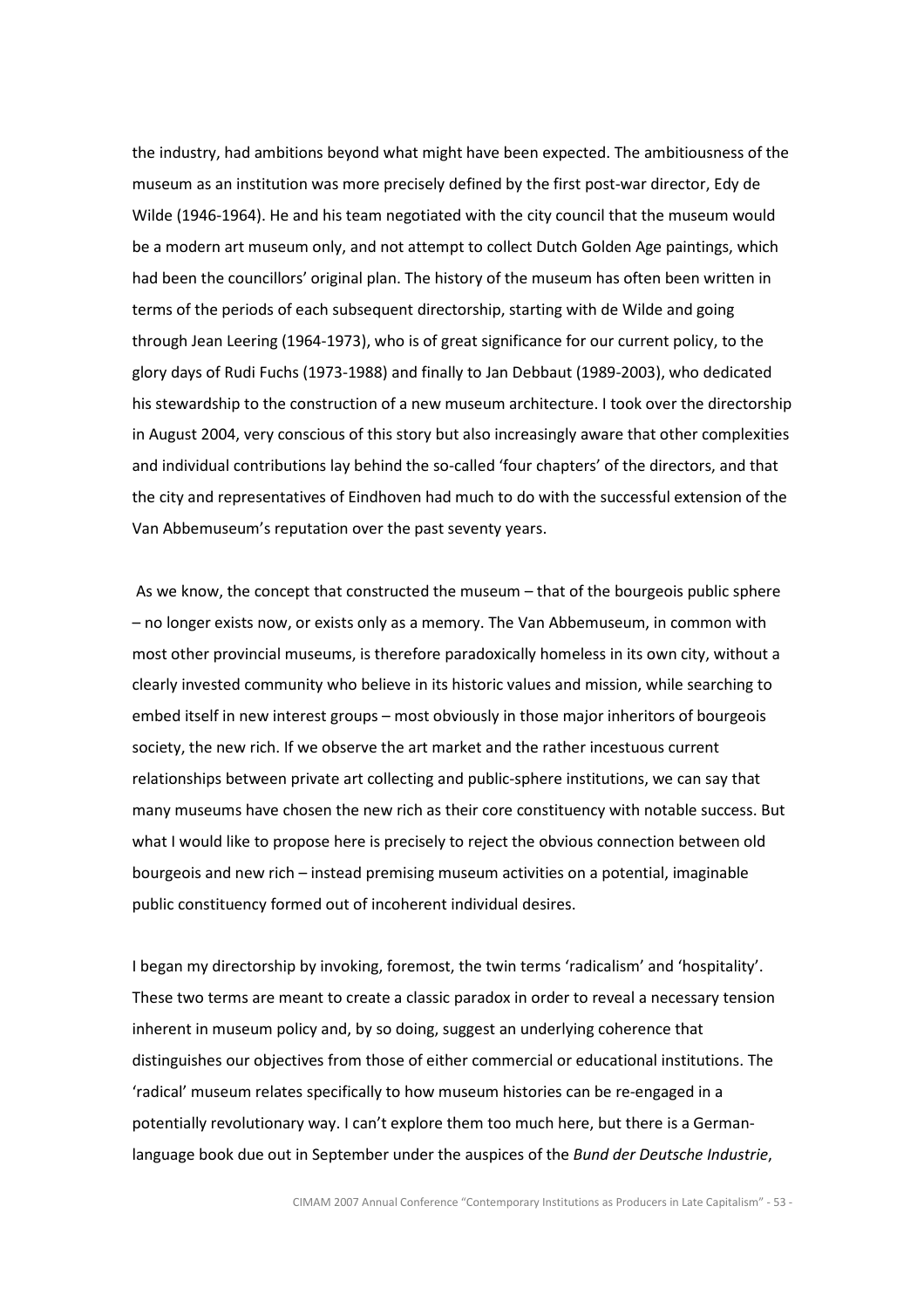co-edited by Barbara Steiner and myself, which covers ten museums we feel are worth quoting or reconsidering. They range from the Stedelijk Museum under Sandberg, through Louisiana, Van Abbemuseum under Leering, the Museum of Fine Art in Sao Paulo to MACBA and Moderna Galerija in Ljubljana, amongst others. The roots of museum experimentation are therefore broad and diverse, but they indicate a lineage of which we can all make use.

The second term I used at the beginning of my museum period is 'Hospitality', understood in the way Derrida implied as a gesture of saying 'yes to whoever or whatever turns up' – a turn of phrase that undermines the gate-keeping function of the museum and permits its outside ambience to penetrate the museum with minimal resistance. This hospitality could potentially be either experimental or critical, in that it allows the museum to sanction activities outwith its control that can criticise the existing assumptions of the museum from within. Or, put another way, simply saying 'yes' can have huge consequences.

As a publicly accountable art institution, a museum such as Van Abbemuseum can no longer premise its survival on the institutional protection accorded to art by academic disciplines or social classes. Our task is to create another kind of – probably temporary and dynamically constructed – public sphere that replaces the empty bourgeois one, and may seem urgent enough to connect diverse interests with art on an international level. These groups are likely to contain combinations of antagonistic interests, from international art-world insiders to members of the city's various social and ethnic communities; from immigrant intellectuals to born-and-bred Eindhoven cleaners; from members of Turkish or Indonesian communities to the new rich. The question is how to turn any attention they might bestow on the museum into forms of critical reflection – a term that must define a fundamental task of a museum today, especially when the pressure of time and the urgency to consume denies opportunities for such activity on other occasions. For it is relatively simple to generate attention from such groups – good media management of spectacular architecture or celebrity programming can almost guarantee it. The issue is not the number of museum visitors or the fulfilment of their wants, but the actions they are encouraged to perform and the reflective possibilities offered to them. To invert the title of one of Jean Leering's most significant exhibitions, it is 'van vermaak tot lering' that we need to traverse – loosely translated as moving from 'from pleasure to reflection'.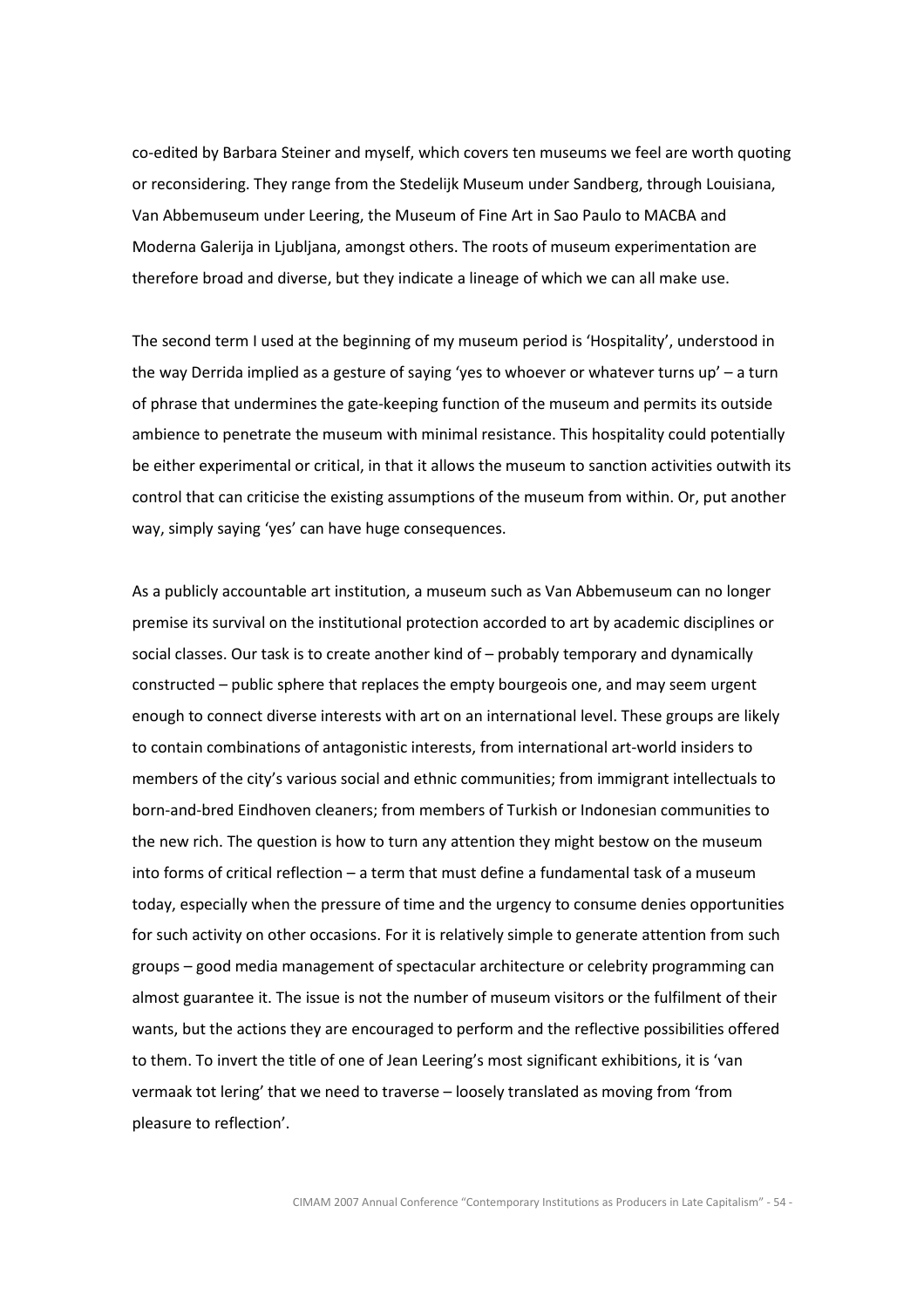Irit Rogoff's neologism *criticality* is a useful, if wordy, term to help understand what is at stake here. I understand her to mean by it living and operating with full knowledge of the contradictions of contemporary capitalist culture and recognising that we are totally dependent on its structures, while trying to achieve a critical dialogue with it, until such time as it may be superseded by a more equitable system. This kind of criticality should be encouraged in everyone within the museum, from artists and curators to educators and visitors. Hopefully, we might then see a chance of raising this delicate discourse reflectively (rather than combatively) in the cultural field – and specifically with regard to the publicly supported museum, especially in the absence of any real, properly argued debate in the political or economic fields. If the desire to generate *criticality* is not inscribed as a public objective, museums are in danger either of simply affirming the organisational principles of capitalism through their global expansion and the externally driven demand to service more customers, or, even worse, retreating into a nostalgia for old models of critique for an increasingly self-regarding, diminishing leftist elite.

To avoid such outcomes, we need to think through the invention of forms that deal with the familiar issues of liberty, equality and co-operation from within the place, possibilities or traditions we are in. If the invention of techniques to express these ideals anew can be begun within existing cultural institutions, they have to be able to destroy the very institutions that give them space. This is the compelling paradox that renewing the possibility of the museum throws up. The museum must remain as open as possible to its reinvention, and prepared to countenance its abolition when better models are discovered, while defending its right to criticality from the threats of privatisation, spectaculation and the entertainment industry. How to tell which attacks are desirable and which are not is perhaps the trickiest task we museum directors have, and one we are still mastering. Criticality demands self-critique, pluralist responses and experimentation, since the ethical certainties of a clear ideology are absent. What it might indicate, though I am not yet sure, is that the institution of art itself, just as much as the art institutions corralled in its defence, might need to be abandoned or redefined. At the least, the identification of the art institution with the institution of art can be tested, and prised apart more firmly than it was in the 1970s.

Until then, however, we are trying use the museum in Eindhoven as fully as possible to try what an internationally focused museum can mean to and in a small city. Through a series of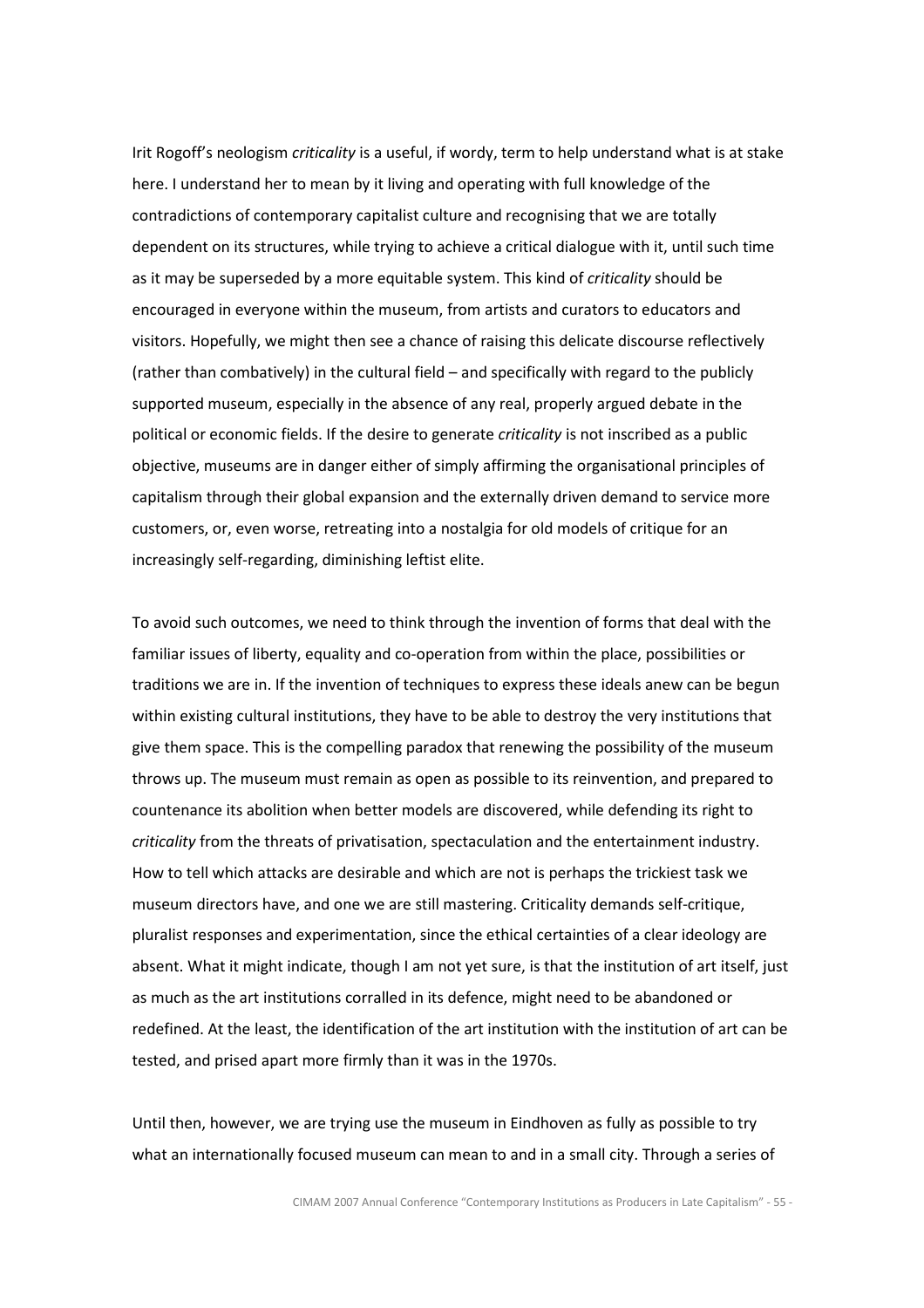exhibition projects and longer-term initiatives connected to the collection, we are using the Van Abbemuseum's tradition of regular reinvention to challenge its present systemologies, reflexes and instincts. Regarding the collection, we have expanded the terms under which it is understood internally, and given voice to different artistic and curatorial modes of address in a single exhibition proposal. The project Living Archive deals with the former. By asking the librarian to take on a curatorial role, it shifts information that was in the cellar to the main museum rooms. Every six months, a new Living Archive delves into the history of the museum and creates a narrative around particular events or recurring issues in diachronic slices though the last seventy-one years. The project began with an account of the major exhibitions under Jean Leering, went through a year-by-year narrative of the organisational development of the museum, and has looked at the sometimes fraught relationship between the museum, its city council and its artists over the whole period. Remarkable and revealing material – such as the initial critical response to the now legendary exhibition 'The Street', or Rudi Fuchs' plea for price reductions from Michael Werner, Hans Haacke's letter fuming at Fuchs' support for Anselm Kiefer, or the outrage stirred by a French religious art exhibition in the 1950s – have all been presented in ways that, hopefully, always show a museum visitor that the museum is more than its current exhibitions: it also includes historical narratives, political conflicts and social changes as an integral part of its identity today.

The Plug In  $-$  Re-Imagining the Collection project is designed to refocus the museum as a whole on its activities with and around the collection. The first step was to resist the idea that each successive room should relate to its neighbours, but instead to understand the architecture of the new museum as a twisted *enfilade* that allowed us to use them as a series of independent units. This formal step permitted us to adapt the principles of self-reflection and criticality already mentioned to the methods of curating and displaying the collection. These principles indicated a recognition of the pseudo-totalising prism of the museum, and its false attempt to present a comprehensive collection story (even in Van Abbemuseum, given the subjectivities of the four post-1945 directors). Dilution or diversion have been the means to do this, through a variable approach to reading singular examples of art, recombining and recontextualising on a constant basis. Thus Plug In was able systematically to multiply its curatorial voices: inviting guest- and research-curators to take on their own room; offering artists whose work was newly acquired the chance to show it alongside existing museum works; commissioning works to be shown in relation to the collection; inviting the public to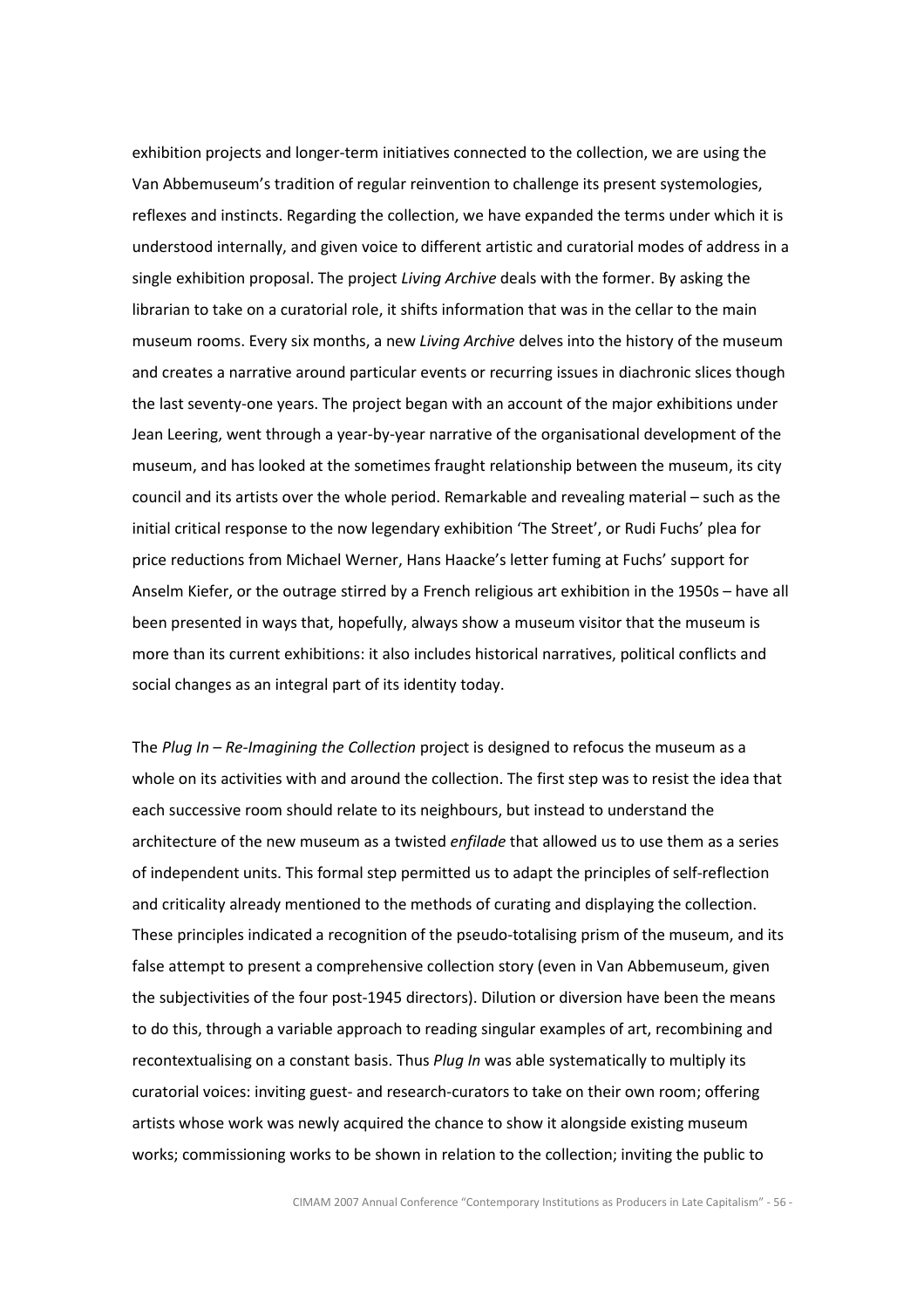play a role in curatorial decision-making in the Kijkdepot and Your Space; and, in one case, asking the artist Lily van der Stokker to take over the responsibility of collecting itself, designing a room in which her work (wallpaper) would serve as the background to the works of her choosing. These works, so far all by women artists in a bid to address the huge gender imbalance in the collection, are then bought by the museum as independent works that will always have a particular narrative associated with their acquisition.

In addition to the main tasks of considering and manipulating the various elements that go to make up a museum collection, we have been busy with certain longer-term exhibition projects that seek to loosen the fixity of traditional art-historical lines and consider anew the relation of the museum to geography and history. The first of these, *EindhovenIstanbul* (October 2005-January 2006), brought two differently defined collections together, juxtaposing the Van Abbemuseum's art holdings with the non-existent but imaginable 'collection' of all the repetitions of the Istanbul Biennial. The resulting tension between an object archive going back to 1909 and a biennial archive that was sometimes incomplete, and regularly produced works that did not survive the closure of the biennial, was fascinating. As an exhibition, it indicated the caesuras in both institutional frameworks, and offered the museum a way of understanding how 'collection' could be expanded to include relations to site, people and time, which have informed our subsequent policy. Forthcoming projects in this line include Forms of Resistance, Artists and the Desire for Social Change (October 2007-January 2008), which will track an alternative art history from the engagement of Gustave Courbet in the Paris Commune of 1871 to Oliver Ressler today. This will include much 'artwork' that slips out of the categories familiar to museums – from pamphlets and street posters to wall-paintings, and from images celebrating revolutionary victory to straightforward demands for action. The thesis of the exhibition is that, to become politically active, artists often had to abandon their status as such and engage in subterfuge to put their imagination and skills to the service of an ideological project. How this thin line through another order of visual art will affect the museum and its collection in the future remains to be seen, but the intention that it should do so is clear. Finally, I come to the two-year investigation into contemporary national, cultural identity called Be(com)ing Dutch (2007-2009). Stimulated by the increasingly xenophobic immigration and asylum policies of the Dutch and other Western European governments (while paradoxically being heavily financed by the Dutch authorities), Be(com)ing Dutch began in January 2007 with a call to the people local to Eindhoven and its environs to discover their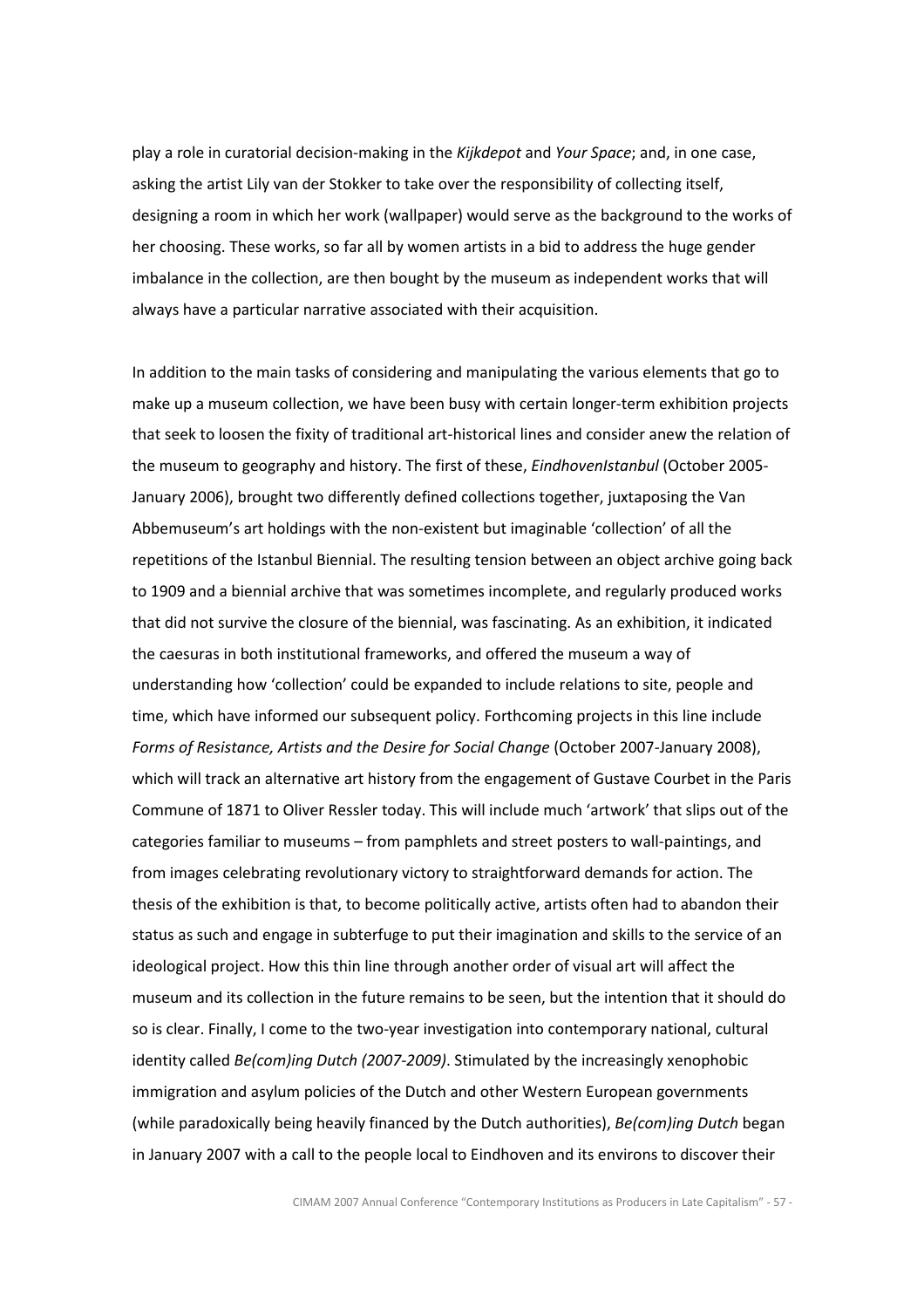different understandings of the significance of national cultural identity here and now, and contribute their own ideas. The first publication as a result of this 'gathering' was a Be(com)ing Dutch Dictionary that will be ongoing and seek to define terms such as nationalism, modernism, identity and culture, which are so often misunderstood by diverse groups using the same words in different ways. Further on, Be(com)ing Dutch will organise a four-week caucus where the ideas will be developed by a combination of a group of thirty-five invited participants and regular public discussions with artists and intellectuals. Finally, artists coming out of these programmes will be invited to produce specially commissioned projects in and around Eindhoven for exhibition in May 2008. The final product will be a handbook, to be published at the end of 2008, in which the logistics of the whole project can be re-examined.

The underlying aim of all these projects is the simple, emancipatory quest for a more democratic, more socially diverse, more critically and politically engaged, museum interest group. To conclude, I take one example of a recent purchase. In 2007, the Van Abbemuseum bought Aktiengesellschaft from Maria Eichhorn. The piece had been commissioned by documenta 11 and, as documenta 12 opened, it was necessary to purchase the work so that the company of which it consists would not be closed. Eichhorn established this company in 2002 with two precise limitations. One was that the capital of €50.000 would never be changed; the other was that the company must own all its own shares. These requirements produced reams of paperwork as the authorities tried to give legal form to such an anticapitalist enterprise. It results in an annual accounts statement that reads in effect:

Income 0.00 Expenditure 0.00 Profit 0.00

At the opening, watching one of our richer patrons read this statement, I saw him smile and then start to laugh out loud. When I asked why, he said it put things into a totally different perspective for him. Aktiengesellschaft is as near to a depiction of the absurd quest of capitalism that art has so far produced. It makes capitalists laugh – but it also proposes another way that would result, absurdly of course, in a very different kind of world. That possibility, that moment of self-reflection or even criticality, captured in a museum, is what museums are all about, and what they should remain committed to providing.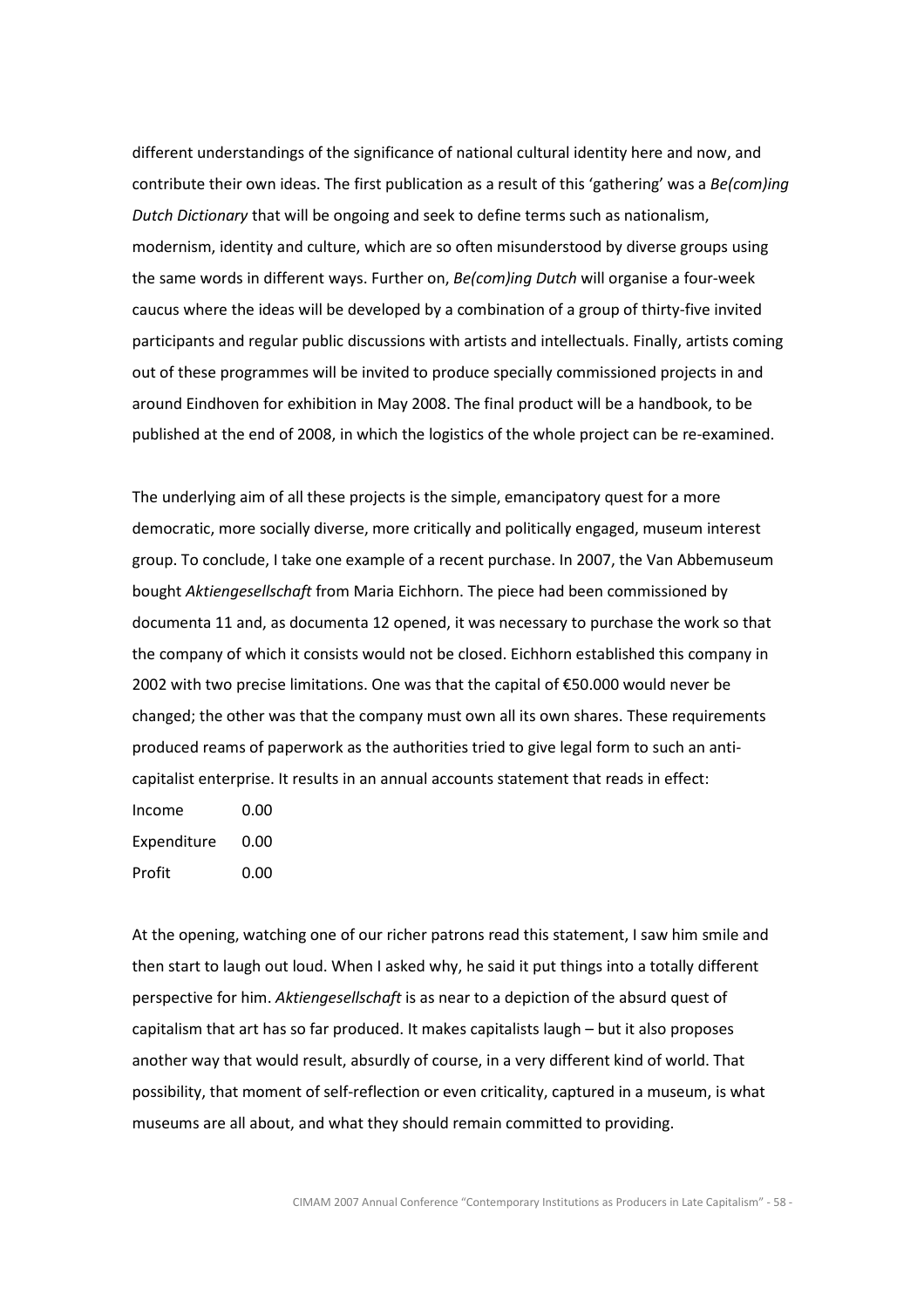# SESSION 2

# BEYOND THE MUSEUM:

# Introduction

Sabine Breitwieser: I would like to introduce Pavel Braila, Natasa Ilic, and Florian Pumhösl, the three speakers of our second panel 'Beyond the Museum', which will be moderated by Christian Höller. And I have to say, I'm very glad he agreed to moderate this panel: Christian Höller is the best moderator in town, actually in the country.

Christian Höller is a collaborator of mine. We did several things together, he often gave talks at the Foundation and so on. Also he's editor of Springerin, Hefte für Gegenwartskunst, an important art magazine in Austria, and he has written extensively on art and cultural theory. He also curated a special programme for Oberhausen, the film festival, in 2000, 'Pop Unlimited?' and he published his texts in the anthology with the same name, Pop Unlimited? Plus a number of books, including his 'Techno-Visionen', together with Sandro Droschl and Harald Wiltsche, and a volume of his interviews, with the title Action Time Vision: Conversations in Cultural Studies, Theory and Activism, will be published this year. We are very much looking forward to this book by Christian. He's also one of the editors of the documenta 12 magazine Georg Schöllhammer spoke so interestingly about.

Of course, he also holds an important teaching position in Geneva, where he's Visiting Professor at the École Supérieure des Beaux Arts. So please welcome Christian, who will moderate the second panel. Thank you all very much.

Christian Höller: Thank you, Sabine, and the whole organisation of CIMAM also, for inviting me to have the pleasure and privilege of introducing and also maybe responding to the contributions of this panel. One thing I guess I can't do is bring back the stolen alarm clock. I have none on me, but I'll try to keep the presentations... I'll see that the presentations stick with… stay within a 20- or 25-minute timeframe.

Also, of course, it's a pity that a lot of the very important, very interesting issues that were brought up in the first sessions cannot be pursued any further now. But maybe we will have a chance at the very end. If people in the audience have particular questions, directed towards the individual speakers, then there should also be, of course, time for that later on, or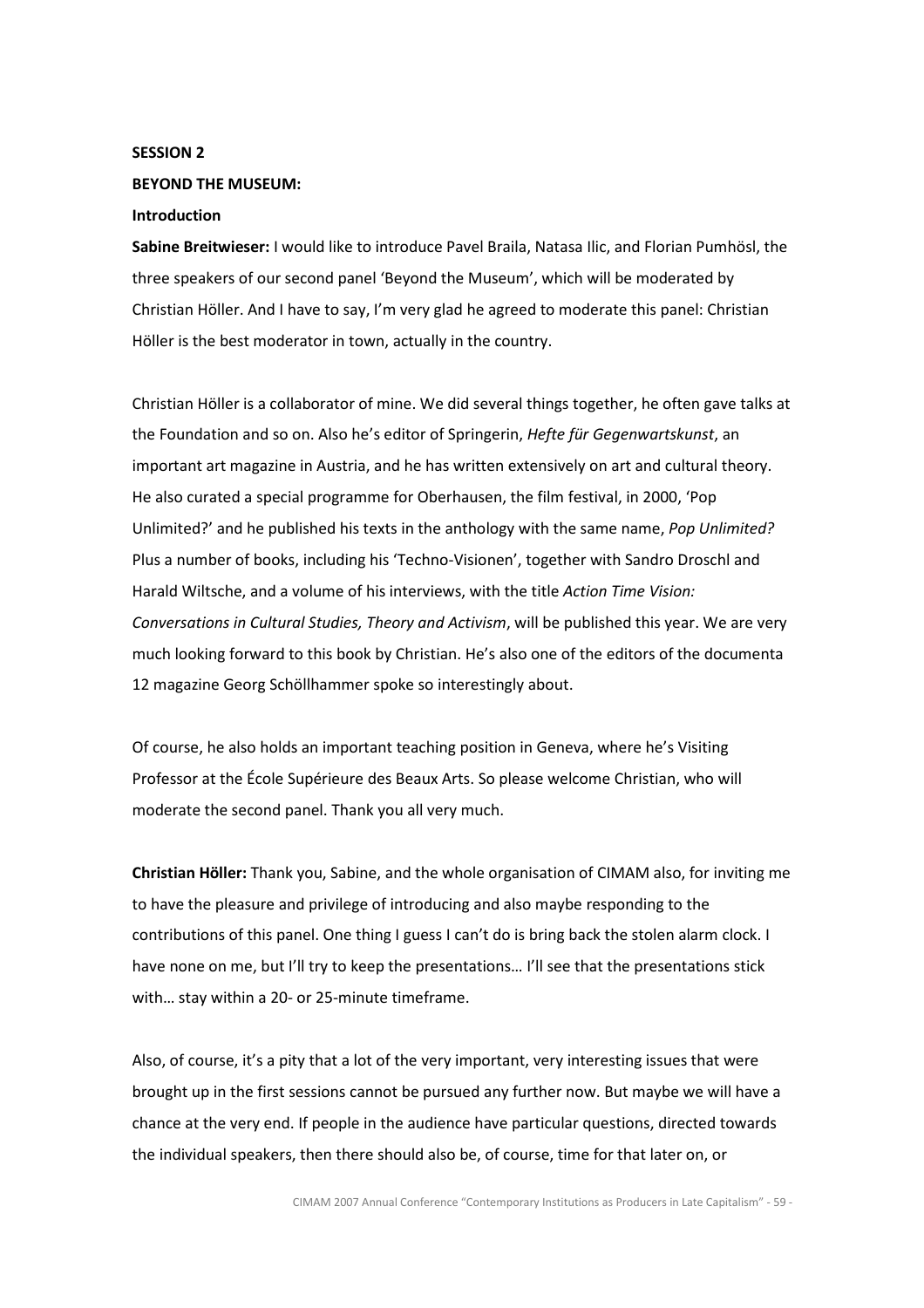following or maybe even in our concluding discussion we may manage to connect some of the points raised now with what's been said earlier – for instance the idea of agonising public spaces, which I'm sure also, at least implicitly, lies at the core of, or is touched upon, by our main topic for the current session.

And this topic, as you heard in the morning from the various introductions, and also know from the programme, is how artistic projects that, in some way, situate themselves beyond the museum space, beyond the institutional framework of a museum, might be assessed or, well… what their impetus and their implications might be all about. A couple of questions and remarks have already been laid down in the programme; for instance, the aspect of gaining greater control of the presentation and mediation of the artist's own work might be a reason for trying to move beyond conventional museum spaces. But then maybe also, in order to test alternative forms of addressing the spectator; that might be another interesting question; or as a third aspect to mention here, to move beyond the museum space in order to pursue an activist effort that might also alter relations between productions more generally.

So there's quite a lot of ground to be covered, I guess, and I won't stay too long with introductory remarks, but introduce our three speakers. And each of our three speakers will present their very individual, very particular, approach to what such a move beyond the museum framework might be all about.

So, to my far left is Pavel Braila. He's an artist who graduated from the Technical University of Moldova, the State University of Moldova, the Jan van Eyck Academie in Maastricht, Netherlands, and Le Fresnoy. He has participated in numerous international exhibitions, film and video festivals and has done installations, photos and performances. And the project he will talk about in a second was launched two-and-a-half years ago, in January 2005, namely a TV project called Alte Arte, a TV on Art/Art on TV magazine which came into existence as a project for the Centre of Contemporary Art in Chisinau, Moldova – which I'm sure I've mispronounced – the capital city.

Yes, Pavel, it's your turn now to present this project.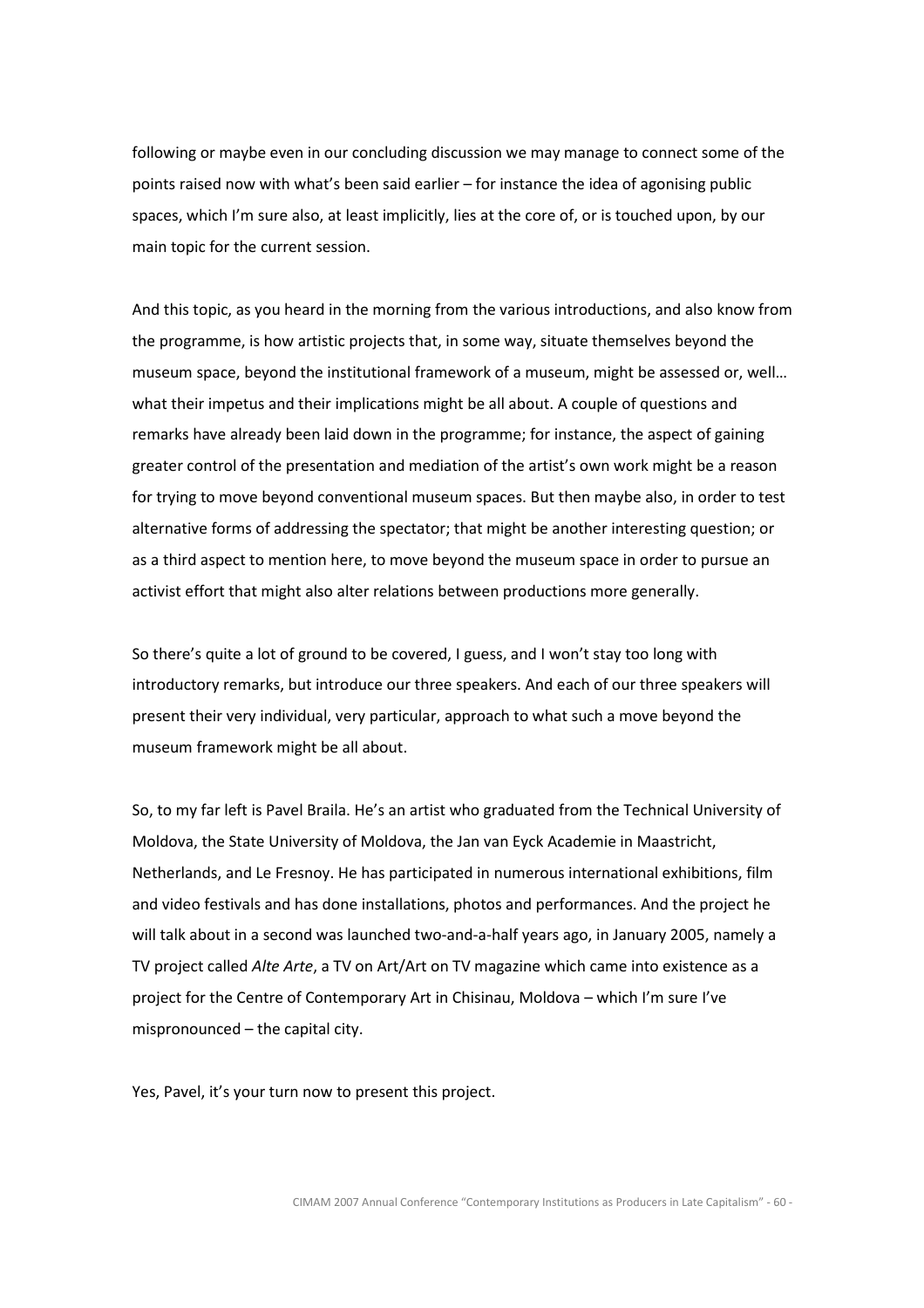Pavel Braila: In fact what I want to say is just a short introduction, because I have a clip of this programme that will describe what it's all about, but it will not be 30 minutes, as it was usually broadcast. I have like 15 minutes, so I will speak five minutes about this project and then you'll have a chance to look at this, how it was broadcast.

To understand the meaning of ALTE ARTE you have to translate ALTE to 'old'. Alte Arte means 'old' arts, because we were thinking how to approach the general public, to show contemporary art, which is not a new thing, but a strange thing for the general public. To start working on this project was a very interesting experience. I was really challenged by the task of showing a programme on contemporary art, broadcast twice a month for 30 minutes of prime time, Saturday at 10 o'clock in the evening. So immediately after the news we had the project, this 30-minute programme where we would show contemporary art in the country, which is run by Communists. Yeah, unfortunately, we have a Communist government who was already re-elected, and probably it's the only country in Eastern Europe and the ex-Soviet Union who had this 'luck'.

And, for me, it was really strange that they accepted this… In 2003 when I started, when we started to work on this project, there was a law by which all the national TV channels… had to produce their own stuff. So 70% of their broadcast time had to be their own stuff. The stateowned station, TV Moldova, didn't have money, so although run by the government, financed by the government and controlled by the government, it still didn't have enough money, and the broadcast time of TV Moldova during the week, is six hours; during the weekend, it's 12 hours.

So when we approached the director of TV Moldova, we immediately knew that they'd accept it. We only wanted to hear their conditions, and their conditions were very simple: they would not give any money for production; we would not take any time from the advertisements; we would not speak badly about Communists; and no pornography is allowed.

We agreed on this and then we started to discuss it. It was really a very funny situation, because during two years of preparation –the idea was launched in 2003; we went on the air in 2005 – between these two dates, 2003 and 2005, we had to produce a so-called pilot project, and a pilot project we produced… First of all, the programme was produced by artists.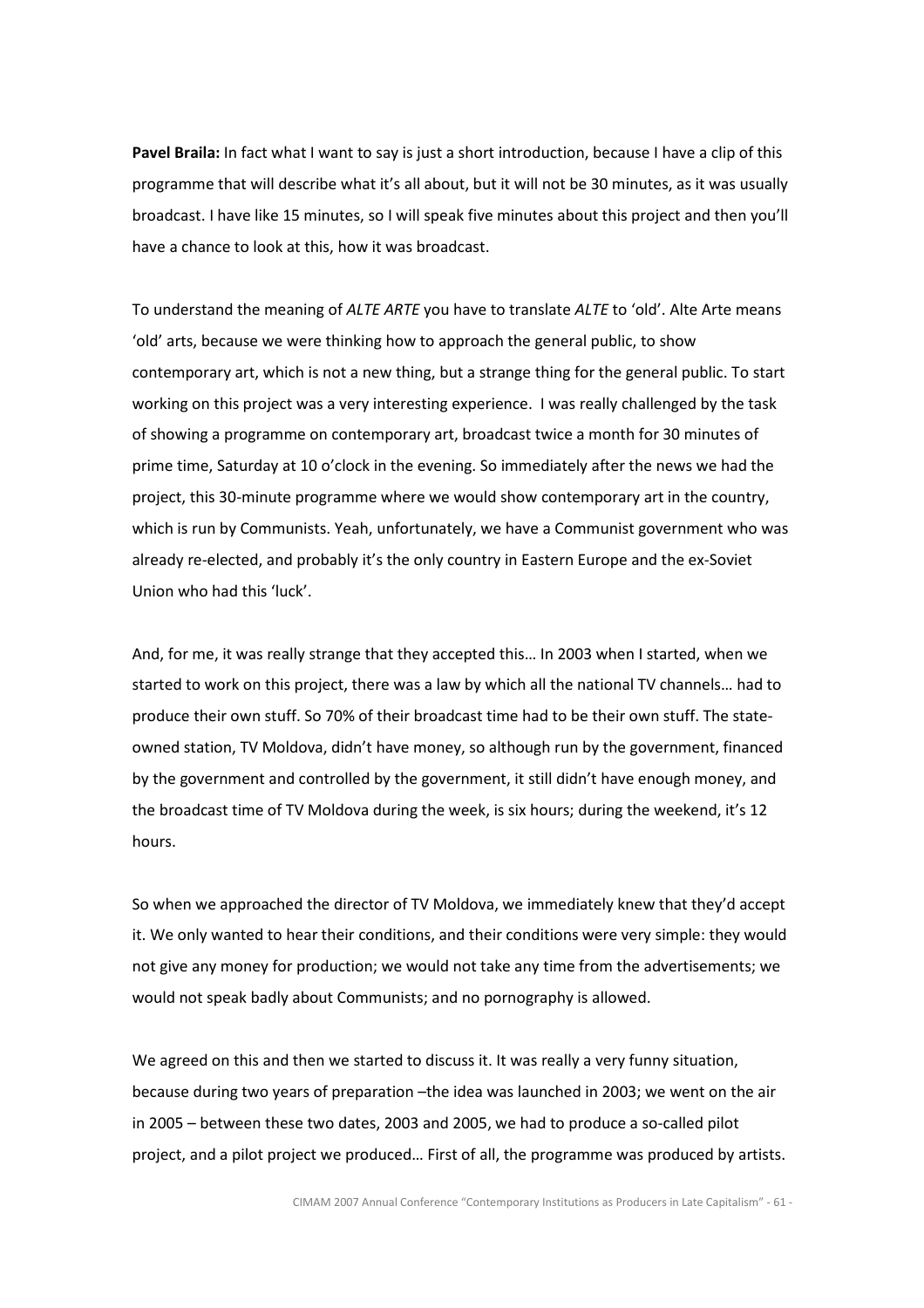We didn't have any professionals in the team; just artists from the Centre for Contemporary Art for Moldova. So we dragged in everyone we knew in all the countries in our, like… neighbourhood, from Ukraine, Romania, Russia, all of our friends in different cities. We asked them both to participate and to contribute to it, so it was kind of… I don't know… a cooperative project with no contracts, so to everybody who wanted to do something we just told them the topic, or we just said, 'If you want to be shown on TV Moldova, please send us some material.'

And we spent those two years producing the pilot. First of all, we had to produce a pilot for our financers, so when we produced the one, we did it like an artist would. It was very, I would say, alternative. Then, once approved, we had to produce a pilot for TV Moldova. When we brought them the 'alternative' 30-minute programme, of course TV Moldova… the TV direction team… were a bit shocked, and they asked, 'What is all this, what is all this about?' So we had to find a formula to balance these two things: to present contemporary art for a general public to whom it was not familiar and, at the same time, to show the art produced by the artists, which had to be, like… alternative, contemporary, and had to match what artists wanted to see. So for two years, we juggled with all these topics, and in the end…, we had this project launched on TV.

I think that's enough? If it's possible, as the programme consists of four blocks…

Christian Höller: Could you briefly explain what they are? And then we will view it.

Pavel Braila: Yeah, the first block is reportage; in fact, the first block was done professionally, by TV 'rules'. It had to be very clear, very understandable for the general public. The second block [...] we called it *Agenda ALTE ARTE*, and it covers different news regarding contemporary art. We did kind of, I don't know, the Moscow biennale, then we covered Venezuela, then we twice covered the biennale from Berlin, different institutions... Then we covered the opening of the Museum of Modern and Contemporary Art in Bucharest, and in that case –it was just before the elections– the Communist government said no, so we substituted the opening of the Ukrainian Museum of Contemporary Art in Kiev. Then we had to show the reportage of the opening of the Museum of Contemporary Art in Bucharest like three months later. Every time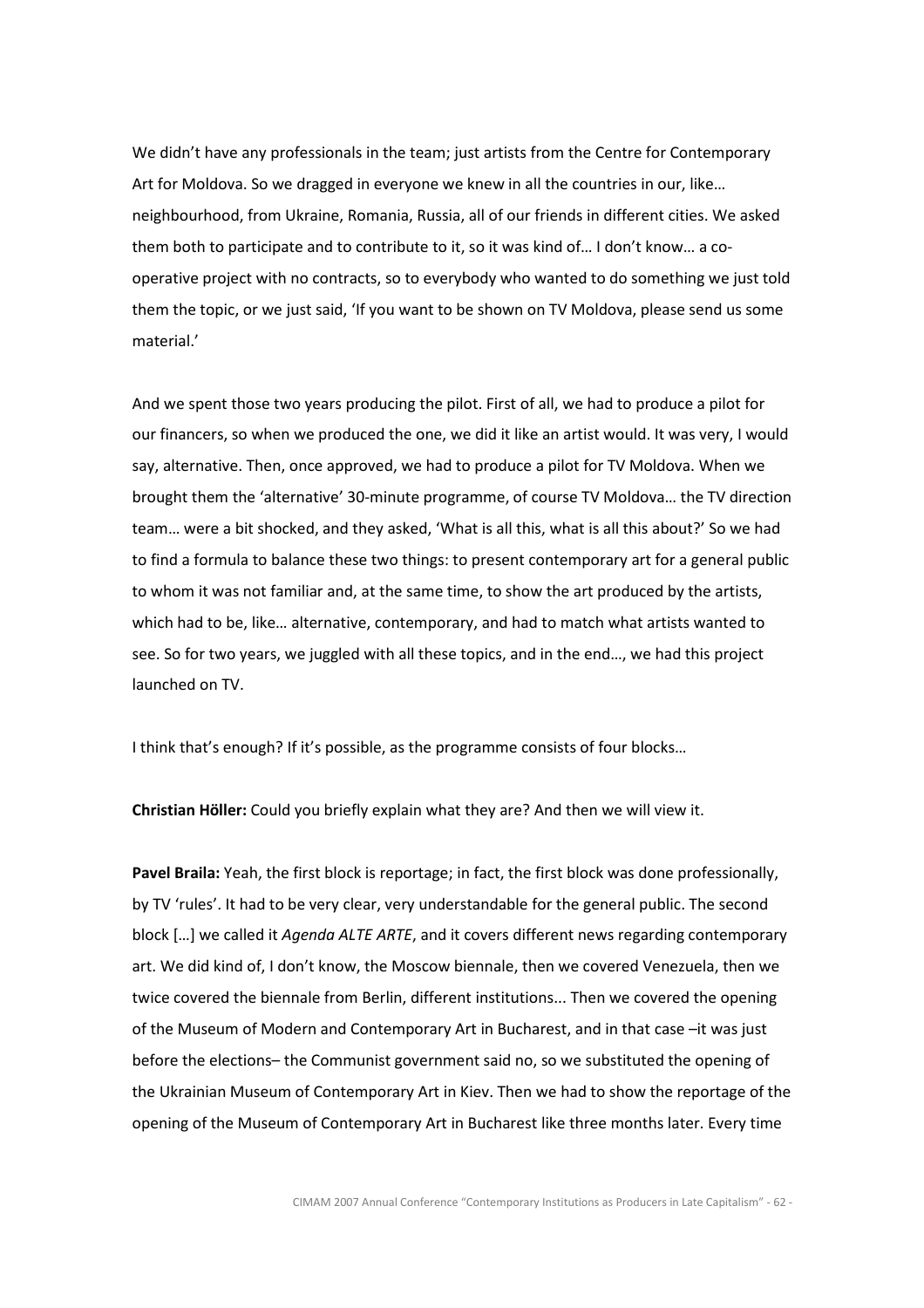we produced something we wanted to show immediately, they would reject it and we would show it later. So it was always kind of also juggling with these things.

But the four blocks are ALTE ARTE Reportage, ALTE ARTE News, ALTE ARTE Studio – in this block we would invite an artist to produce a piece specially for the programme – and then to balance the whole programme we always used Gallery ALTE ARTE. So we'd choose a piece that corresponded to the overall structure of the programme that was broadcast, so in fact every time we would show two art pieces. S'il vous plaît.

### Video

Pavel Braila: Thank you. OK. What I wanted to say was that ... in Moldova we have like two speaking languages. Every fourth programme was in Russian, but three programmes were in Romanian, just to make up… for the balance of the audience. And every time it was subtitled in the respective language. If it was in Russian, we'd have subtitles in Romanian, and if it was in Romanian then we had Russian subtitles, so the general public would be… it would be easy for them to understand. And also, one reason we chose Moldova One was simply because at that time it was the State channel, which covered the whole country, so even in the remote regions, people could see it. That was strategically very important for us.

#### Thank you.

Christian Höller: Thank you, Pavel. Our second speaker is Nataša Ilić, a free-lance curator and critic, and member of the independent curator collective What, How & for Whom/WHW, a non-profit organisation for visual culture, formed in 1999 and based in Zagreb, Croatia. Since May 2003 WHW has been directing the program of Gallery Nova, a non-profit, city-owned gallery in Zagreb. Among WHW's international shows are What, How & for Whom, on the occasion of the 152nd anniversary of The Communist Manifesto, Kunsthalle Exnergasse, Vienna (2001), Looking Awry, Apexart, New York (2003), and Collective Creativity, Kunsthalle Fridericianum, Kassel (2005). Nataša Ilić co-curated Cetinje Biennial V Love it or Leave it (2004). She lives in Zagreb.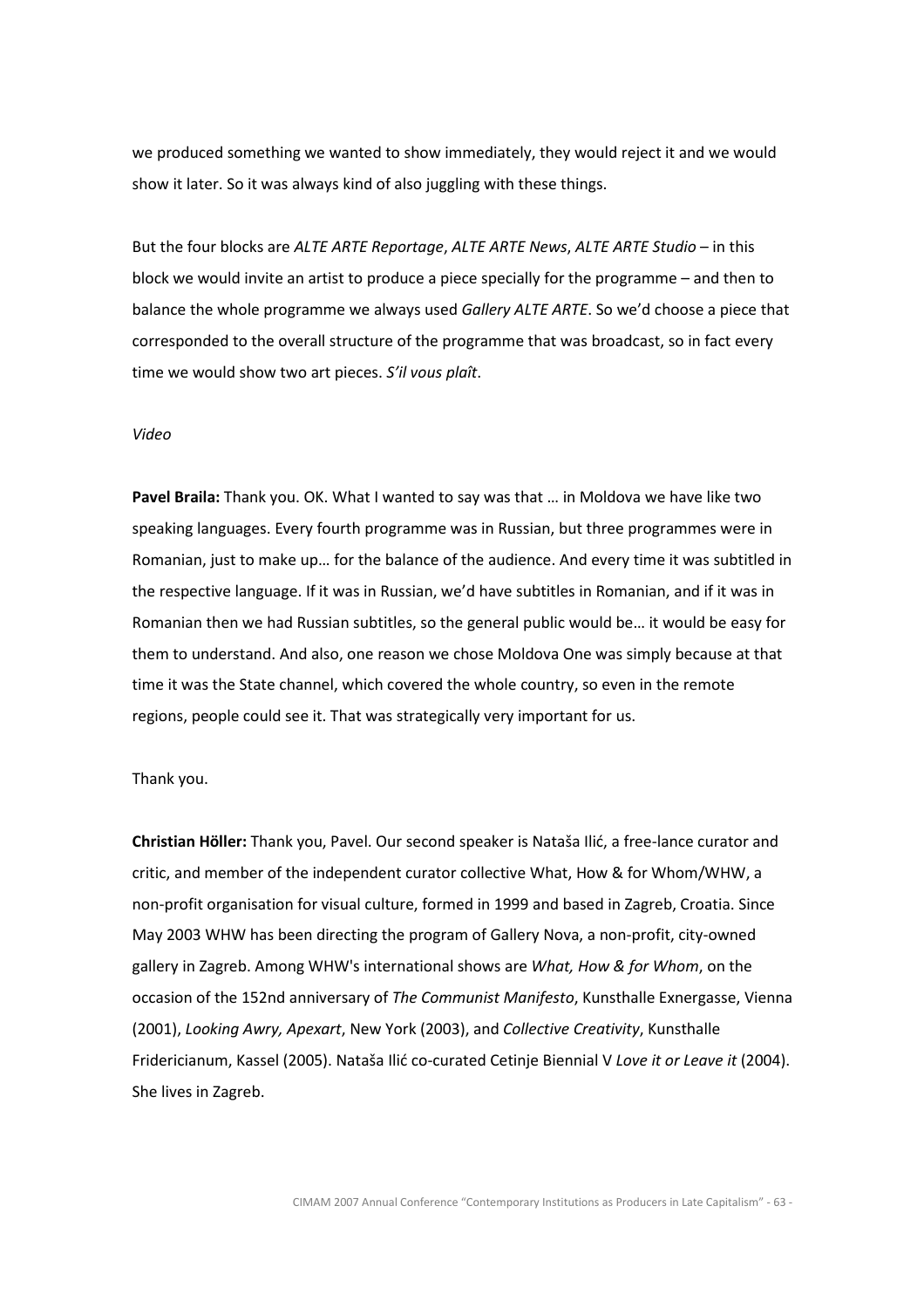Natasa Ilic: I am a member of independent curatorial collective WHW (which we actually pronounce in Croatian pronunciation as WeHaWe), based in Zagreb and working in Zagreb. WHW organises different production, exhibition and publishing projects and also directs Galerija Nova in Zagreb, Croatia. Its members are curators Ivet Curlin, Ana Devic, Natasa Ilic, Sabina Sabolovic and designer and publicist Dejan Krsic. We have worked together since 1999. WHW stands for What, How and for Whom, the three basic questions of every economic organisation, that also concern the planning, concept and realisation of the exhibition, as well as the production and distribution of artworks or artists' position at the labour market. These questions, which were the title of our first project dedicated to the 150th anniversary of The Communist Manifesto (2000), became the motto of our work and we took it as the title of our collective, while instrumentality of social capital in constituting the social post-socialist reality became a matrix for the development of our projects and their internal and external operations.

In relation to the subject of this panel – relations to museum institutions – I will talk about one exhibition and one artist, Vojin Bakić, because that exhibition is in many ways symptomatic of the relations of institutional and non-institutional culture in Zagreb. Recent intensification and proliferation of independent cultural production in Zagreb, which is positioning itself in opposition to dominant models of representation and as a reaction to the inadequate work of institutions, is directly related to the possibility of its institutionalisation and influence on that process. I certainly have no straightforward answers to questions posed by this panel; they are to be answered tactically and with the awareness that there are no easily replicable models or solutions. But I hope that the exhibition of Vojin Bakić I will talk about will shed some light on the dynamics of these relations in Zagreb at the moment.

Before I start talking about the exhibition, a brief intro into background of WHW collective: We started in the late '90s, when the grip of '90s politics – characterised by the mobilisation of extreme right ideologies that engaged the 'intellectual establishment' with a struggle for a unique national culture, against what was considered left cultural hegemony, interpreted as the foreign, external element that threatens the purity of national culture/national identity – slowly loosened up. By the end of the '90s a smaller number of cultural initiatives emerged that saw their future in creating new forms of non-institutional cultural engagement based on the independent and non-profit form of civil association. The position of these basically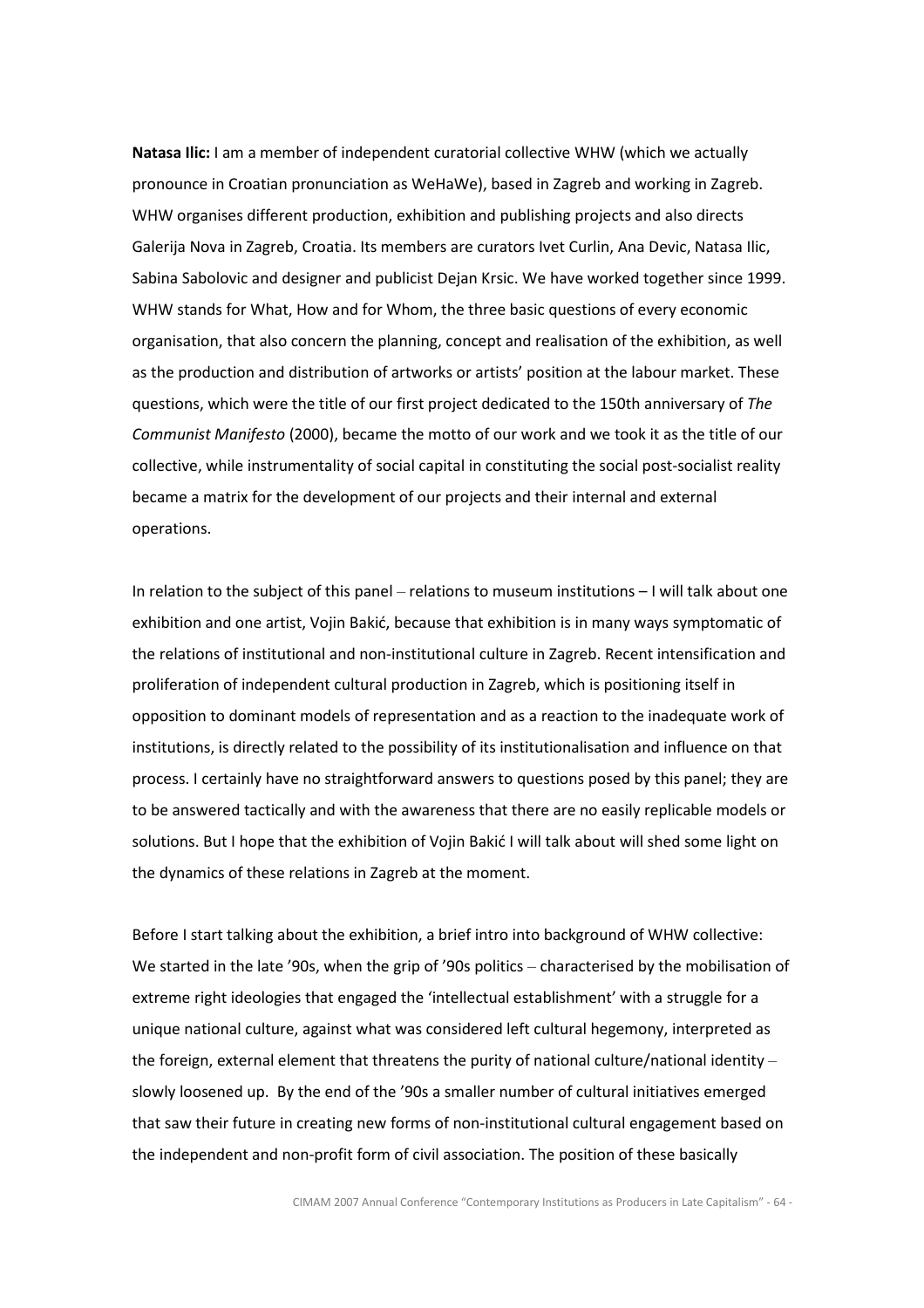unstable initiatives was greatly dependent on the conditions imposed on them by an extremely (end of '90s) and later substantially (beginning '00s) unfavourable context of institutional culture (i.e. state or state-subsidised culture) and a greater public (whose opinion was mostly created by state-run broadcasting media or privatised print media). Since 1999 the broader social context changed significantly and now we can characterise it as a period of normalisation, or better to say, ideology of normalisation, that today seems to serve to legitimise liberal capitalism and a political system of parliamentary democracy as the only natural and acceptable solution, the optimal norm of political consciousness.

Antagonisms that deeply stratified society have been temporarily suspended under a consensus that is, obviously, exclusionary, and nationalistic rhetoric is certainly watered down, but the basic understanding of culture has not changed at all. Although in the last years we have witnessed significant changes in the vocabulary used by decision-makers and representatives of institutional 'state' culture, the cultural domain in Croatia is still characterised by the logic of identity, particularly national identity.

The work of WHW is being formed in opposition to this dominant representative understanding of culture, and simply put, all our projects are streaming towards opening space for public discussion on issues that are ignored, made unfashionable by their lack of 'new Europe glamour' and unmarketability, swept under the carpet or even openly suppressed. Although the context and framework of WHW activities has changed – from a certain urgency to normalisation, from an informal self-organised team based on friendship to complex partnerships and permanent gallery space, the key question remains: how to create critical projects that will not become prisoners of their own 'will to influence' but will stay open to the play of contradictions and enable constant re-investigations of representational strategies.

Gallery Nova, which we have programmed since 2003, is a city-owned gallery located in the city centre, with a yearly programme of international and local exhibitions changed in a monthly rhythm, with loose thematic threads and focuses. It is financed through programme applications submitted yearly to the Ministry of Culture and City office for Culture, which means that there is no real financial stability and any longer-term planning is almost impossible to achieve.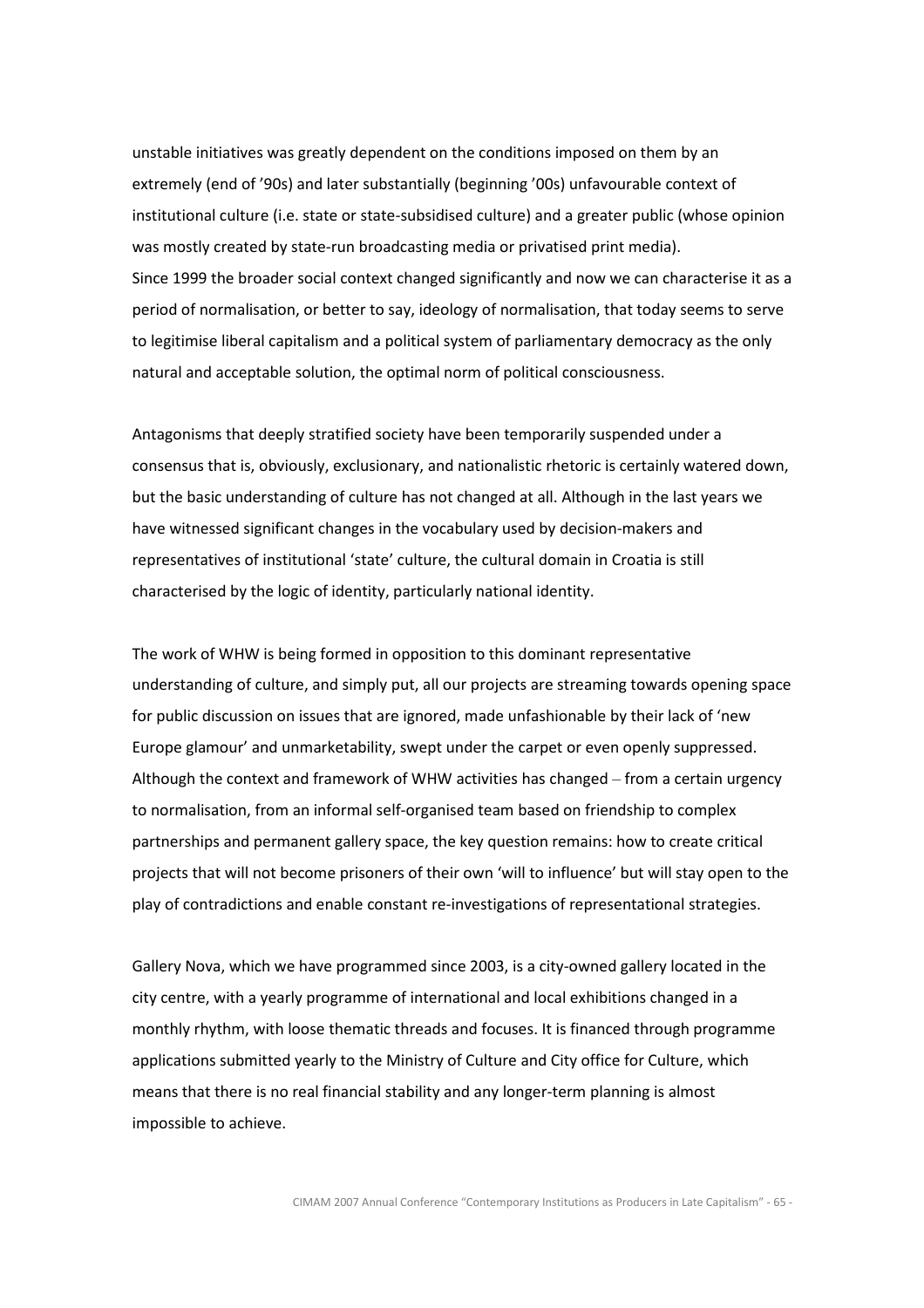The exhibition of Vojin Bakić, which closed in late July, was the first time that we so directly intervened in the highly restricted and institutionally guarded area of high modernism. Vojin Bakić (1915-1992) is an artist on one hand perceived as an 'authentic' modernist sculptor, main figure of the break-up with soc-realism and proponent of abstraction who forged the paths for freedom of artistic expression in the 1950s, and on the other as a 'state artist' whose art has been servicing ideology.

Local and international reception of his work notes periods of intense interpretation and critical valorisation, but also significant silences and breaks of continuities. After exhibiting in Venice Biennial in 1956, World expo in Brussels in 1958, gallery Denise Paris in 1959 (with Ivan Picelj and Alexander Srnec), Documenta in 1959 etc., he was included in histories of modern sculpture by historians like Michel Seuphor, Herbert Read, Udo Kulterman. Also, locally the '60s are the peak of his valorisation in art history, but in the last decades his work oscillates between material devastation and intellectual marginalisation. He is highly acclaimed in official art histories, yet his monuments erected to honour and commemorate the victims of the antifascist struggle have been devastated in the heat of nationalism and anti-communism in the early '90s, and after that he seemed to be almost forgotten.

Problematic relations towards the legacy of socialist decades of society that imposed collective mystification and oblivion on the archive of politics, economy and style of the failed project of socialist society are certainly crucial for understanding the context of the reception of Vojin Bakic's works in the last decades, but many misunderstandings related to his position are the result of the dominant understanding of modernism. The function of art institutions, relations between national culture and its international options, problematic collective relations towards the past, are some of the unresolved contradictions that define the context of understanding modernism today.

As I said, Bakić is seen as a visionary who played a 'historic' role in the break with soc-realism in sculpture.

The political situation in Yugoslavia up to 1948 was characterised by membership of the communist bloc. Due to his organisational and military capacities during the people's liberation struggle, the leader of the Yugoslav Party Josip Broz Tito managed to gain the respect of Western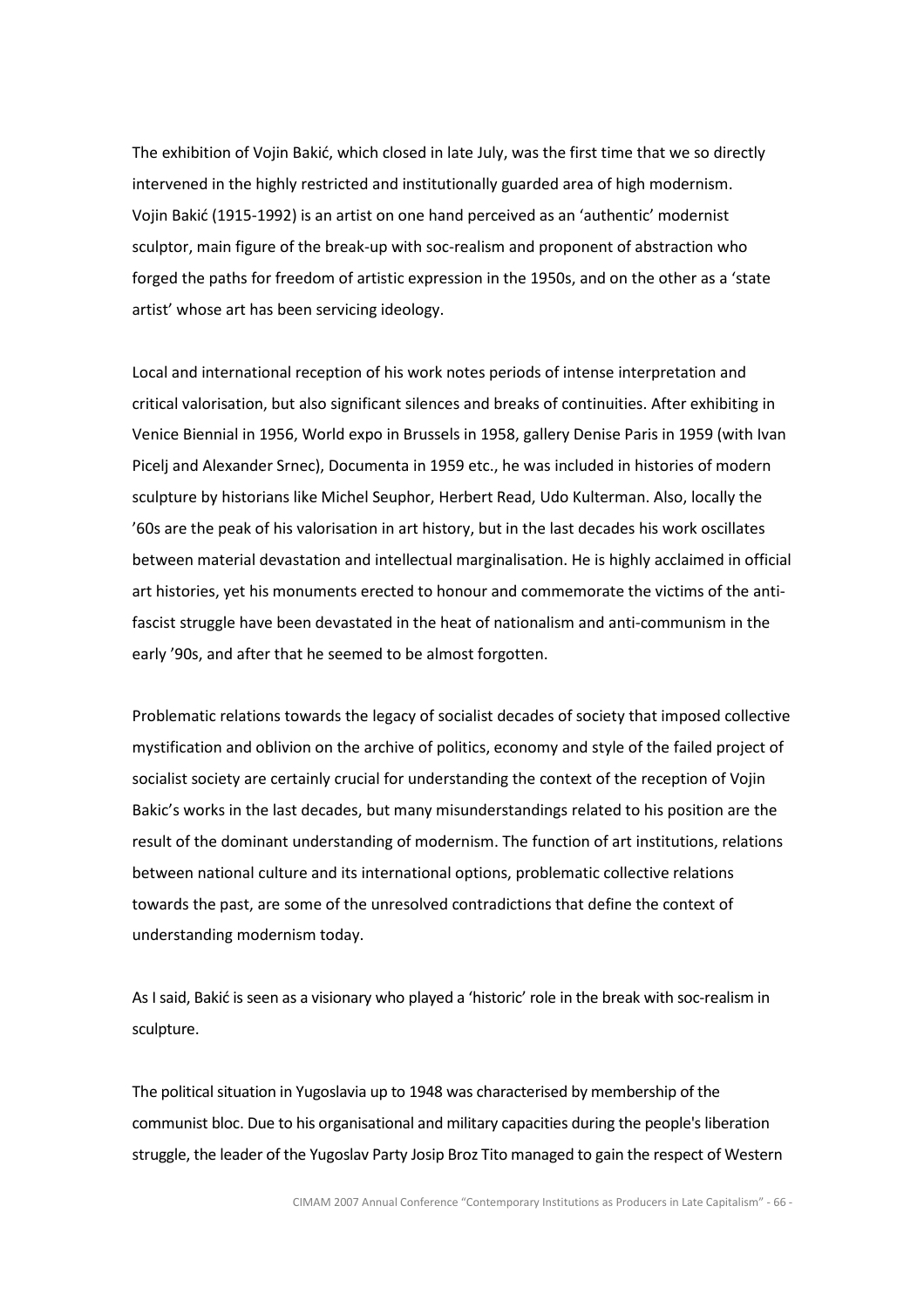allies, and a high level of agreement in the Party regarding its decision to keep the country completely independent in domestic and foreign policy, with close collaboration with USSR in all the other areas. As Stalin could not agree to these terms without posing a threat to the monolith of the Eastern Bloc, in 1948 the Yugoslav Party proclaimed the Informbiro resolution, which resulted in the total break-up of all diplomatic, economic and military ties between Yugoslavia and USSR. After that Tito, who in 1947 declined participation in Marshall Plan, turned towards the West and accepted US financial aid.

The changes in culture were gradual, but nonetheless dramatic. In 1949, the main party ideologist Edvard Kardelj proclaimed the withdrawal of the Party from cultural affairs. To prove its attempt to open communication channels in both ways, in 1950 Yugoslavia was taking part in the Venice Biennial in 1950 (and Vojin Bakić, along with three other sculptors, took part with his impressionist portrait of partisan poet Ivan Goran Kovačić and the model for the Monument to Partisans Executed by Firing Squad in city of Bjelovar).

From 1950 to 1954 fervent debates about the proper expression of socialist ideas took place. With the demise of soc-realism, its place in the mainstream had been taken by 'socialist realism in humanistic way', meaning non-conflicting academic modernism which could link just nicely to national traditions between the two wars, but acceptance of abstraction was not that easy, and monumental sculpture would slowly get out of the firm embrace of academism.

Perhaps the most important episode in that process was the public call proposing a monument to Marx and Engels, for the square of the same name in Belgrade, the country's capital, in 1953, and the ensuing scandal, which settled the case against social realism once and for all. Vojin Bakić's proposal, although rejected by the jury composed of writers Milan Bogdanović from Serbia, Miroslav Krleža from Croatia, and Josip Vidmar from Slovenia, still played the crucial role in the process of freeing monumental sculpture from academic realism. The rejection of that rather benign sculpture, with its moderate leaning on formal solutions of cubism, resulted in a scandal in which young critics stood in its defence. The importance of the episode certainly does not lie within the inherent artistic qualities of Bakić's sculpture, but in the fact that to commemorate the fathers of Marxism, the formal repertoire of the artistic movement that just recently ceased to be stigmatised for its bourgeois decadence has been chosen.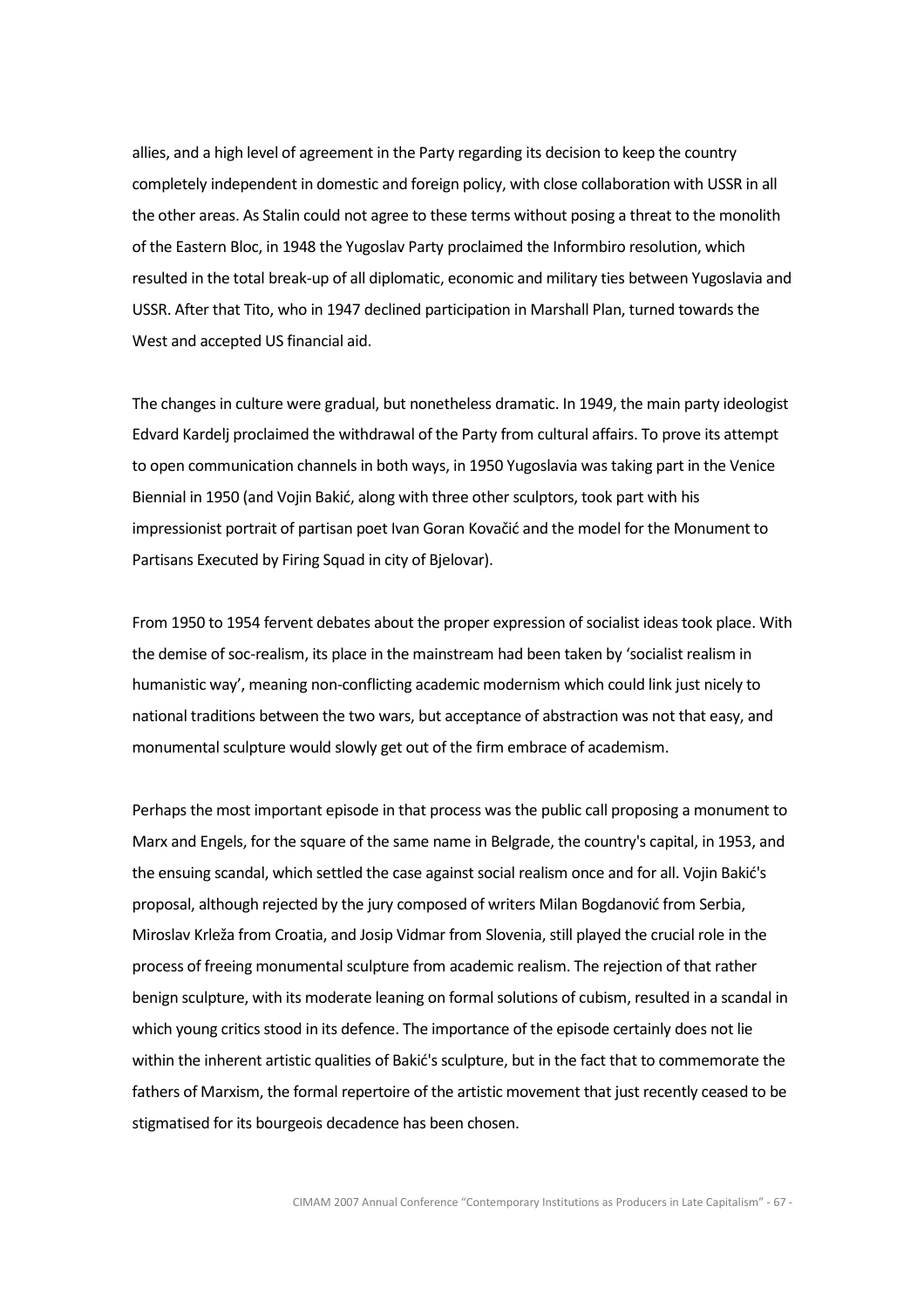In that narrative Bakić is understood as a propagator of abstraction who struggled for freedom of artistic expression, and his use of clean abstract forms is interpreted as a victory of art not only over socialist dogma, but over ideology in general. The only way in which his works, especially his monuments, are being valorised today in local art history is exclusively in their formal qualities, emptied of any political resonances and the ideological burden of socialist heritage. Those are taken into account only very simplistically, in order to dismiss Bakić as a 'state artist' servicing ideology.

What such an understanding fails to comprehend is the fact that modernism is not monolithic construction nor is it ideologically empty; notions of artistic freedom and the autonomy of art are only seemingly disconnected from ideology and politics. Neutralisation of art as the means of social critique, performed through the demise of the avant-garde, and the possibility to input precise ideological messages into a self-referential form of high modernism, without direct 'programme intervention' on the part of the centres of political power and without open violation of the institution of autonomous art, was politically functional both in the West and in ex-Yugoslavia.

Today we understand abstraction after WW2 as a phenomenon related to politics within the specific context of the Cold War, in which many different cultural initiatives played their roles. The complex relations between 'marginal' modernisms of a socialist background and the ideologically free and neutral modernism of the West – supposedly led strictly by ideas of individualism and freedom of artistic experimentation, offering a new, supra-national and international framework for art in the period of Cold War, and as such in contrast to socialist realism, collectivism and politically prescribed art in the East – are only recently becoming a subject of more extensive researches.

In that context especially interesting is the case of Yugoslavia, not only as the only socialist country that cut off relations with the Eastern bloc, relaxed ideological barriers and culturally opened towards the West, but also as a cultural space in which parts of the communist political and cultural elite recognised correspondences between the universalism of modernist art and the universalism of socialist emancipation.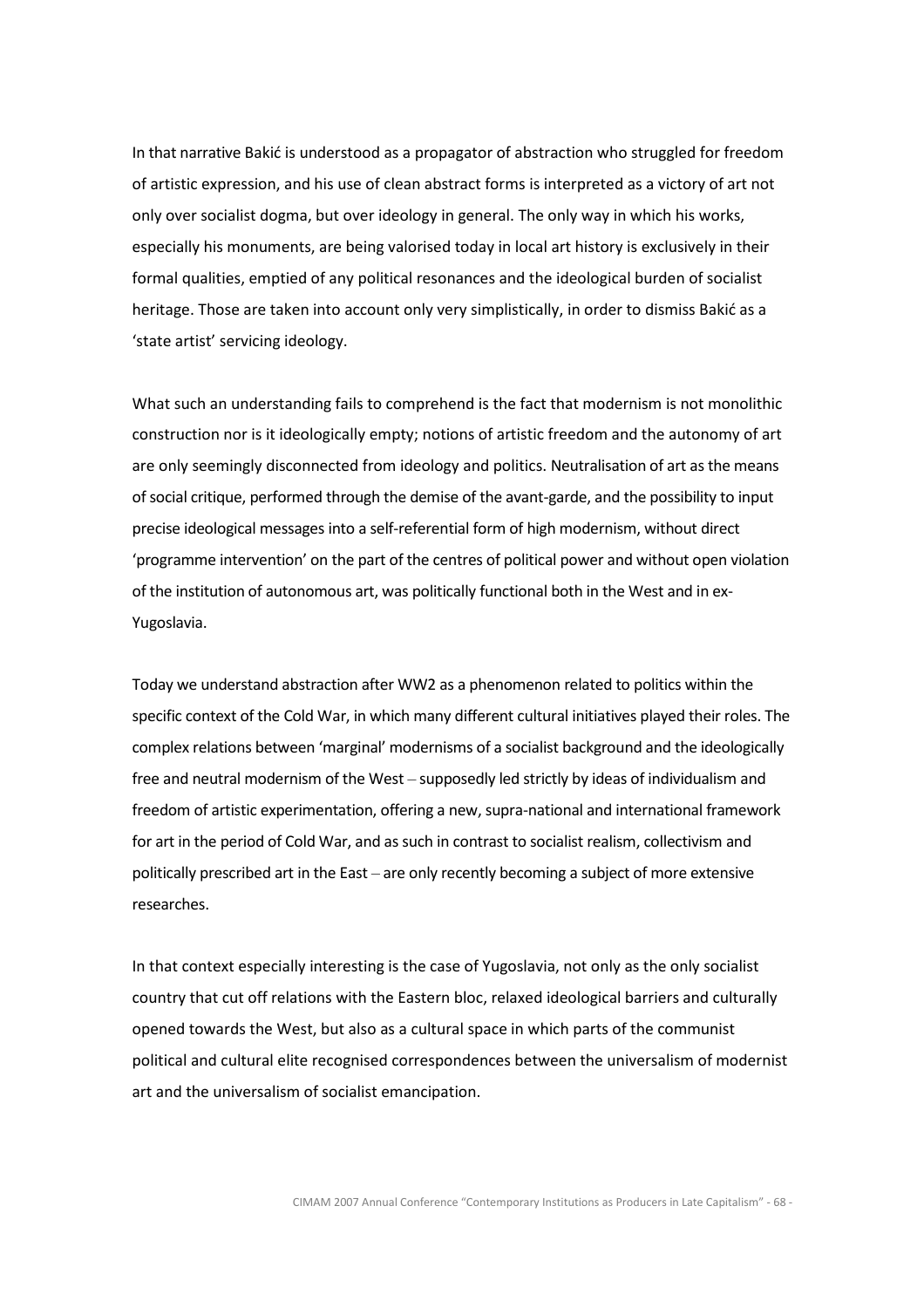The abandoning of social realism in Yugoslavia was not an act of artist-heroes, brave individuals, but the result of Party politics after the resolution of Informbiro and break-up with Stalin. There are many indications that Yugoslavia had a clear cultural politics in which ideological separation from the USSR and Eastern bloc supplemented strong modernising impulses with modernism in culture.

It is certainly necessary to get rid of cultural-racist prejudices about communism as something produced by an ethnical Other, and to abandon banal clichés, still held by local art historians, about strong social realism and the struggle for modern art as certain form of resistance to endangered bourgeois society. One has to take into account that after WW2 the leading people of the Yugoslav Communist Party and Federal People's Republic of Yugoslavia within the general modernisation movement not only tolerated modern – meaning abstract – art, but overtly supported it. The schematic presentation of a clash between dogmatic soc-realism and progressive modernistic tendencies is not true, but that does not mean that modernism was accepted without much resistance. The current revisionist view inscribes into post WW2 Yugoslavian abstraction a tendency of 'restoration of belonging to the Western European cultural circle' and understands modernism as a certain continuity of 'bourgeois' culture, failing to comprehend that exactly this bourgeois, traditionalist culture, prone to academism, strongly resisted modernistic tendencies, and that modernism stands on the side of social change; that ideologically it is closer to the socialist project than to bourgeois culture. That does not mean that modernist artists were necessarily Party men. It is not about mere manipulation and instrumentalisation of modernistic tendencies, for political needs led to Yugoslavia's separation from Soviet bloc. In modernist abstraction enlightened communist consciousness saw a closeness to the universalism of modern emancipatory politics. Those artists were not modernist because they were communists following the Party line, but as modernists they were necessarily leftist, anti-fascist, socialists, and communists.

The fact that Vojin Bakić used the same formal repertoire simultaneously to create a global cosmopolitan cultural identity and a collective memory of socialist Yugoslavia is thus not a paradox, but the true face of modernism. The point is not to neutralise or reconcile contrasted views on modernism, but to understand them within the dynamics of their relations, to see contradictions as inherent to modernism iteself, and to explore their specifities in any given cultural space.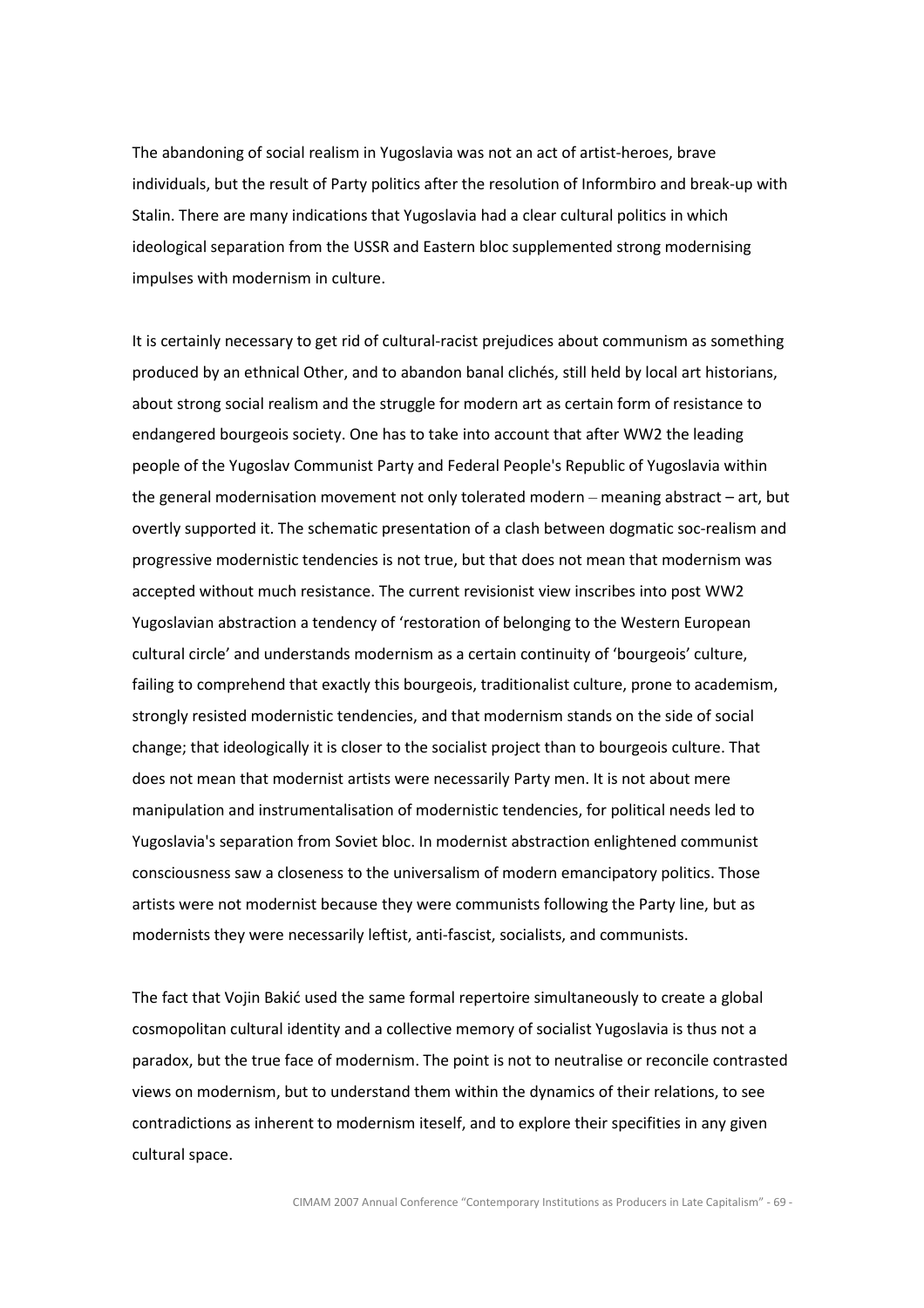This ideological battle over modernism in socialist Yugoslavia and its legacy and importance today is exactly what cannot be left to institutions, what needs to be taken over and invested with new meanings, which is one of the main reasons we decided to organise an exhibition of Vojin Bakić.

The form and conditions of presentation of his works – since his death owned and kept by his family in a private apartment in completely inappropriate conditions – was determined by the conditions of the works in need of urgent restoration, but also by a state of half-visibility of Bakić and his works – partially visible, limited and insufficiently contextualised, present but only in fragments. Selection from the family estate in the end included some 50 sculptures of small formats, a number of models for monuments, studies and drawings. Among the works that thematically and morphologically include all the phases of Bakić's works are many anthological pieces, like 'Head of a woman' exhibited in Venice Biennial in 1956, or his 'Bull' in many variations, but many works (especially his drawings) were shown for the first time.

The exhibition was not really open to visitors. Sculptures could be seen only through gallery windows, and twice a week the gallery opened for guided tours done by art historians, curators, critics or artists. In a separate space an archive had been set up, which in the form of a timeline contextualised his work in a broader social and artistic context, composed of press and TV documentation, with quotes from the most important critical texts on Bakić and photos from his family archive. This part of the exhibition was open in regular opening hours. We also published a special issue of gallery newspapers, composed of interviews with critics, curators and artists who were in some way influenced by him, and also included reprints of some of the key texts written on him at different moments of his career.

Showing his sculpture in a locked gallery, behind glass, is not conceptual pun, provocation or self-absorbed curatorial joke, but the result of very real limitations – on one hand the condition of sculptures in urgent need of restoration, and on the other a small non-profit gallery with insufficient infrastructure and an extremely tight budget.

We devised the exhibition as a 'realised metaphor' that refers to the etymology of the word problem – something thrown in front of somebody, an obstacle – and also to Bakić's own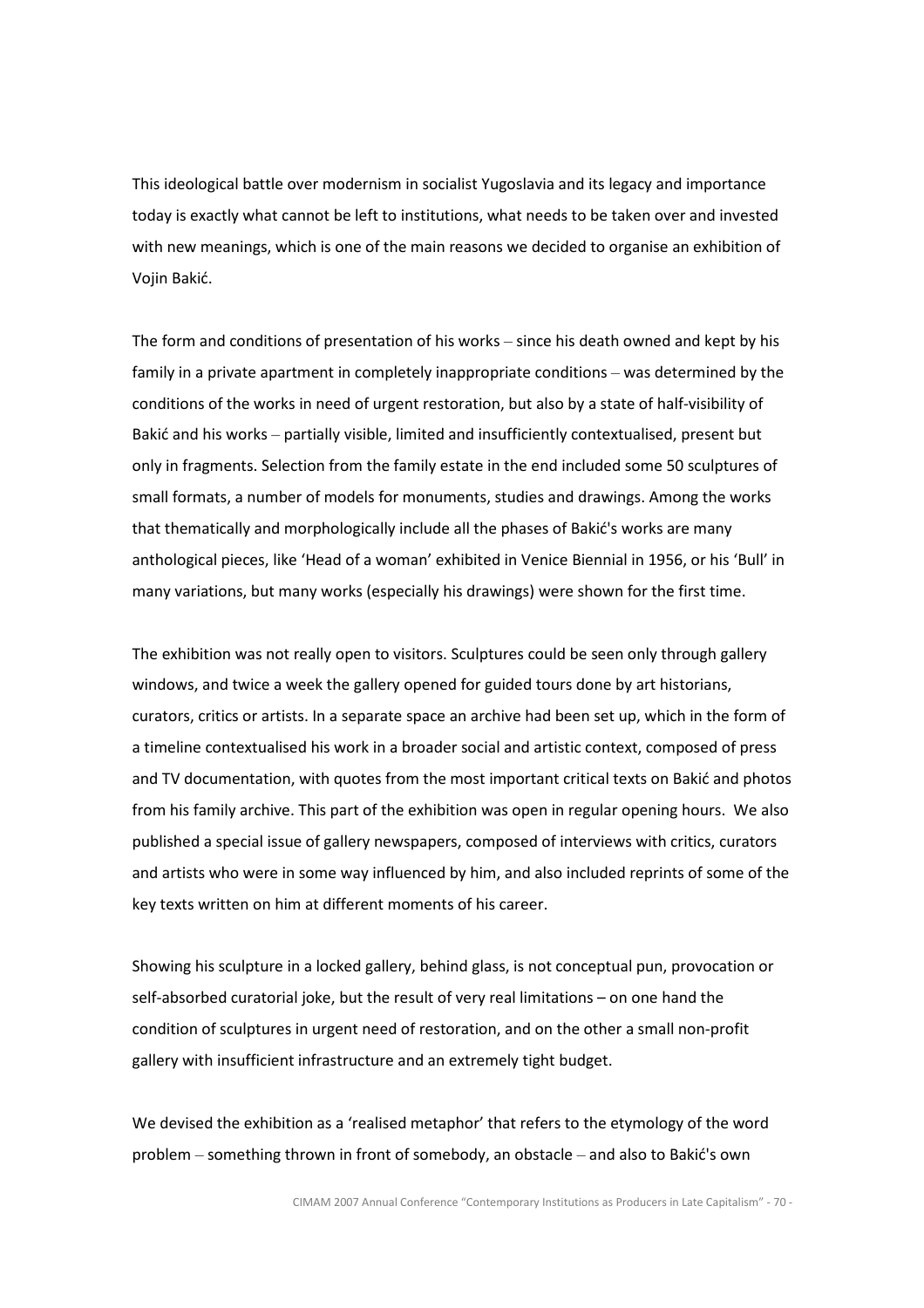thoughts on the exhibition format, which he understood as something that just blurs the picture, creates misunderstandings and is not appropriate for sculptures, which he always imagined in specific and defined environments and contexts.

The matrix of the exhibition thus became the very problematisation of the processes and conditions of exhibiting, pointing to existent problems related to the reception, interpretation and material existence of his works. The exhibition alluded to the objective state and frustration over significant parts of modernist heritage – we cannot approach it directly, and if we attempt to do so, we are not completely sure what to do with it.

This was the first solo show of Vojin Bakić for 41 years (he did the his last solo exhibition in 1966 in his birth town Bjelovar). As I mentioned, the reasons for that are partly related to Bakić's reluctance to exhibit, and partly to his occupation with monumental sculpture, of which some of the most important examples had been realised in the '70s and early '80s. The fact that it took place in a small non-profit gallery, and not in some properly equipped institution, is significant for the reconfiguration of interests and relations between institutional and noninstitutional cultural practices in Croatia. What are the perspectives of these concepts of culture, who and what today define so-called mainstream in Croatia, what characterises the relations between institutional and non-institutional culture? Is it about conflict, parallelism, mutual ignorance and exclusion? The need to radically confront the role of art institutions, in a situation in which not only art as material product, but also its promotion, become marketing tools and ideologically lucrative products, in a local context does not necessarily mean understanding institutions as mere mechanisms of the reproduction of global capitalism and its ideological hegemony. The dynamics of these relations include activities leading towards transforming institutions into platforms for the articulation of collective interests that are not completely overtaken by the interests of global capitalism. That includes building new institutions, attempting institutional work in a different language, with different economic parameters and aspirations in relation to existent institutions, but also in relation to the very institution of art.

In that sense we tried to diagnose critically a situation, but also to initiate changes. So the exhibition is in no way a full point, but a necessary comma, a proposal to actualise the legacy of Bakić, to restore his studio and works in the family estate and to restore his destroyed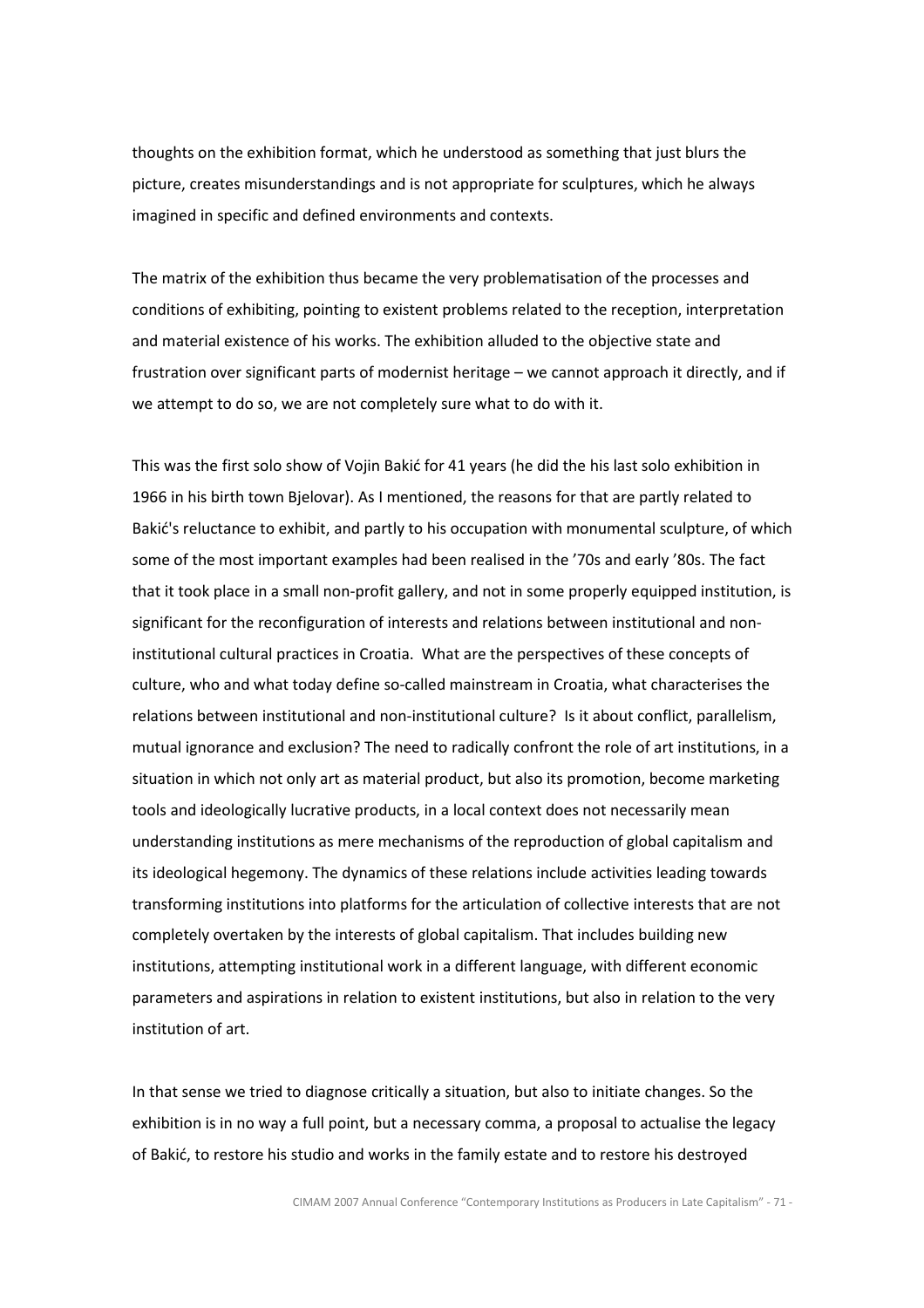monuments: a call for transformation of the situation. And as such it is a result of confrontation with institutions, but also a tactical tool and proposal for solutions and debates which are not possible without them.

Christian Höller: Our third and last speaker for this afternoon session is Florian Pumhösl, whom I don't need to introduce to a local Austrian or Viennese audience. In fact, you could just go next door and see one of his most recent pieces, a film installation he produced for the last São Paulo biennial, titled Programm. So for all of you who haven't seen either the whole exhibition or this particular piece, feel free, and I think there'll also be time later on to walk through the exhibition here.

Florian works both as an artist and an editor of a serial publication called Montage. He studied Art at the University of Applied Arts in Vienna and, as he writes, he develops his works from theoretical considerations relating to architecture, design and the human being as a social entity. He's concerned with the influence exerted by industry, modern architecture on urban systems, and the connection between architecture and power.

As I've already touched upon, a close link exists between his artistic practice, on the one hand, and the book, or serial publication, he has been pursuing for the last 10 years. The title of it is Montage, and it's conceived as a kind of co-operative platform for artists and authors, and so far it has included artists' books by, for instance, Dorit Margreiter, Martin Beck and Kaucyila Brooke. But also, I should mention, reissues of important books that have gone out of print, like, for instance, *Ideologie und Utopie des Designs* – Ideology and Utopia of Design – by the German theoretician Gert Selle.

So please welcome Florian.

Florian Pumhösl: Good afternoon. Thank you. When I got invited to speak and I got Sabine's paper, I immediately wrote about a page of pure pessimism, and I think in this page I had the word 'neutralisation', like two or three times, but I will not read this to you.

Before I start I would like to continue from the point Ann introduced, that we are not a subculture any more, the art world. I have read a few times in the papers that institutions are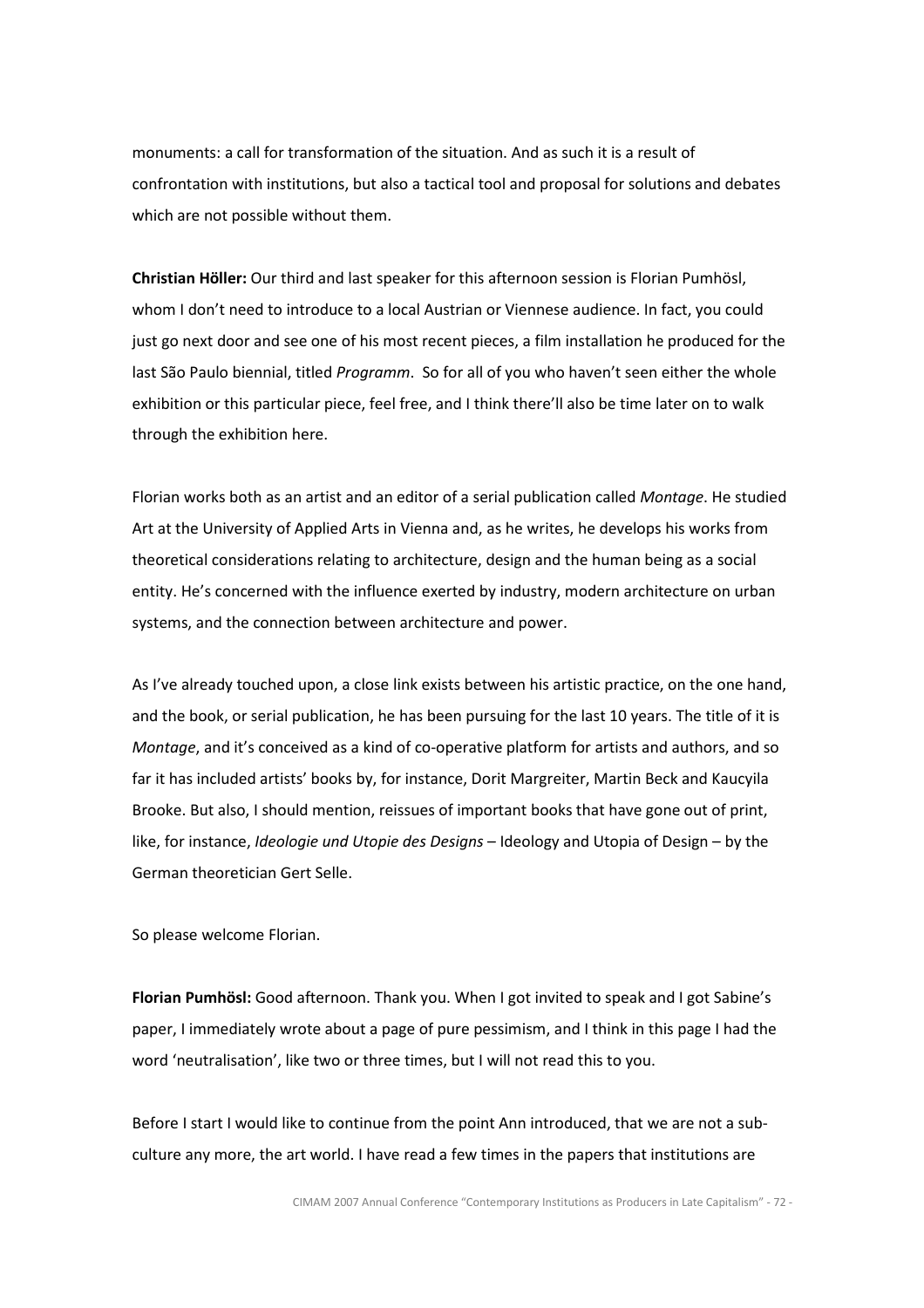becoming an extinct species. But I think we are facing a lot of prosperity at the moment, and I think many of the previous speeches were very much focused on the question of mass culture.

So my speech is more or less some thoughts from my kitchen table. And I was thinking of just putting into this debate a single work, quite well known, which is the 'Co-op Interior' by Hannes Meyer. I would like to say in advance that I don't see this as an art-historian contribution, so please be fair.

A structural transformation can usually be felt looming in the displays for a long time before it actually takes place. In my work I have recently been occupied in various ways with moments and documents of artistic manifestation in the first half of the  $20<sup>th</sup>$  century. Their proponents laid the foundations for those spaces that can be enlisted, today, as reference or legitimation for artistic strategies, within and beyond their institutional origin.

In my statement I would like to try to describe one example of such a space, combined with reflections on what relationship it might have to contemporary routines for producing and exhibiting. Behind this investigation is perhaps the question of whether alternative spaces, or spaces beyond the museum, can be achieved by all forms of organisation, or whether they are, instead, of a more complex nature.

Due to our time constraints, I will limit myself to talking about a single, quite well-known central work, namely the 'Co-op interieur' by Hannes Meyer, from 1926. I would like to bring this space into the discussion with respect to its character as exhibition or perhaps even institution – naturally, in a very wide sense.

Certainly it is easy enough to answer all questions historically, especially using an example that is more likely today to be assigned to architecture than to art history. I'm well aware of that. But I still believe that it is productive to, once again, take a closer look at this space in particular, with regard to certain current conventions and habits, both in terms of its clear artistic intention to encourage a feeling of community, and of the way in which the design and non-material features of the space take shape.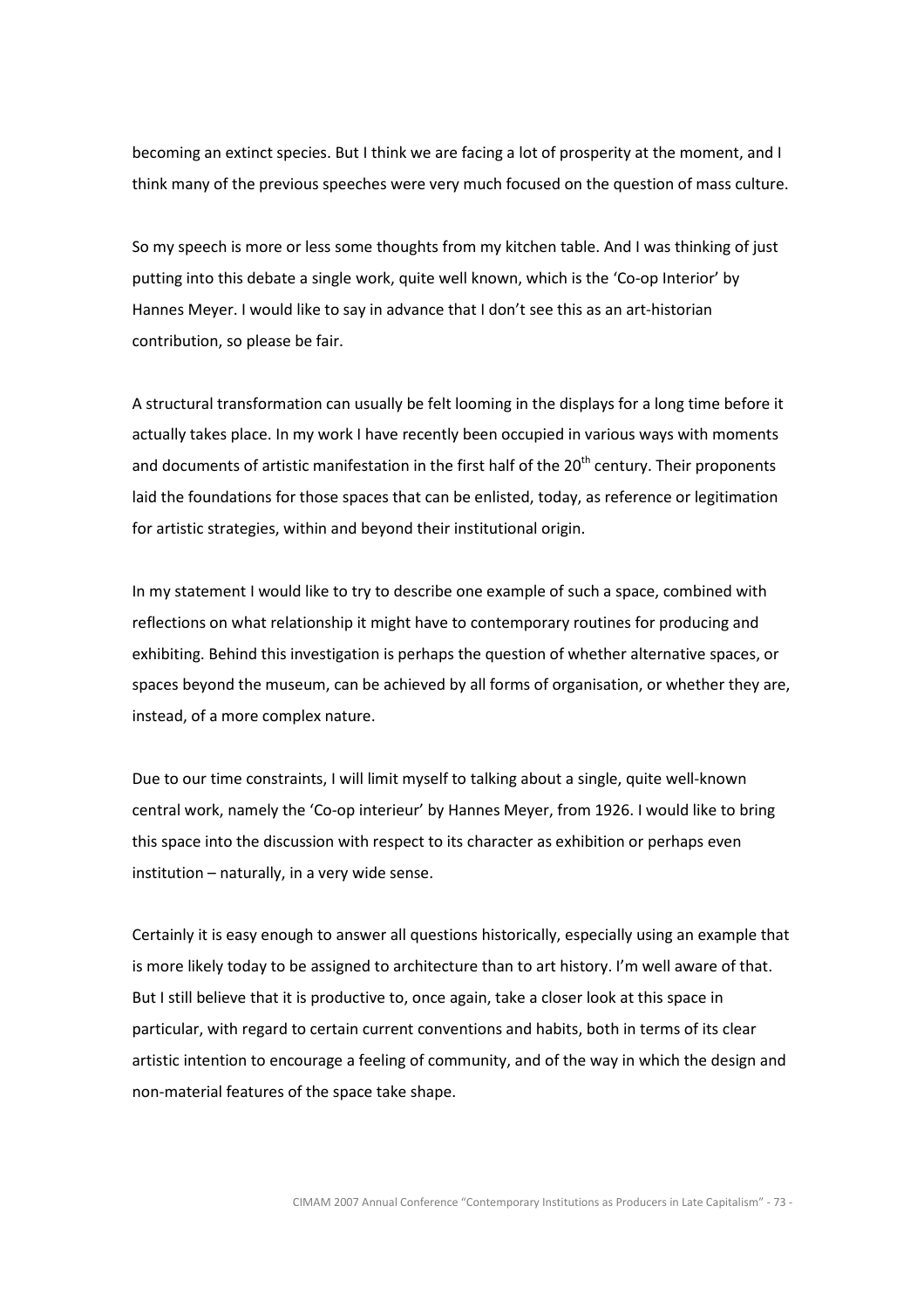Hannes Meyer was the director of the Bauhaus between 1928 and 1930, until his politically motivated dismissal. In the years immediately before that, Meyer was active as architect, author and designer, with close connections to the artists and architects of the De Stijl group, to Baumeister, Oud, Vantongerloo. He worked on freelance projects, stage designs, and photographs. This is the period that gave birth to the 'Co-op interieur' or the Co-op Zimmer, the mobile sleeping cell for the modern nomad, a small room that Meyer installed in the Basel studio nicknamed 'The Laboratory' which he shared with Hans Wittwer.

One can describe Meyer's activity at the time as bound up with a claim to totalitarian design oriented along the lines of social reform. His interior, in its basic features, was still beholden to the idea of the collective and the impetus to educate the people that had been espoused by earlier Co-op projects: the Co-op Theatre of 1924, and the Co-op Vitrine of 1925. It seems, nevertheless, to point clearly beyond this functional mission and pursue a more general proposition.

It bears witness to a series of influences and transitions in Meyer's work, and, perhaps, it is precisely the character of this Spartan ensemble as transitional space, a 'diagram of the present age', that makes it seem so significant from today's point of view, and therefore maybe suitable as a focus of our discussion.

What we notice first is the relative artificiality of the space, which can perhaps be understood as a radicalisation of the Co-op Theatre stages. In the book Modernism and the Post-Humanist Subject, about Meyer and Ludwig Hilberseimer, 1992, Michael Hayes speculates that the 'Coop interieur' has always been just a photograph.

The interior – I'm showing this maybe in the context of the manifesto of 1926 – shown in the photographs that have survived is, obviously, not a stage. However, nor is it a display or a fair booth, and, yet, it is, unequivocally, a space that mainly serves to display the furniture within it. The second possible title is *Zimmer* – 'room' – which allows us to conclude that one can also imagine it as a part of a sequence of rooms.

The enclosing walls are made of white paper. One cannot see how big the room actually is. The cropping of the photos available to us limits our view to one corner of the room. The floor is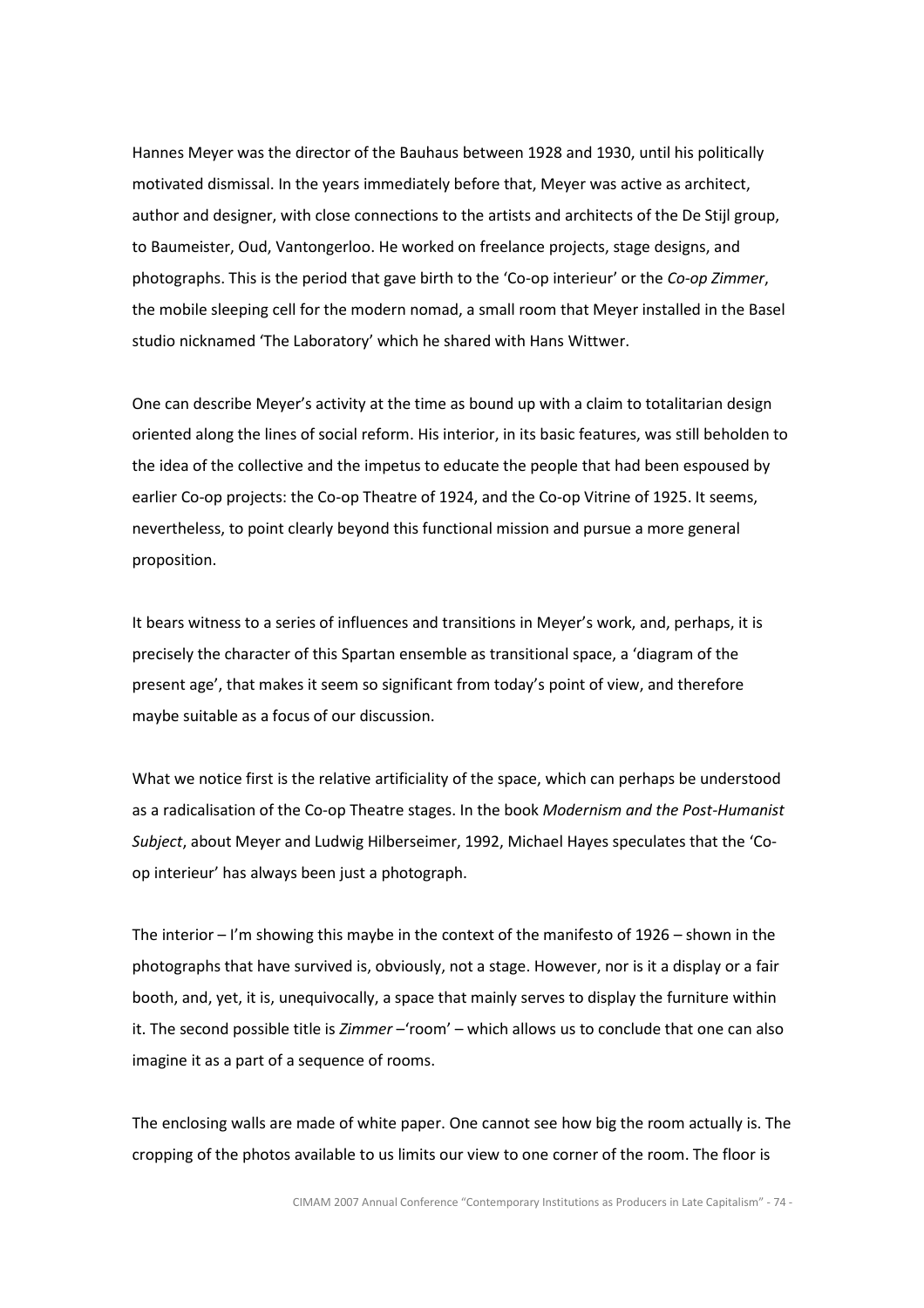also made of paper. No base port, no windows, no door. Low room height. The bed has been divested of bedding. The folding chair that leans against the wall is no longer needed, but the other stands ready for use. The gramophone is lacking any black shellac albums; these too seem to have been stowed away a long time ago.

In the glass and metal bookshelves, the upper glass shelf has been cleared so that the lower shelves reveal what's inside: nails, chalk, white powder, dark liquid. There's no other storage furniture present. The bed stands on black, conical feet, supporting a steel box-spring base on which rests a rough linen mattress, filled with horsehair.

It seems to be a place of consumption, possibly of regeneration as well, but by no means a place for production or preparation. Made for one individual, the modern nomad, and a guest.

Meyer commented on the interior, the year of its creation, 1926, in his famous text, 'The New World', published in the magazine *Das Werk*. His essay is probably one of the most radical avowals of standardisation of its day. It's amazing how close this article and the layout and the interior correspond, almost as if the space had been written or generated by the text.

Meyer writes, 'The community rules the individual. Every age demands its own form. (…) Typical standard goods… the folding chair… the light bulb… the travelling gramophone (…) Apparatus for the mechanisation of our daily lives. Their standardised form is non-personal. Their production is serial. A series article, a series furnishing, a series component, a series house.'

He goes on to say, 'Our homes are becoming more mobile than ever. Communal apartment houses, motor homes, yachts and cruisers are undermining the local concept of a hometown.'

But the 'New World' is not just about standardisation. Meyer pinpoints therein the cultural and aesthetic phenomena for an emerging collectivist, democratic and internationalist society, and develops out of them a universal design conception. The concept of society posited remains abstract in its socio-economic parameters. However, nor is it exemplified by Meyer. Nevertheless, a kind of cultural programme emerges for a society that is, in fact, developing,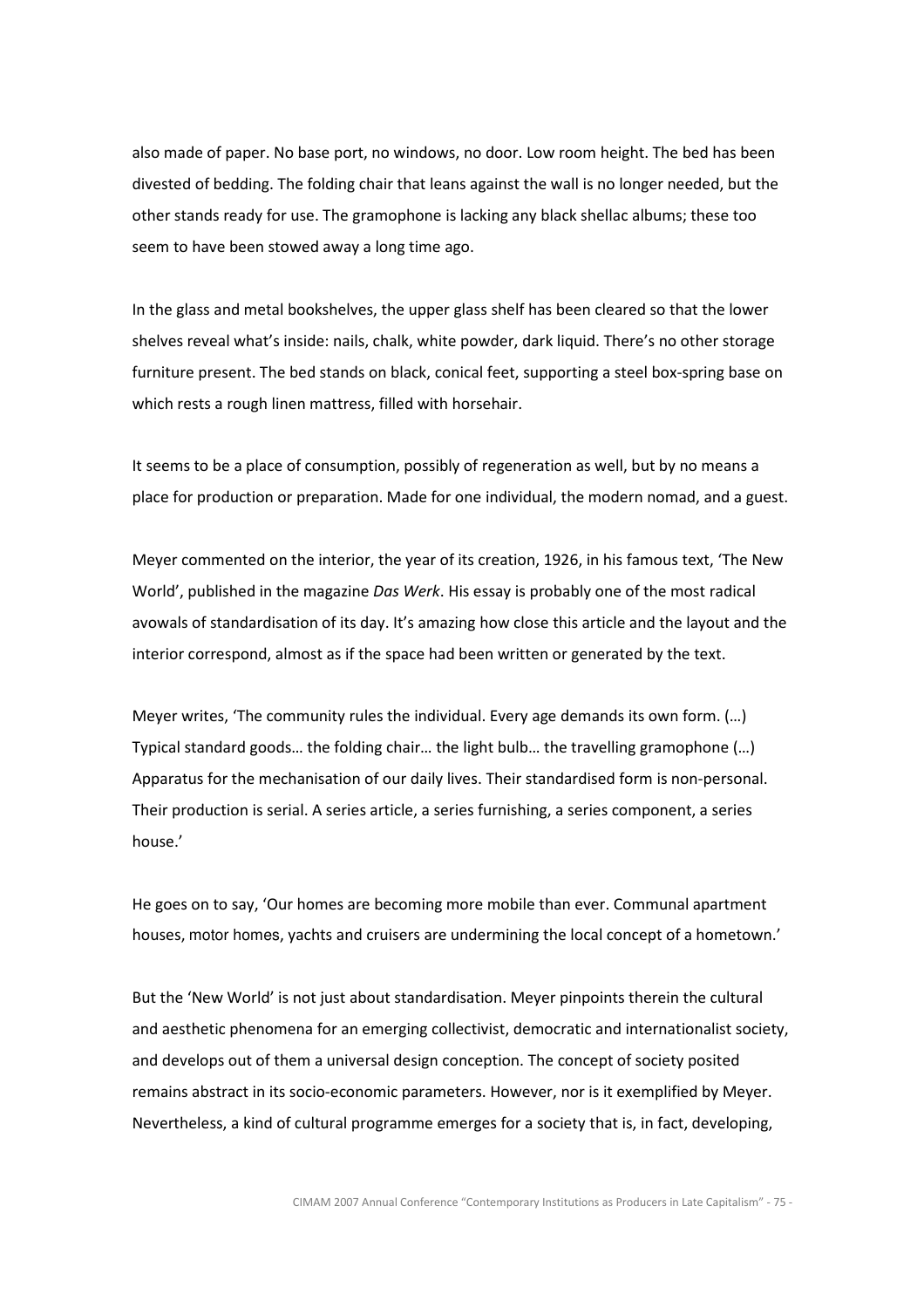whose new qualities are reflected by the leaps and bounds being made in science and technology.

At the end of his essay, Meyer pleads for the renewal of art production: 'Art's right to exist is undisputed, as long as the speculative spirit of man still has a need for a graphically colourful, sculpturally constructive, musically kinetic reflection of his world view. Art is permeated through and through by the rationalisation of the present time, raising it to a new level. Art is becoming invention and controlled reality.'

Meyer showed photographs of the 'Co-op interieur' in 1927, at the Bauhaus exhibition in the Soviet Union. This show may have prompted El Lissitzky to make his comment on residential culture: 'One can take the clarity of forms,' he says, 'and object to certain limits. Perhaps it is sufficient for a modern person to have an empty room with only a mattress, folding chair and gramophone, all of them standard elements. But the error is that the Meyer arithmetical accumulation of standard objects does not, in sum, equal a new standard.' End of quote.

This criticism is certainly justified, anticipating much of what has proved unsustainable in Meyer's reform strategy. Meyer indeed later distanced himself from that manifesto, sliding from right to left that very same year, and thus regarding it as 'once again, too tame and not anarchic enough'.

Notwithstanding the fact that the Interior, and the intention attached to its context – its content, if you will – were already being called into question during their own time, I would still like to recognise here its quality as a guidance system; its beauty as, to put it speculatively, an institution. With its streamlined economy, its stage-like improvised character, and its refusal to aspire to be anything but a concrete illustration of an everyday situation, the Co-op Interior is perhaps ultimately better suited as a documentation of the emancipatory global thinking of its day than many of the works and exhibitions that rhetorically assert this, even now. It allows us to recognise in retrospect the enthusiasm, the poetry, and also the lack of focus, of such a project. What might be the relevance of this design, though, for our discussion of alternative forms of production beyond the museum? I think that this lies, first of all, in its very clear intention and integration. It is a space that provides a concrete model of the change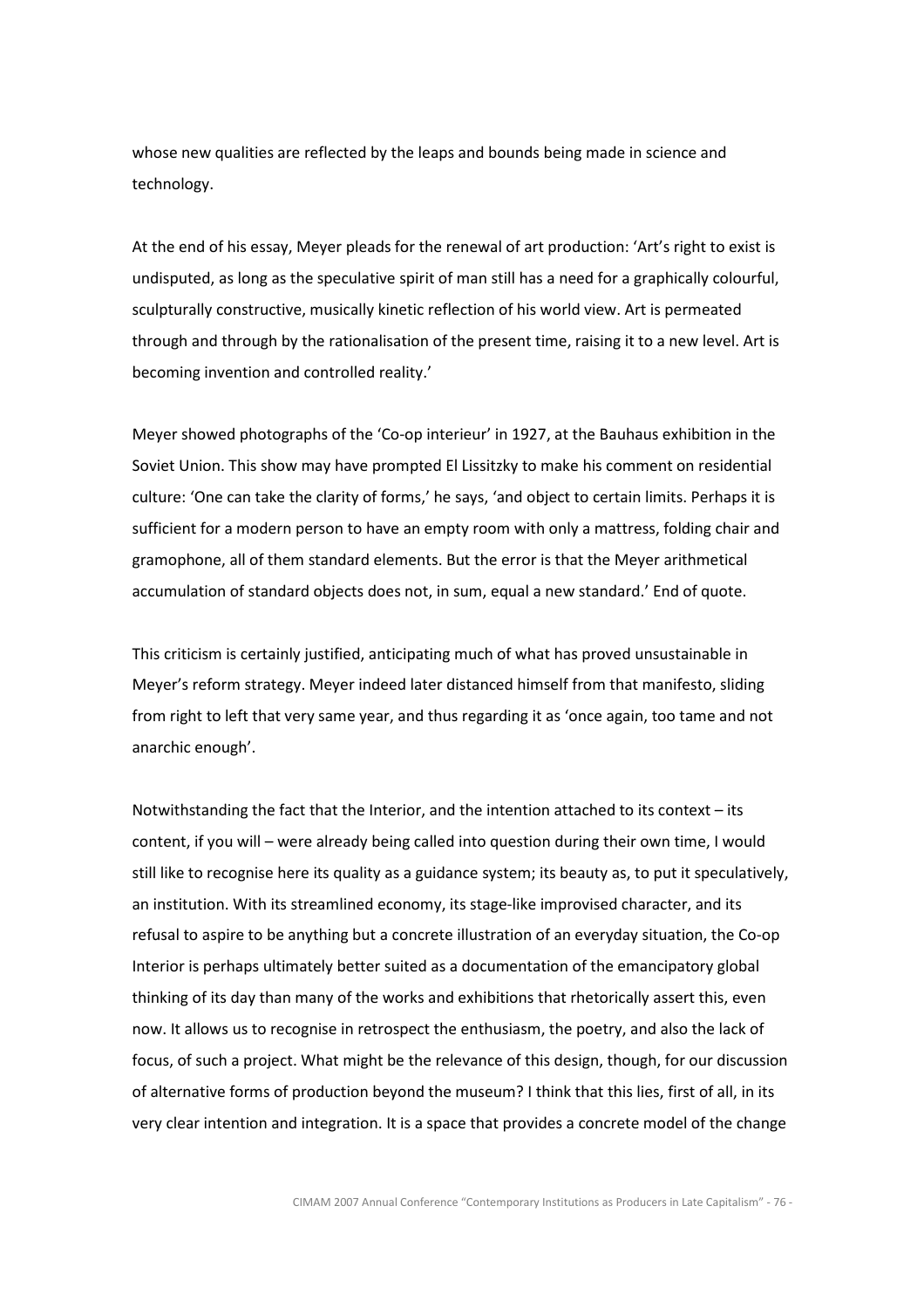in our environment, in which, however, the artwork – I quote, 'as a privilege of the individual,' as Meyer puts it in 'The New World' – has no place.

We have to acknowledge that these two aspirations do not exactly form guiding principles for contemporary art production. But what seems almost more important, to me, is that Meyer creates a level that is complex enough to anchor its intentions in a contextual relationship alone. A context is thus formed that is defined, not exclusively through an institutional superstructure or its evident functionalism, but, in fact, via the offer to negotiate form as it is read.

An additional aspect seems to me the relative indeterminacy of the category of the representation involved in this offer to launch a discourse which, paradoxically, emerges precisely from the bare-bones functional nature of the ensemble. Hannes Meyer is, to my mind, present here neither as a creative architect in our present-day concept of it, nor as a visual artist or writer; and by no means as a cultural producer in today's sense – I'm not concerned here with interdisciplinary pursuits. He is, instead, the creator of a multi-faceted moment. He makes possible a very concise space, a form in which relations can display themselves.

Thank you.

Christian Höller: We've now heard three proposals of how artistic or curatorial practice might point towards an outside, or 'beyond', the conventional museum framework, and before commenting on the three proposals individually, I briefly wanted to recap on the need for such a beyond.

The need for such a beyond, especially with respect to how the borders of institutional spaces have become permeable in all sorts of ways – and here I only have to remind you of everything that Charles Esche was pointing out this morning about the kind of permeability that has become more or less essential for high quality or the working of the museum today.

It was actually quite a long time ago that museum spaces were exclusively dedicated or restricted to an expert selection of so-called masterpieces and the autonomous aura they were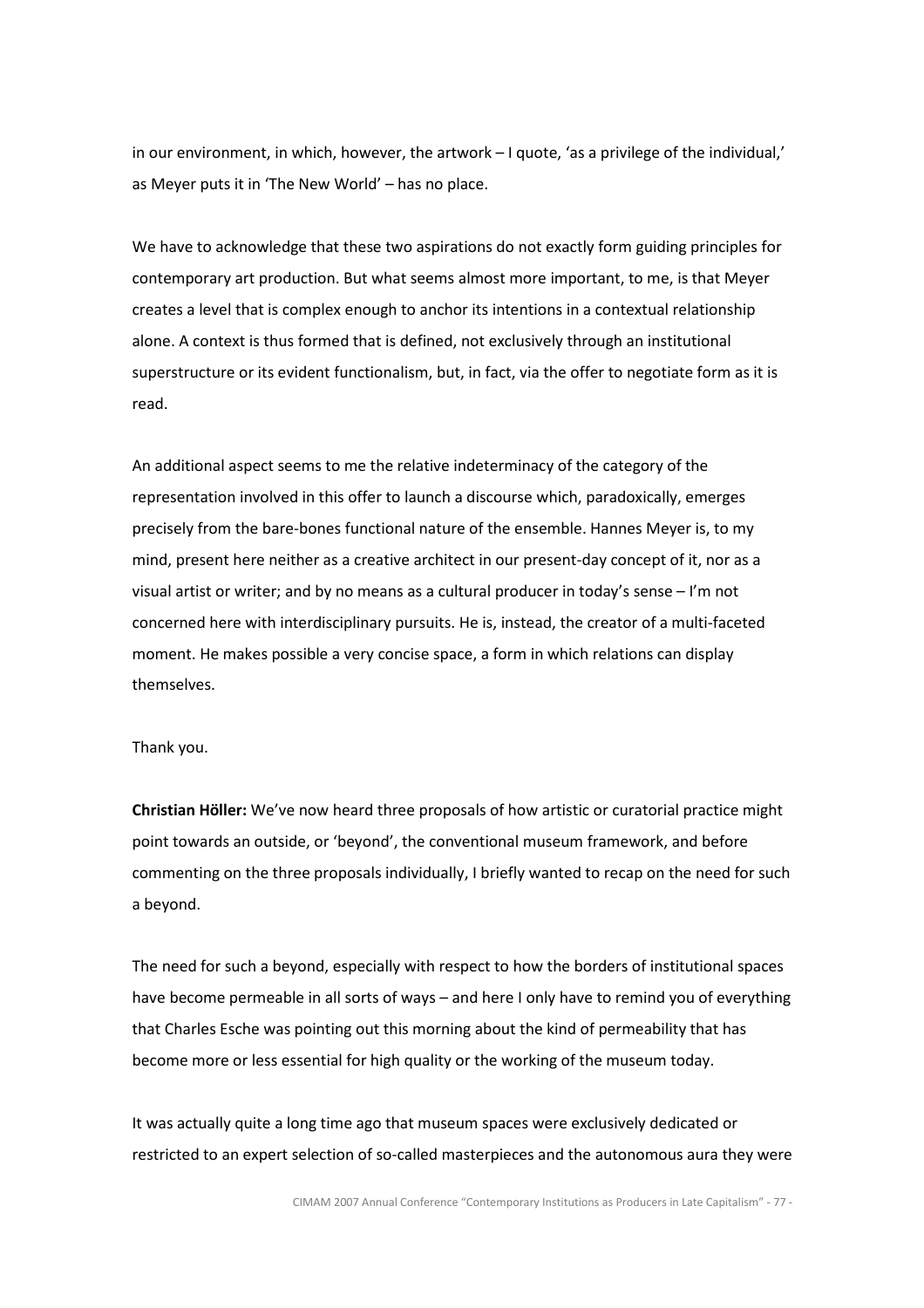supposed to carry. And it is an equally long time since considerations of contextuality, be it in social-historical trans-disciplinary respects or various considerations of a re-canonisation, entered these spaces and re-drew their boundaries.

In fact, today, there is hardly any art form, or articulation of a conceivable artistic aspiration, that could successfully avoid integration, at least temporarily, into a museum framework. And actually, all the three projects and endeavours just presented would make perfect museum pieces, or contributions to a museum show, in the right circumstances.

But I guess the question of a possible beyond is not so much about successes and failures in staying out of museum circulation, or Musealisierung as the German language has it, approximately the same as with Halbbildung, which Peter Weibel mentioned. (There is no proper English translation for the term Musealisierung). Rather the crucial question of a beyond is much more directed towards a transformation of existing institutional frameworks, whether their primary focus is producing, collecting, exhibiting or generating other forms of public awareness.

So the main point in my mind, really, seems to be how to engender such transformative processes, given that the currently existing structures are perceived to be somewhat restrictive, exclusionary, or even oppressive. And here, of course, there exists quite a big variety of limitations; no matter if a museum sees itself as, in principle, liberal or open-minded, or whether it is dedicated to a very particular or narrowly defined agenda, which per se would make for a lot of restrictions.

Therefore, the question, our guiding question, of a possible beyond, or transformative steps towards such a beyond, is very much focused on the combination of certain power structures – structures that are equally at work in institutions preoccupied with so-called critical art as they are in museums; institutions whose mission lies in the delineation of more formalist art histories.

Now a second general point, before I come to the individual proposals, concerns the ways in which the limits of exhibiting institutions are currently being renegotiated. For quite some time now, the name of the game, if you wish, has been, at least from an artist's point of view, how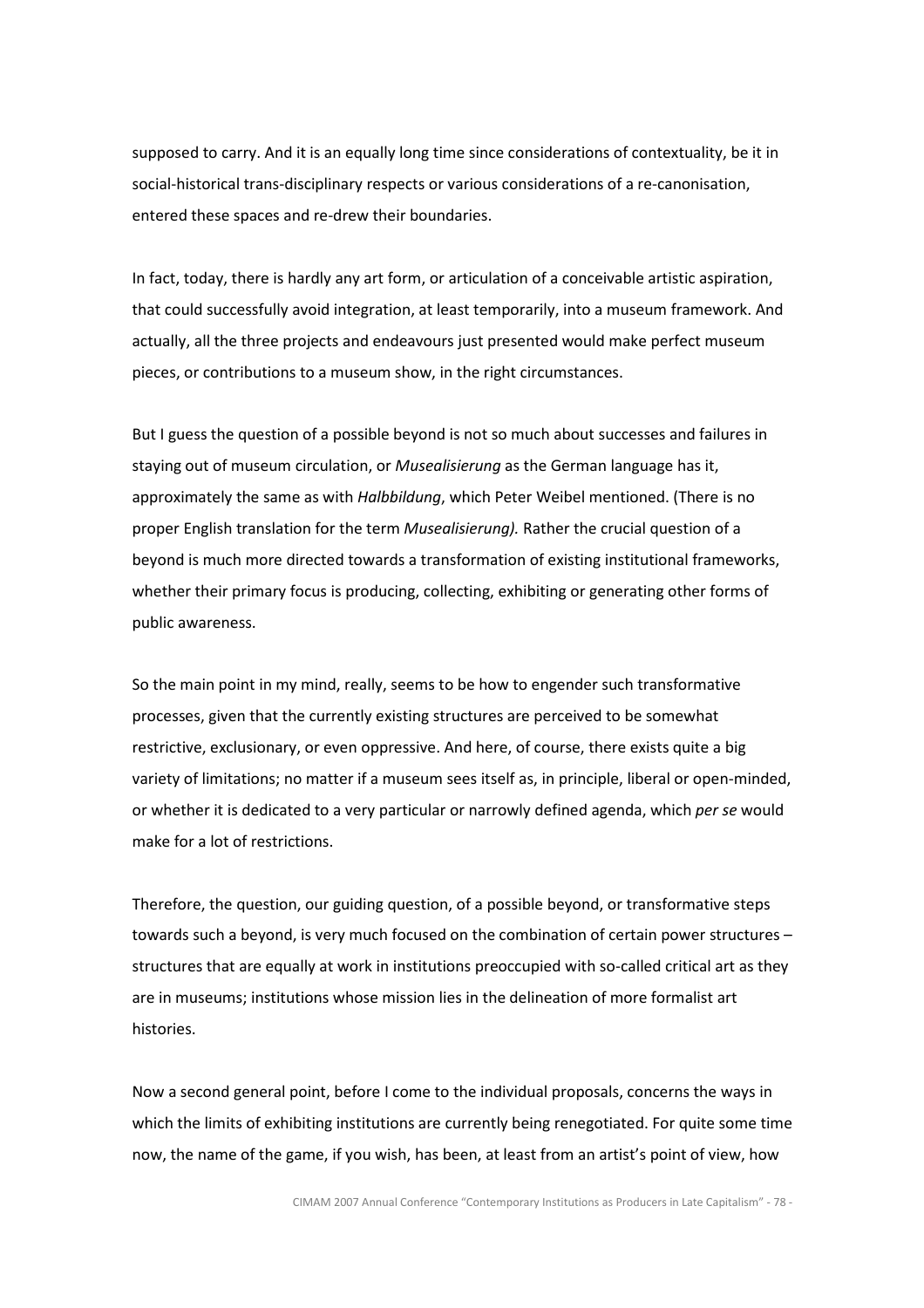to gain access. Getting a major show in one of the top-ranking museums has been the main agenda of many artists and potentially still is today – probably still is today.

The effort to get inside the museum has not been confined to individual artists, though, but has been the main thrust behind redrawing the borders of the art world more generally, a process that we have witnessed over the past two or three decades. Bringing ever more artists or art scenes, global art scenes, or former Third World or Eastern European art scenes, or artists that have been neglected for a long time, into the focus of big representative institutions has, for the most part, generated public awareness that would otherwise have not have happened. At the same time, it needs to be seen how this process of generous inclusion has in fact altered the ways in which these institutions have functioned so far. Or, to put it more polemically, perhaps this constant expansion of focus has primarily served to saturate an increasing appetite for cultural or artistic difference without – and this is my main point here – altering the existing power structures in any profound way.

So maybe the need to look for a 'beyond the museum' is quite legitimate from the very point of view I've just pointed out – and by such a 'beyond' one should probably not just think of a kind of 'outside', but rather of models and experimental devices through which the existing frameworks can be turned into more profoundly liberating and possibly democratic arrangements.

Now quite a lot of such devices have been created and tried out historically, from the invention of highly personal and idiosyncratic, sometimes fictitious, institutions – and Georg Schöllhammer mentioned Julius Koller's UFO Gallery this morning as an example of such a highly idiosyncratic, fictitious institution – but also processes like the use of institutional space for all kinds of *détournement*, be it by the insertion of highly politicised agendas or the pursuit of non-artistic endeavours. But, of course, today there is hardly anything that could be considered as non-artistic subject matter, and thus unworthy of exposure in a museum context.

Now, a crucial question in my mind, in all this, is whether any existing structures can be used for personalised, or maybe also collectively designed projects, with an emancipatory agenda, or whether such structures need to be invented or built from scratch in order to pursue a more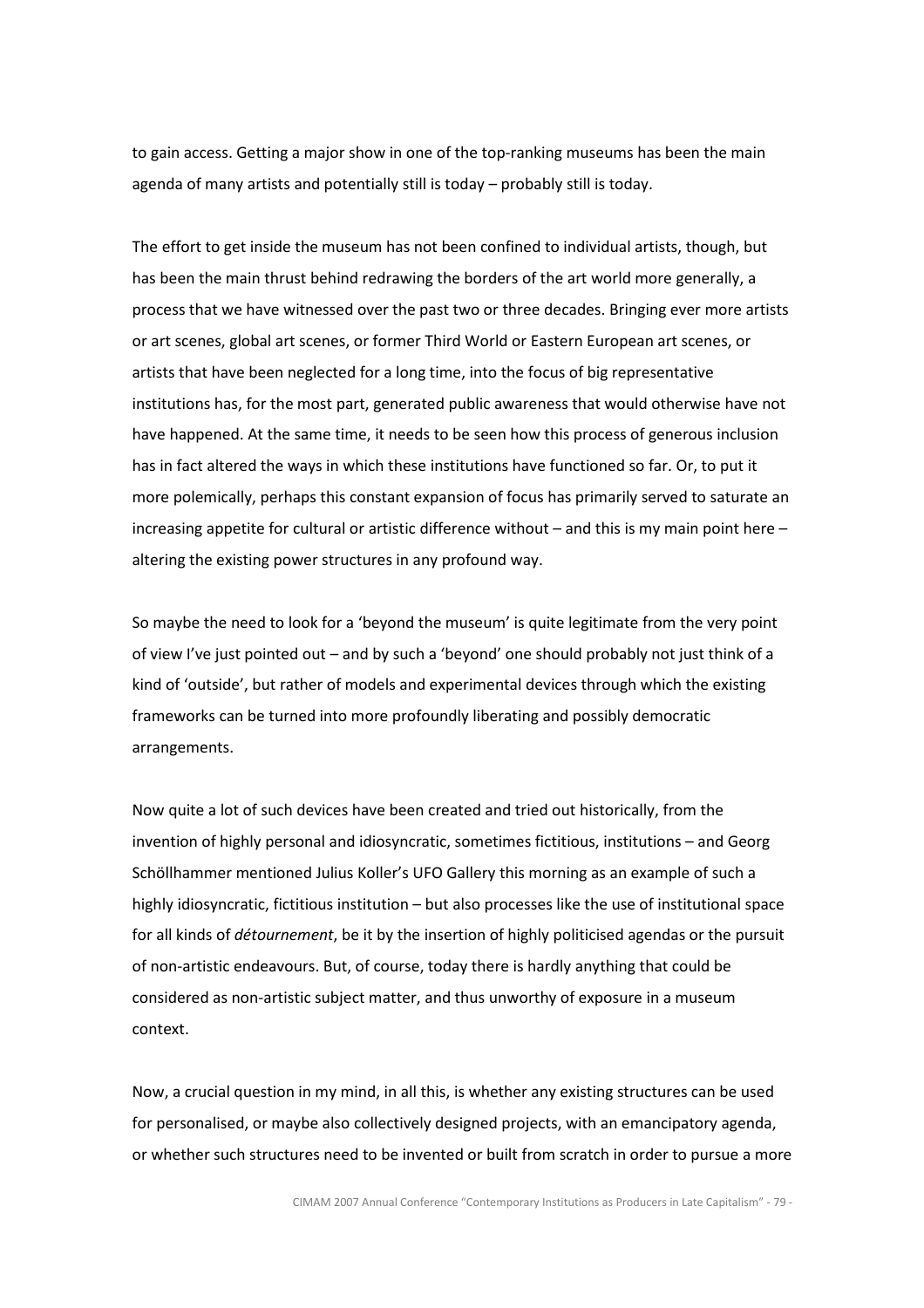democratic or emancipatory ideal. In other words, do the extant exhibiting institutions allow the pursuit of such ideals, and if not, how can the respective frameworks be generated, given local circumstances? Or, as yet another option, how can such potentially more liberating contexts be negotiated within an environment that does not seem open to such endeavours?

Now, all three proposals presented earlier offer interesting answers to these three questions, and, in the case of the TV programme ALTE ARTE, the main goal seems to be (or to have been, as the programme doesn't, unfortunately, exist any more) to bring into existence a structure for the diffusion and publicisation of contemporary art in the specific context of the national space of Moldova. So it was very much about filling a void, one could also say a lack that has been registered, with respect to the public awareness of contemporary art in a certain context, Moldova in this case. But also with respect to finding new analytical approaches to contemporary art – and I think that, actually, the first part in the sample you showed exemplified a quite compelling new analytical approach. All those missing things, all those missing structures, were compensated for through the creation of a television format that just had not existed before. Now, leaving aside all the particular beneficial factors like, for instance, the support of the German Bundeskulturstiftung, without which the project probably would never have happened, or the surprising open-mindedness of Moldovan TV executives, a couple of aspects seem to me to be worth pointing out.

The first striking point, for me, was that there seemed to be quite a universal – or universalist, I don't know which you call it – for lack of another word, aspiration, towards the subject matter and what it was supposed to mean to the audience of the TV programme… You mentioned, I think, that the whole programme was addressed to the general public at large… I think your intention was also to include all kinds of contemporary art, as much variety as you could find and so on.

Now, I'm almost tempted to say that there has to be some kind of limit; there probably was some kind of limitation somewhere, not only in respect of the selection process of art that made it into the programme, but also in respect of the scope of the public interested in such a programme – and not forgetting the mediating role the TV format itself played. That might also have affected the success, in particular cases, in presenting particular pieces.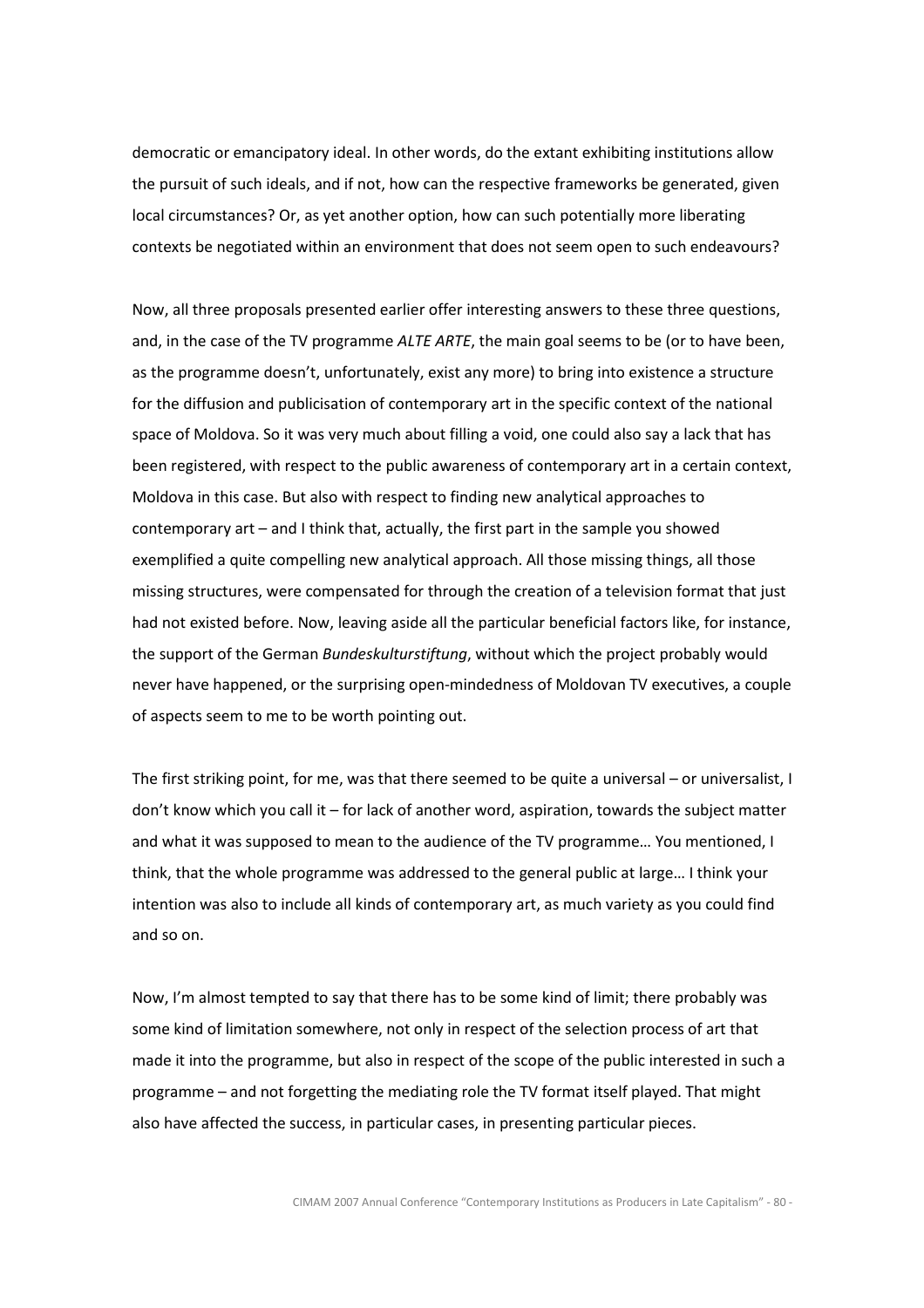The second point to raise here – but I think you concede this yourself – is the actual target group, and thus the real audience, which could probably be much more narrowly defined, and in fact was probably a certain milieu in which the programme circulated from the beginning. Targeting the public at large – or maybe that was just rhetoric by or for the TV officials – might have been a great ideal to make this [programme] happen, but what has become the sort of standard of special-interest programmes is not so much the modern or fifties' sense of television, but a narrow casting that confines itself to audiences who already have a certain pre-knowledge, certain tastes in art and so on. So what I would suggest we have here is a kind of peer-group universalism, instead of a universal address to a public per se.

Now the last point I want to raise with respect to Pavel – and I think you mentioned or touched on this as well – is the selection mechanisms necessarily at work. I don't know if you pointed it out, but the video pieces, or the small pieces, I think we saw one of them at the very end… of course have to confine themselves to a certain format. The programme was never designed, I think, as a kind of open channel that would just be this indifferent…well, provider of broadcasting time or facility for all sorts of visual, filmmaker, video, works that were brought along. The wide category of art pieces that can be shown, in real time, seems to slow down the selection process, actually quite dramatically, as they have to fit the standards of the television format and so on.

My concluding remark would be that art on  $TV$  – and this was one of the crucial guiding concepts, of course – remains a very challenging enterprise, although there are, of course, many very interesting historical precedents for art projects especially produced and designed for TV. But I would leave it open, as I'm ultimately not sure if such a project can pretend to serve all the art forms, all the contemporary art forms, that are out there, or serve quite a broad general public at large.

So those are just a couple of points. I don't know if you want to address them…

Pavel Braila: The main idea of ALTE ARTE was just to bring the information, in fact, and to talk about it, and at least to raise the discussion in public, because in Moldova the situation in the, let's say, art industry or art world or art education, we don't even have… In the local institutions, the schools, the universities, there is no such subject as History of Modern Art: art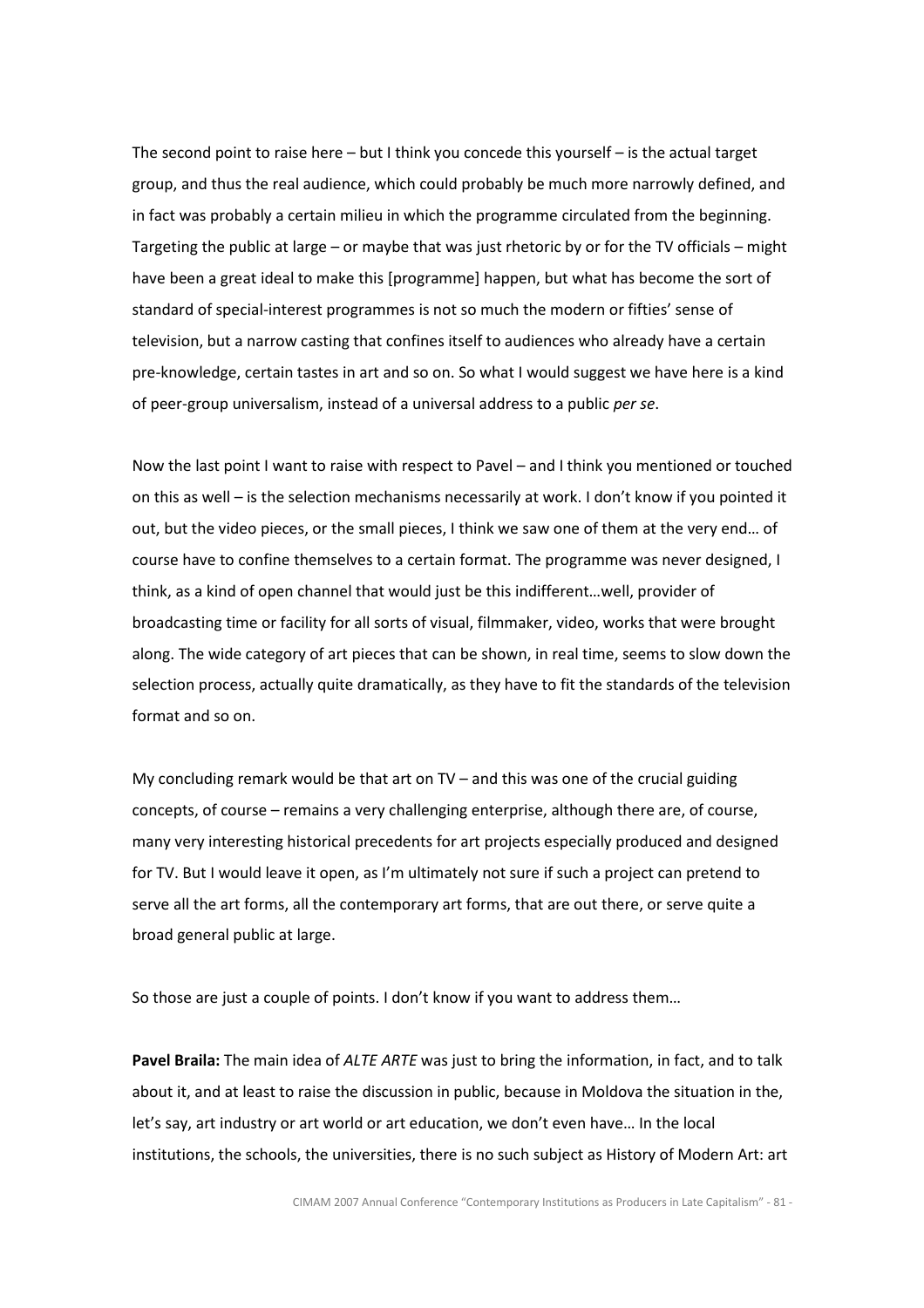stops at the end of the twentieth century, probably even the nineteenth […] For me, it was really interesting to see how the people would react, and, of course, the public, the main public, were people who were somehow related to art. It was students, professors and, of course, like, so-called fans of art, and especially the young generation – that was the biggest part of our audience, the young generation, although in the end, when we found out our ratings, there was seven per cent from the national public, so… Also, many people watched the programme because of the exoticism, and it was even accepted by the TV guys and also the institutions. For instance, when we aired it for the first time, the first pilot, which was a lot of work, included many humorous elements, and they thought it would be kind of an entertainment thing.

But we played with quite serious subjects as well. In fact, it was also a matter of production, and when you say… regarding what bits to show and what not to, we wanted to show as much as possible, and we almost negotiated a one-hour broadcast time… because we were going twice a week, once every two weeks, and I wanted to introduce another segment, to have one part with just art pieces, which are longer, because usually… But they asked us not to have more than seven or ten minutes, so that's why I was fighting for more and more time for this.

But, of course, it's not comparable to put TV and museum on one side of the scale, because in a museum you have an absolutely different approach to an art piece. You see it live. On TV you see a reproduction… but on TV you also have the idea…

Christian Höller: I wouldn't be so absolutely sure about a whole different approach, because in museum and exhibition practice I think the viewing practice is moving more and more towards having two- or three-minute pieces at most, also because the attention span of the viewer…

Pavel Braila: No, of course, there is...

Christian Höller: At least, some institutions cannot be burdened with three-hour videos or whatever.

Pavel Braila: Yeah, of course, and TV – when you show it on TV, it's somebody else's opinion on this piece and, of course, it's different.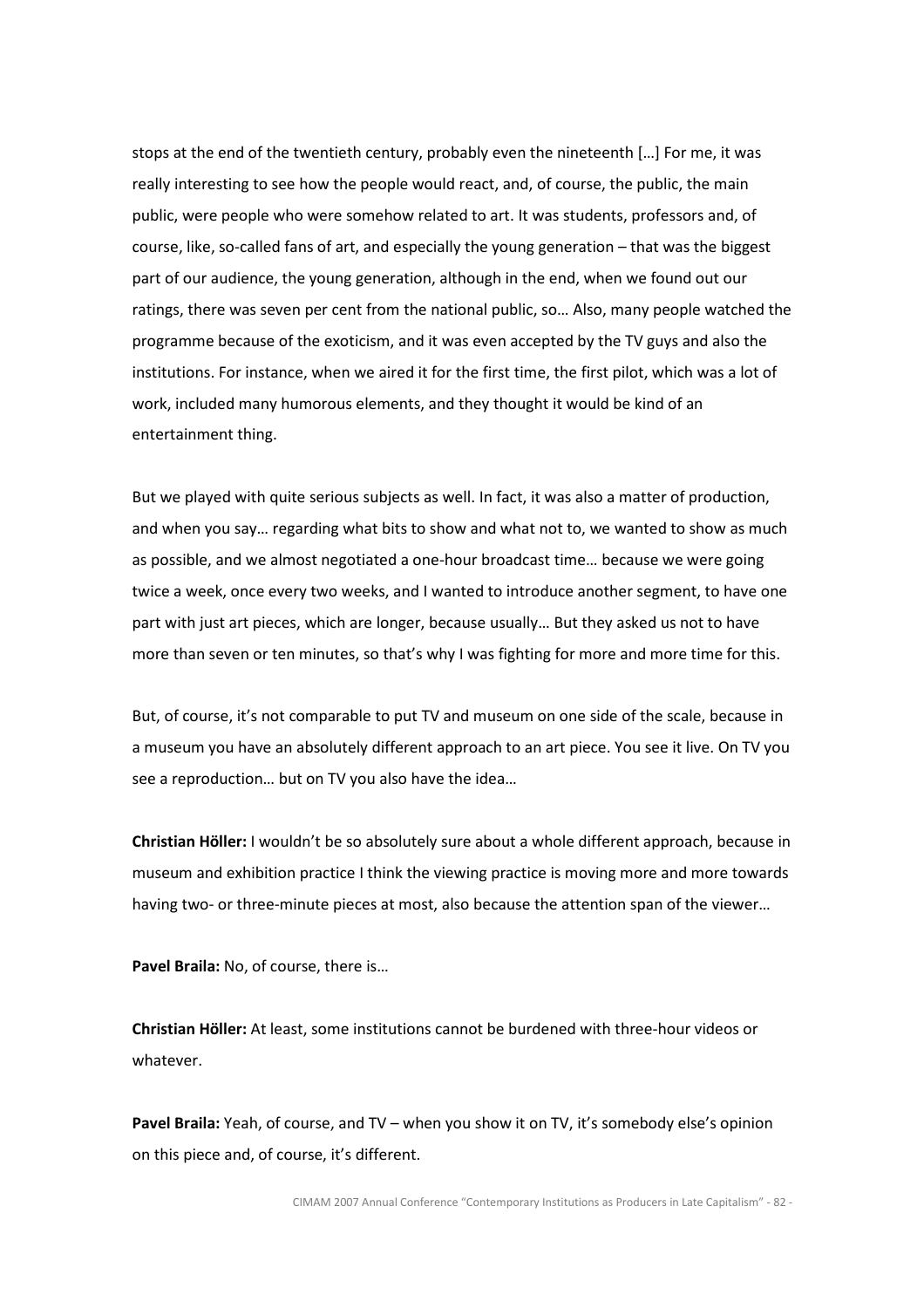Christian Höller: OK.

Pavel Braila: Questions?

Christian Höller: No, maybe I'll make my comments on the Vojin Bakić project, and then, of course, everybody's free to join in or raise questions, make comments themselves.

So, the Vojin Bakić project we presented is, I think, also filling a void in a way, but in a quite different way from the ALTE ARTE project. Here  $-$  at least that's how I understood it  $-$  the institutions, or at least one or two of them, that might be the right kind of framework for the presentation of such a project, do actually exist. But, given their circumstances, they wouldn't do it because it would run contrary to their pursuit of their particular idea of national identity, while the project is very much about complicating, actually, this entrenched idea of a national identity, by pointing out the controversial and ambivalent position between Bakić's break with social realism and him being considered a state artist in the old sense, nevertheless.

So, in my reading, or the way I understood it, the project is not primarily about rescuing or rediscovering a discredited artist, but much more about revealing the contradictions that characterise the particular relationship of the public creation to its modernist past. And this modernism, of course, as you presented it, has all sorts of ideological and political implications. And all those ideological and political implications – that's the conclusion I draw from your presentation – are exactly the subject matter that the remembrance of histories of modern art should be all about.

So what you were trying to counter is those kind of quite reductionist accounts, and here I think you're actually on quite a similar path to Florian Pumhösl with his presentation of Hannes Meyer's interior Co-op, who also highlighted at least the context of the Co-op or ideas of, like, socialists, social democratic collectivity, or *Genossenschaftlichkeit*, as a determining context for Hannes Meyer's work.

Now the Bakić project was very much about unveiling a complex positioning of an artist like Bakić , and this, I think, is exactly the mode in which a beyond-existing institution is called upon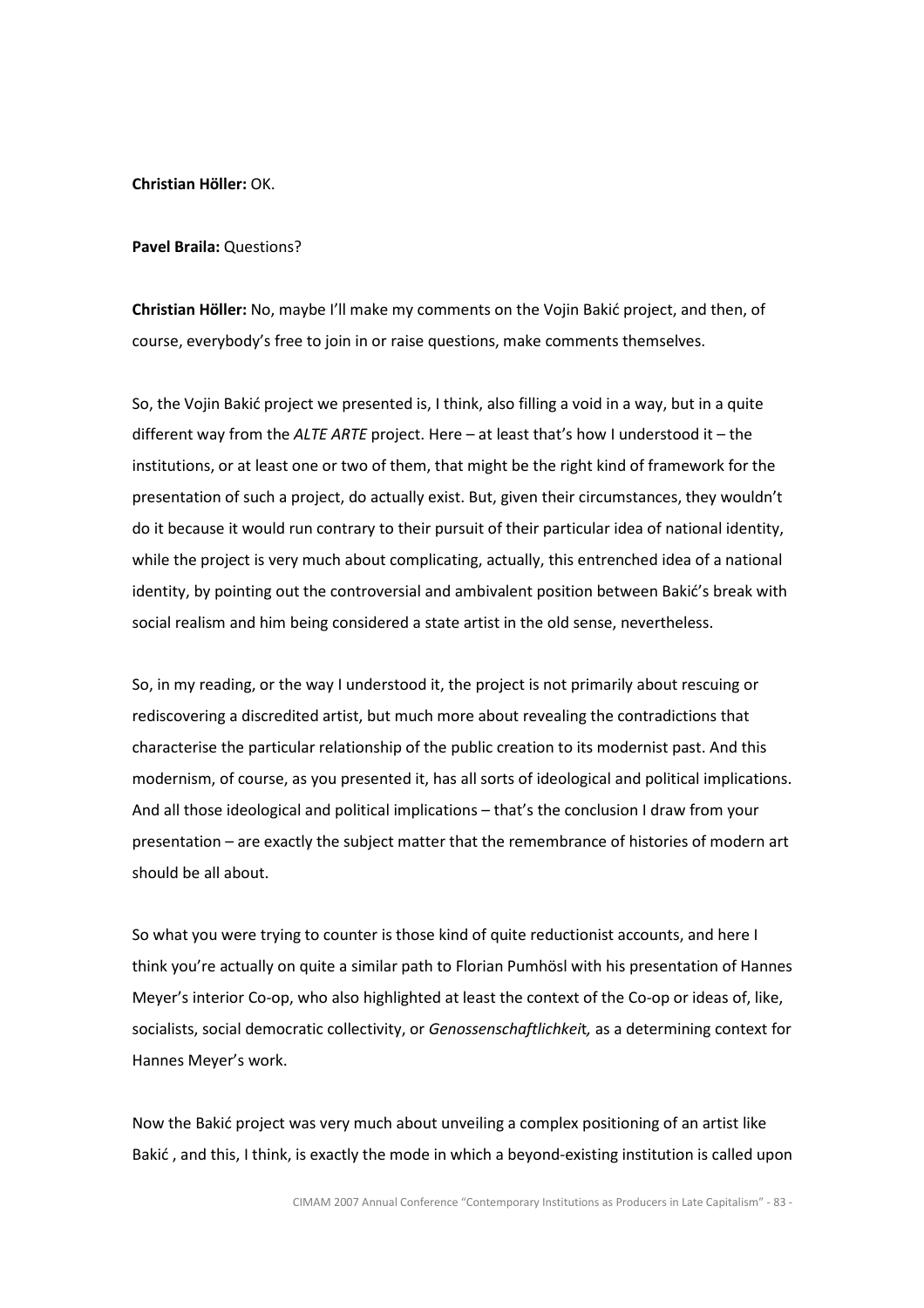here, or a 'problematisation', I think that's what you called it, a problematisation not just of an individual artist's career and the relation of the public creation to its past, but also of the extant institution set-up overall – please correct me if I'm wrong.

Otherwise, very briefly, my comments to Florian – the Co-op Interior seems to be a very particular and well-chosen example of how to open up spaces beyond the museum, since right from the beginning it was designed for everyday use as well as an exhibition piece, or in fact a photographic exhibition, which never again materialised in its first real form. And thus, I think, it's been occupying an ambivalent role, testifying to the old avant-garde ethos of extending art into life and life into art.

Now, as a mobile living or sleeping unit to be used by modern nomads, it has transgressed the limits of any exhibiting – or for that matter, reproducing – institution, ever since its inception. Its purpose just seems to be ordinary usage, even a kind of personalised usage, with maybe some rearrangements of its constituent parts. But still the design, or the photographic reproduction, comes to us as a kind of museum piece, no matter how frequently its reproduction has actually been exhibited or reproduced in any particular publication.

Now this, for me, raises the question how such a museum piece, or artefact of cultural history, more widely, can be made to work in our current setting – and this you of course addressed towards the very end, at least with two hints that you gave in quite compelling, but also quite condensed, ways. First, I think you mentioned the aspect of changing one's environment or of 'controlling reality', as Meyer himself called it as well. I don't know if you can put that on the same level, but this kind of direct incentive for the viewer is rarely emphasised in discussions of current museum spectatorship, so it seems even more important to point out such possible everyday usages of design structures that have acquired all sorts of historical or museum value, but hardly any practical merits, at least not in the mind of the maybe 'ordinary' bourgeoisie museum-goer. And the second hint you gave, I think, was about trying to overcome the idea of art as the privilege of certain individuals, or a 'chosen few' belonging to a certain class, which is quite important, and you also pointed out.

Now by designing a flexible and actually quite fragile structure, with very minimal furnishing, in which rearrangements are easily carried out, Meyer probably contributed to a kind of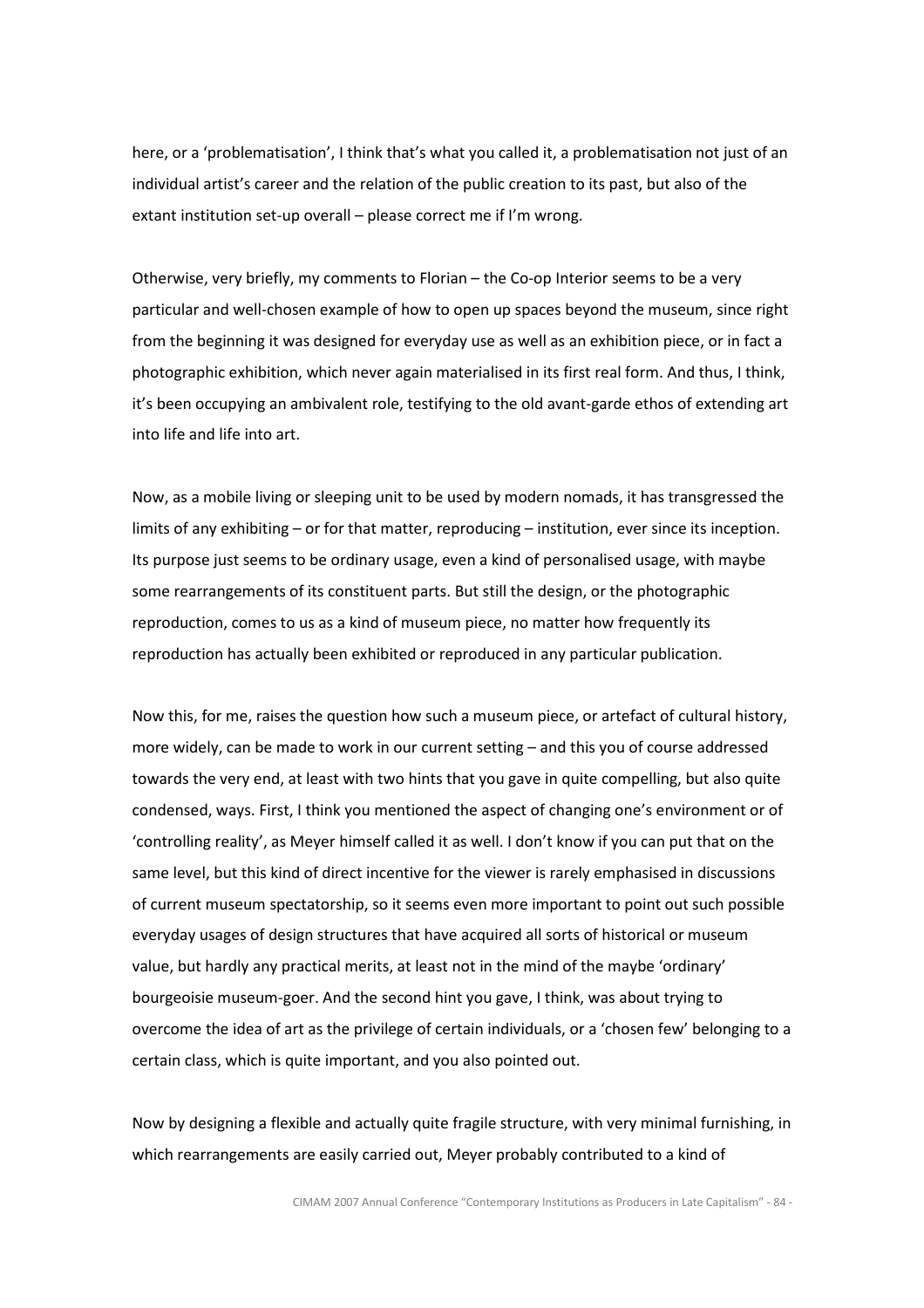democratic movement which also attempts, in a broader or general sense, to open up the closed-off spaces of art or design appreciation quite widely.

My last remark now, and then everybody's welcome to join in. I'm not sure if this model alone points to an alternative to the particular spatial framework in which museum-like structures are embedded today, and this is because our flexibility and permeability have long entered the traditional white-cube settings, or what is still considered as the white-cube framework. But what Co-op Interior surely does, and I think that's why the example was so telling, is to highlight the kind of border or, better, transition zone, between a museum setting, or a museal setting, as the German would have it, and an everyday environment. And as the borders, or the transit zone, are revealed as fluid, or at least in the process of historical renegotiation, we get at least a glimpse of what the talk of a 'beyond' the museum might be about, without jumping out, trying to jump out and totally transgressing all existing institutional frameworks altogether.

Florian Pumhösl: Yes, I can only agree. But, I think the least interesting thing to me about this example is its sheer functionalism…What counted more, or what was surprising for me, was the way…which might be productive in this discussion… the way discourse is embedded, or the layout of the whole thing as a kind of public or model, or how it's textually defined, how it's defined by manifestation, etc. I mean, to pick up on some of the things we started this morning, if we look at this 90-year-or-so distance, maybe there's something like a very critical tradition inherent in your curating; or something that's turned into a complex discursive practice about modernity, modernism and what might kind of be in the room, more or less, looking at Hannes Meyer's work on the one hand. And on the other hand, I feel this kind of debate as I experienced it is very fragmented. So maybe it's not so much a question of whether the museum can participate or play a role, but maybe more about how the terms that were defined in the morning fit the marketplace to the museum, to curating – from pre-eminence, to the temporary component, how to find concepts to make them fruitful, under the prospect of growth, simply...

Christian Höller: Ok. So, finally, to the public, and you're very welcome to join in; at least, for the last ten minutes. So, please, there, there's a question there.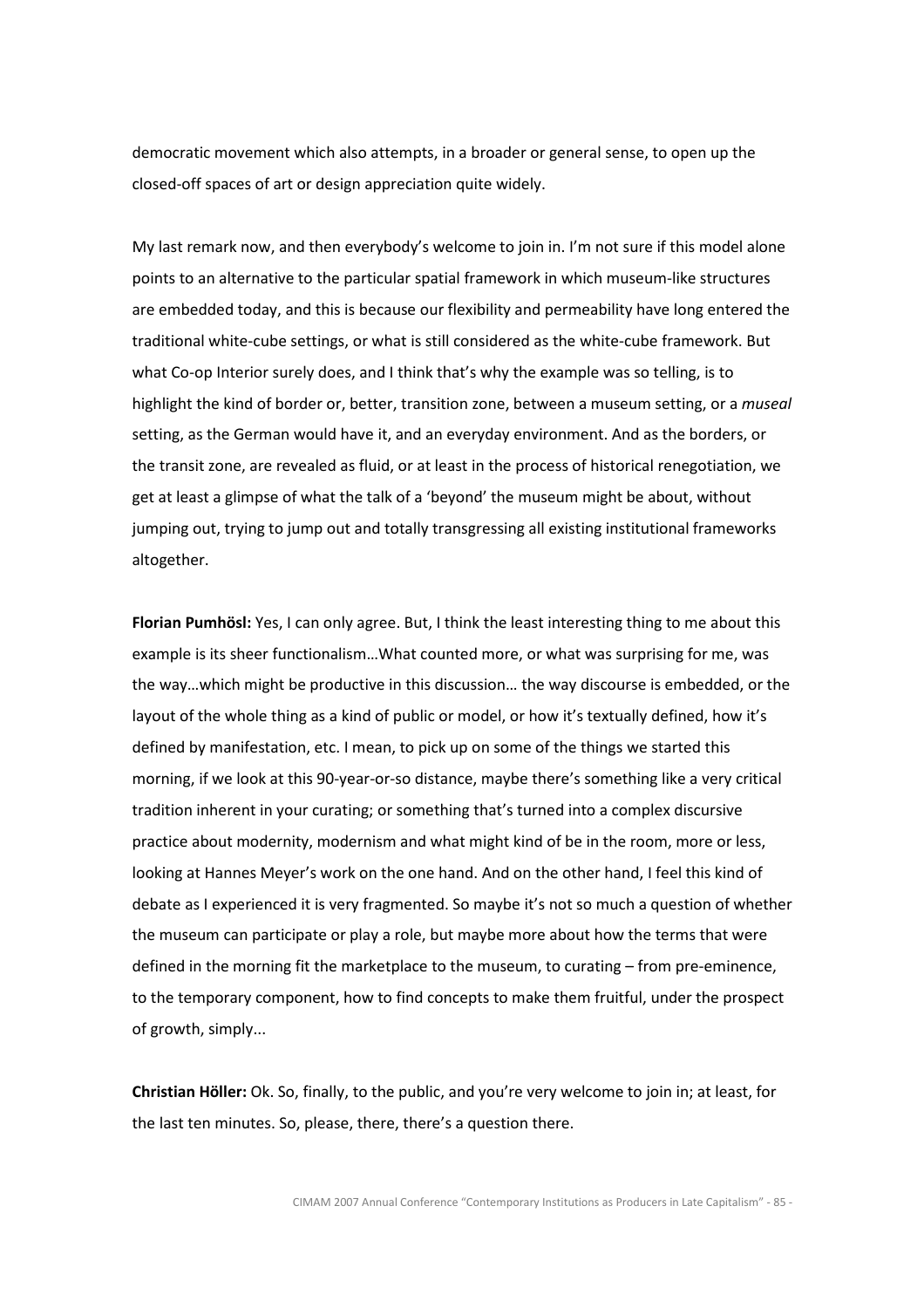Janne Gallen-Kallela-Sirén: I'm Janne Sirén, Director of the Helsinki City Art Museum, and I suppose this is… one could call it an intervention to members of Session One as well as Session Two, in the sense that… I think one of the things I've been thinking about today during the various speeches has been that there seems to be a kind of reductive notion of what the museum is. And I think we have such a diversity in the museum field today, and such different organisational structures, that it's really unfair, you know, in a sense, to talk of 'the museum' or 'the contemporary institution'.

And there are also many societies today, I think, that would regard themselves as not part of 'late capitalism', but of 'new capitalism' – China, for instance, and other places where the waves of what is late capitalism in a Western European and North American sense is, actually, something entirely new. I know this, for example, from Estonia, which has, you know, celebrated its sort of independence from the Soviet era fairly recently; and certainly most Estonians would regard themselves, I think, as parties in a kind of a new capitalism.

Not to say that new capitalism doesn't have its problems, which are analogous in some ways with late capitalism. But they are different kinds of paradigms, and I think that things are happening in the world today that are not heliocentric any more, and we need to understand the trajectories of these different planets. 'Planets', I'm using that as a metaphor for museums, other institutions, as well as nations, and I think that one of the dangers…

I come from an academic background myself and started working as a museum administrator only three years ago (full time). And it was easy to sort of talk on a theoretical level, as a museologist and as a lecturer on post-modern theories; but as a museum administrator responsible for a staff of 70 people and six million euros and 25 exhibitions a year, you realise that you're not a producer, you're a facilitator – because you've got so many different people making decisions for you and, you know, you're dealing with the public and curators and so on. I think it's a much more complex galaxy, from the pragmatic, practical point of view than, perhaps, some of the theories I know.

Sorry, that was a long question and I…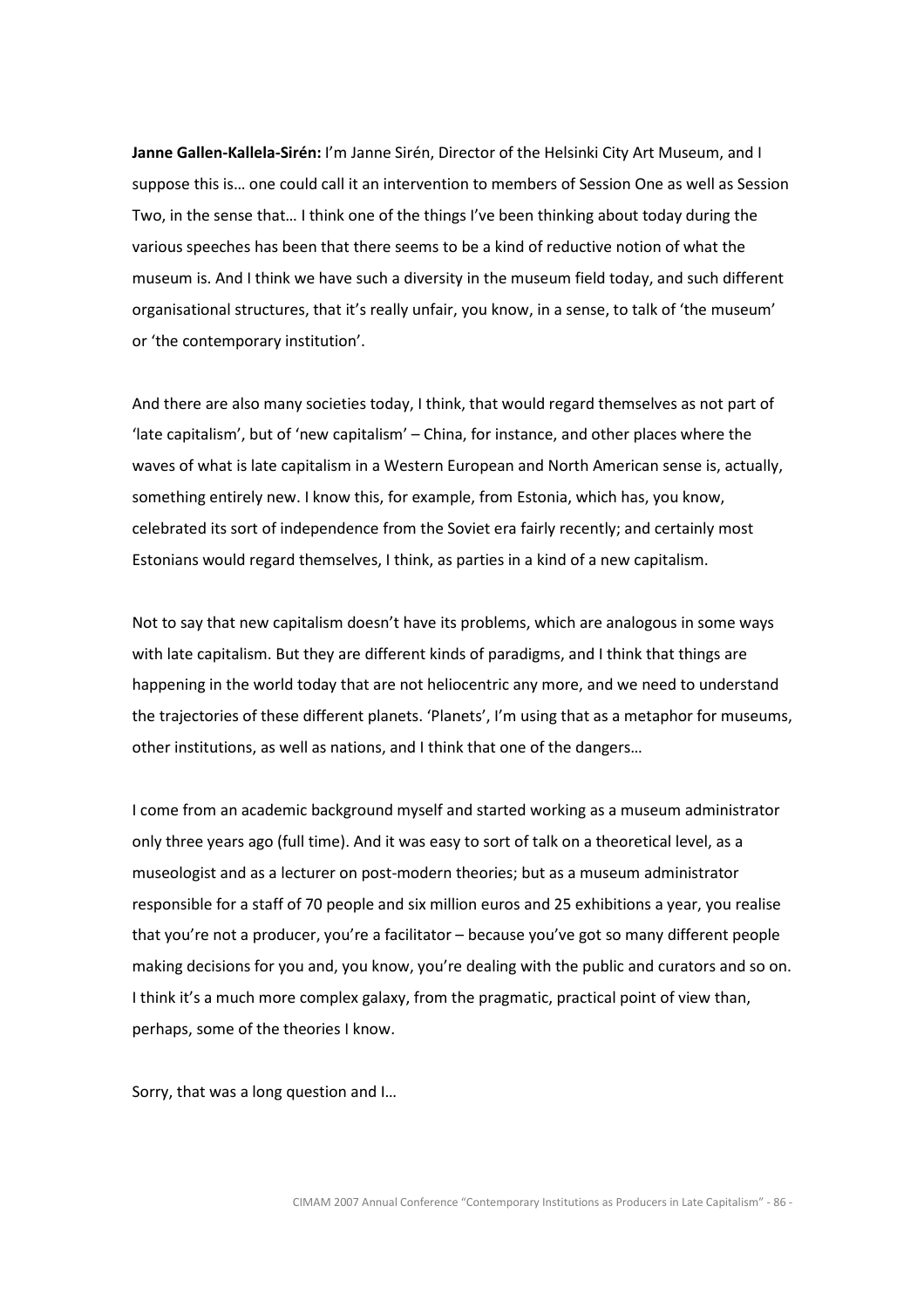Christian Höller: I think this very important point should be re-directed or passed on, maybe to the organisers of next year's conference – that we shouldn't use the 'museum' in the singular, but parallel to multiple public spheres, and talk of multiple ideas in the plural of the museum. But the way, I think, I at least picked it up now, was just… yeah, referring to the conference outline and the way it was presented there. But thank you for this very important point.

If no hand is raised in the next five seconds, I think we'll call it… not quite a day. Oh, there is, there was one more hand, one more hand there.

Sabine Breitwieser: Yes, I want to make a comment on that, of course. That's the reason the conference is not called 'Museums as Producers in Late Capitalism', but actually as 'Contemporary Institutions, as Producers in Late Capitalism.' But thank you very much for the comments on the historical notions when dealing with capitalism.

I would like to make a comment on the use of TV as an artistic medium or whatever, as a mediator of the arts. I mean, we have historic examples in Austria, which I don't know if you are all familiar with. Peter Weibel was talking and also had projects in the late sixties and early seventies. We actually had a very innovative TV personality, who was later fired. But at the time that happened, artworks were really produced for TV, on TV, with TV. And one example offers also, I think, a good symbol of what that means for an artist dealing with the mass media. It was a piece by Richard Kriesche. In 'Blackout' (1974), an action happening staged during a television discussion, he attempted to demonstrate the power of the medium by keeping the camera black by focusing on his black eye-patch.

However, the cameraman shot him from all directions. He shot profiles of Kriesche, everything, like he would shoot a celebrity. But never came to the point where the artwork was supposed to be. And this couple of live TV broadcasts of artworks ended with the person who conceived and produced them with the artist was fired, losing his job, and the result was the more standardised art or culture TV that went on for some years, but now even that has stopped. So that's just a comment, maybe, on the history of the use of TV in the arts.

Christian Höller: The shame about art on TV, or similar formats, is also, I guess, that they always end very abruptly, very quickly; there's hardly ever a continuous flow. Maybe now,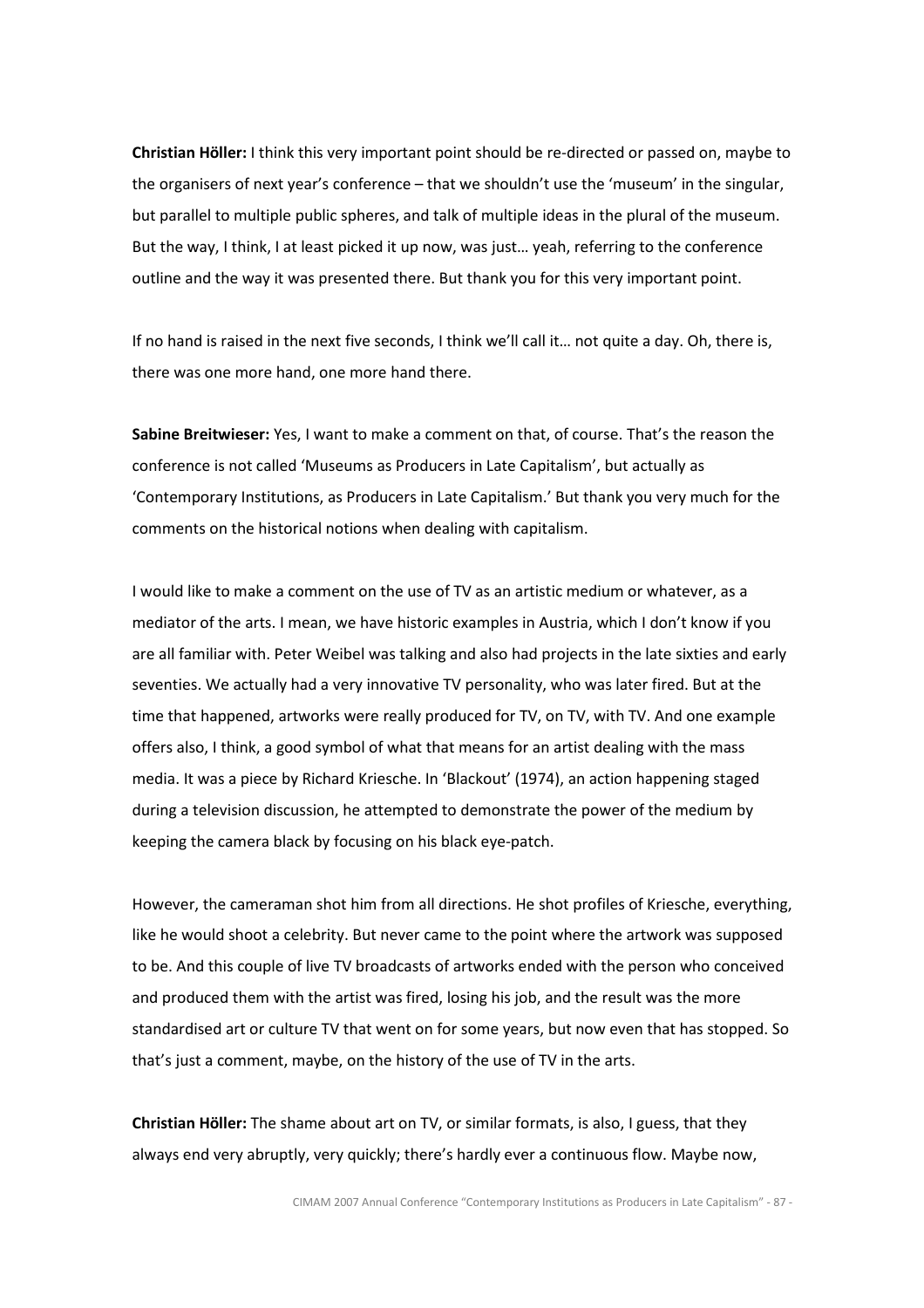looking back at a couple of decades of art projects on TV, one can start to construe a kind of tradition of that kind. But all individual attempts, even on very liberal-minded… like state TV, or private channels; I mean, there are some exceptions, like in … I would say German private television actually has some exceptions. But usually they end again very quickly. And, I think you didn't touch on that. Maybe you can tell us why it ended after this two-year period, or what the economic conditions for it were.

Pavel Braila: It was, of course, financial conditions. The project relationship stopped, so they stopped our finances. We couldn't find any support from the local businessmen or any organisations, so now, because we've started to look for new possibilities, we'll probably move to Bucharest. And we've already talked to the main TV channel in Romania, which is broadcast also in Moldova, and Erste Bank is opening the Foundation there, so we're going to play with this …

And we also cover... The new point in this is that we want to open so-called ALTE ARTE residency where we would invite an artist from the East, another artist from some Eastern state, like either Ukraine or Russia, and artists from Romania and Moldova and one artist from the West. So then we'd create something for a programme, so…

Christian Höller: But it was by no means about any media-specific limitations, like running out of scenes or running against certain technical borders or…?

Pavel Braila: No, for a few months we were repeating all the programmes. The media is still open because, as I explained you, the big joker in our hands was that we found the money to produce, and they did not have money to cover their broadcasting time, so, of course, this always offers a possibility to show what you want. So we'll see. If we find the finance… somebody who'll finance it, of course, we'll launch it again, because the TV channel is still open for this.

Christian Höller: Well… oh, there is still one last question there.

Penelope Curtis: This is a question for Peter Weibel, but I don't know whether he's still here or perhaps it might also apply to what Charles was talking about this morning, in relation to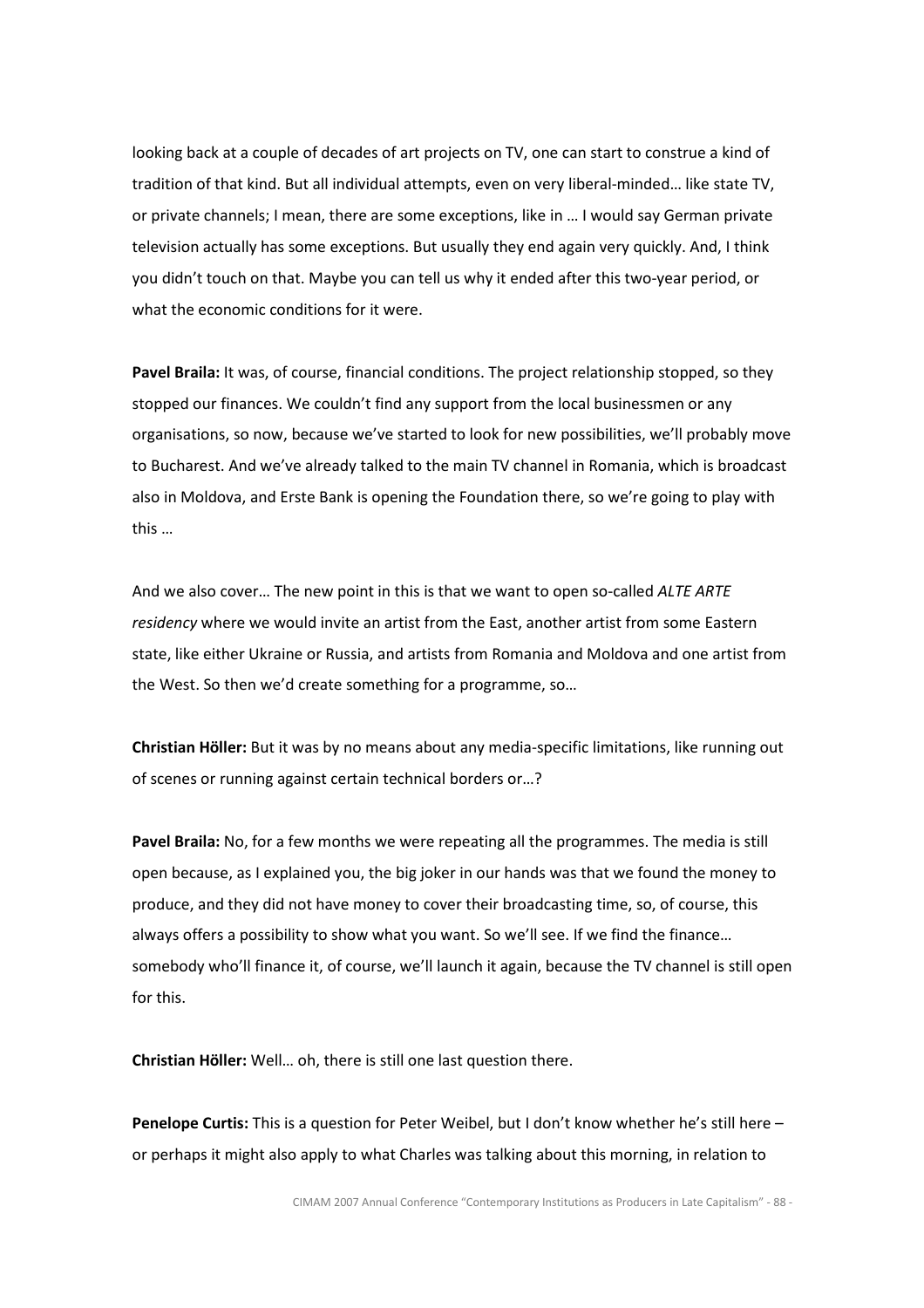the 'half-educated person'. I mean, I wasn't sure whether the position was that we should work with the half-education or whether we should provide the other half of the education, and, I guess, in the English phrase, 'a little education is a dangerous thing'. So, whose position is it, or whose responsibility is it, to provide the other half? Or is the point that to create a competent, functioning public we work with the half, the existing half? We work with what education people do have, rather than with what they don't have?

Christian Höller: Do you want to take it? Charles, do you want to take it? I…

Charles Esche: I think he was talking about Adorno, maybe [...]

Christian Höller: Yeah, yeah…

Charles Esche: I think Christian can answer it much better than me, but as far as I understand, he was talking about Adorno's position, not his own. And I am not going to be in the [best] position to defend Adorno either for or against.

Christian Höller: Yes, I'm also afraid... I mean, thank you for the point you raised, and this, of course, remains a challenging question for everybody involved in museum work – 'in the plural', of course – but I think we… none of us can speak in the name of Peter Weibel now. If he has already left, nobody would manage to do it and… running against the limits of our capacities here as well. But thank you very much for your long attendance, your patience, and I think… I don't know if Sabine wants to make an announcement about how the programme is continuing now? Otherwise, I think the sessions will start again tomorrow morning. Thank you.

Sabine Breitwieser: Yes... If there are some other questions to the final group, or the previous group: final orders, or… What's it called? "Last orders". Thanks.

Well, it's raining cats and dogs, by the way, I don't know if you've noticed that, so we'll have the reception in the Generali Foundation. You get some drinks, and we'll spend some time. Then we will take you to the vineyard, which is quite a challenge. We won't sit outside; we were smart and thought it might rain. So we'll sit inside; but we have to take a little walk. It's not long, and we've brought some jackets and umbrellas, and we'll hope the rain stops.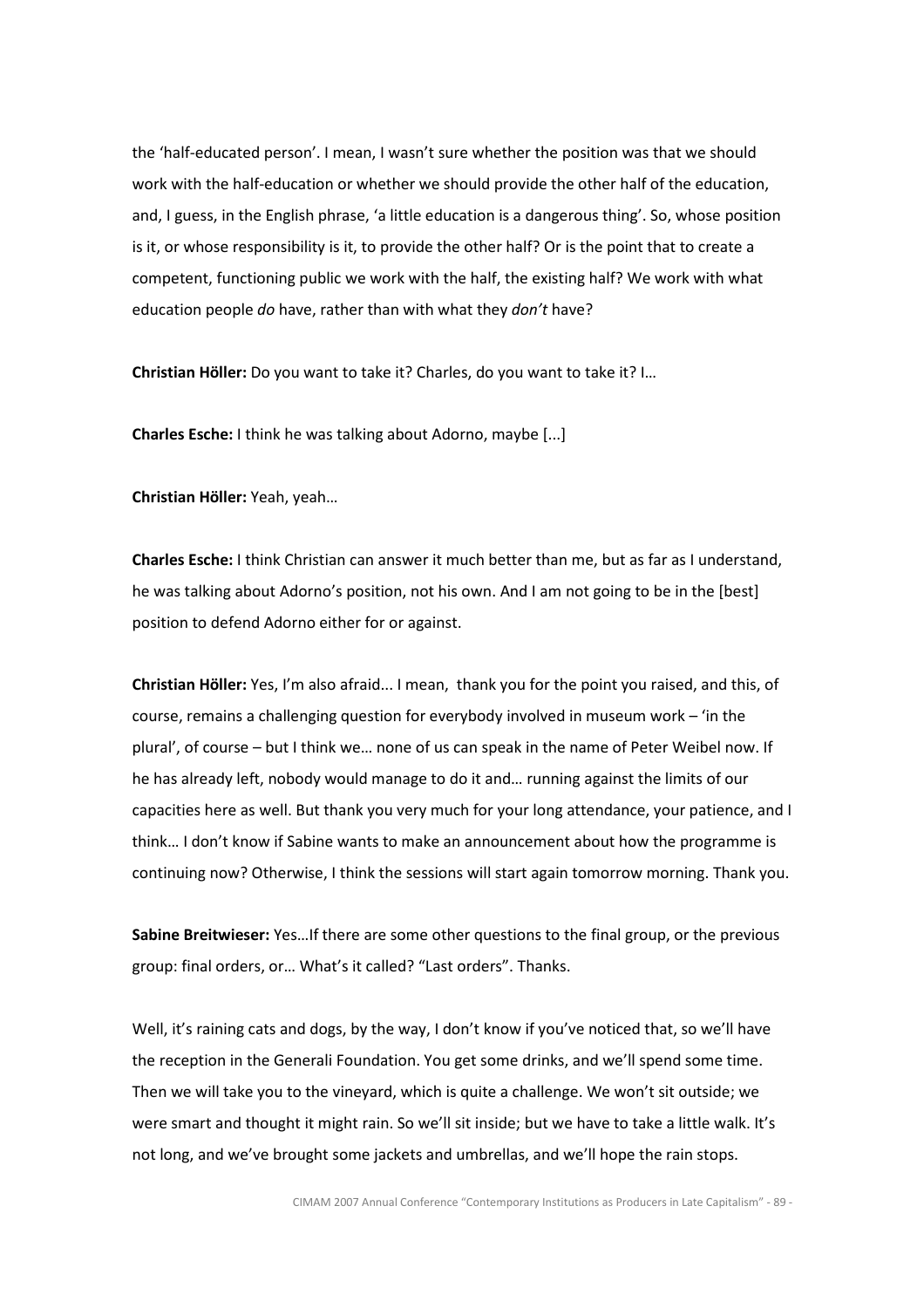Then, at 5:45 or whenever, the bus departs… So, thanks to everyone for today. It was a great pleasure, and I also want to say, the speakers from the previous panel offered, all of them, individually and communally, to do the vineyard dinner, and that might be a chance to follow up!

So please welcome to the Generali Foundation, where you can view the exhibition…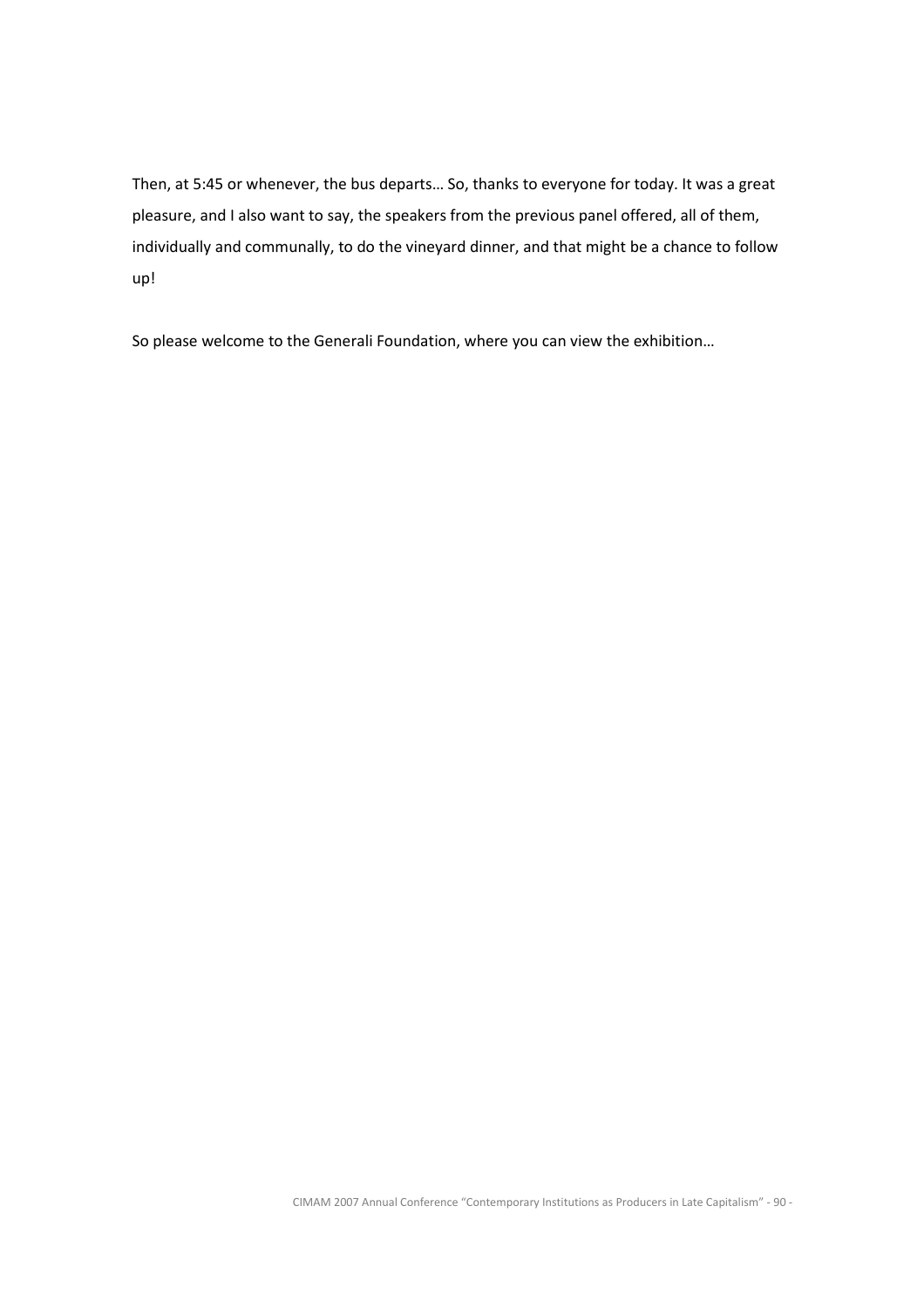## SESSION 3

## RESEARCH, EDUCATION, PRODUCTION AND DISSEMINATION OF KNOWLEDGE:

Sabine Breitwieser: I would like to welcome you to our second day of the conference, starting with the third panel and 'Knowledge, Production, Education', with Lisette Lagnado, Gerald Raunig, the two guys from IRWIN, Miran Mohar and Borut Vogelnik – actually, Miran Mohar will do the verbal part and his colleague will support him, symbolically, from the front row and Beatrice Bismarck will moderate this panel today. So, please welcome our four speakers and the moderator.

I would like to introduce to you briefly Beatrice von Bismarck, who will in turn introduce the speakers. Beatrice is a professor of Art History and Visual Studies at the Academy of Visual Arts in Leipzig, which I think is a real challenge, considering the arts context in Leipzig, and Beatrice's background. She was also at the Städelsche Kulturinstitut from 1989 to 1993, in Frankfurt the main curator for the department of twentieth-century art. And before that she spent a long time in Lüneburg, at the university; she's one of the founders and co-directors of the Kunstraum der Universität Lüneburg, which is very well known to most of you for its really innovative programme and projects with artists, something I've followed very closely for a long time, of course.

And since 2000, she's been Programme Director at the Leipzig Academy's gallery and cofounder of the project section there. Since 2003, she's also Vice-Director of the Leipzig Academy, and she's researching in, especially, areas like the modes of cultural production connecting theory and practice; different definitions of artistic work; curatorial practice; the effects of neo-liberalism and globalisation on the cultural field; and the post-modern concepts of the 'artist'.

Her most recent publications are Beyond Education; Kunst, Ausbildung, Arbeit und Ökonomie – so, Art, Education, Labour and the Economy - which she co-edited with Alexander Koch in 2005, and then also in 2005 Grenzbespielungen: Visuelle Politik in der Übergangszone.

She lives in Leipzig and Berlin, and I'm very happy she's moderating this panel. And I would like to announce now that, at the end, we will try to tie in… to have a discussion, not only among this panel. Afterwards, we'd like to tie in – and maybe Ann Goldstein would like to join us too,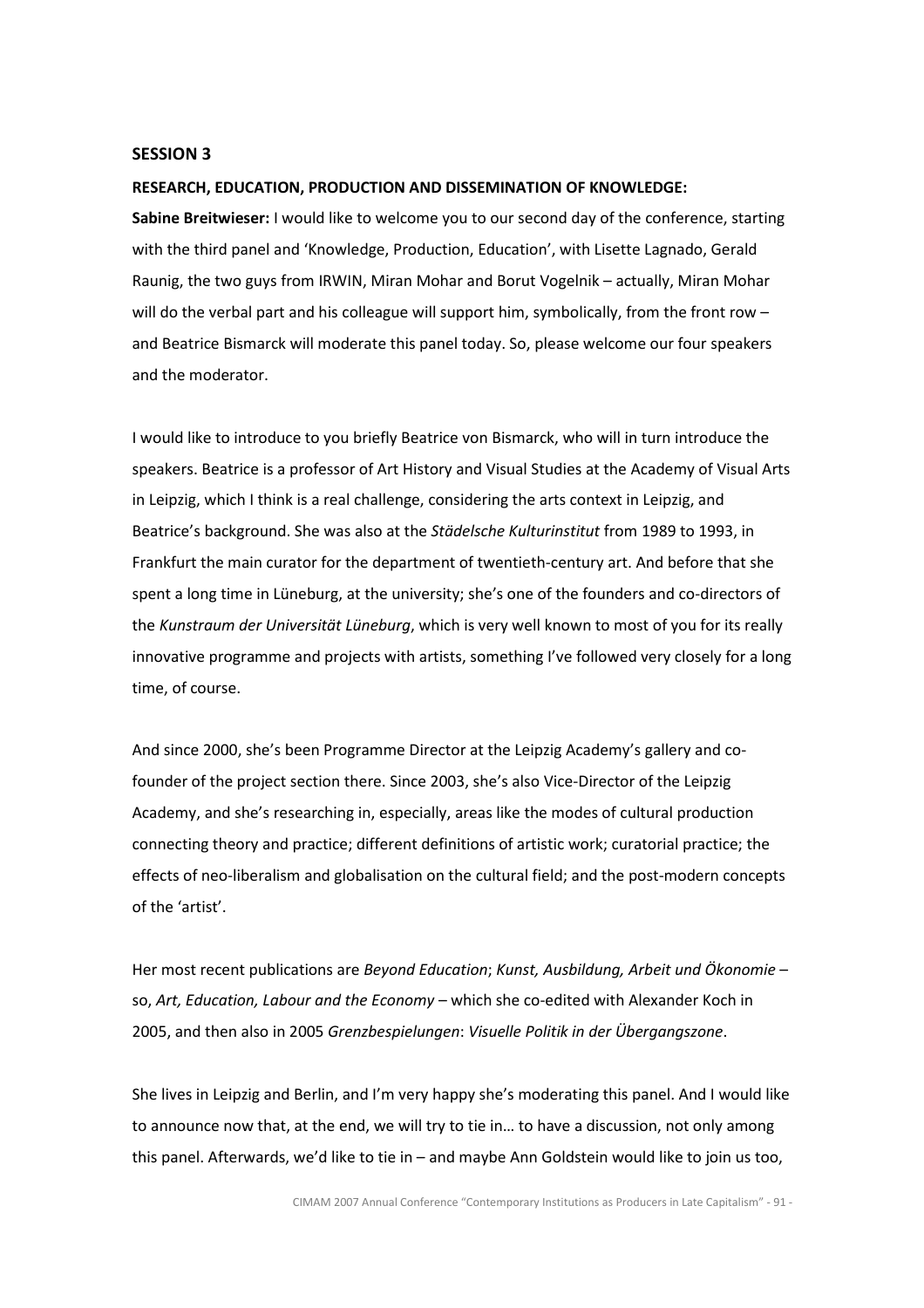to open up the discussion, and also, of course, the panels from yesterday. We should have some time before the coffee break, I think, so please think about the urgent questions that maybe you have kind of held back for today.

So please welcome this panel and, especially, Beatrice.

Beatrice von Bismarck: Yeah, thank you very much, Sabine, and Manuel, for the invitation. I'm very glad to be here; in fact, particularly to be here when the topic of the whole two days – but particularly today – sums up so many activities that are relevant to the context I work in, which, as Sabine's told you, is educational contacts, in which not only the… is an exhibition space, so education and exhibiting are intertwined in a very special way, but also, as Sabine has also mentioned, the Kunstraum in Lüneburg, as well as this D/O/C/K Project Space I'm responsible for in Leipzig, are project formats in which questions are raised in a wider context about cultural, and not just artistic, productions within the context of the institutional framework we work in, but also in relation to the different activities within the cultural field, the interdependencies, the hierarchical differences and so on.

So, today is a panel which I think already raises, in its title, many different questions, such as research, education, production and dissemination, all four of them having been pretty central to all the other contributions we heard yesterday. I think it's very good to have educational questions coming within the context of art. What I think we perhaps could do today, and Sabine already mentioned this, is to take up some of the central issues that were raised yesterday and that I think are intertwined, connected, very closely to the three contributions that we're going to have this morning.

And, just to mention, perhaps, three perspectives. I think we dealt, yesterday, with what I would call the symbolic effects and function of exhibitionary attitudes… For example, we heard yesterday afternoon from different perspectives. I think what was raised yesterday from a variety of viewpoints, as a second point, is the relation to the public in general – and not only addressing the public, but also how the public are part of the production of an institution. And what do we do with terms such as 'facilitating', which I think was a very important point yesterday in relation to the public, and how can we discuss these kinds of topics?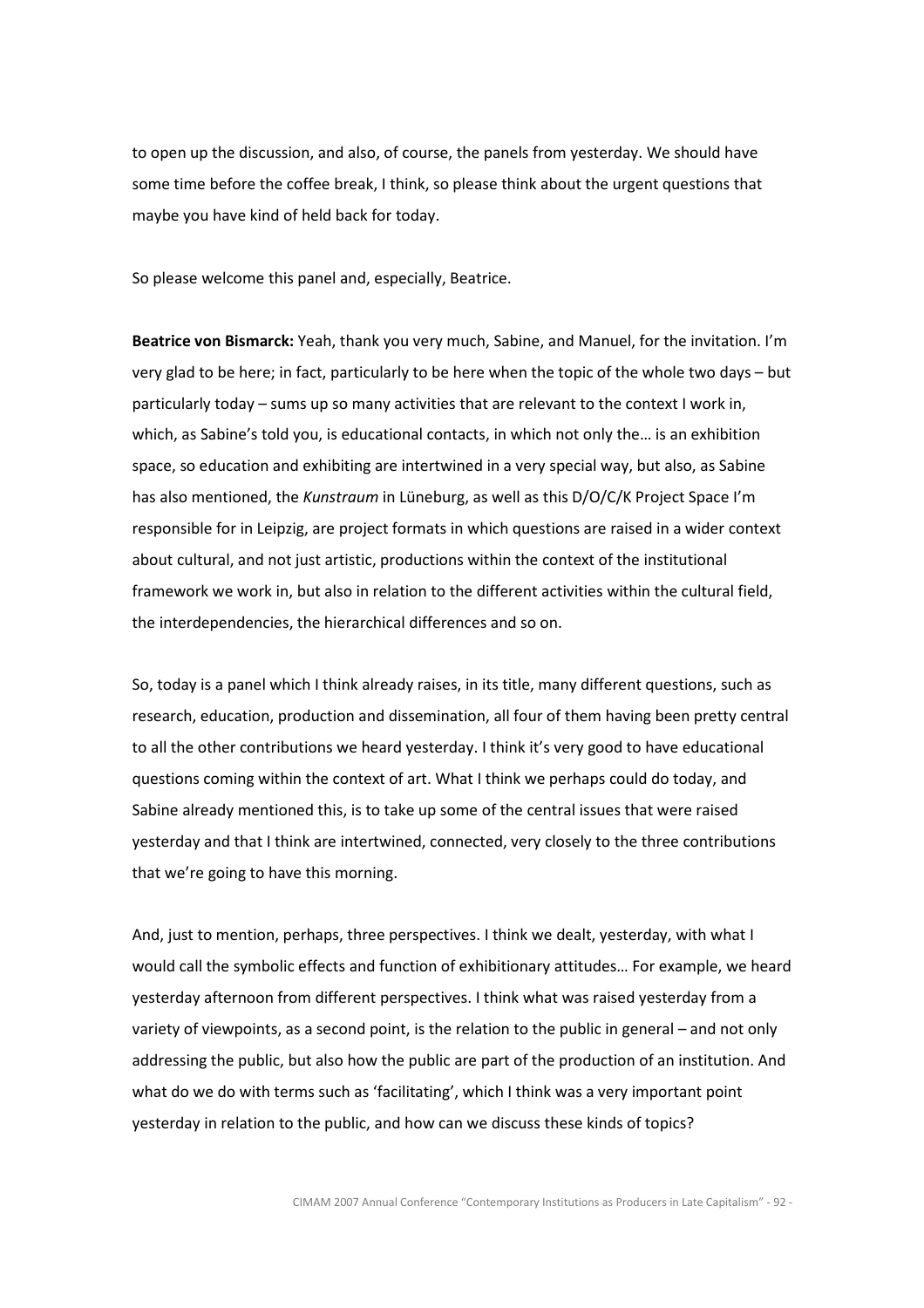And the third point, I think, that was raised yesterday and has a direct connection to what we'll discuss today, is the institutional formats that not only already exist, but are being created and are possible to create. So, to insert a kind of procedural aspect into the format of institutions.

For that reason I think it would be desirable to connect the two issues, the two discussions of today and yesterday. But before I hand over the word – I think that's a Germanism – before I introduce the first speaker, I would like to sketch out three brief topics that have particular reference in view of my background, and which I would like to be part of what we discuss later on.

The first is a topic that was raised in a variety of ways yesterday briefly, but only touched on, which is the role of the artist for the institution. And by that I mean I could envisage the discussion of this role much more in context of the particular activities, the particular projections, the particular statuses, that are associated with the artists in relation to other people working in the institution, such as – and this is, I think, the most frequent relationship discussed – the curator. But also, in relation to the title of our session 'Research and Education', how are these activities that for much of the twentieth century have been taken over by artists anyway, relatable, intertwinable and productively useable by the different positions within the institution? Here, I think we relate very much again to the discussion of economic conditions within post-Fordism, inasmuch as this kind of work, where the overlaps happen between artistic and other cultural productions, relate to modes of work as it is typical, as it is significant, as immaterial work for the conditions in which we currently work.

The second point I would like to address is the modes in which work is done in institutions – and by 'modes', I mean something that Charles perhaps raised yesterday when listing the different characteristics of what an institution can be. But by 'modes' I also mean a process of activity, not just a characteristic: how do we actually characterise the activity of being, of working, of producing and of using an institution? And by that I mean, for example, 'collective', 'procedural', 'temporary', but also a word that I think might be raised later on: 'instituting', or 'instituent'. You know, modes of work where the process of working is put into the foreground in relation to the potential results that might have.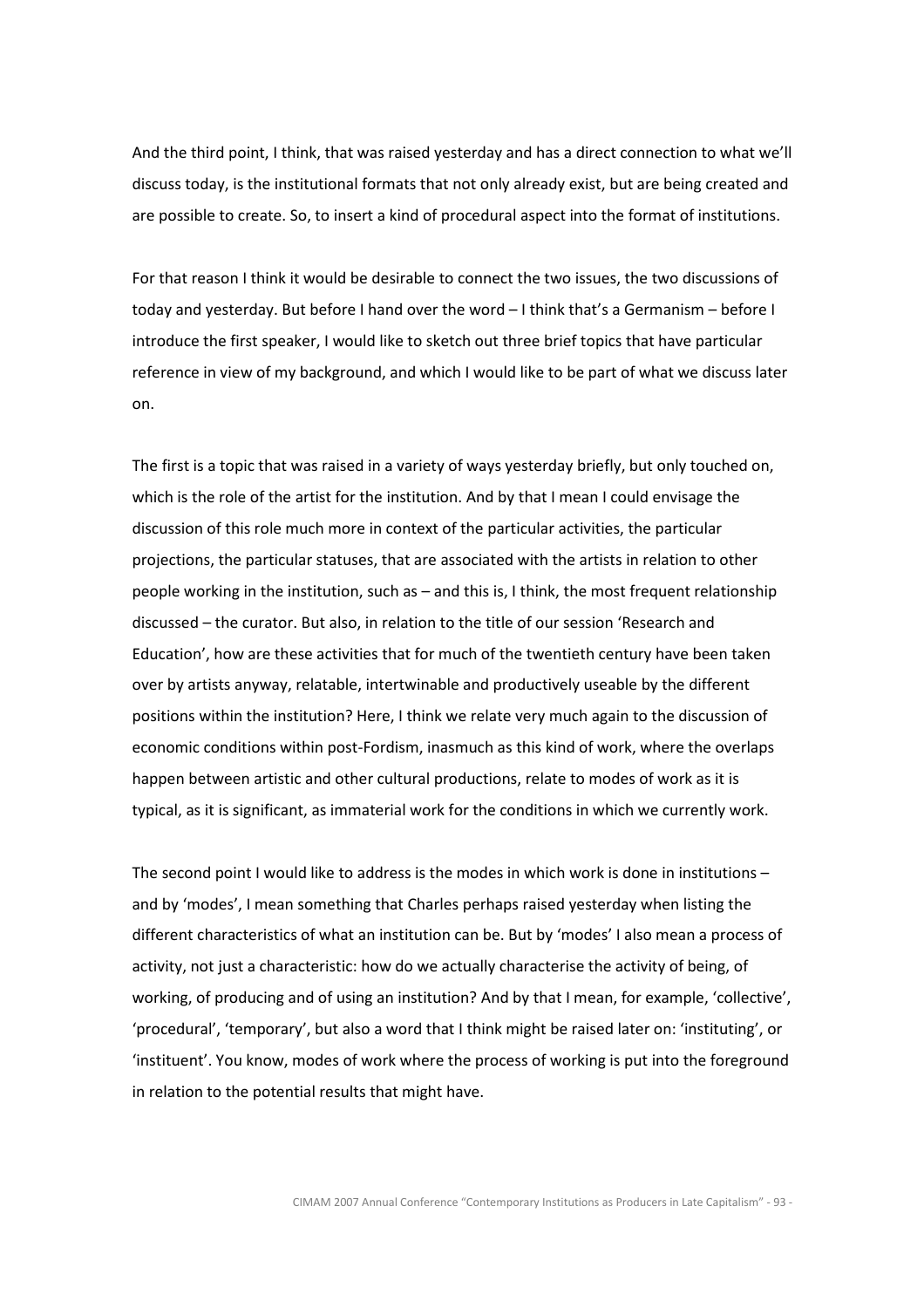And the third aspect is an enormous one, but I think we shouldn't leave it out, and that's the one of education. And that has been discussed over the last five years for different reasons and with different motives, to an enormous extent. In this context, I think, particularly looking from art institutions, I would like to raise the question: how far can we replace the phrase 'learning from' with the phrase 'learning with'? That's one point in relation to education, and the other is: how can we actually use the word 'empowerment' in a way that is not too idealistic in relation to education, but rather something that has to do with learning, with the kind of procedure of institutional work?

Yeah, those are the three questions that came up most in my own experience. And now, I'm very happy to present to you Lisette Lagnado, and Lisette Lagnado…now I have taken the wrong paper. Lisette Lagnado – and I think that is very a specific characteristic – has a philosophical background with which she then approached the artistic field, and wrote her PhD on Hélio Oiticica before – and this is her most recent activity, which she's going to talk about today – she became the Chief Curator of the 27<sup>th</sup> biennial of São Paulo. Additionally, she is the co-editor of the online magazine Trópico, which has been selected as one of the documenta 12 magazines.

Lisette Lagnado started in 1981 as the editor of another magazine, Arte em  $S\tilde{a}o$  Paulo – I hope I've pronounced that at least something like what it's supposed to be! And her first curatorship, which was in 1993, won the prize of the São Paulo Art Critics' Association as the Best Exhibition of the Year; I'm not going to give you the title because my Portuguese is nonexistent. In 1996, she sat on the Curatorial Committee of Antarctica Artes com a Folha, participating in the curatorial committee in which new Brazilian talents were chosen. And from 1999 to 2002, she co-ordinated the implementation of the website Programa Hélio Oiticica. In 2004, she was invited to curate the Brazilian galleries at ARCO, at the Up & Coming section, and in 2007 she was one of the 10 curators chosen for Ice Cream, the Phaidon publication.

Yeah, I'm very happy to welcome you here.

Lisette Lagnado: All my thanks to the organisers of this Conference, Sabine Breitwieser and Manolo Borja-Villel, who invited me to be among you and to share my experience. Special thanks to Pilar Cortada for her patience towards my various doubts.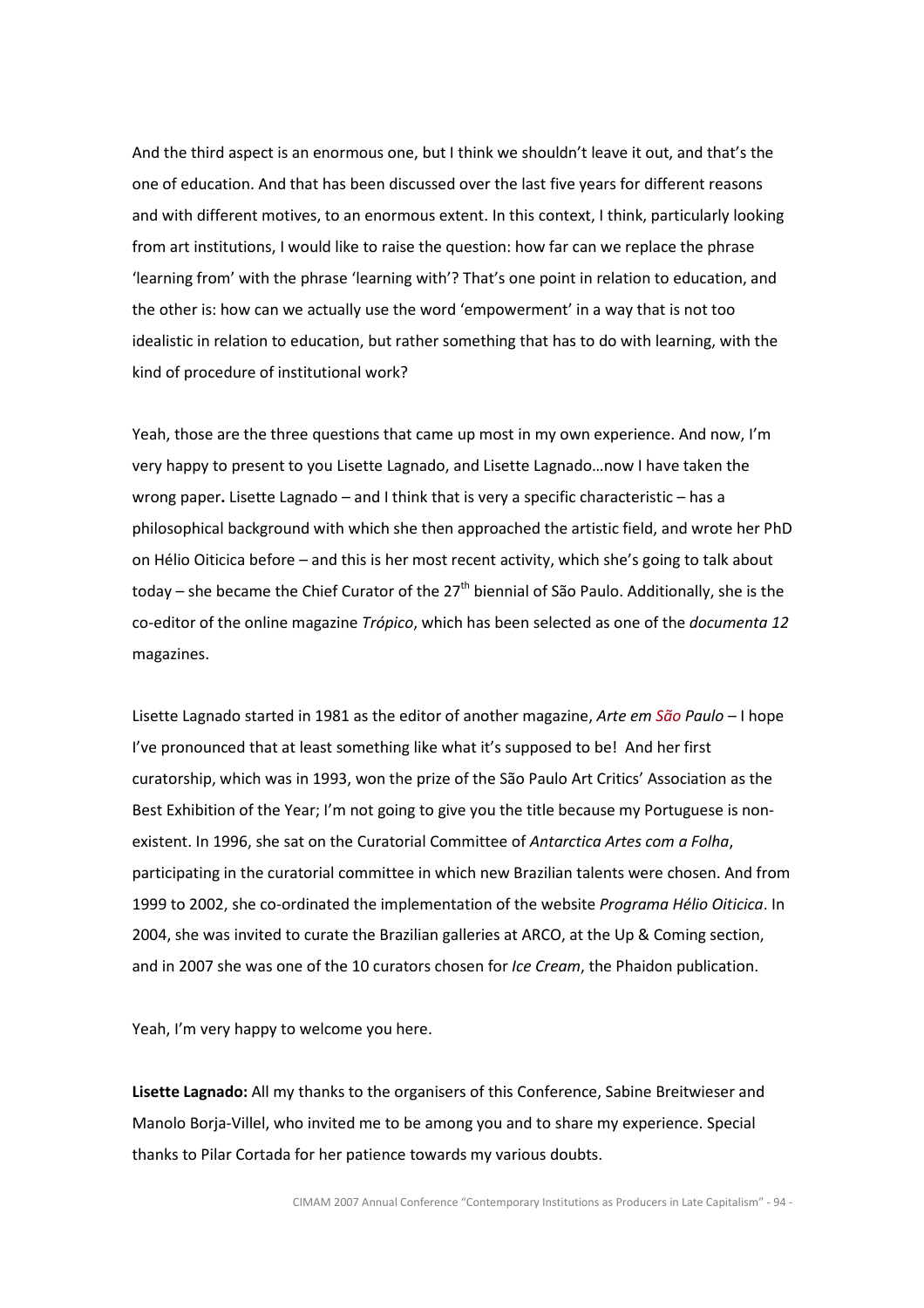The repetition of the word 'bourgeois' in the description of our sessions caught my attention. Not to deny the real origins of the museum, but how can a deep-rooted-bourgeois body of knowledge stand for something outside its very social position? Is anyone able to have a historical consciousness created from an external identity? And if we go a step further: how to care about less privileged groups without adopting a paternalistic discourse? For Dieter Lesage, in 'Populism and democracy',  $^{[1]}$  the fact of making art exhibitions 'public-friendly', keeping things 'simple and clear', is a symptom of populism; if education is in the politicians´ programme, it is a symptom of populism; and, moreover, there is a populist meaning in the motto 'think globally, act locally'. I wonder what can be done if this is the perspective left for the intellectuals. Is researching, educating and disseminating knowledge something possible to be done regardless of basic averages?

 I shall focus my talk on the 'rise of the international biennial'. It seems that it is a neuralgic point, a threat to the existence of museums. Somewhere in our mind lies an antagonism. Nevertheless, I really don't believe we should understand museums and biennials as an opposition. Only after having been chief curator of the 27<sup>ª</sup> Bienal de São Paulo (supposed to have gained savoir-faire during 50 years of activities, but unfortunately no residue of tradition is left after each edition), occupying more than 30,000,00 square meters, receiving 535,000,00 visitors in 64 days, costing almost 10 million dollars (as far as we can trust the official numbers), was I able to go back to my conceptual project so that I can state that, more than ever, active and creative museums are absolutely fundamental – just to provide the conditions to make a biennial comprehensible. Contrary to the general idea that biennials carry the opportunity to give the audience a great arc of contemporary practices, I would defend another position, which is that no big exhibition is able to give any robust ground if the city has no museum, cultural centre or foundation, working in the same direction. I understand the Biennial as an event not restricted to the exhibition. It must mobilise the city. Working in the context of a city of 20 million people is a far different responsibility from doing it for the audience of the documenta or Venice. Istanbul would be a similar interesting working case, for both biennial and museum.

 $\overline{a}$ 

 $^{[1]}$  Cf. The Populism Reader. pp 11-16.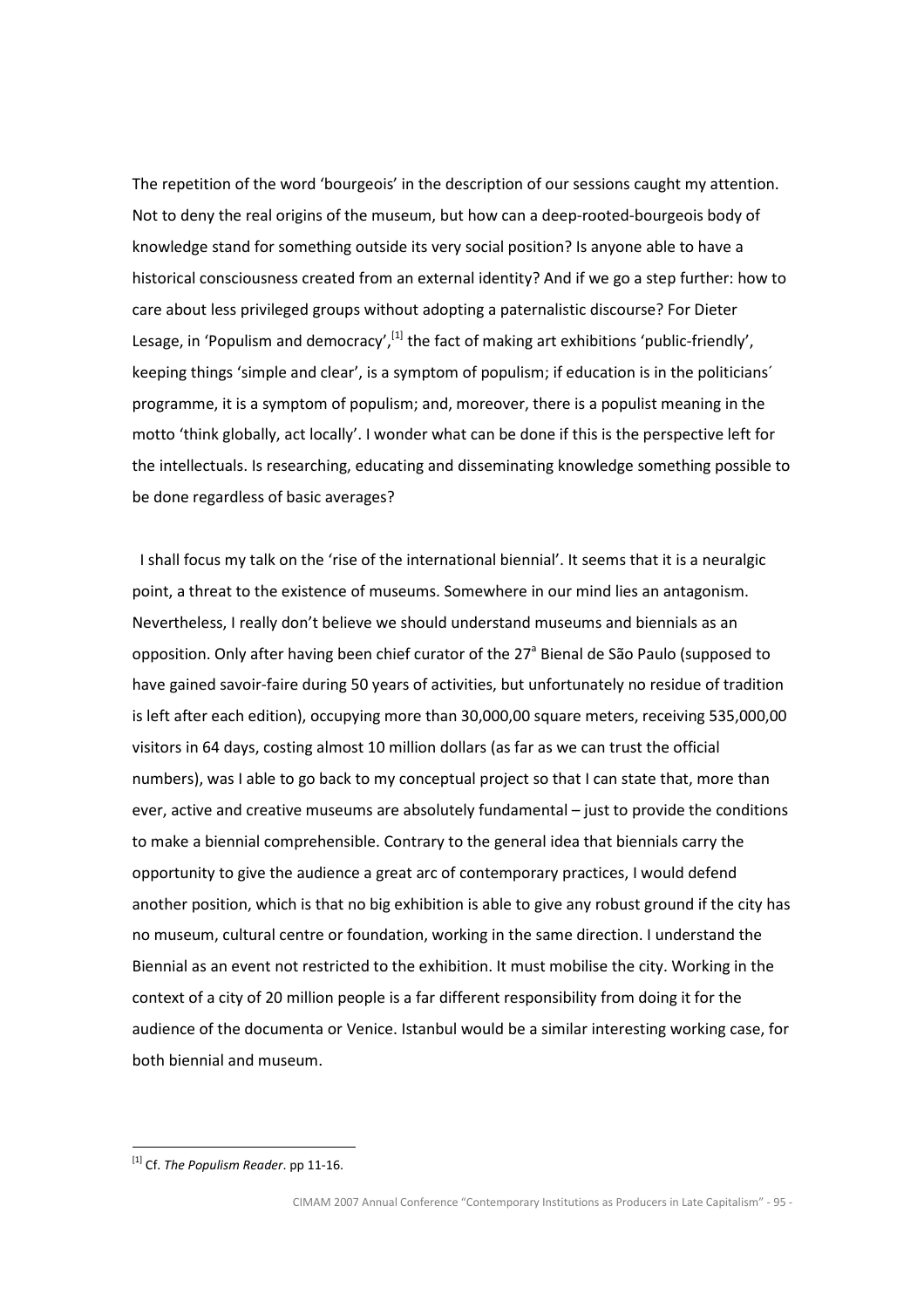It must have been odd for people in Brazil to realise that the Bienal de São Paulo was officially opening in January (when everybody is still recovering from summer holidays) and it lasted until December. I wanted an engagement with the city and to do this we used several different approaches: from the audience, through participation in the seminars; from the artists' position, and through new works based on the experience of living for a while in a foreign city and working with local knowledge. We opened with one of the six international seminars, inviting artists and scholars to discuss 'what is an artist?', 'what is (an art) collection?' and 'what is the logic behind an exhibition?' in the context of Marcel Broodthaers. During the exhibition, the content of this seminar vanished from all the São Paulo articles. Nobody connected those questions to the kinds of objects we had selected.

The 27<sup>ª</sup> Bienal de São Paulo – whose title 'How to live together' was inspired by Roland Barthes' classes and seminars for the Collège de France in 1976-1977 – not only provided the audience with a gradual propagation of the ideas guiding the show's development, but also enlarged its territorial extension through a programme of Art Residencies. Combining the outgrowth of both a temporal exhibition and a geographical State, the idea was to reverberate throughout the year among Brazilian cultural diversity, activating regions whose citizens never go to São Paulo for any reason – let alone for an 'art' exhibition. The word 'idiorythmie' was the most important concept in Barthes's lessons. 'Of whom am I contemporary?', 'With whom am I living?'. In the entrance of the show, after some struggle because that idea only came up after the floor plan, I put two series facing each other: one was the 2002 election ceremony in Brasília, and the other was part of the series Leopold and Mobutu. With opposite formal languages, two photographers, Mauro Restiff and Guy Tillim, reflected upon the failure of modernist urban planning. The first one focuses on Lula's winning of the election in Brazil. When people really understood this fact as a historical turning point, they spread over Oscar Niemeyer's fictional cityscape, which had never before been represented with human beings, manifesting their joy by taking water from the building's pools. Guy Tillim's pictures were completely different, but they were in that precise location to question the ambiguity of a colonial state and a dictatorship: Mobutu repeating against his people the same abject tortures as inflicted by Belgian forces during King Leopold's rule.

The opening of the 27a Bienal happened between the first and the second round of 2007's presidential elections and, as that excitement did not exist any more after the first Lula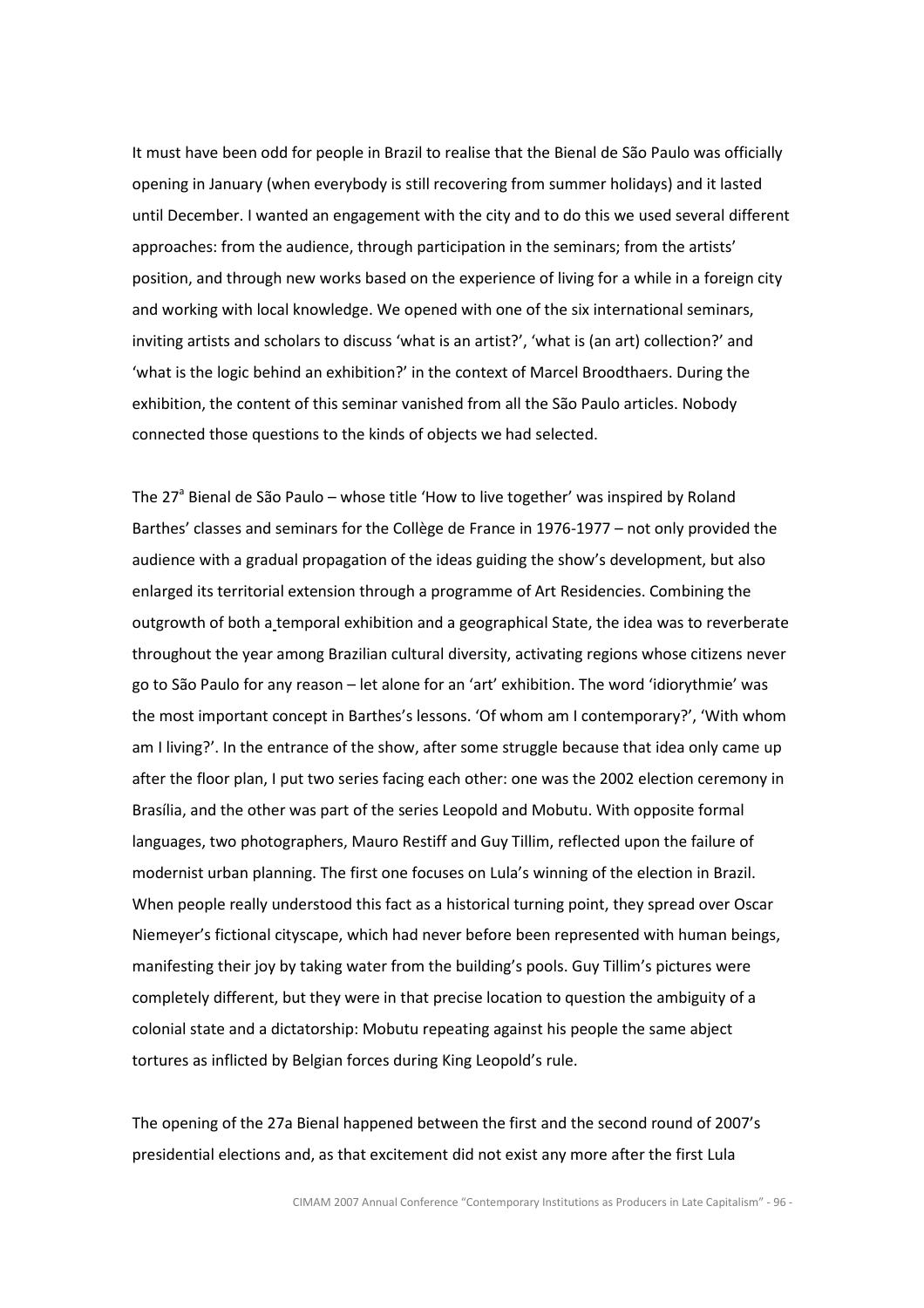government, the black-and-white images gained another connotation, as if they were a kind of distant but familiar document of a bubbling moment. For a long time, Brasília had been the emblematic sign of Modernity. With its political institutions falling apart despite the democratic regime that followed a long period of military dictatorship, Brasília is nowadays a synonym of no project at all. The 27a Bienal focused the Acre Estate for many reasons: 1) because it had been Bolivian territory (with a small part coming from Peru) since the beginning of the twentieth century, and, having been annexed to Brazil, it could give us clues on how border lines change; 2) mostly, because of its colonial past based upon the wealth of rubber extraction; Brazilian rubber workers gave the start for the annexation of that territory to Brazil. Nowadays, the rainforest represents a possibility of sustained development, although there is no assurance that it will not be exploited by multinational capital. But here 'future' does not carry the impossible horizon of the world 'utopian' as it does in a planned city such as Brasília.

Leaving aside the fact that schools should also be added to the chain of educational programmes, what is clear, from the perspective of a curatorial practice based in Brazil, is that the artistic community lost its synchronicity with the major art event of its own country. I am taking, as a reference, the importance given by concrete artists to Max Bill when his work was presented in São Paulo in the first Bienal, in 1951; until Anselm Kiefer's participation in 1987, it is still possible to encounter resonances here and there. Local artists and art critics found themselves threatened and challenged by a new reality (the new reality of today's art), and nowadays a greater part of them would rather accuse the Bienal of being a replica of the art fair model than something more closely reflecting the real world. I shall not talk about this because it would take us too far from our subject, but my position is that the influence works from the opposite direction – in fact, it is the art fairs that take advantage of the research done by curators. During the '90s, a conservative wing inside the Fundação Bienal created an airconditioned room to receive museum pieces, using the false argument that historical artists would give a more comprehensive feature to the show. Actually, aside from Paulo Herkenhoff's real concern with rewriting an art narrative from the anthropophagic manifesto (24a Bienal in 1998), the other historical editions were a pure marketing masquerade for fundraising purposes. Of course it is much easier to get funds when you have a couple of big names in the show. All of a sudden, a good decision based on the wrong reasons, it was decided that the Bienal de São Paulo would not have historical rooms any more because the local museums had improved their performance. It is true that the Museu de Arte Moderna and the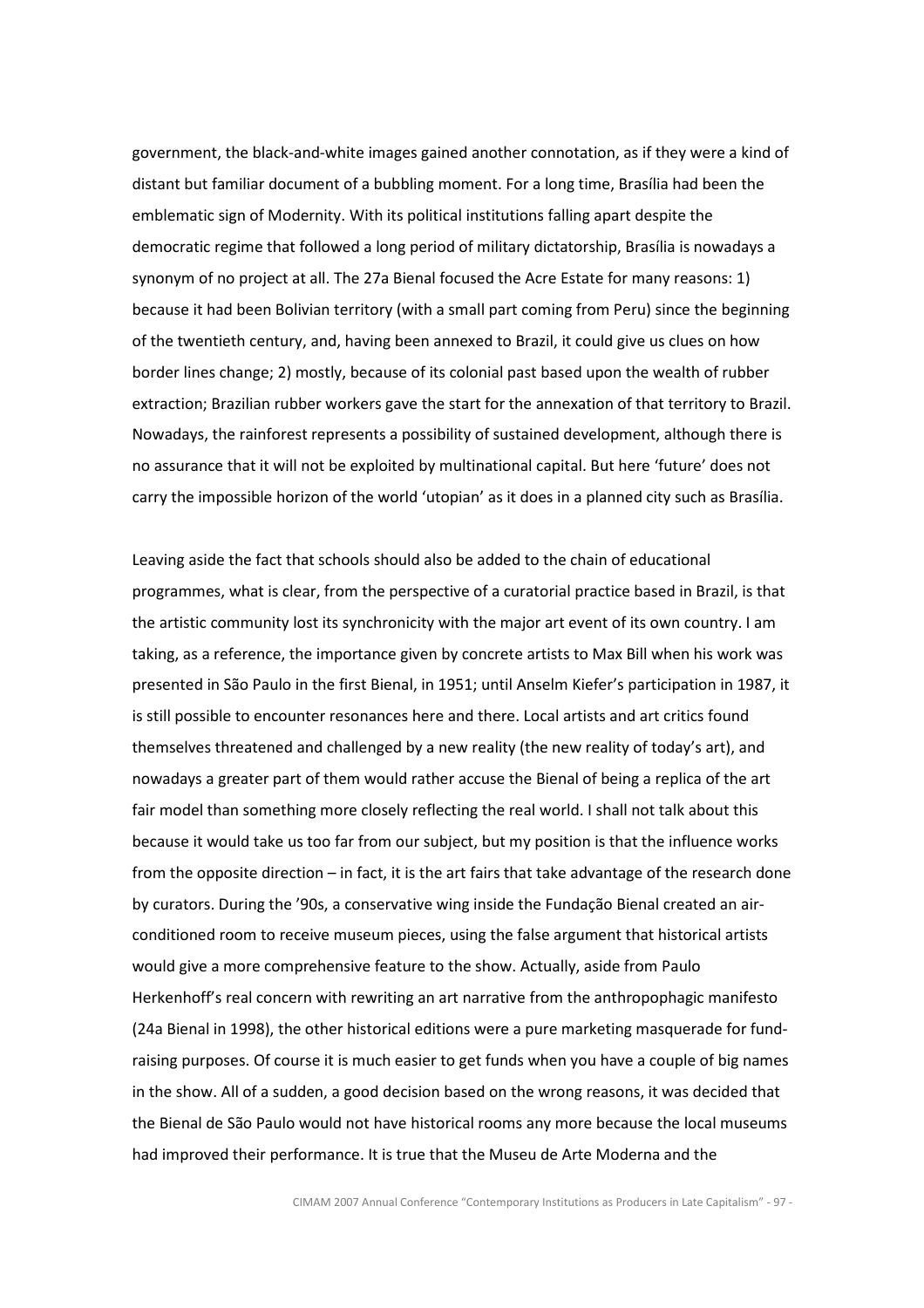Pinacoteca de São Paulo, along with other isolated cultural foundations, were having a better time, but still...

Pinacoteca de São Paulo, along with other isolated cultural foundations, were having a better time, but still...

In the Biennial I organised, Gordon Matta-Clark was presented for the first time in Brazil since he boycotted the Bienal de São Paulo in 1971 because of the dictatorship. Nobody published a serious interview with Jane Crawford, who was generous in giving her time during the seminar, the hanging of the pieces and through the end of the Bienal. Matta-Clark was described as the artist showing 'ruins' in the show! Ana Mendieta was also presented for the first time. No deeper resonance was found in any of the art journals. My point is: Matta-Clark and Mendieta would certainly have had a wider and more profound consideration if a museum had done this work before. The Biennial is not the place to make historical considerations. For the team of curators, Matta-Clark and Mendieta were present because, according to the 'idiorythmie' concept, they were contemporary as much as the young generation of the artists who are producing works following their directions. They live in the 'togetherness' concept.

Yes, the Bienal de São Paulo became a stranger in the city in spite of being an organism able to expand world views. The huge effort to discuss with each country the end of 'national representations' turned into a difficult way to understand the exhibition, revealing how much the audience needs the local dimension as a point of reference.

We now have an ambitious example to be analysed as an exhibition that was especially conceived to be its own medium, which means: the artworks dialoguing with themselves, no text in between to mediate, and the correspondences being drawn by a strong architectural display. I am talking about documenta 12, whose artistic director, Roger Buergel, dismissed direct access to the information about the artist's backgrounds. Whereas the catalogue (which I should prefer to call a 'guide') followed chronological time, the exhibition presented the curator's own juxtapositions. What is behind this learning process, considering that one of his three topics is dedicated to 'Education'? There are many points for discussion here, aside from museums' skills and the logic of a big exhibition offering a signature each five years. The statement of Buergel is that 'the big exhibition has no form' and that a concept can suffocate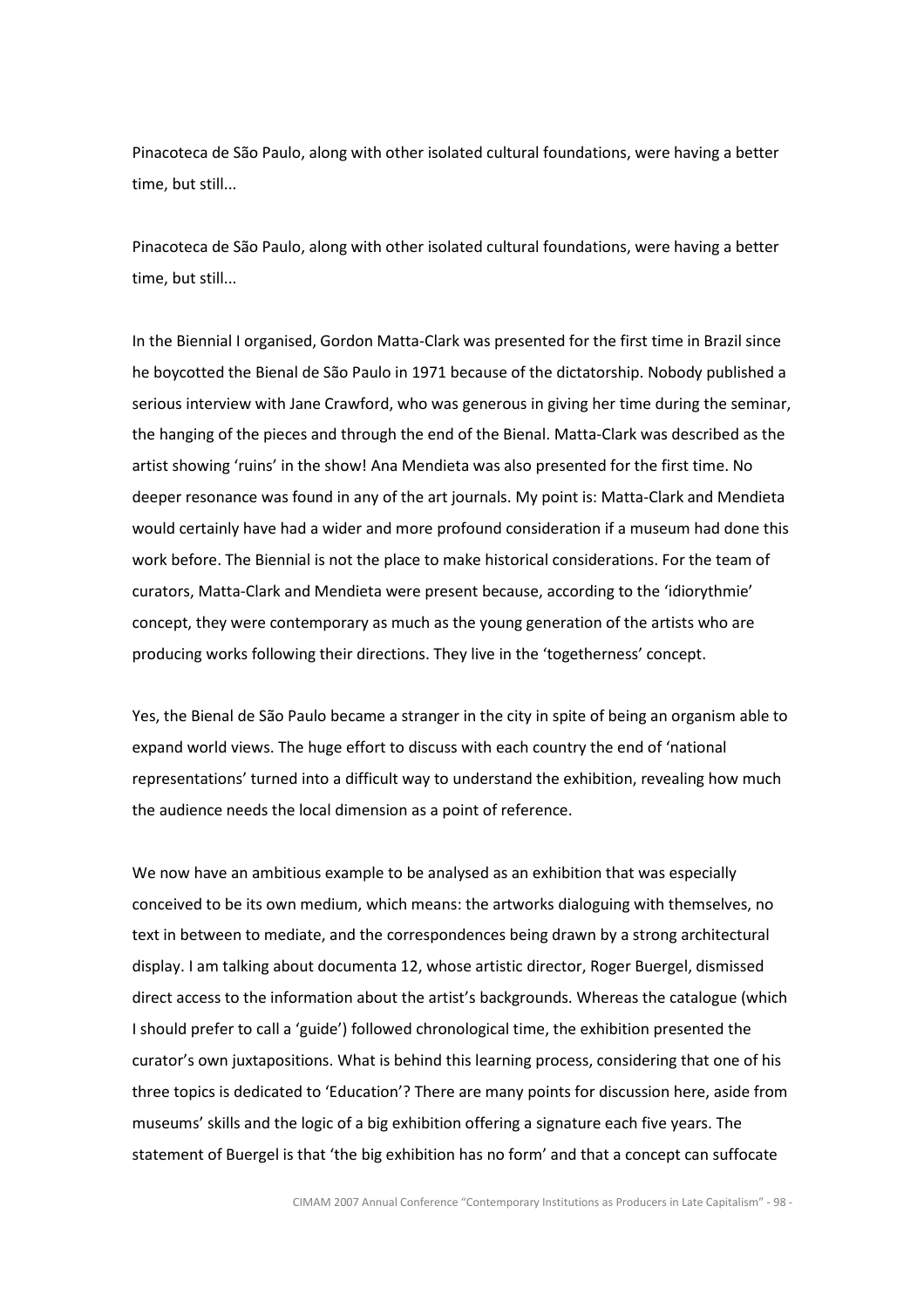an art piece. But what about the hanging? It carries its own syntax and it does not mean that arrangements in space are deprived of interrelationship.  $^{[3]}$  We have to admit that documenta 12 is all dedicated to form and that the curator closed his door to most of the familiar museological possibilities of research, such as: a theme, an era, a style or particular artists – and what does this means to the educational programme?

Buergel went back to the first documenta, in a wish to reactivate a 'sensory collaboration' with the viewers. Now that someone has done this propaedeutic task, at a moment when Europe is somehow looking for its 'soul' – I believe it was also a process necessary to the whole art system, becoming tired of the ideas of process, lack of goals and so on – we can take the following step for granted: before documenta 12, the fight for the autonomy of art was still under suspicion; after documenta 12: a) any attempt to isolate objects from their own context is bound to be ineffective; b) I think the crisis of big shows has never been deeper than the crisis of museums.

Is it the same to present just one small painting by Gerhard Richter and one small sculpture by Luis Sacilotto in the context of documenta 12, in a German country? Buergel's fine irony using Richter would not work in Brazil, where a 75-year-old artist like him never had a one-man show organised by a museum, despite his importance. So, what is it like for an artist to be represented by a single piece when the museums have not already presented a monographic exhibition? Here comes the responsibility of the museum in late capitalism and in cities that already heads up a biennial: it is supposed to enable communication between a foreign and a local art knowledge. No contemporary institution can be seen as a successful one if it does not react to the international phenomenon. And why is this matter left to curators of biennials and not to curators-as-researchers working for museums?

To me, an artist is meaningless if he is deprived of his own context. For the 27<sup>a</sup> Bienal de São Paulo, one of my proposals was to work with a smaller number of artists so as to be able to combine both new works and previous pieces. It was meant to give the viewer the chance to understand how the past moves in time and how the present is a discovery which is coherent along its continuous unfolding. Therefore, in a sense, the mini-survey was a museological dispositive, combined with commissioned works, which fit into the logic of biennials. What  $\overline{a}$ 

<sup>[3]</sup> Sentences excerpted from the Catalogue (ed. Taschen), cf. Roger M. Buergel, Ruth Noack, 'Preface', pp11-13.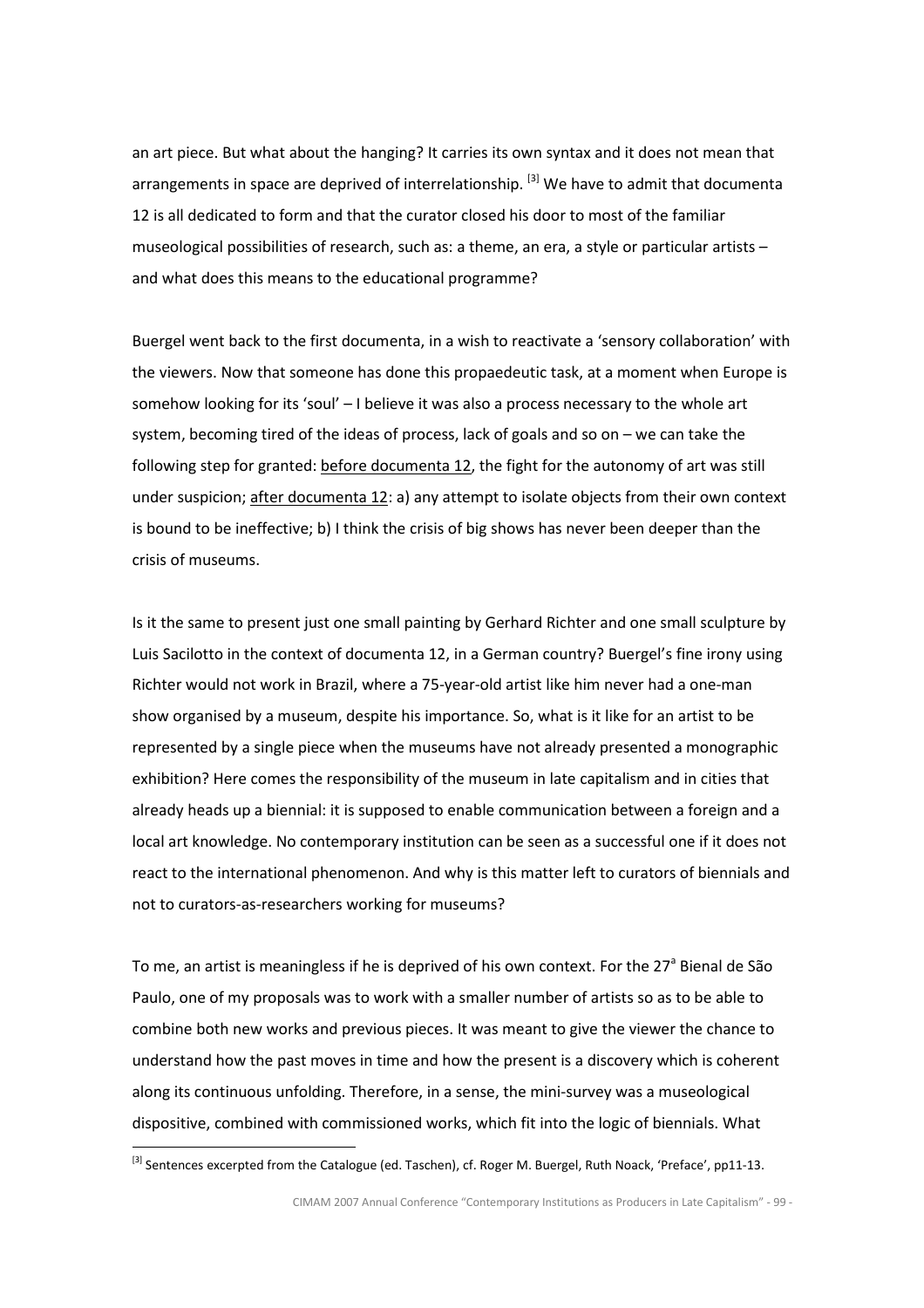Shimabuku did as an artist-in-residence in São Paulo was an amazing attempt to deliver a new work linked to his former works. Shimabuku solved the problem of the new piece with a video of seven stones travelling in his hand, as a metaphor for the strong Japanese immigration in Brazil almost a century ago. Regarding the 'mini survey', Shimabuku invited a couple of musicians, called 'repentistas', he had found during his residency time in downtown São Paulo. He told them what his work was and the musicians, after watching his film based on a guided visit for an octopus in different places, agreed to compose a spontaneous narrative based upon his destiny.

When one deals with paintings or photographs, it is easy to manage. But what is the best way to do it with artists handling environmental situations? A good example is how the Musée d'art moderne de la Ville de Paris answered to the idea of the format of the retrospective. Jennifer Allen wrote a good article in Frieze magazine (May 2007), presenting how the 'mid-career' retrospective of Dominique Gonzalez-Foerster, among a few other examples, offered 'their own historical re-evaluation' as opposed to the collection of older works and their organisation in a chronological view. We should pay attention to this affirmation coming from Laurence Bossé (curator at MAM/ARC): 'The classic retrospective became "impossible" for all of these artists because their works had no finality.' This is a turning point we should pay attention to, mostly because the so-called 'finality' can be defined as the 'object' that art fairs are looking for and the commodity here is an abstract value. There is something here growing in the margins of nothing but consumerism.

Just to conclude: Hélio Oiticica once wrote – in the sixties – that the artist should be an educator. I want to finish with some words about the meaning of 'playground' for Oiticica. His concept of Creleisure – a mixture of creativity, belief and leisure – cannot be mistaken for the idea of something between a shopping centre and a thematic park, like the current pessimistic description of the museum of the  $21^{st}$  century. It is my opinion that Brazil still does not even know its own artists. There is a gap between international career and local knowledge. I always give the example of Cildo Meireles, who had to be presented twice in a documenta before gaining respect in his own country. The same is happening with the present generation of midcareer artists: Rivane Neuenschwander is expected to fit in any international group show as a biennial, but in any rural Brazilian town far from the centre, people still ask me where she is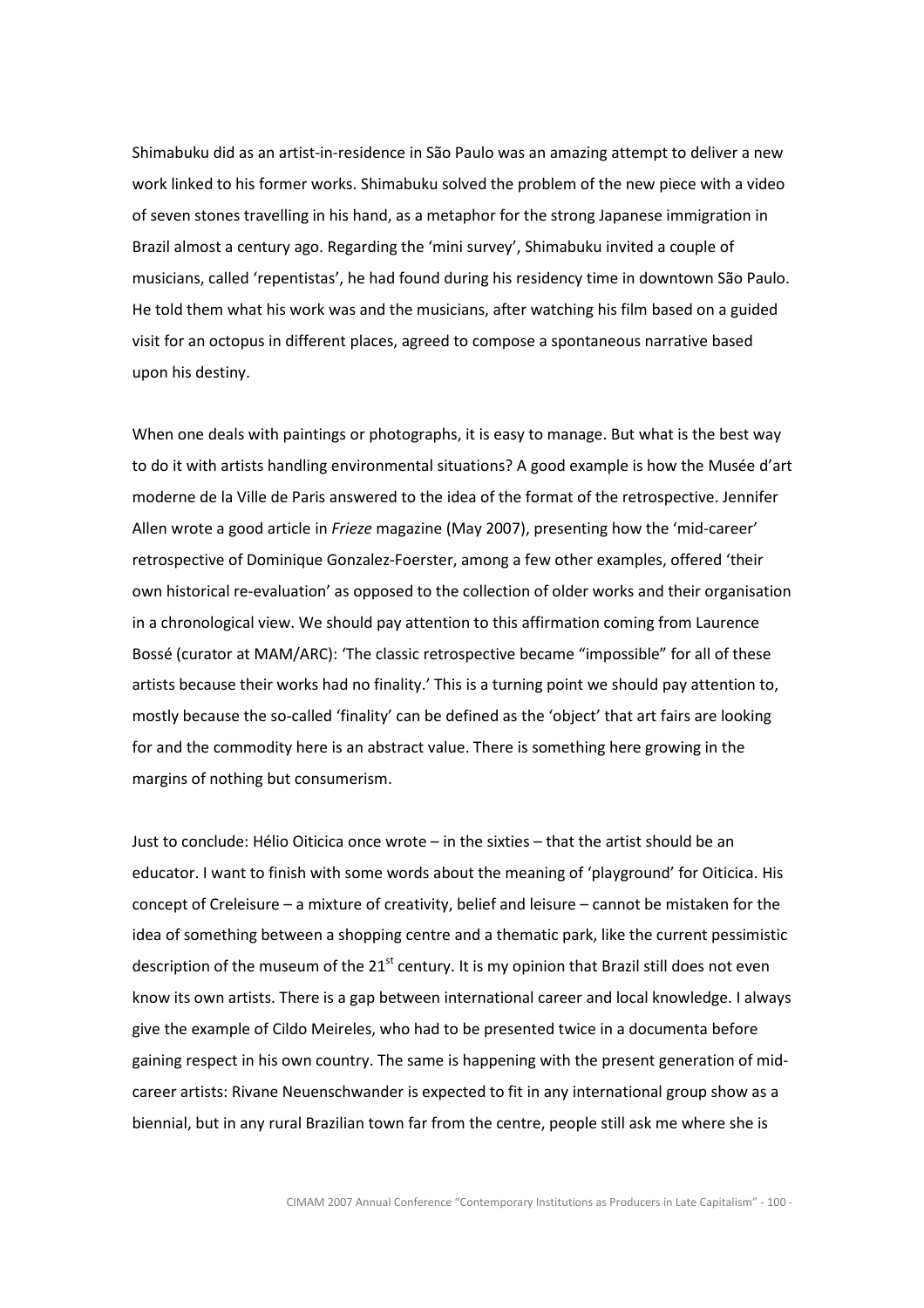from. The local infrastructure is insufficient to invite and support artists over-busy with an international agenda.

Dieter Lesage is right to point out that intentions have big potential to be a source of populism because they will not change the world; but I hope virtue does change us and, therefore, our relation to the world. If you are not a little bit 'naïf', actually you do not do anything worthy. Only a naive person would draw two sketches under the name of 'Constructive Projects' and 'Programs for Life'. This was the project of a biennial built in spite of educational departments of museums still teaching neo-Kantian notions of beauty as an objective quality. I am not in the position of the artist, nor of a common viewer, but I have the dream of a creative viewer. And this is neither for today, nor for tomorrow.

Thank you very much for your attention.

Beatrice von Bismarck: As our next speaker I'll introduce the one – or two – members of the group IRWIN, a group of five artists, who are here today: Miran Mohar, up at the podium, and also Borut Vogelnik, in the audience, who will also take part in the later discussion.

These five members make up the Visual Arts component of the Slovenian art collective NSK, an art collective that IRWIN [...] founded in 1983. Since its foundation, they have participated in numerous exhibitions in Europe and the USA. And one of their most recent and, in a way, still continuing projects is the East Art Map, Contemporary Art and Eastern Europe, which is the project that they are going to introduce to us today, a reconstruction of the missing history of contemporary art. But I think you should take it from there.

Thank you.

Miran Mohar: Hello, everybody. I would like to thank Sabine and the Board very much for inviting us over; and, of course, I'm glad that she and the Board found the East Art Map Project worthy of being presented here. And that we were asked to present the project which we have been working on for the last, let's say, seven years.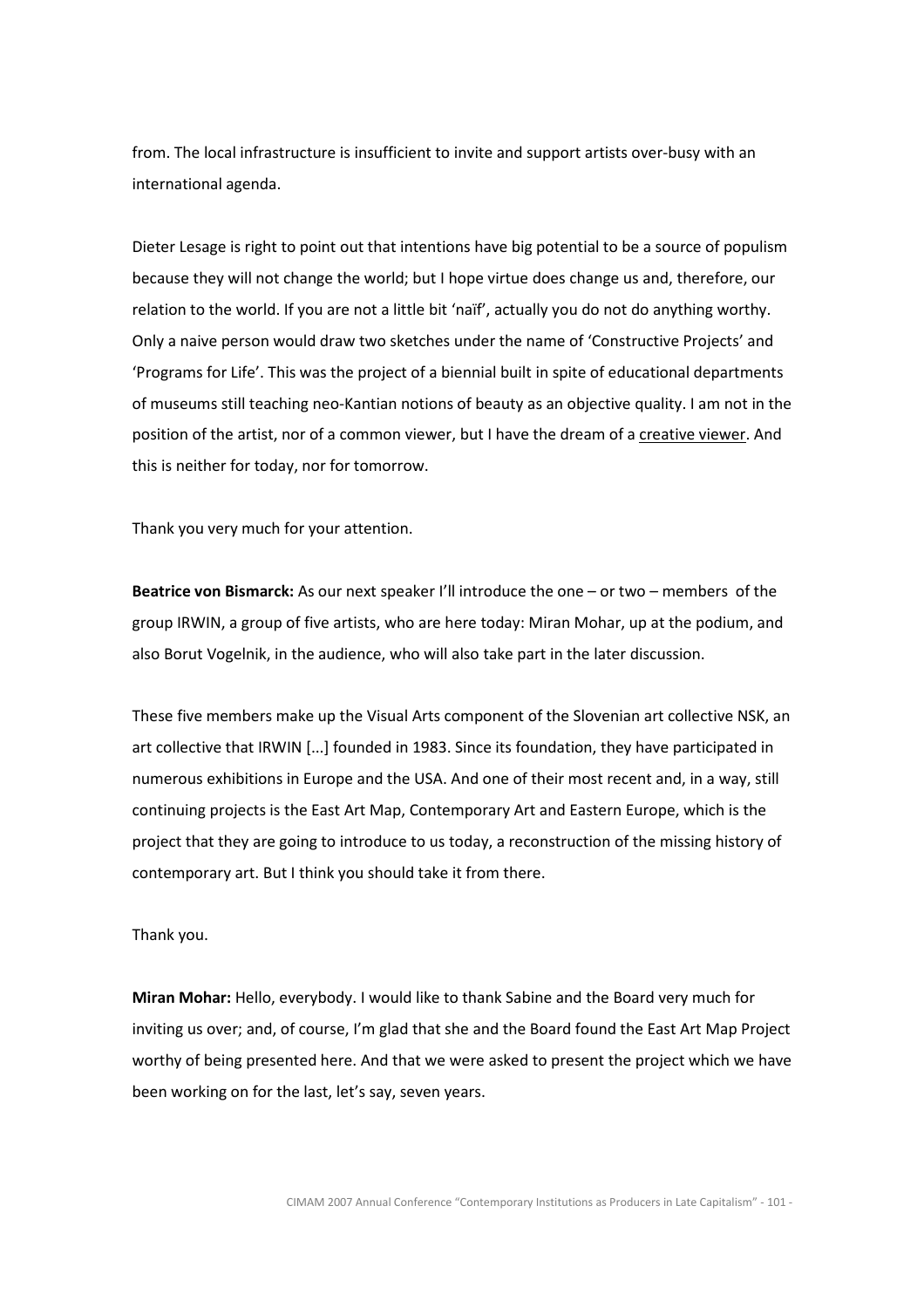Basically – maybe you could switch to the, yes, to the picture? – what you see on this picture is a map of Eastern Europe. Let's say Eastern Europe, Middle Europe and Russia. And you can see some…it's a little bit distorted, but you can see some proportion of the space where so many people were living, and still live, after the fall of the Berlin Wall. Well, in fact we were born in the country of Slovenia, which is a long way west of this, what you might call dinosaur shape.

We started, as a group, in 1983, at a time when Yugoslavia was still very socialist, and we were working in the specific context of the art system which was, let's say, prevalent, at that time, in Yugoslavia and the whole of Eastern Europe. And in this context the system was not developed as yours was in the West. We didn't have galleries, for example. We didn't have certain modes of education. We had institutions, and most of these institutions, then, were underdeveloped or even developed in the wrong direction. So, basically, […] there was a big dichotomy between the artistic production and the system itself.

I will do a short introduction before I go on to the East Art Map, because I would like you to have a context, the background to why we did this project. So to explain, we decided, after the fall of the Berlin Wall, to stay in the place we had been working. Of course, we had been travelling and working in various exhibitions around it, but we decided to stay because if we wouldn't stay, who else would? I mean this was important, because if everybody left, it would be like a cultural desert.

So we decided to stay, and in fact what we did is a kind of a switch with the question of including exclusion, to the point that we decided we wanted to create our own reality. We wanted to create our own living and working conditions, and try to contribute, let's say, to the construction of an art system, because you can't really live and work with the kind of system that existed.

So basically, when the Berlin Wall fell down, as I mentioned, most of the people in the West and in the East said, 'Now we are finally together. Now we are of a kind… We could get together, meet each other, and admit that all this time we have been producing a very similar art', because there was, like, a conceptual practice in the East as well.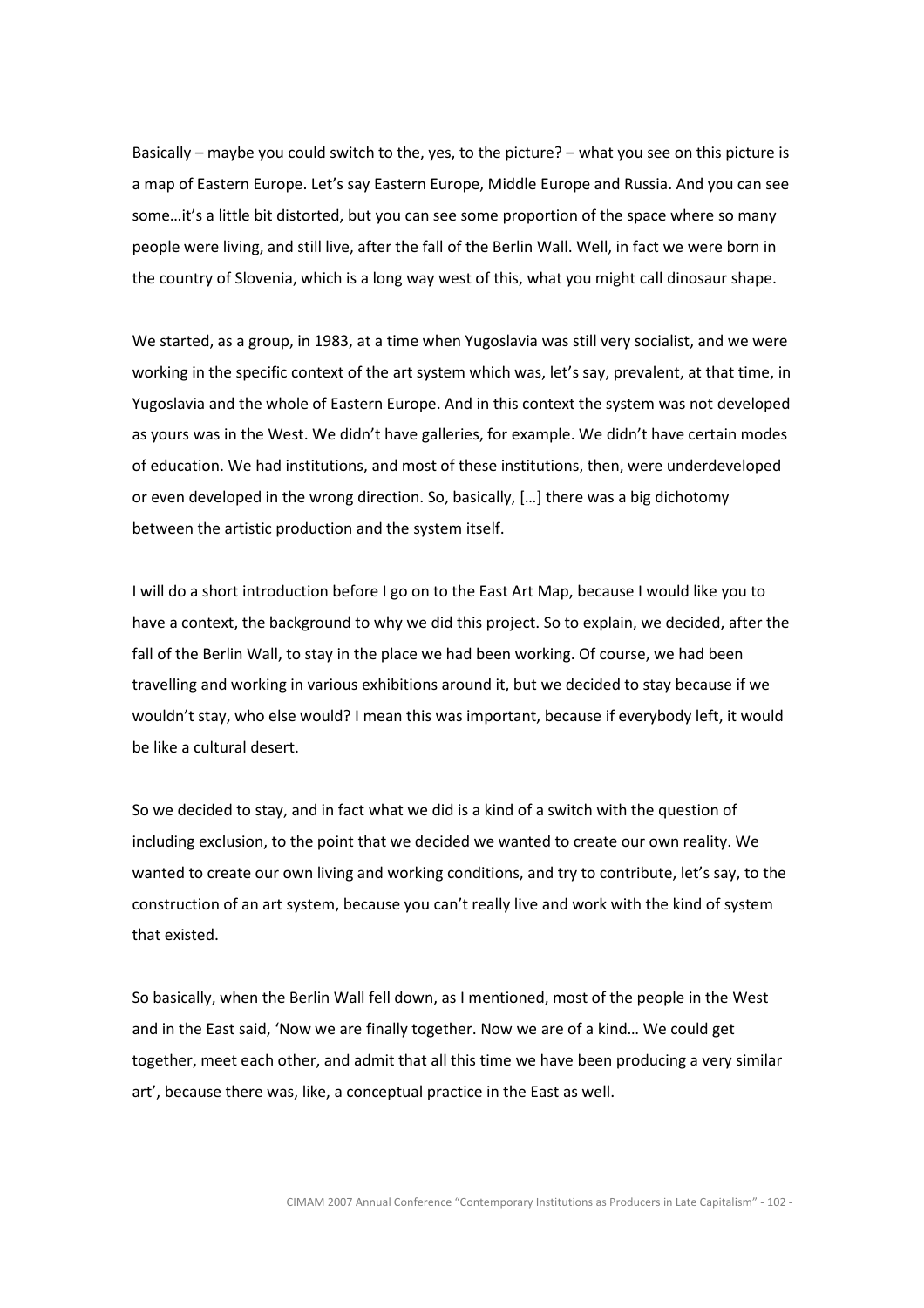Well, basically, we had a different point of view. We took the view that it is not productive to talk about the similarities. Our position was that, because we had lived for so long in such a different place, different art was produced simply because of the different conditions: different politically, socially, economically and culturally. And therefore, we thought, different art was produced.

So in the nineties we started a project called Kapital. We asked various intellectuals in Europe and America, and some artists, what they thought of this point. We wrote, together with Eda Cufer, The Ear Behind the Painting, and we asked people about this notion of the difference of Eastern modernism, of the art which had been produced in Eastern Europe after the Second World War. And this is how, let's say, our journey started.

Up till then, we had been working on projects which reflected the sort of conditions and different art systems in Eastern Europe. I mentioned Kapital: this was the first book, in which we invited different writers like Groys, the director of the Kunsthalle Düsseldorf at that time, and some others, and this was kind of a base. And then, in 1991, we got an invitation from art critics and artists in Moscow to participate in a project called After Art International. The idea of this project was to produce a work that would reflect how, after a certain amount of time, this experience in Russia – where the exhibition was displayed in a private apartment – the whole movement was still valuable and possible.

So we came to Moscow and we opened Irwin-NSK Embassy for a month, the NSK project, and we organised discussions with the Russian audience, the intellectual artists, and visitors from Yugoslavia, about how they in Eastern Europe saw the East, Eastern Europe, after all these political changes. What was our future? How should we treat our past? And we found out that we had a lot in common, that we had something to discuss. We published a book on this, How the East is the East, and then later we also did a tour in the United States.

In 1996 we were invited by Mary Jane Jacob, the American curator, to do a project for the Olympics, and we didn't want to do like a show or something like that, so we proposed a journey; a trip from the east to the west coast, with a question which we put to many Americans: how the West sees the East. We didn't go there to teach, to tell them stories and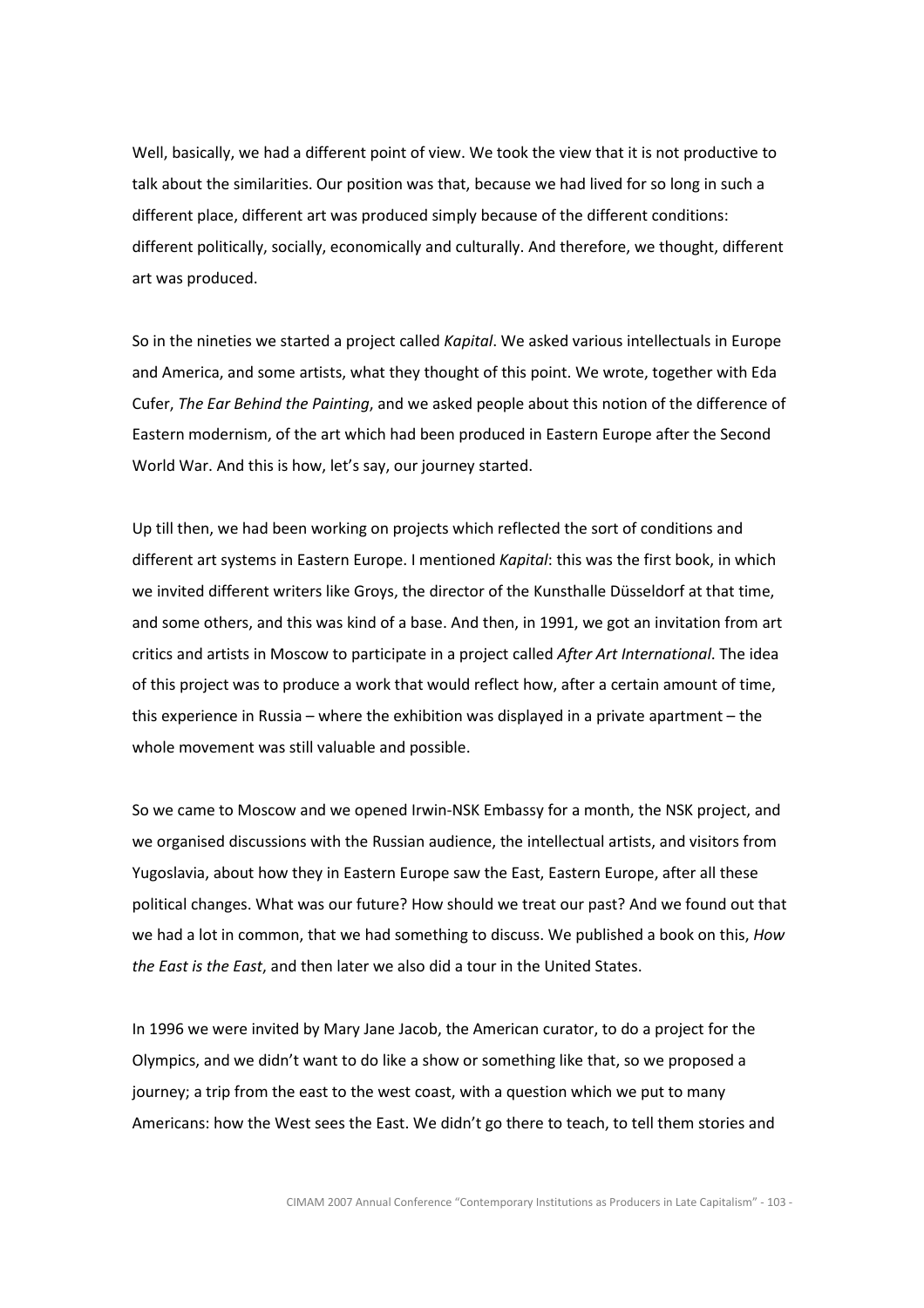so on, or to debate; we came with a question, to find out what… how we are perceived. And we also published a book on that, a kind of a road essay, a road book.

Then we were also involved in the curation of three collections. One just before the start of the war, initiated by Jadran Adamović, in which artists were involved, and we, IRWIN, were too; it was a collection of contemporary art from the seventies and eighties, on the territory of Yugoslavia, like post-conceptual art of that time. And then we were involved in a collection for Sarajevo, which we did together with Zdenka Badovinac. We started it during the war, but then in the mid-nineties it was exhibited first in Ljubljana and then transferred to Sarajevo. And we participated in the project by Moderna Galerija, with Zdenka Badovinac, the artists' collection in which we supported… tried to help with the financial side – not personally, because we're artists, we don't have the money, but fund-raising from some collectors.

It was important for us to start to construct this elementary art system. Of course, we have had many limitations, but at least we wanted to stress that we have to organise it ourselves, we have to put something in place, we shouldn't just complain it isn't there. To complain about something is, we find, completely unproductive.

So now we are already moving slowly towards the East Art Map. Because we were travelling quite a lot for the period from the beginning of the nineties until the beginning of 2000, around the whole of Eastern Europe, and in Moscow we established many very strong contacts on the Moscow art scene, so we started to think about new projects on the topics that had been raised and so on. After so long, and having got involved with so many people, it seemed that the project of the East Art Map was possible.

So East Art Map, in fact, has its foundation, as I said, in all these projects which took place in the previous ten years. Basically, it could be said that in Eastern Europe there are problems because art history does not really exist; I mean, not as a whole, but not in the individual countries either. What exists is a kind of local mythology, like a history in quotation marks… a sort of dialogue peculiar to the particular country. So you have this kind of local mythology, and this history or this pseudo-history is not recognisable outside that country. If you went out of these countries then, if you went out of Croatia, Poland etc, people outside would not know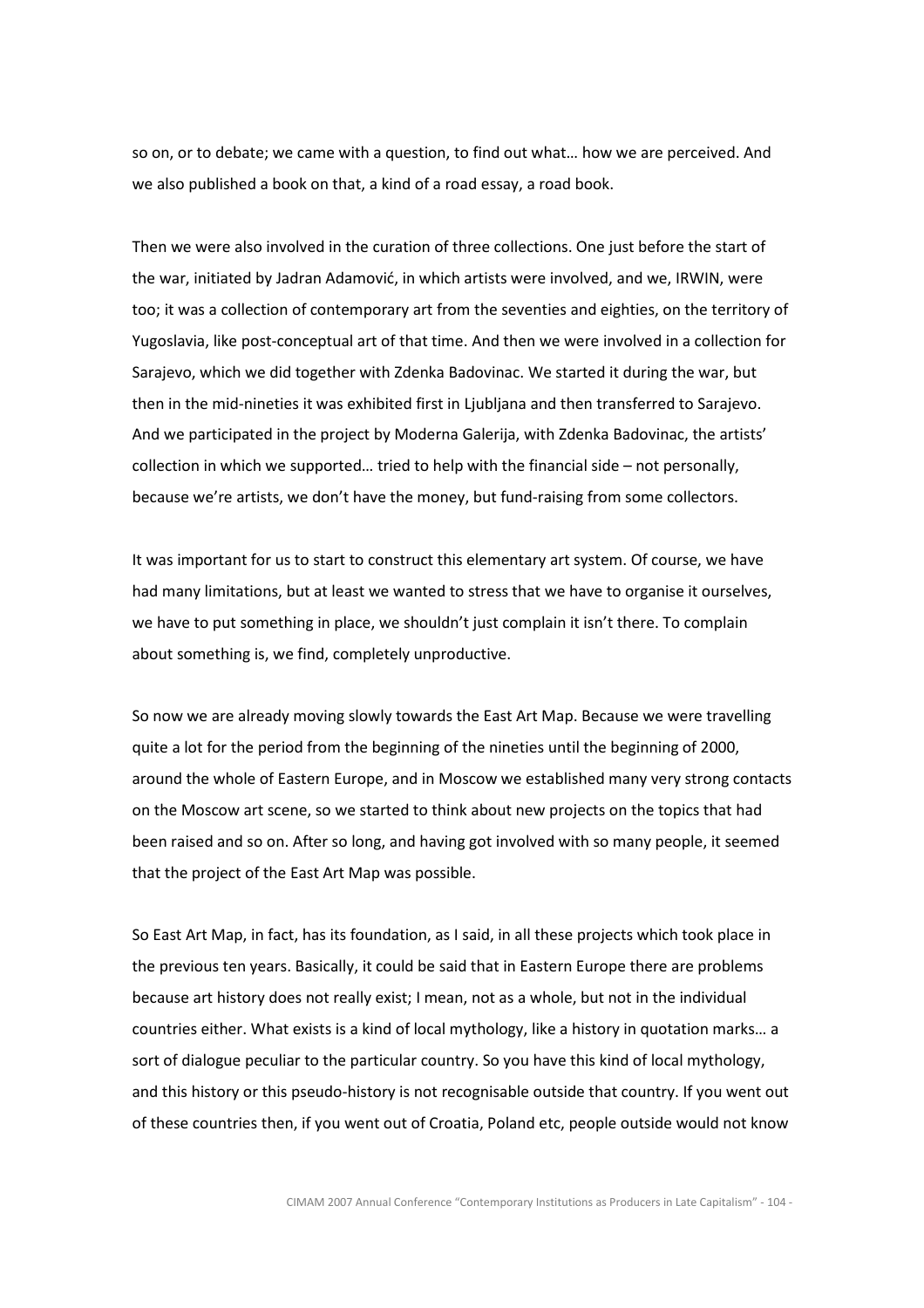these names. They would be totally different people or, at that time, artists from the East were just not as visible as they probably are now.

So because of this complete lack of transparent structures, it was … very difficult for specialists, and artists too, to communicate with each other. For example, then we knew very little of what was going on in Romania, Bulgaria, and so on. People from Croatia weren't connected with the Czech Republic. I mean, there were some private contacts, and so on, but across the board there was no solid art history, as art historians simply didn't do their job. Of course, that is understandable because of… the lack of systems and so on.

As artists, we found this situation very unproductive for ourselves… It was something that even we were missing, and we saw that nobody was doing it, so we started this project – well aware that we are not specialists, not art historians, not trained in writing history, theory and so on. We just felt this lack as artists, and reflected on it.

So, we then started to think about this project. It was really difficult because we didn't have any money. We asked Victor Misiano what he thought, and he said, 'Better find some sponsors, otherwise you will never do it.' Well we'd had the idea for some time already when along came this person with a name like Dragan Sakan who ran an agency, and he said, 'Well, you know, I'm doing a festival, I might like you to prepare some projects,' and we suggested this project. And he said, 'Well, I'll back you. I make no special conditions for it.'

So that's how we started  $-$  just with the money, almost private money, by definition, and then we contacted the people we knew. At first there were twenty of them, then more, twentythree, mostly from Eastern European countries. Two of them are here, Iara Boubnova and Sirje Helme, in the audience (I can't see very well from here). And we asked them to select, from their perspective, the most important works created in the period between the end of the Second World War and now. Well, not just the war. To be precise, we asked for artefacts, personalities, events – and the response was really strong.

Most of them responded; I think there was only one who didn't. And we also asked them what they should be doing and how they should do it; in fact, what information and criteria they thought they would need – I've already mentioned artefacts and art events and personalities.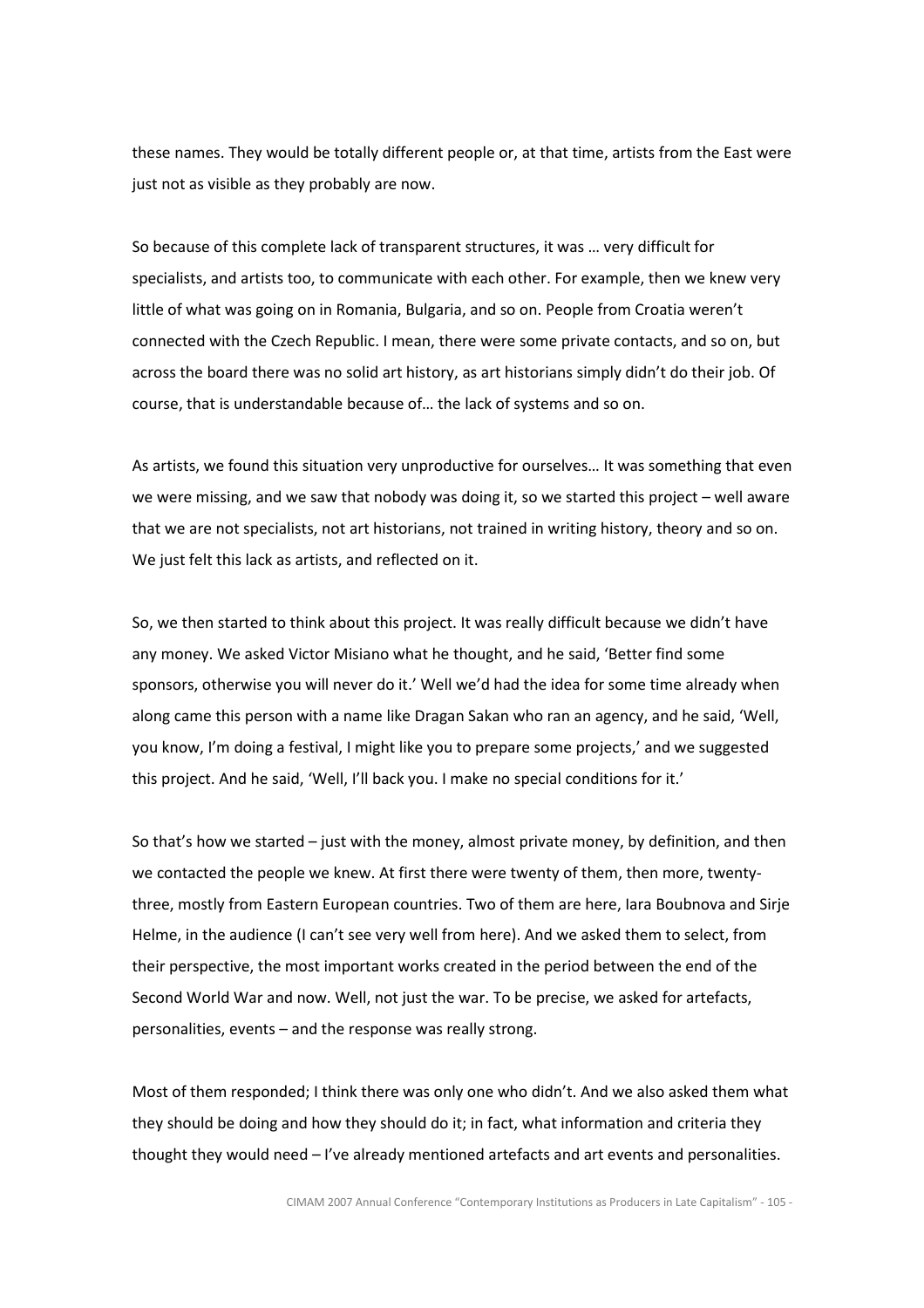Then we asked them to write down why they believed these artefacts were so relevant, and the precise data and documentation of the project, plus a description, and also that they should provide us with the connections with other comparable artistic practices outside their own country; say with the West.

We also asked them to relate to artists within Eastern Europe, artists who were connected and influenced and so on. After a year, I think this was in 2001, and then in spring 2002, we got an enormous amount of material: documents, tapes, catalogues and so on, so it was obvious that these people also felt that something like this needed to be done. Maybe people reacted so well because we weren't from a big country – we were from Slovenia. I don't know, but if we were from Russia or somewhere else it could have been much more difficult, in a way.

So we got these reactions and started to build the map, and, of course, here you see the detail. I'll go back a bit. This isn't a good image because it's too light, but you will see that we got about 220 different artefacts, events and so on, and classified them through space and time. Maybe it's also important to say that we asked people to present artworks from their respective backgrounds and countries, to avoid the proposal of 30 Kavakovs, because we wanted to cover all the territory.

The idea was not to present a national art history show, but to cover this big territory, and we didn't present them nationalistically in the end. So, here you see this 'X', and each X represents one item or article, art work or phenomenon or whatever. And, later on, you see that they are connected by the red lines we drew after the intervention, the proposition of all the selectors. They would say, for instance: I don't know how Group Zero and Igor Toševski of Macedonia are connected, and we would draw the red lines, based purely on the selectors' impressions.

Then there's the blue line. The blue line is different. We found out from Ana Peraica from Croatia that as well as this connection, she also drew a line of what she called the 'anonymous artist'. She found out that in the territory of Yugoslavia the concept of anonymity existed for a long time, and she drew this line of anonymity, then we, IRWIN, mapped three other lines we were interested in. One is about Moscow conceptualism; another one, if you look on the line, is about Sots-Art, and the third we worked on is retro-avant-garde.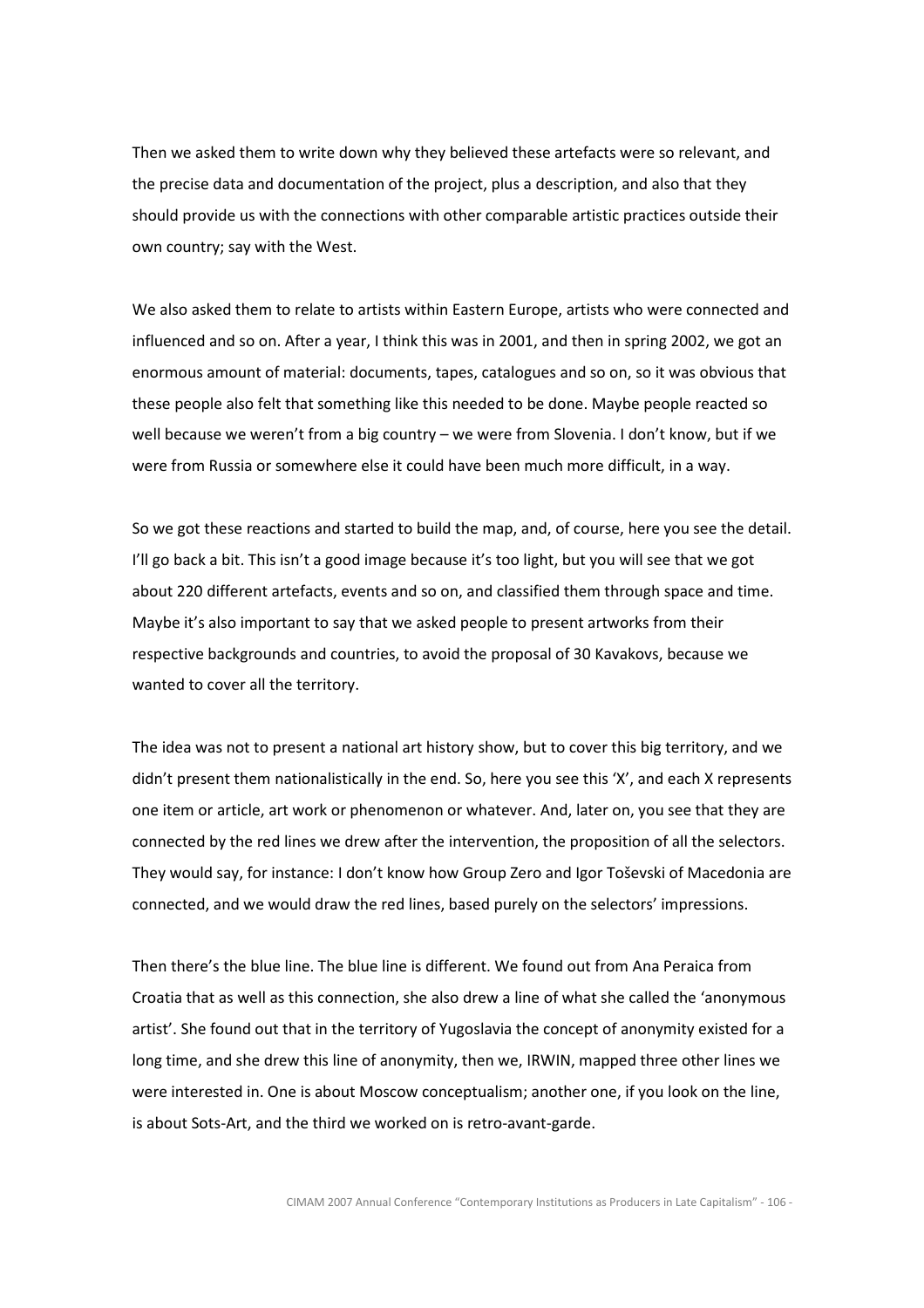So, when we had this map and this basic data, we first made, let's say, a kind of a… road book, you know, like a road map. It's a book with this map and very short descriptions of the work, really… in three sentences or something like that, and there you have the results of what was collected in this period of time.

And then we put all material on the Internet. We opened a site, www.eastartmap.org for people; so that everybody who thought there was something missing could suggest it, or could replace something. I think in the beginning we thought that people would replace things, because our idea was not to make a database of East European art; our idea was to make a map with which you can navigate it, not to have, like 3000 examples of work.

But people didn't want to replace things, in fact. You always learn as the project goes on. People started to suggest other works that were missing. For a year we had this site open and sent some information around, and after a year we'd got about 25, something like that, new propositions. But these propositions were not unprepared, like you just tick a box, a name or whatever. We didn't consider such propositions. It was important to write a short text, like half a page or so, about why this work was worth being included.

And then we set up an international jury, composed of people from Eastern and Western Europe – one of them was Georg Schöllhammer, who might be here, he was yesterday – and the jury met in Ljubljana, and from these 25 or so suggestions they selected nine works to be included in the East Art Map.

So this was, you might say, a very formal procedure. Like with a magazine or a book, you have a board to decide what goes into the book. And, well, the next phase was… we now had this selection that was nine names or works bigger than the previous selection, and we had already been thinking for some time about how to formalise it, and we had been thinking of doing a book. Well, you know, it was like this in Eastern Europe: you would have, of course, a lot of exhibitions, and people would be exhibited and so on, but in reality there was very little in the way of comparative studies of artists, or coverage of this artist, that artistic movement, what was going on in East and West.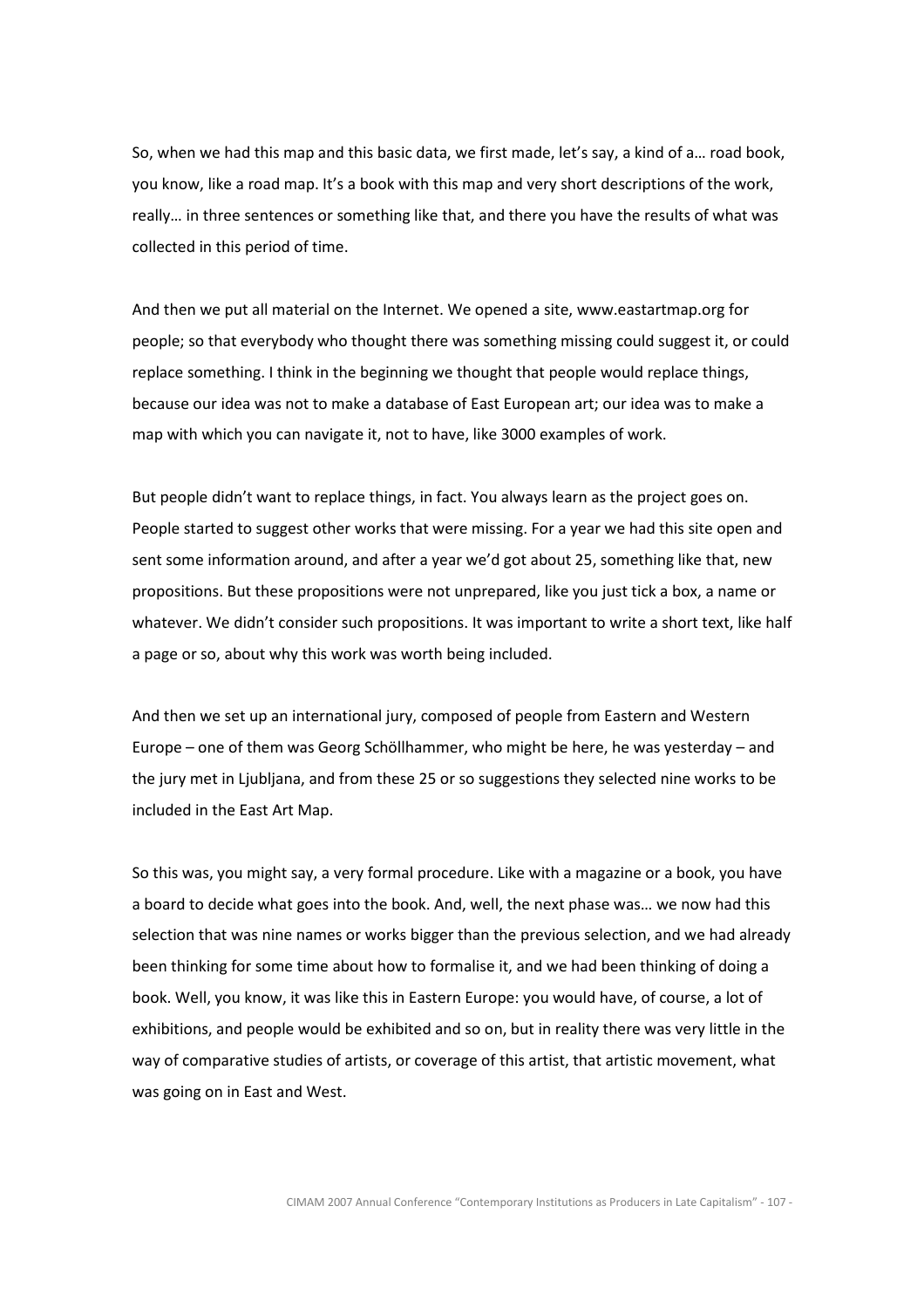So it's all a little bit isolated, and reflection was very important. If we did a book, we wanted not just to say who is who, or publish just this map, but we wanted also at least to start some sort of process. So we asked 17 different writers to write comparative essays on various topics. Of course, we didn't do this – we couldn't, because it was the first time, as a project which would take years and require us researching the subject completely. But we did have the opportunity to ask people to write certain case studies on different topics. For instance, we asked… Igor Zabel, who unfortunately died two years ago, to write a text on the Slovenian conceptual groups and compare conceptual groups in Slovenia with what was going on in the West. And, would you believe it, it was never done!

So simple things like that were never done, never put into context. He did a brilliant text, and Inke Arns from Berlin wrote a text together with Saskia Sassen about how a certain concept of art, conceptual art, coming from Eastern Europe, influenced the new media art in the West. So sometimes there was kind of a flow in another direction. And there were some other texts, and this book just came out; I think it was published last spring, with the publisher Afterall; Charles Esche is here as well, in collaboration with MIT Press – which is, in fact, very important, because if we had published such a book in Slovenia or South East Europe, its visibility would have been very low for various reasons: distribution problems, and others as well.

So basically this book is a kind of source of information, and as of now is still a work in progress, the site is still open for new propositions, and if maybe the book is reprinted, hopefully, we will add new information, the additional selections.

I also want to say that in this book the texts on the artists are relatively substantial; there is one page for each artist or work, whereas in the previous publication there were only a few lines. So you could read it by names, or by countries, you could search for certain topics in that book. Maybe I'll just go quickly through [the slides], because I think the artists deserve just a few images, a short selection, so that you get a glimpse of what kind of works are in this book.

This is a work by Ivan Kožarić, from the early sixties. It is a kind of, let's say, proto-length work, called 'Cutting Sljeme'. This is like a gouache he painted over a photo, and the idea was to cut the hill.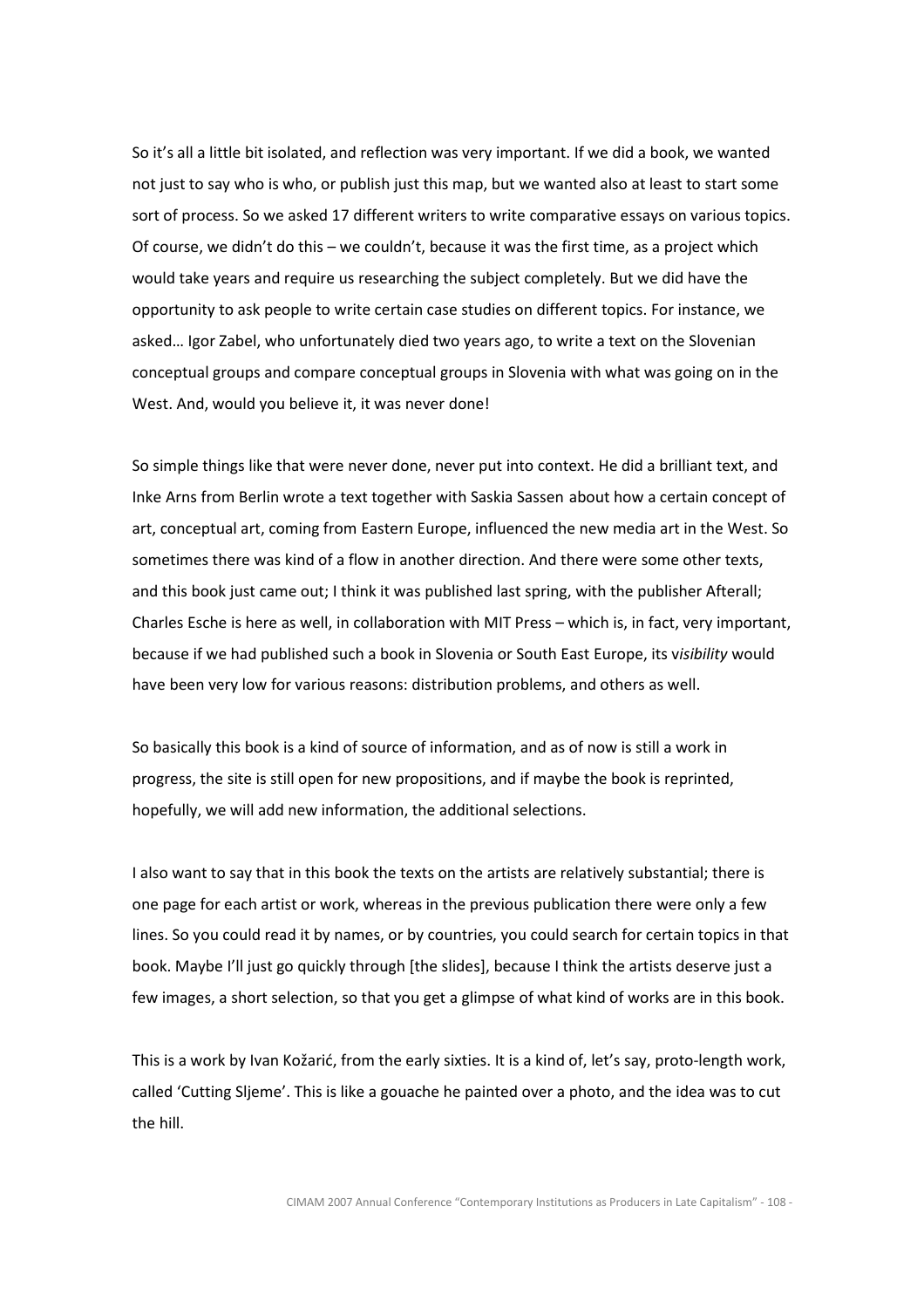This is one by Mikhail Chernyshev, who stretched bought geometric plastic tablecloths and wallpapers over wood subframes in 1962 and exhibited them as paintings. So in fact he bought ready-made paintings in a Russian shop.

This is a work by the Slovenian Group OHO, very important for us, and we also believe very important in a wider context. This is their action and sculpture; it's called 'Wheat and the rope'. You see they just intervene with the rope in the wheat field.

This is a marvellous work. In fact, it is a video, I think it's an 8mm, Tomislav Gotovac, when he just walked all over… he drew a line, and walked along that line all over Belgrade.

This is by Maria Bartuszova, I think, it's also in the current documenta.

Most of you probably know this work. It's by Mladen Stilinović from Zagreb.

This is the work which we wanted to put on the cover of the first book, but the distributors said that they wanted to reserve it for another edition.

This is a beautiful work by Róza el Hassan – it's like, I think, a bug in a pear. Sculpture.

This is a performance by Tanja Ostojić. And a work by Zbigniew Libera, whom most of you probably know for what he did for the Venice Biennale, and then took away.

This is a beautiful work by Vladimir Nikolić, from Serbia, a video in which five young people cross themselves against a background of techno music. It could be like an MTV-video, but very minimalistic.

This is an art work by Rassim Krastev, from Bulgaria; he was getting the money and the food to change his body, from a kind of a poetic-looking guy to a bodybuilder.

This is the work of Slovenian director Dragan Živadinov, who took part in Gravitation 0, the Russian space-simulation flight, about, I don't know, six years ago.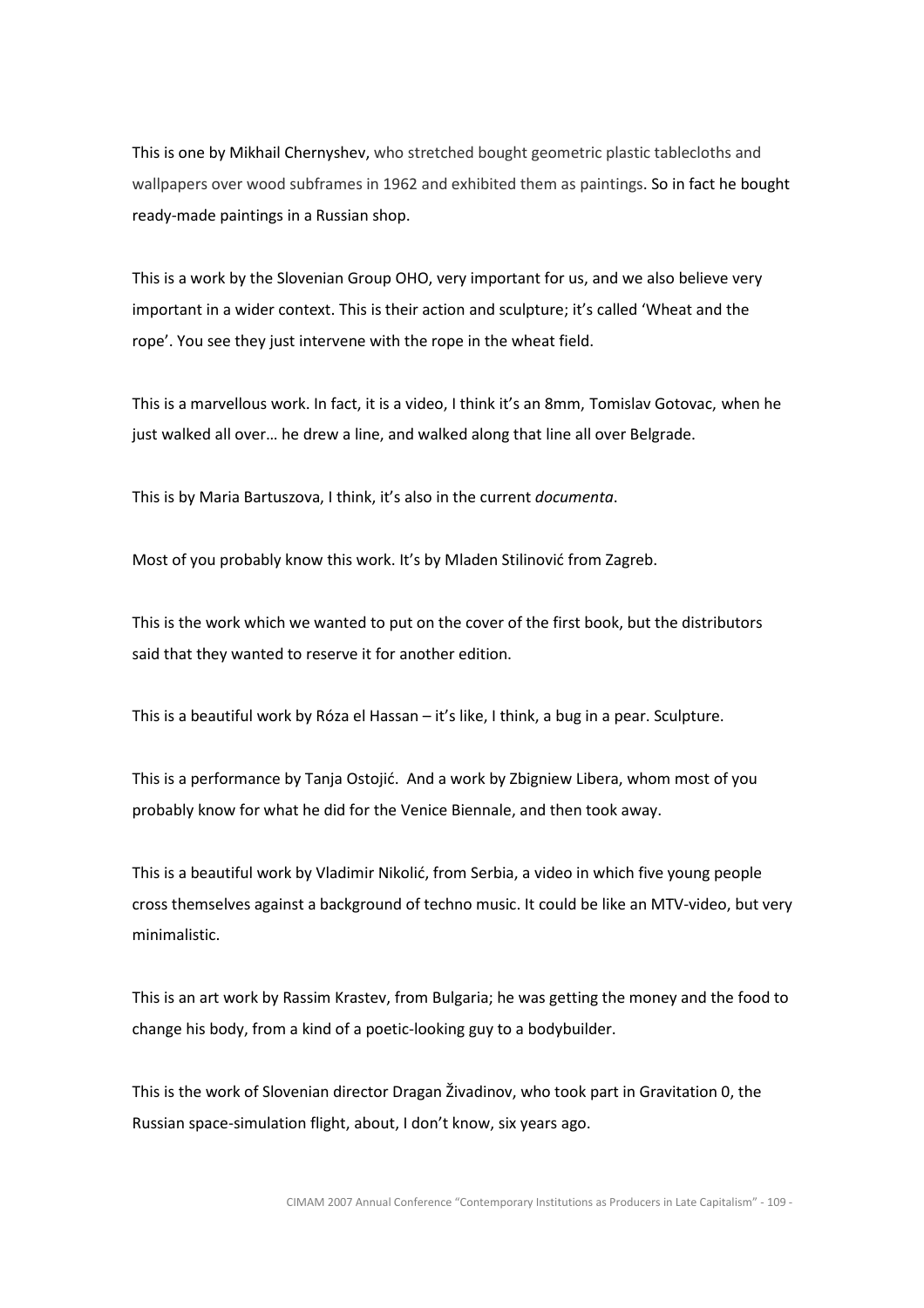Here, I would like to show you also a few slides from an exhibition, which we didn't originally plan to do, but Michael Fehr, the ex-director of the Karl Ernst Osthaus Museum, which we think is one of the most interesting museums, suggested to us. So we made our selections, IRWIN and Michael Fehr. We chose what we believed were the crucial works in the East Art Map project. But we limited ourselves to the end of seventies. Only a few works from the eighties were included, because those artists had started working in the seventies. So we did this show, and called it the 'East Art Museum'.

Here's a work by Kazimir Malevic from Belgrade.

This is a work by Knifer – not Kiefer, Julije Knifer. On the left is the work of the same artist who did the tablecloth, Chernyshev, but here it's like wallpaper.

Braco Dimitrijević, on the left.

What was important at this exhibition was that Michael Fehr also proposed that there should be small exhibitions done in a way to show the public how the same work could be displayed very, very differently. So a group of his Art History students from Bonn were working on this show, displaying all this work in a kind of mini-exhibition… Here, you see, there were like seven different stages here. I have to finish…

So this was the show we did in Hagen, and in the end we also did a symposium in Leipzig, which Beatrice participated in, with her students. And this symposium was a collaboration between different universities from Eastern and Western Europe, including younger theoreticians to work on the East Art Map. And the book was published.

Thank you very much.

### Gerald Raunig:

# Changing the Apparatus of Knowledge Production

This provisional text is the slightly edited version of a talk, held on the occasion of the CIMAMconference 'Contemporary Institutions as Producers in Late Capitalism', 21 August 2007. For further reading on Benjamin and Tretyakov see Gerald Raunig, Art and Revolution. Transversal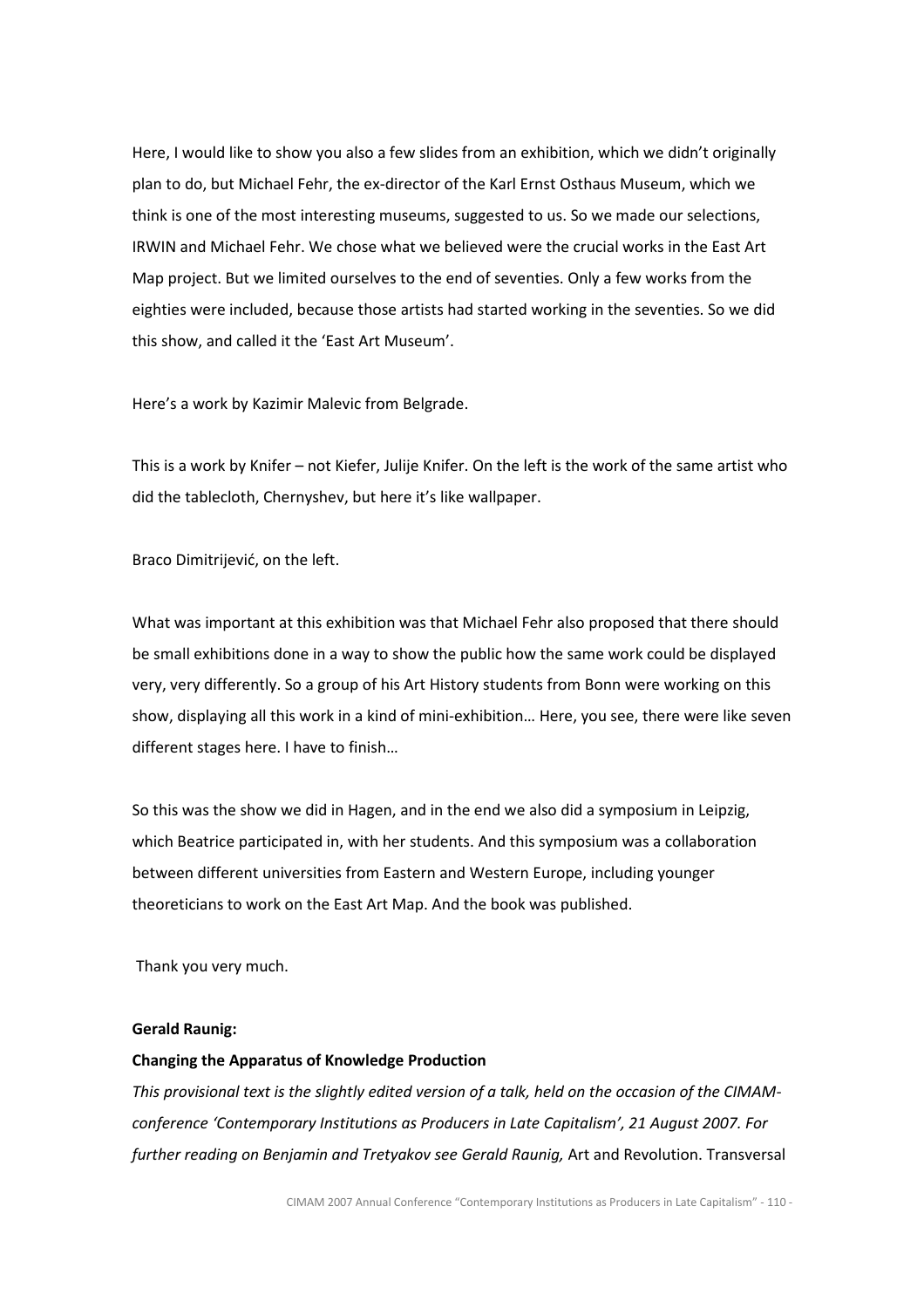Activism in the Long Twentieth Century, Los Angeles: Semiotext(e) 2007; on Culture Industries see Gerald Raunig, Creative Industries as Mass Deception,

http://eipcp.net/transversal/0207/raunig/en; on machinstiic enslavement, see the forthcoming book by Gerald Raunig, Mayday Maschine. Eine kleine Philosophie der Maschine als sozialer Bewegung, Wien: Turia+Kant 2007.

As the last speaker of this conference I want to return to the start, to the concept paper of the conference and its reference to Walter Benjamin's essay 'The Author as Producer'. But before trying to adapt the main thesis of the essay to the question of knowledge production today, let me take a detour to Adorno and Horkheimer again. In my opinion, Benjamin was much ahead of his colleagues in critical theory. [I believe] Peter Weibel wrongly translated Adorno's and Horkheimer's 'Kulturindustrie. Aufklärung als Massenbetrug' as 'Culture Industry. Enlightenment as Mass Betrayal'. I think that's wrong: it's 'Mass Deception', and I want to reserve the term betrayal for a different signification. I'll return to that later, and stick for a moment to the problems of the essay by Adorno and Horkheimer. Peter Weibel summed it up with the sentence: 'Mass media destroys the consciousness of the consumers.'

Culture industry, according to Horkheimer and Adorno, totalises its audience, exposing this audience to a permanently repeated, yet ever unfulfilled promise. And here's a typical quote from Horkheimer and Adorno in their eloquent style, which is very hard to translate: 'Immerwährend betrügt die Kulturindustrie ihre Konsumenten um das, was sie immerwährend verspricht' – 'The culture industry perpetually cheats its consumers of what it perpetually promises.' What becomes evident in the image of consumers who have succumbed to the anonymous culture-industry apparatus of seduction is both the culmination and simultaneously the limitation of Horkheimer and Adorno's approach: the figure of the 'deceived masses' victimises them as passive, externally determined, and enslaved.

But it's not only the victimised position of the consumer; we also find a specific image of production: like the consumers, the producers also appear as subjugated, passive functionaries of the system. Whereas in Benjamin's theories of authorship and new media, and Brecht's Lehrstück theory and practice of the early 1930s, there are inherently only authors and producers, instead of a consuming audience, Horkheimer/Adorno's rigid image shows only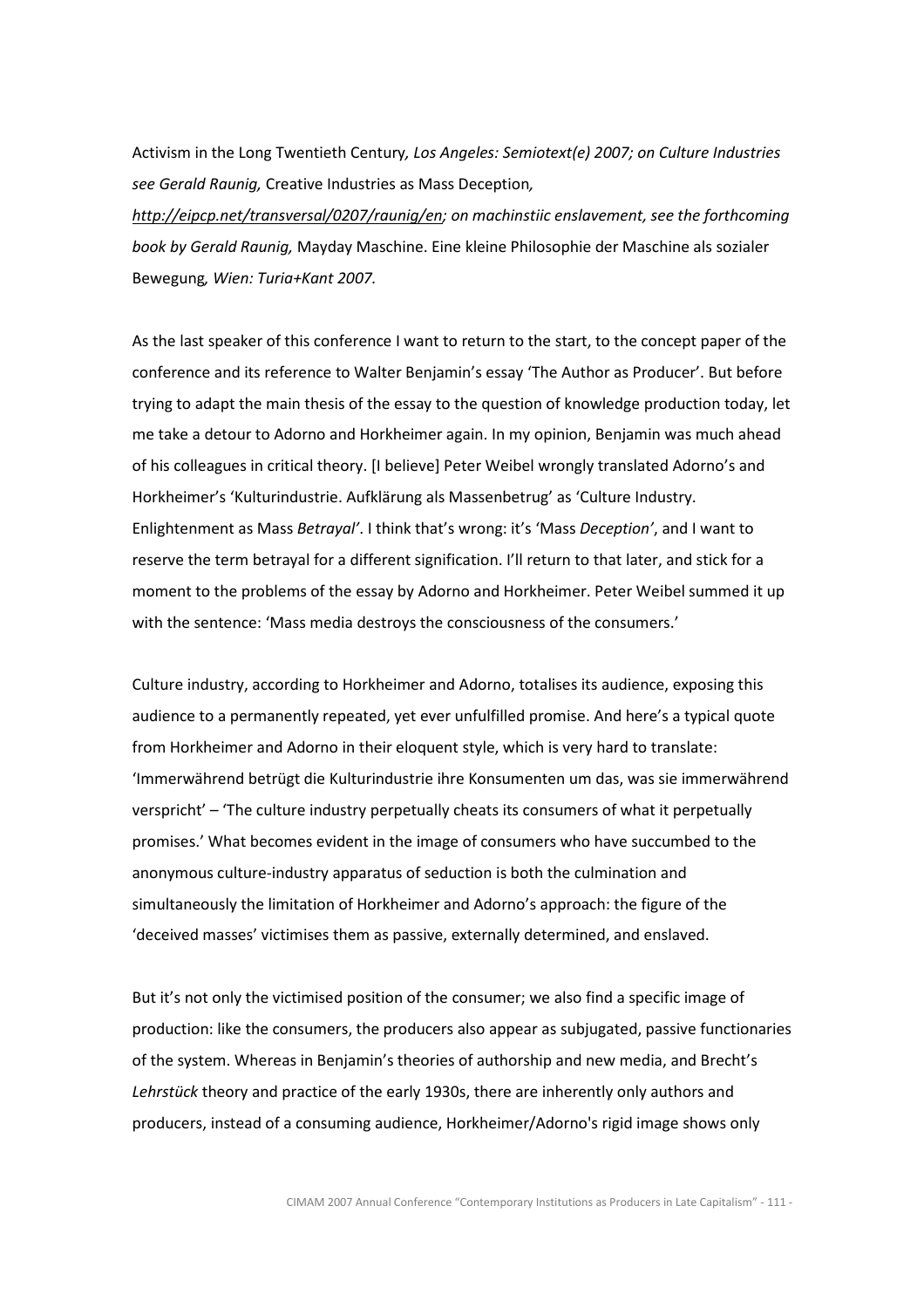strangely passive producers trapped in the totality of the culture industry. Social subordination remains the only imaginable mode of subjectivation, even on the side of production. I have to limit myself here to these two components of the simple and crude concepts of producers and consumers, but of course we have heard some more contemporary ideas on the relationship of culture industries, producers and consumers in the talk of Chantal Mouffe, especially when she referred to Paolo Virno's Grammar of the Multitude. I can only add, from the perspective of Félix Guattari and Maurizio Lazzarato, that a second line develops beyond social subjection, which emphasises active involvement and modes of subjectivation in addition to the structural factors that are described by Adorno and Horkheimer. In contradistinction to social subjection, Guattari calls this second line 'machinistic enslavement' [asservissement machinique]. This is very much connected with what Michel Foucault called 'governmentality'. Enslavement and subjugation are simultaneously existing poles that are actualised in the same things and in the same events. In the regime of social subjugation, a higher entity constitutes the human being as subject, which refers to an object that has become external. In the mode of machinistic enslavement, human beings are not subjects, but parts of a machine that outweigh the whole.

Now it is important that this double form of social subjection and machinistic enslavement reaches far back into early modern times, and just becomes actualised in a specific way by the living and working conditions that emerged in the context of the new social movements in the 1970s and the principles of the post-1968-generations: deciding for yourself, what and with whom and when you want to work; freedom, autonomy, self-determination, collectivity and in this context consciously choosing precarious living and working conditions. When Chantal Mouffe was talking about Boltanski/Chiappello, she referred to a similar figure, but I would be careful to use their dichotomic opposition of artistic and social critique. And I would not want to bash the 68-generation; on the contrary, it was very necessary to leave the cage of the Fordist modes of subjectivation, but – as many post-structuralist and autonomist theories argue – these modes of living and of working, these desires for autonomy, have been outweighed by post-Fordist capitalism and turned into a new regime of social subjection and machinistic enslavement.

Isabell Lorey developed the term 'self-chosen precarisation', or 'self-precarisation': she insists that people still had to learn to develop a creative and productive relationship to the self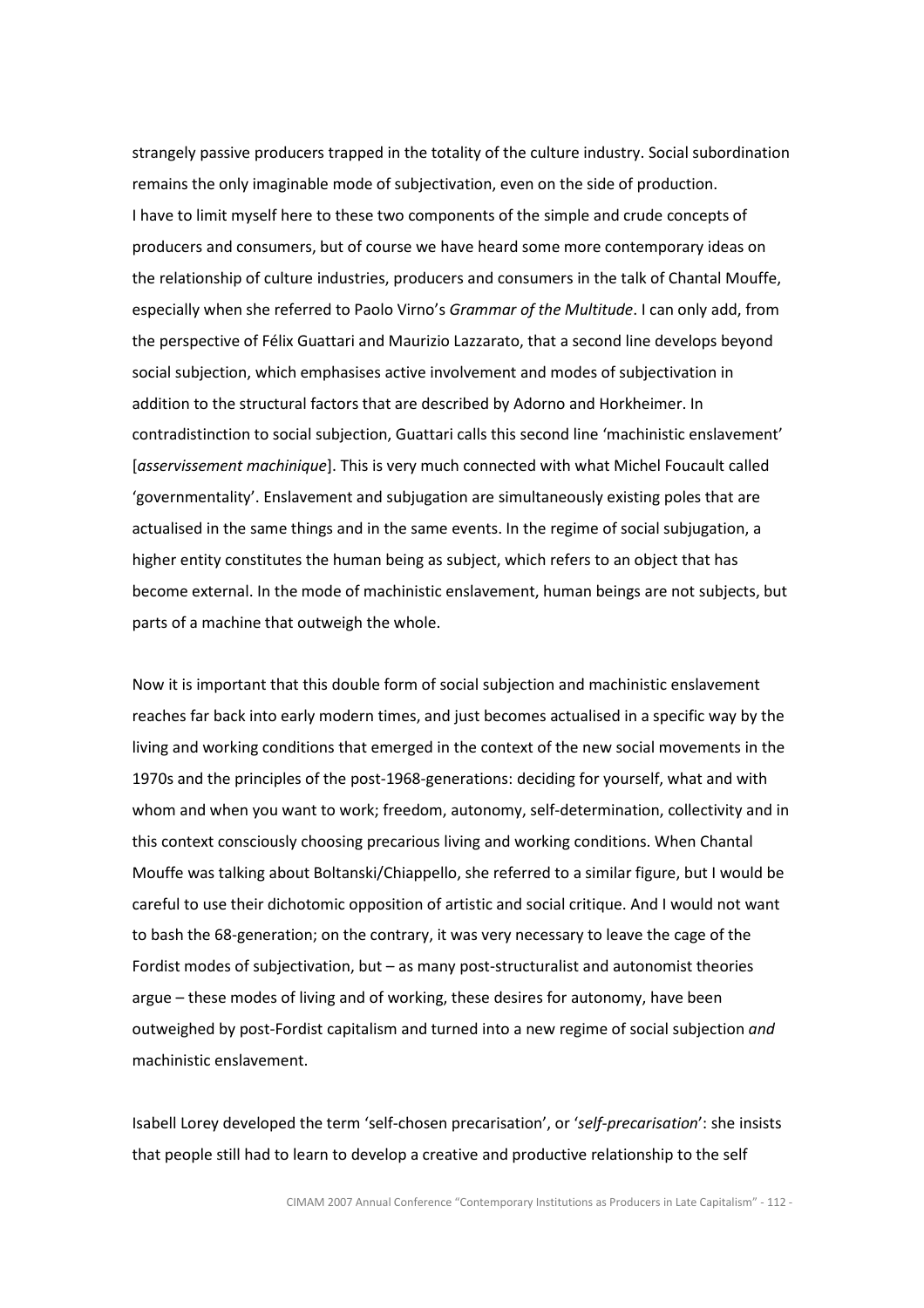under liberal government as well. This practice of creativity and the ability to shape oneself has been a part of governmental self-techniques since the  $18<sup>th</sup>$  century. But what is changing here, according to Lorey's argument, is the function of precarisation: from an immanent contradiction and marginalisation in liberal government to a function of normalisation in neoliberal government, from an inclusive exclusion at the margins of society to a mainstream process.

These developments also explain the transformation of the culture industry described by Horkheimer and Adorno into the current forms of the creative industries, which is in a very bad sense also the future of museums. The experiments of the 1970s to develop self-determined forms of living and working as alternatives to the normalised and regulated regime of work were especially influential. With the emancipation from spatially and temporally rigidly ordered everyday life, there was also a reinforcement of the line that allows subjectivation beyond social subjugation to be imagined no longer only in an emancipatory way. Quote Lorey: 'It is precisely these alternative living and working conditions that have become increasingly more economically utilisable in recent years, because they favour the flexibility that the labour market demands. Thus practices and discourses of social movements in the past thirty to forty years were not only dissident and directed *against* normalisation, but also at the same time, a part of the transformation towards a neo-liberal form of government.'

OK, so here we are in the present: at a time when the old ideas and ideologies of the autonomy and freedom of the individual (especially the individual as genius artist), plus specific aspects of post-1968 politics, have turned into hegemonic neo-liberal modes of subjectivation. Self-precarisation means saying yes to exploiting every aspect of creativity and of life.

And once again: there is a double situation of social subjection and machinistic enslavement. There is not only – to repeat Florian Pumhösl's quote in the context of Hannes Meyer – 'the community ruling the individual' in the mode of social subjection and repression, but there is also the mode of machinistic enslavement, of self-control, self-government and selfprecarisation. Why do I insist on that dual system of subjection and enslavement? Because only against the background of this analysis can we think about contemporary resistance,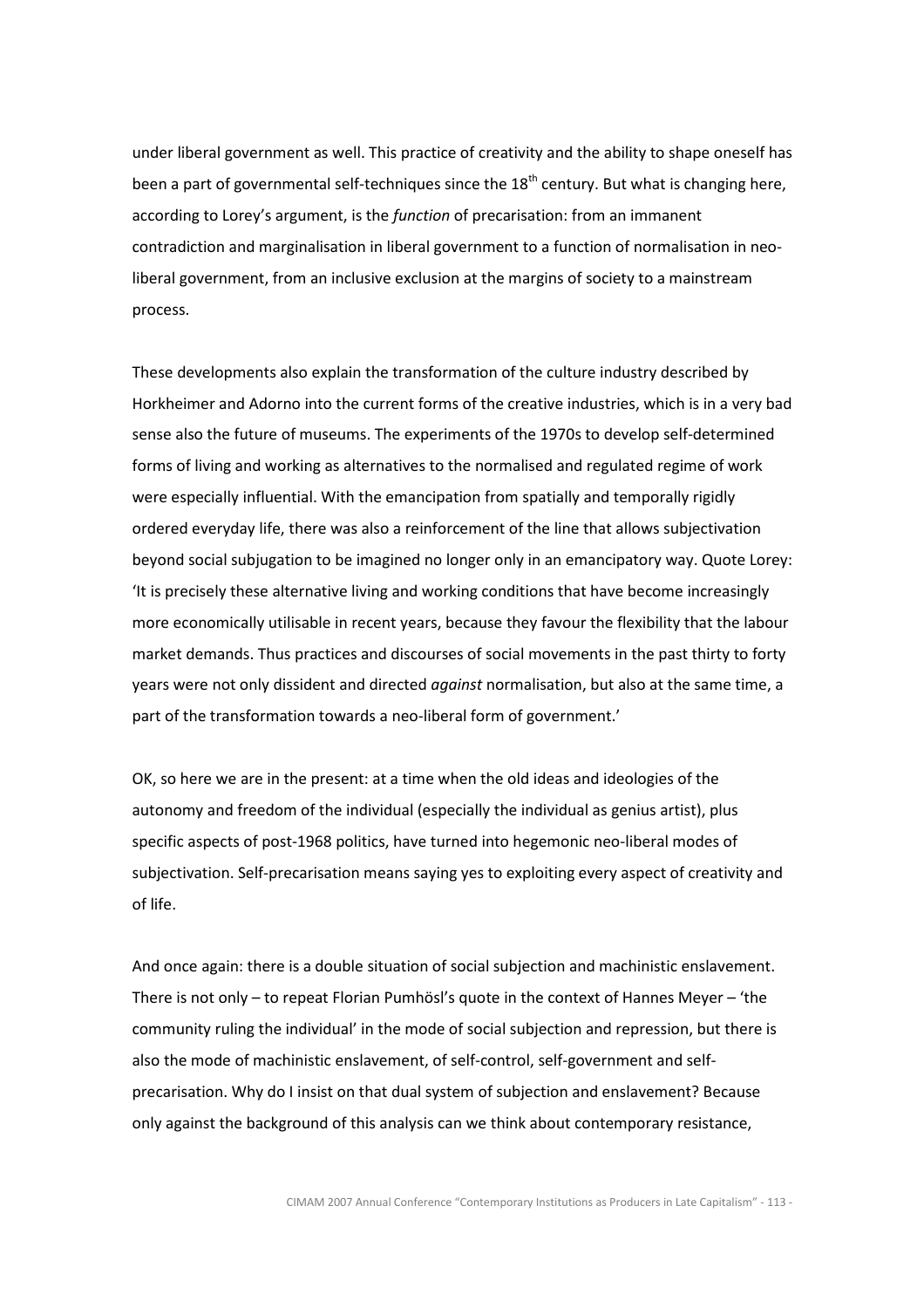changing our modes of subjectivation and changing the production apparatus, not least of art institutions.

The term 'production apparatus' leads me back to Walter Benjamin and 'The Author as Producer', written in 1934, and I have bad news for Sabine: the lecture which was supposed to be held at the Institute for Fascist Studies was never delivered. Anyway, it is a wonderful and rich text which has often been discussed in art theory, but still offers new interpretations. The author is a bourgeois intellectual, thinking about the betrayal of his own class. As he finds the position alongside the proletariat is an impossible one, Benjamin wants to test another impossibility: the flight from projecting the proletariat as 'the other'.

He draws a clear distinction between the question of how a work relates to the production conditions of its era, and the question of how a work is positioned in the production conditions of its era. The first one is a question of the political content of a work; the second one problematises the position in a certain production apparatus and the question of how to change it.

Besides his friend Brecht, the main example in Benjamin's essay is Sergej Tretaykov: in the early 1920s known for his revolutionary theatre work together with Meyerhold, Eisenstein, Majakovsky: in their search for a homogenic proletarian public they had a lot of experiences and in the end found a certain, quite homogenous public, but not in their sense: it was the public – and that could remind us about what Charles said about the museum public as also a specific public of the new rich – Moscow theatre public in 1923 was mainly a NEP audience, a very specific new rich audience. This was one of the reasons for Eisenstein's and Tretykov's flight from the theatre to the factory, and later Eisenstein's retreat into film work and Tretyakov's journey into a much broader field.

When in 1928, in the era of total agricultural collectivisation, the watchword was 'Writers into the kolkhoz', Tretjakov joined the 'Communist Lighthouse' commune and began to work on the following themes during two long stays: the convention of mass meetings; the collection of money for down-payments on tractors; convincing individual farmers to join the kolkhoz; the inspection of reading rooms; the creation of travelling newspapers, and the management of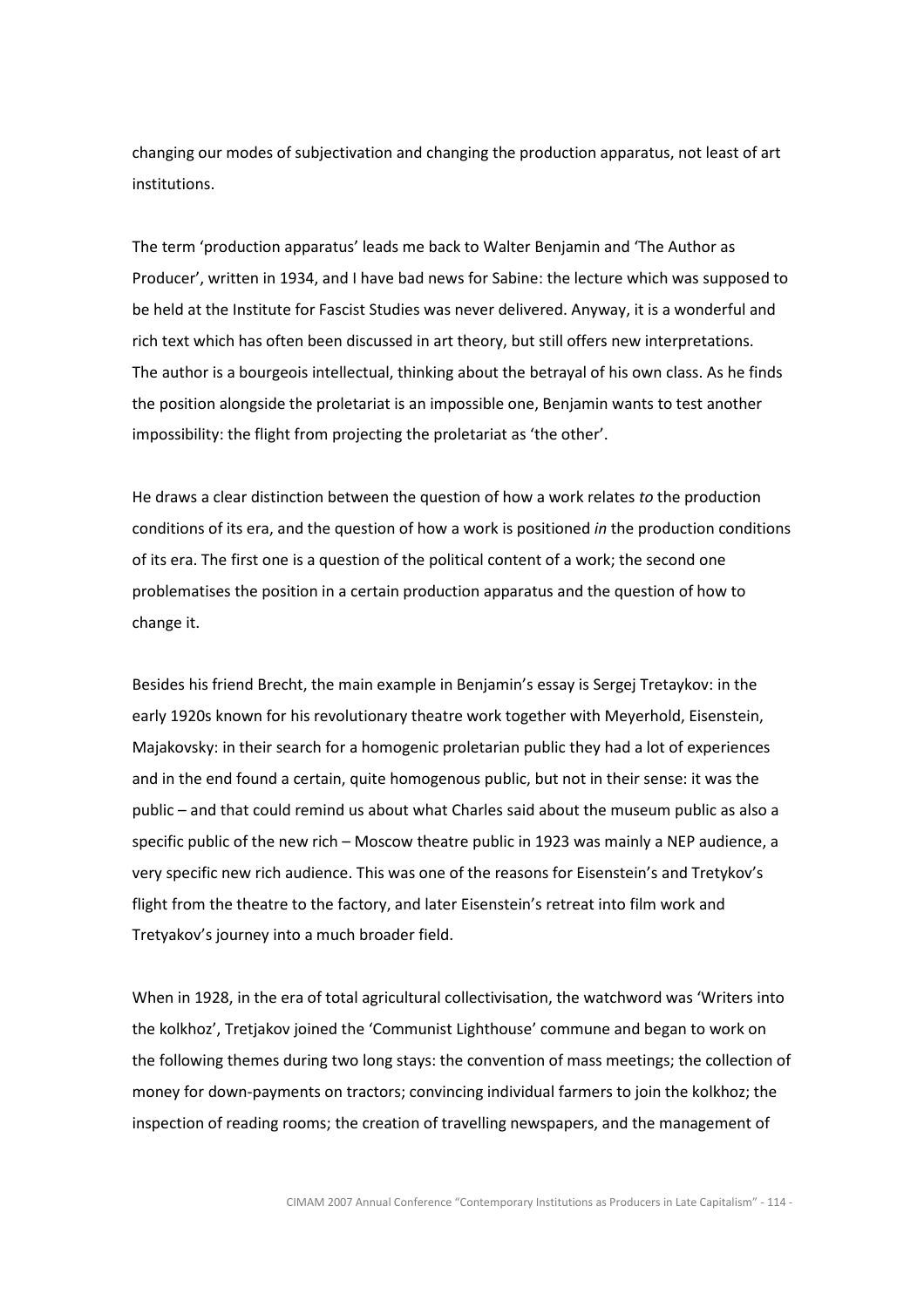the kolkhoz newspaper; writing reports for the Moscow newspapers; the introduction of radio and travelling cinemas, etc.

This broad assembly of collective 'knowledge production' is quite far off the idea of the universal intellectual. The universal figure, which implies a speaker articulating the mute truth of others, must necessarily come under fire in emancipatory, egalitarian contexts. According to Benjamin, contents and political tendency retain a counter-revolutionary function, as long as the instruments, forms and apparatuses of production, i.e., the relationship between the universal intellectual and the proletariat, remains unchanged. Benjamin refers not only to the example of 'Activism', but also to that of Neue Sachlichkeit to describe how the bourgeois apparatus of production itself and its publications are able to assimilate and even propagate revolutionary themes using the figure of the artist/intellectual beside/above the proletariat. The work of writing for the proletariat from the position of a law-giver and a fighter for justice is a presumption; the status of the universal intellectual is an untenable one. If the intellectual's solidarity with the proletariat can always only be a mediated solidarity, then the intellectual, who has become a *bourgeois* intellectual due to social and educational privilege, must become, according to Benjamin, a 'betrayer of his [bourgeois] class of origin'. This necessary betrayal consists in the transformation of his position from someone who supplies the production apparatus with contents, revolutionary as they may be, to an engineer who changes the production apparatus; as Benjamin formulates it, someone who 'sees as his task to adapt this apparatus to the purposes of the proletarian revolution'.

For a renewal of the demand that Benjamin poses, of adapting the production apparatus rather than supplying it, it seems to me that both aspects are equally important. The first part of the demand, not to supply the production apparatus, could be updated with the help of Gilles Deleuze's criticism of representation, namely the criticism of the framework of media representation and the function that intellectuals and artists carry out within this framework. The second part of the demand, that of *adapting* the production apparatus, is also found in an expanded form in Foucault's exhortation to specific intellectuals to constitute a new politics of truth. There are echoes of Benjamin's figures and terminology in both Deleuze and Foucault: with Deleuze it is the topos of betrayal, with which the intelligentsia leave their class; with Foucault it is the specific intellectual as 'specialist', which Benjamin in turn took over from the terminological toolbox of the Russian productivists.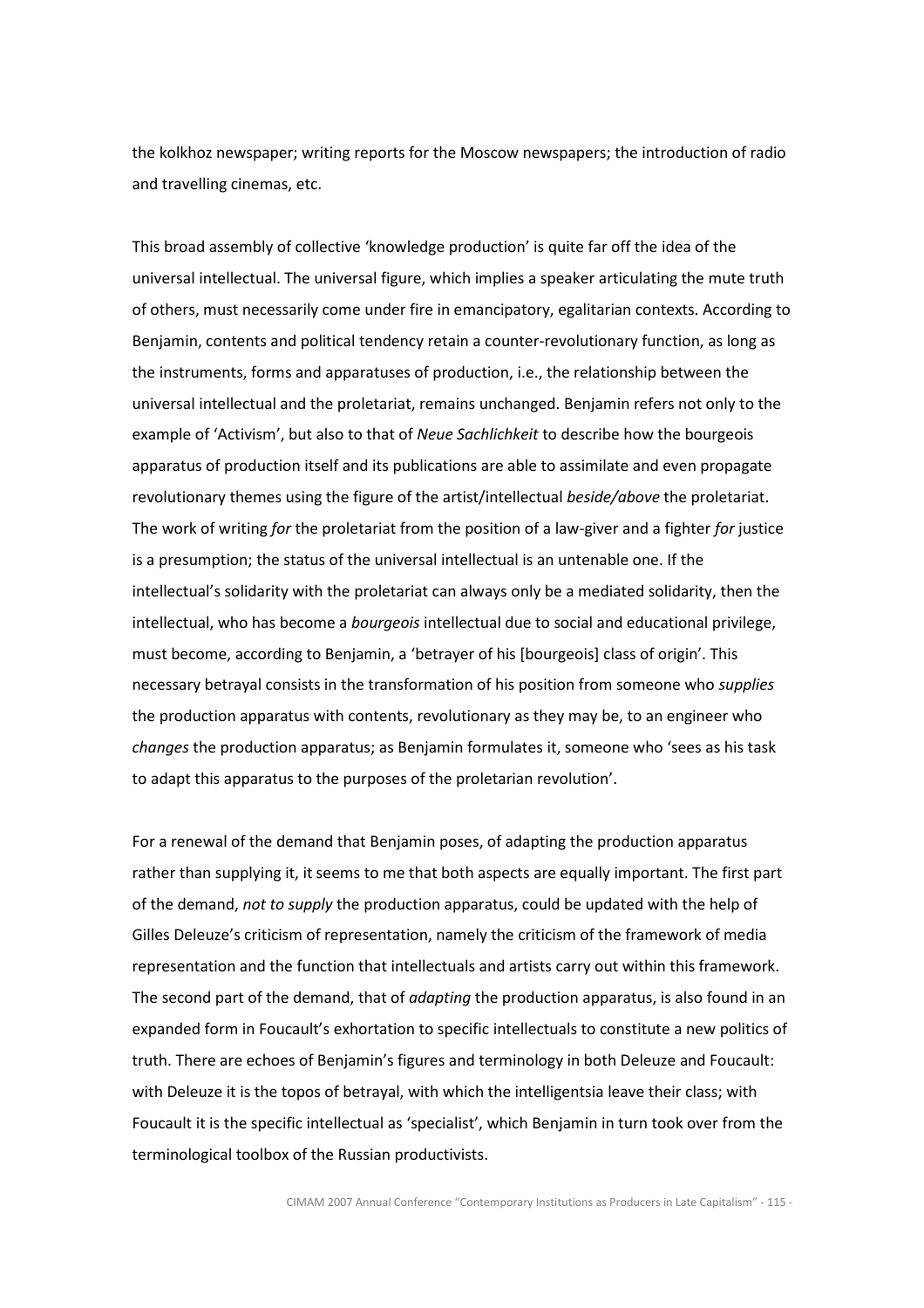'The intellectuals to come will not be individuals, not a caste, but rather a collective concatenation, in which people are involved, who do manual work, intellectual work, artistic work,' said Guattari as early as the late 1970s. In the post-Fordist setting of cognitive capitalism there is evidence that knowledge-production as the privilege of intellectuals is dissolving, while there is an increasing diffusion of 'the power of truth' in society at the same time. What Marx once alluded to in the term 'the general intellect' was taken up again in the Italian tradition of the Operaism of the 1960s and '70s as 'mass intellectuality' generalised by social struggles.

In his famous 'Fragment on Machines' Marx wrote that machines 'are organs of the human brain, created by the human hand; the power of knowledge, objectified. The development of fixed capital indicates to what degree general social knowledge has become a direct force of production, and to what degree, therefore, the conditions of the process of social life itself have come under the control of the general intellect and been transformed in accordance with it. To what degree the powers of social production have been produced, not only in the form of knowledge, but also as immediate organs of social practice, of the real-life process.' In his texts on this theme, especially in the *Grammar of the Multitude*, Paolo Virno picks up directly from the 'Fragment on Machines' and the concept, casually introduced there by Marx, of the general intellect. Even if social knowledge was really ever fully absorbed in the technical machines in the era of industrialisation, this would be completely unthinkable in the post-Fordist context: 'Obviously, this aspect of the "general intellect" matters, but it is not everything. We should consider the dimension where the general intellect, instead of being incarnated (or rather, cast in iron) into the system of machines, exists as an attribute of living labour.' As post-Operaist theory formulates, following Guattari, due to the logic of economic development itself, it is necessary that the machine is not understood merely as a structure that striates the workers and encloses social knowledge in itself. Going beyond Marx's idea of knowledge absorbed in fixed capital, Virno thus posits his thesis of the simultaneously preindividual and trans-individual social quality of the intellect: 'Living labour in post-Fordism has the raw material and means of production: thinking that is expressed through language, the ability to learn and communicate, the imagination, in other words the capacity that distinguishes human consciousness. Living labour accordingly incarnates the general intellect (the "social brain"), which Marx called the "pillar of production and wealth". Today the general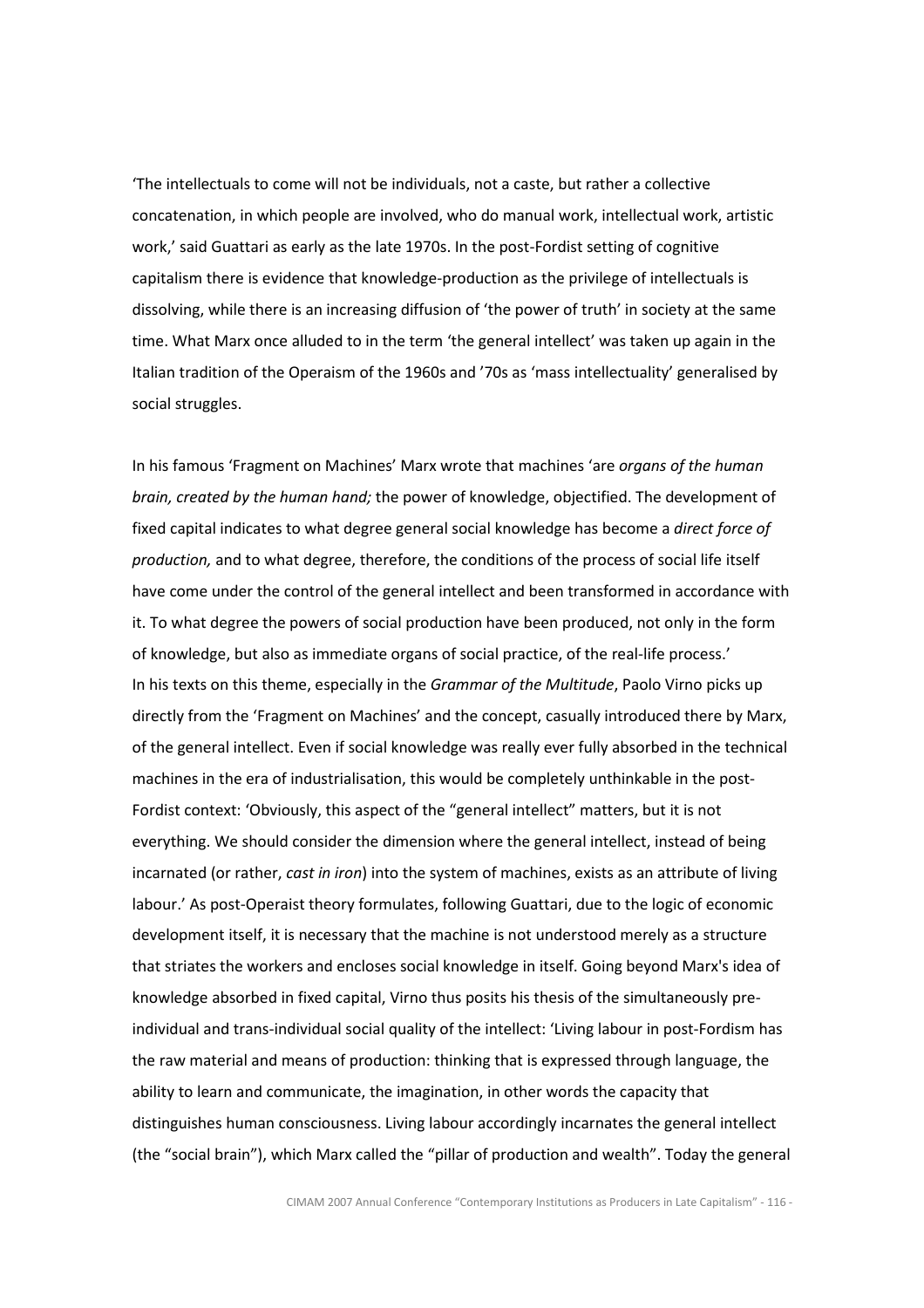intellect is no longer absorbed in fixed capital; it no longer represents only the knowledge contained in the system of the machines, but rather the verbal co-operation of a multitude of living subjects.'

By taking up Marx's term, Virno indicates that 'intellect' is not to be understood here as the exclusive competence of an individual, but rather as a common tie and a constantly developing foundation of individualisation, as a social quality of the intellect. Here pre-individual human 'nature', which lies in speech, thought and communication, is augmented by the transindividual aspect of the general intellect: it is not only the entirety of all knowledge accumulated by the human species, not only what all prior shared capability has in common: it is also the in-between of cognitive workers, the communicative interaction, abstraction and self-reflexion of living subjects, the co-operation, the co-ordinated actions of living labour. If we [want to] think about changing the production apparatus of knowledge-production in this context, which is also the production apparatus of art institutions, if we want to change it in an emancipatory way, we have to consider [not only] our own involvement in this setting and in the processes of (self-)precarisation, but also the function of universal knowledge-production and invention, both problems within ever-new forms of machinistic enslavement, AND how to resist modes of subjectivation.

#### Response and questions

Beatrice von Bismarck: Perhaps the best idea is to start with a discussion by the panel on some of the topics that were raised, and then open it up to the audience in general, and take up some of the issues that have been discussed through all three sessions.

I would like to start with a question that relates to all three – four – of you, and maybe you could answer it from your respective positions. It has to do with what, perhaps, Gerald, at the end, raised in terms of what Foucault called 'governmentality; – which sound terrible in any language – the idea that you're always filtering into an existing machine: you're part of it, but equally, it rules you. And I think I would like you, perhaps, to elaborate on that model again, and how it might have to do with the cultural production or the modes of institutional practices we have discussed over the last two days, and the differences between those contexts.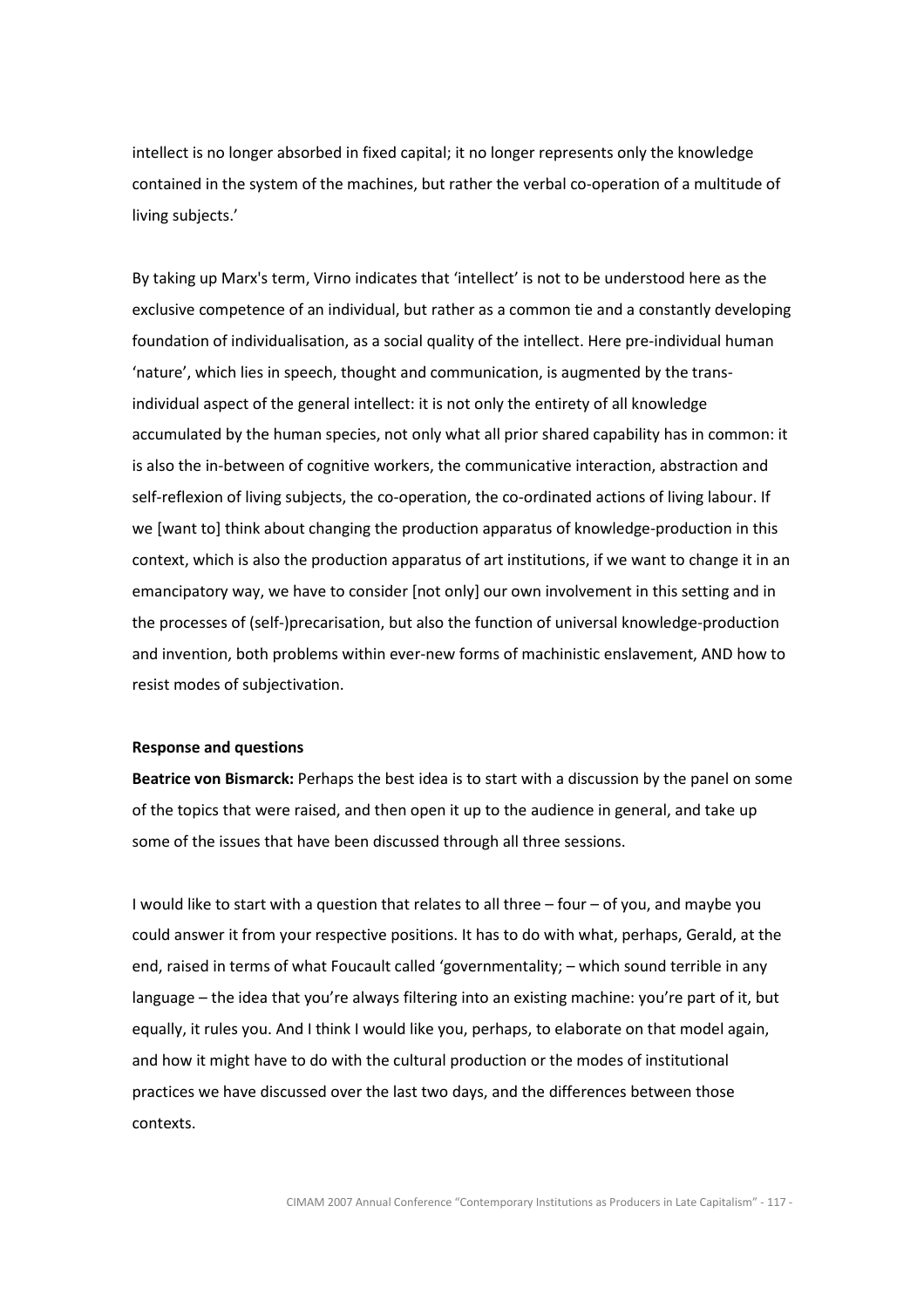And perhaps you would address this idea in terms of your comment: 'Education may be in part populist, but it's something we need'. And can we actually understand this role of education as maybe something that finds a way to accept and support whatever difference the context allows?

Thirdly, perhaps, you could address how East Art Map, as a project, made a strategic difference when you first started it, and the way it has now developed as something feeding, again, into an existing model of cultural production. By which I mean, for example, the difference between the distribution mode that you're using at the moment, and the transparency you discussed as something at the start of the project.

So those were the three questions. Maybe the two of you would start.

Miran Mohar: Would you like to go first?

Beatrice von Bismarck: Is there a mike down there?

Borut Vogelnik: Sure, I'll try to answer your questions.

So, maybe just to start, we already began to speak about this a little outside, over the coffee. What pleased me when I listened to Gerald's text … I realised that he extended… I must admit that I'm not familiar with Virno's theory, so when he extended a Marxist notion of modes of production influencing the product itself, I, of course, enjoyed it very much, because that was, in fact, what we used as our basis. Of course, from our point of view it was to some extent ambivalent. But still, we could openly claim art production in the East was different, so we based that claim on the Marxist theory (as Miran already mentioned). So, you can imagine that I love it when I hear that it can be extended to current reasoning as well.

So, the reason we did it was the following: we were amazed by quite a few things. The first was that, leaving aside all other practices, social practices and different social fields, which were in transition for quite some period – and this was on both the West and East sides respectively – everybody agreed that there should be a time when certain types of functioning should be adapted to other standards. In the field of arts, that was not so at all. Funnily enough, that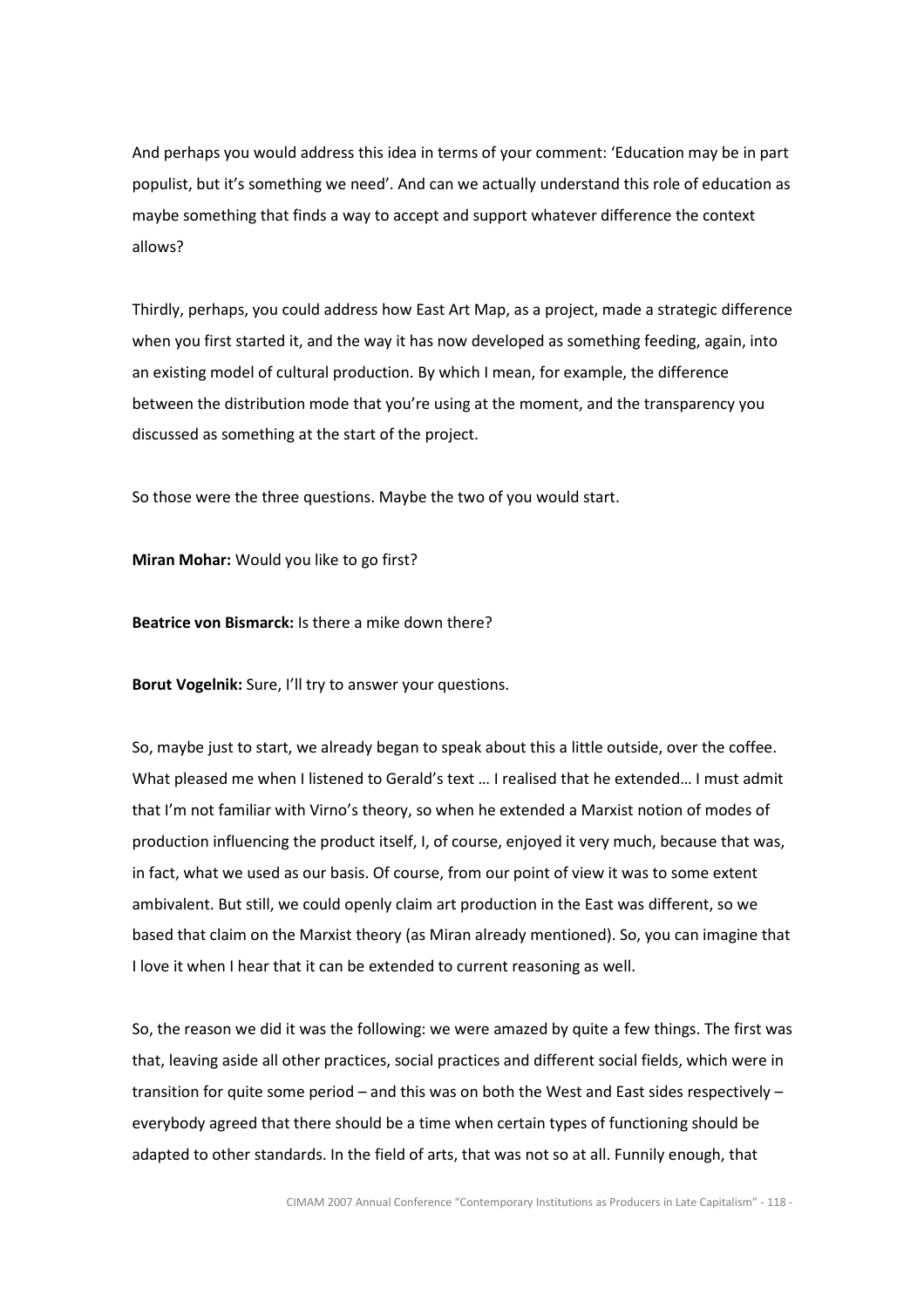seemed to succeed in a kind of surprise overnight transformation. We expected, at least from Leftist positions in the West – and it seems from what I heard yesterday, everybody here is Leftist, aren't they? – that they would see this as a good chance, a possibility, to use this possible differentiation. But no, nothing happened.

Everybody agreed that changed overnight. You can imagine, our insistence on a Marxist basis trying to be heard by Leftists from the West was pointing to an insistence on diversity. Why? For a very simple reason. First, because – again I'm going to turn to something that happened yesterday. A member of the audience, from Finland, mentioned that the difference between institutions should be taken into consideration, and I think that everybody agreed… So, that difference should be taken into consideration. And, funnily enough, in fact, everything that was said took the view that there is no big difference between these institutions and the political institutions. But if we agree about differences between institutions, then I hope we can agree about differences of cultural production in different countries, especially when the organisation of the production has been so different for so long.

Another thing: why not, and I would not like to sound cheeky here, why not accept fifty years of different production as an enormous opportunity? Why not use it? At least as something to think about, to research, to document? Why not…why be so… why hurry so much to cover it all overnight? I didn't get it. It was so out of the scope of my understanding. Why throw it away? Such an enormous and incredible experiment. I couldn't understand it. Something that is at the core of differentialisation, which is important for art production itself, for art which is on the programme exactly because of the… this enormous unification that is going on.

So this was the thing we didn't accept. So, East Art Map, yes, one of the important policies came from this direction. There is another thing I would like to mention: Miran said it already, but I think it should be stressed. I think it's really important. I think it's related to the understanding, or at least my understanding, of how Weibel put it yesterday about 'halfeducation' being worse than 'non-education'. It was then picked up by somebody else as well, this half… kind of...

So, our programme, and I noticed something similar in your text, was the following: we found out that the art system in our country claimed to belong to the international art system, but in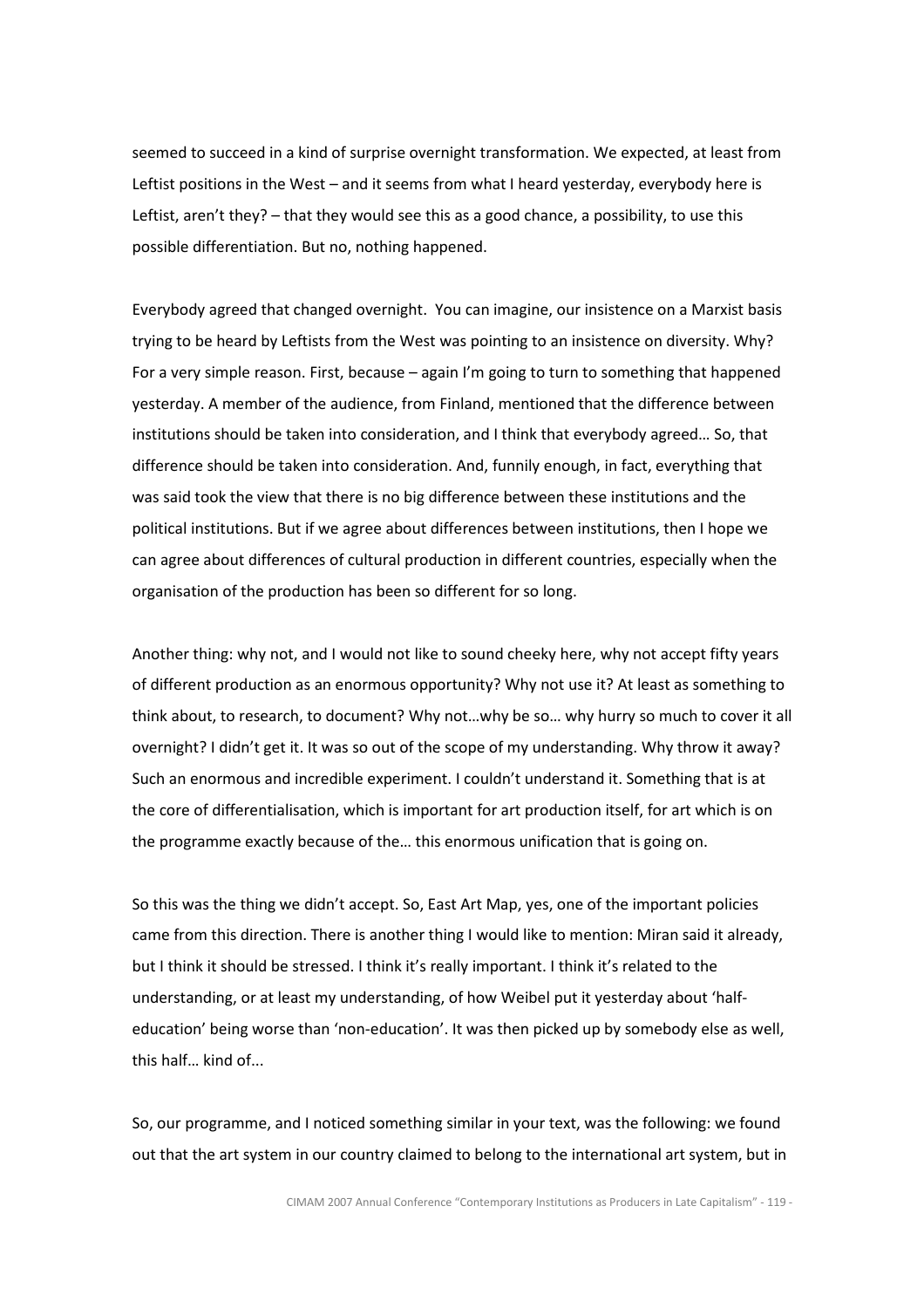fact it didn't… communicate with this international art system. What it did was claim its rights as part of the general, but took power to regulate the particular, local. That's a big disruption of the system's function, when it's organised like that. So to those inside it says that it is part of the international system, that it has the right to participate internationally, but that's what it is: international, but on a smaller scale, because as a smaller country it has less power.

So the difference is just difference of quantity. But we found out – or at least we decided, basically – that there is no art history in these countries, that there are in fact mythologies, and the differences are absolutely untranslatable because of that. Untranslatable not because they would be completely wrong; they're untranslatable because they are somehow mixed with problematic decisions, and, of course, because of that system it's very hard to communicate to a so-called 'international' format. And this is serious political programme… how to manage it? Because the whole society is deeply, somehow, penetrated by agents who, of course, have sn interest in the fact that that this type of system continues. So translating the system would simply show that it's problematic.

So, it's not a problem of not knowing it; it's a problem of the double position of the system internally and its relation to the outside world, and that was our chance; because we could do something that usually specialists would, but couldn't… not because specialists wouldn't know what to do, but they'd just have terrible problems doing it.

OK, that's a few remarks, I don't know if I answered your question?

Beatrice von Bismarck: Would you like to continue with it, or Gerald?

Gerald Raunig: Du... OK. I just want to repeat something Chantal referred to, or explained, in her lecture, about your question. I understood it as, what is the cultural field's role, if you put in Bourdieu terms, in this whole 'gouvernmentality discussion, in this discussion about machinistic enslavement.

Yeah, I repeat Virno again, and I would be interested – because I didn't get it, really, Chantal, in your presentation – to know what your view is concerning this position of Virno, and I repeat it now: Whereas Adorno thought that the cultural field, especially high culture, of course, is kind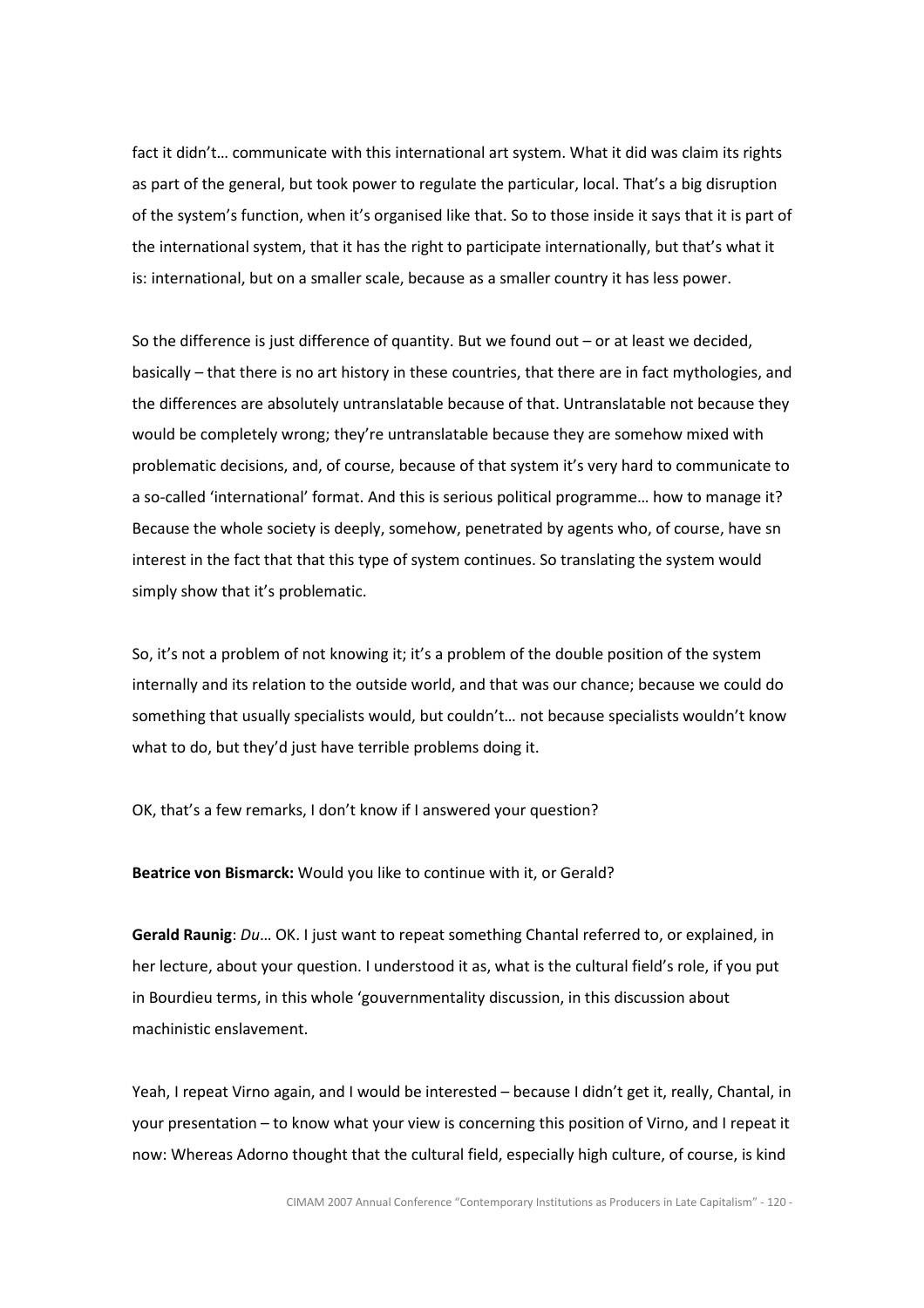of the last resort in the transformation into capitalism, so it's almost an island, where you have a non-capitalistic atmosphere or sphere, Virno put it the other way round. He said that that the cultural field is the avant-garde of post-Fordist production. And he has these different examples of the implosion of public and private, the performative aspects of production, but also this kind of … I don't know… the term 'virtuoso' especially, and this is also connected to the question of how self- […] developed, especially after 1968.

So these are two different paradigms. Is the cultural field something which should be defended in the face of new capitalism? Or is it, as in Virno's view, something like an avant-garde of post-Fordist development? Always taking in account that it's ambivalent; that you have a kind of negative function of culture in this process, but also maybe certain modes of resistance in the field.

Chantal Mouffe: I wanted to react to something that Gerald said, that one should be careful not to bash the '68 generation. I think there you definitely misunderstand the project of Boltanski and Chiapello, because it's not at all a bashing of the '68 generation, and I know that particularly Maurizio Lazaratto is the worst in misinterpretations of their book. I think I want to make a more general point about that.

But let's first clarify this issue, because when they say…when they refer to the 'artistic critique' – and it's true that you did not make that mistake, because you refer to '68, but many people understood that artistic critique is what the artist did, and they clarified that it's not that at all, and sometimes they said 'maybe we did not choose exactly the right term to refer to that'. It's more about the demands of '68, the demands of the new movement for autonomy, antihierarchy, all this kind of, you know, new type of struggle, which, they say, is now recuperated by capitalism, in that they abuse that in order to neutralise those demands and, in fact, harness them to the process of capitalist production.

But they are not at all accusing '68 of being responsible. They are not bashing '68 at all. What they are saying – and I think this is what's really important – is that one should understand the way in which what I call the 'hegemonic struggle' worked: that you make a demand, and it can be very radical, but there is absolutely nothing that guarantees that this demand, whatever it is, could not be recovered.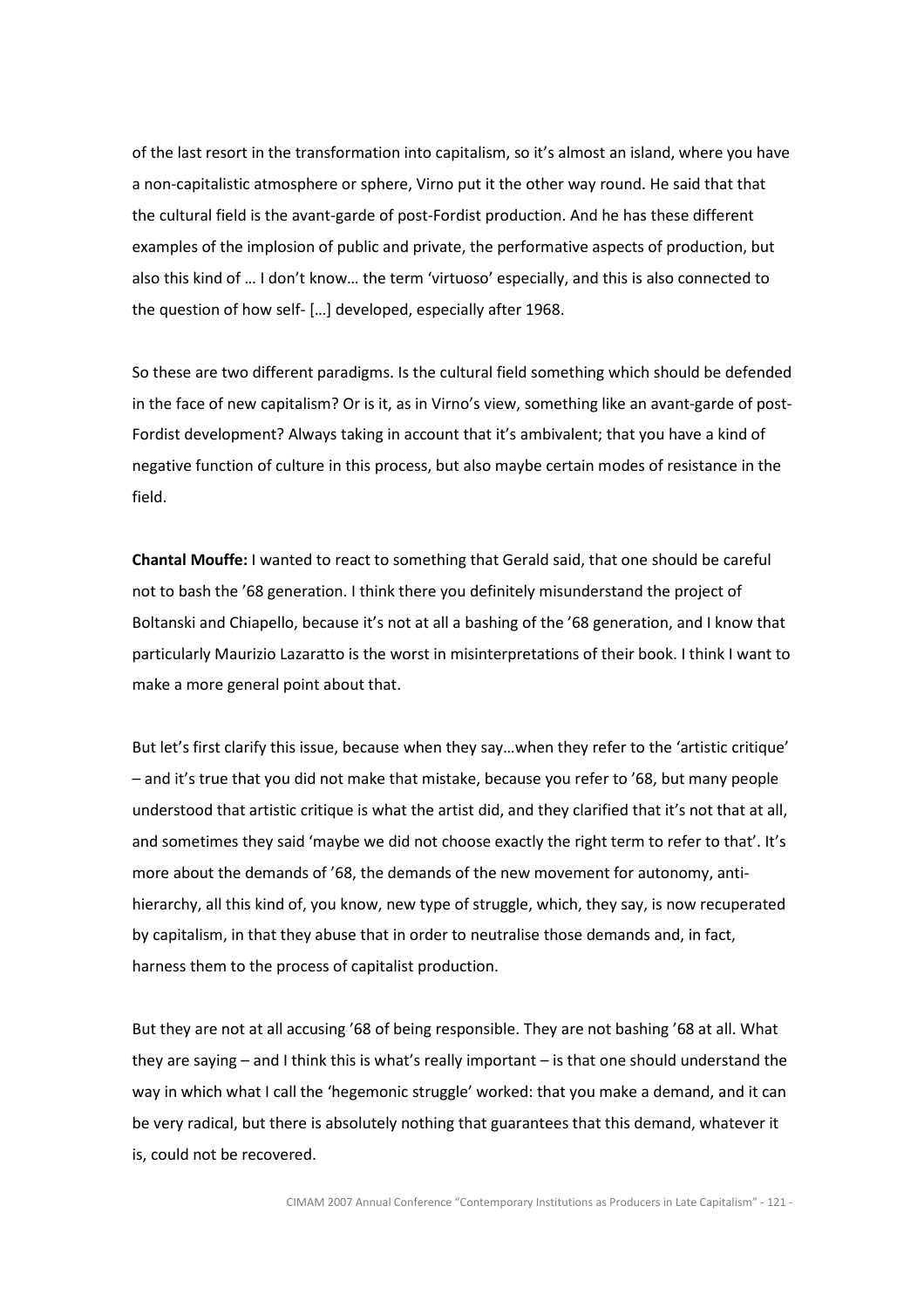I think there is nothing so radical it can never be recovered. For me this is something absolutely central, precisely because it seems to me that the passivism to the negative is to say that critique is not possible because, you know, everything we do can be recovered, so… Well, of course everything we do can be recovered, but we can also re-intervene in order to… this is what I call the 'battle for position', the hegemonic struggle. So capitalism re-converts some things, but then we intervene…

For instance, I think a very interesting example of the battle for position is, for instance, in the eighties in the USA, the Gran Fury Collection. Remember, for instance, the Benetton campaign? Kissing doesn't kill? They were showing three different couples: hetero, homo and mixed race, because of course, advertising is using the techniques of art, but they were reintervening and using the techniques of advertising, and putting Benetton on American buses. So this is, for me… you know, you intervene; they answer; you intervene back, but…to try to find a point that is so radical is absurd, and I think it's exactly the wrong kind of politics … What I found really interesting in Chiapello and Boltanski was precisely that they made us understand the ambivalence of the process, you know?

So it's not all bashing '68, it's not a critique of that at all. And a last point: you say that one should not distinguish, as they do, artistic critique from social critique. Well, first, as I said, artistic critique is not something done by the artist, but I think it is important to distinguish them – though not to separate them, of course. But you know, there are many different demands for the emancipatory project, some for equality and some for liberty. And of course the task is to articulate those demands, link them, and link the new movement with the demands of the working class.

You know, one of the reasons I'm so critical of the concept of the 'multitude' is precisely because they don't realise the need for articulation. They believe that all those struggles go in exactly the same direction. They don't. There are a lot of antagonisms among those different groups. So the political task is to find a way to articulate those demands, but to do that, we need to be able to distinguish and then articulate, though not separate.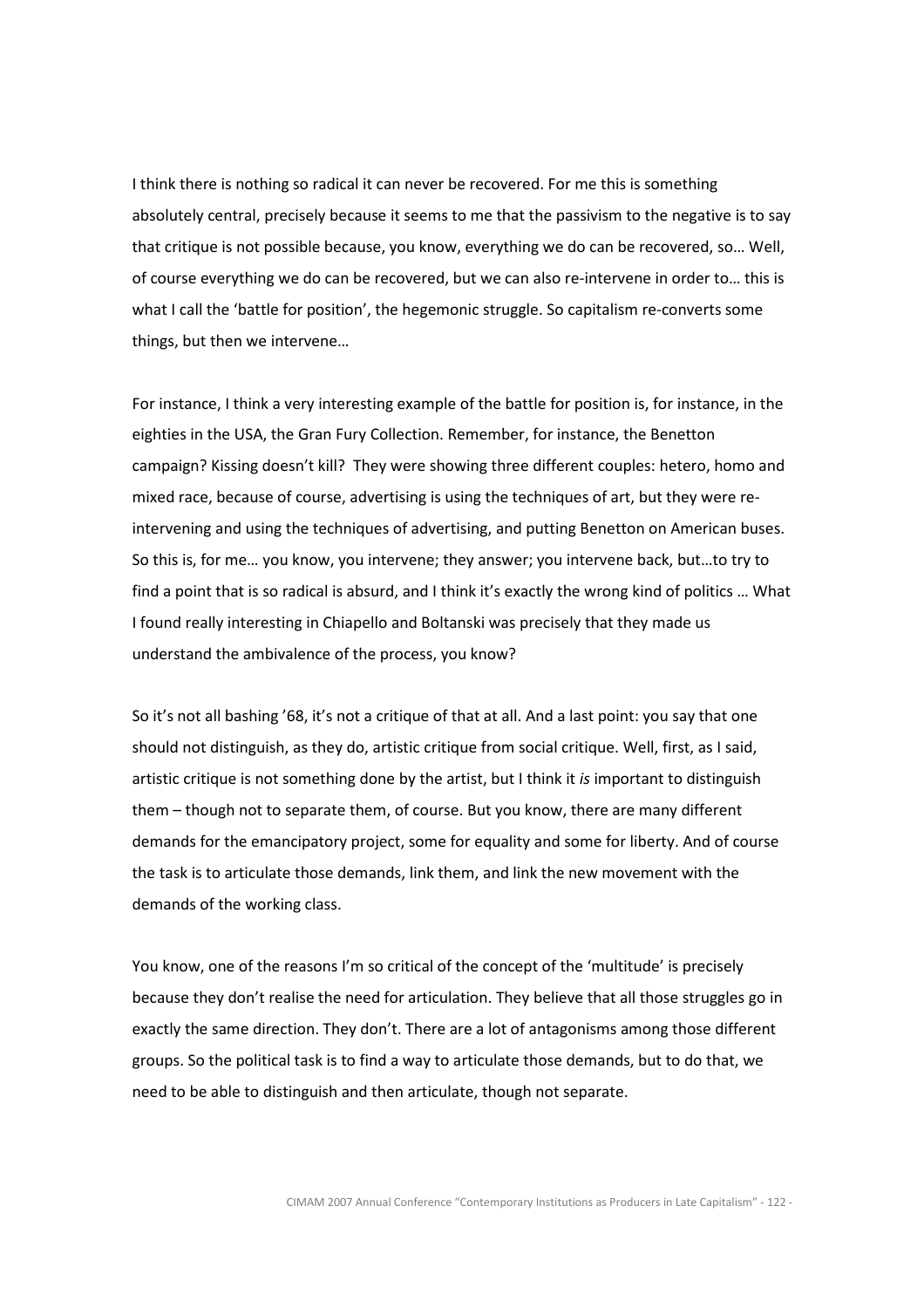Then, finally, concerning Virno… Yeah, I find his analysis really interesting, I mean on that point. I will again insist on the ambivalence. Horkheimer and Adorno, of course, insist on something completely one-sided, but I don't think one should go totally to the other side. In many cases Virno, it must be said – and this is precisely what I find interesting in him – recognises the ambivalence of the process, no? And what I also find interesting in Virno, contrary to many of his followers, is the awareness of possibilities. For instance, when he speaks of flight, the line of flight, he also realise that those lines of flight can result in destruction. So, you know, again there are always these ambivalences, and I think we need to see that nothing is really purely emancipatory, yeah. Emancipation can transform itself into its perfect opposite.

Lisette Lagnado: Maybe I should have agreed to go second, but that's OK. Just to give a link to what I'm going to say – which is much closer to what Mohar presented – just to react to what Chantal said about articulation, something I found very peculiar in Brazil now, is that after the plane crash we had an articulation – which is not a working-class articulation – a kind of very strange mobilisation, difficult to circumscribe to the Right wing of society, but it is a movement that in Portuguese is called 'cansei', and it was translated in French as 'J'en ai marre!' ('I'm tired.'). But it's not 'I'm tired of it; it's 'I'm tired'.

So 'I'm tired' is different because when you say 'J'en ai marre!' it really means you're fed up, as a reaction. However, when you say 'I'm tired', you are kind of a victim. What currently happens is an articulation in society that has nothing to do with the working classes. The current social phenomenon is, somehow, that the idea of social classes is completely vanishing.

To take what IRWIN was saying here, I think the whole question is about rewriting history, and I think this concept is very clear, like in the Okwui documenta and also documenta 12: it's always about how to rewrite history. Before I came, I asked for the book of the Eastern Map, because I wanted to be aware of this research. It was amazing for me as a Brazilian to read it, because we, for example, have fought for years to say that Brazil is not Latin America. Brazil is specific: it's not like Argentina, it's not like Chile; you can see different specificities. It was a bit strange for me to see another great cause in rewriting history from and Eastern context – and when I talked about context I was careful to say that it is a historical and geographical one  $-$  of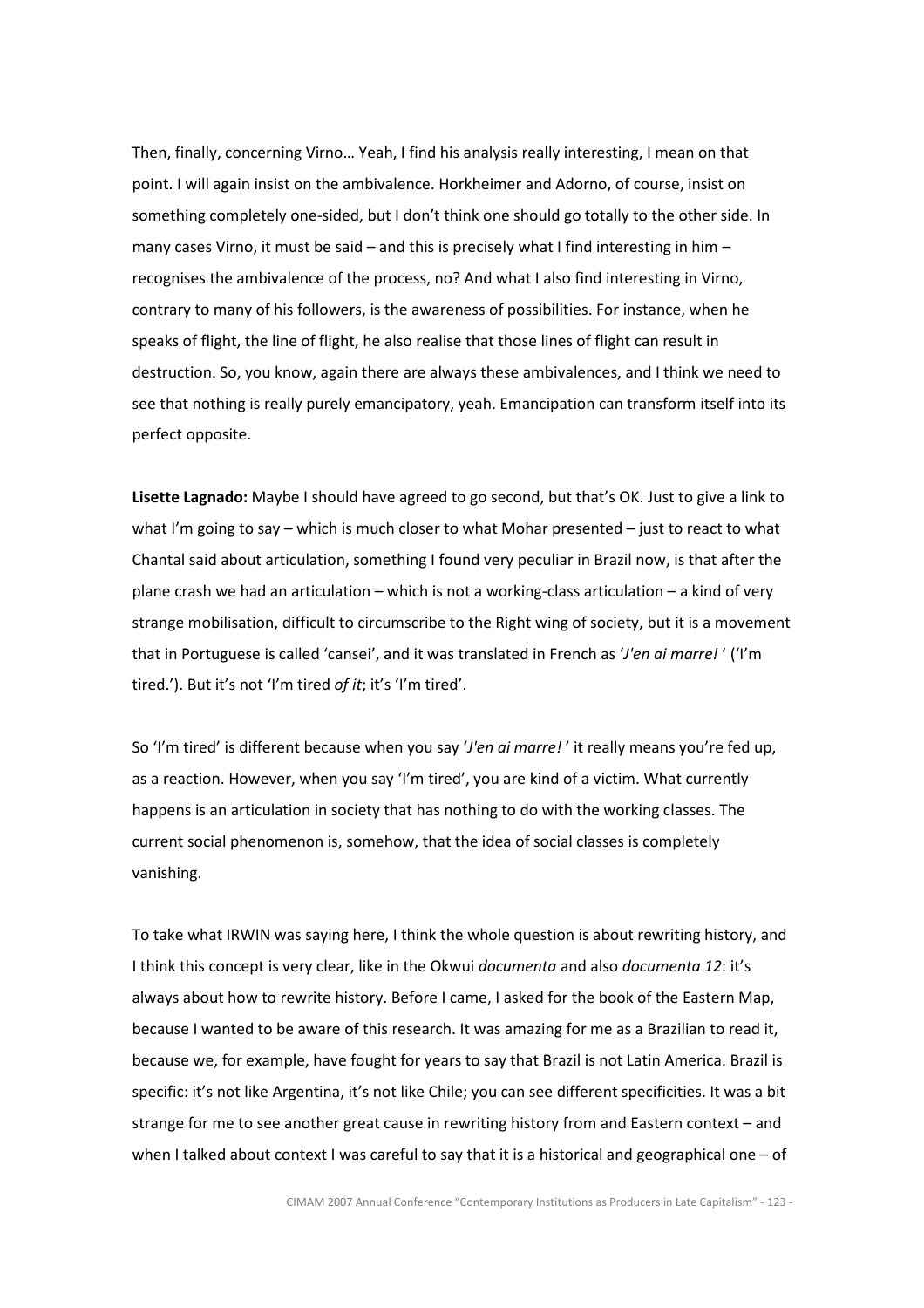course it is – but I was trying to say that each artist has his own context. So the concept of 'context' I'm using is that of the artists. So how could museums react in this sense?

Well, of course, I'm saying this after the biennales, so this is another experience now. But I think that museums could work in parallel with biennales, because we have to connect local research and international research, and not just to invite and drop new names in the art scene. So, for instance, I'm always defending the point that an international artist must be presented with a local artist or group working more or less in the same direction. So this could be an educational possibility. Another could be the one we tried to do… we tried to combine the mini-survey with commissioned new pieces. And I would just end my intervention now with… what happened in the press, during the biennale. The biennale was labelled by the critics as a 'populist biennale', and the artist selected to be the 'populist' one was Thomas Hirschorn. And, of course, I understand that Thomas Hirschorn is a big name, of course, to provoke strong reactions. He's not young… So he was the only one I told 'I'm not going to make a mini-survey. You just present a new work,' because a mini-survey, in his case, does not make much sense, because each new work is in its own a mini-survey, or I understand it in this way.

But Thomas Hirschorn was understood as populist, while at the same time I did an interview with him for *documenta 12* magazine, in which, from beginning to end, he was arguing for form – and, of course, it was a provocative form. Yes, he was arguing for form, but not just a form… he was talking about his own form, not form as a Malevich one or a modernist one. So I think … we lacked, or we missed a debate. Thomas Hirschorn was presented in a moment. Well, I don't know where to go from there.

But just to say that… how you work in a temporary exhibition, and how you prepare the guides of the exhibition who are seeing the artists for the first time… Because every biennale has to re-conquer its own staff, it has to start from scratch; you don't have a long-term process of education. And in each biennale you have to contract a new team of monitors, and this is something, you know, for a general curator… I just didn't know what to do with the audience, with the monitors; they were reading the newspapers and they used to come to me and say, 'Well, aren't you going to answer this critic?' and I said 'No'. Well, I don't if it's part of the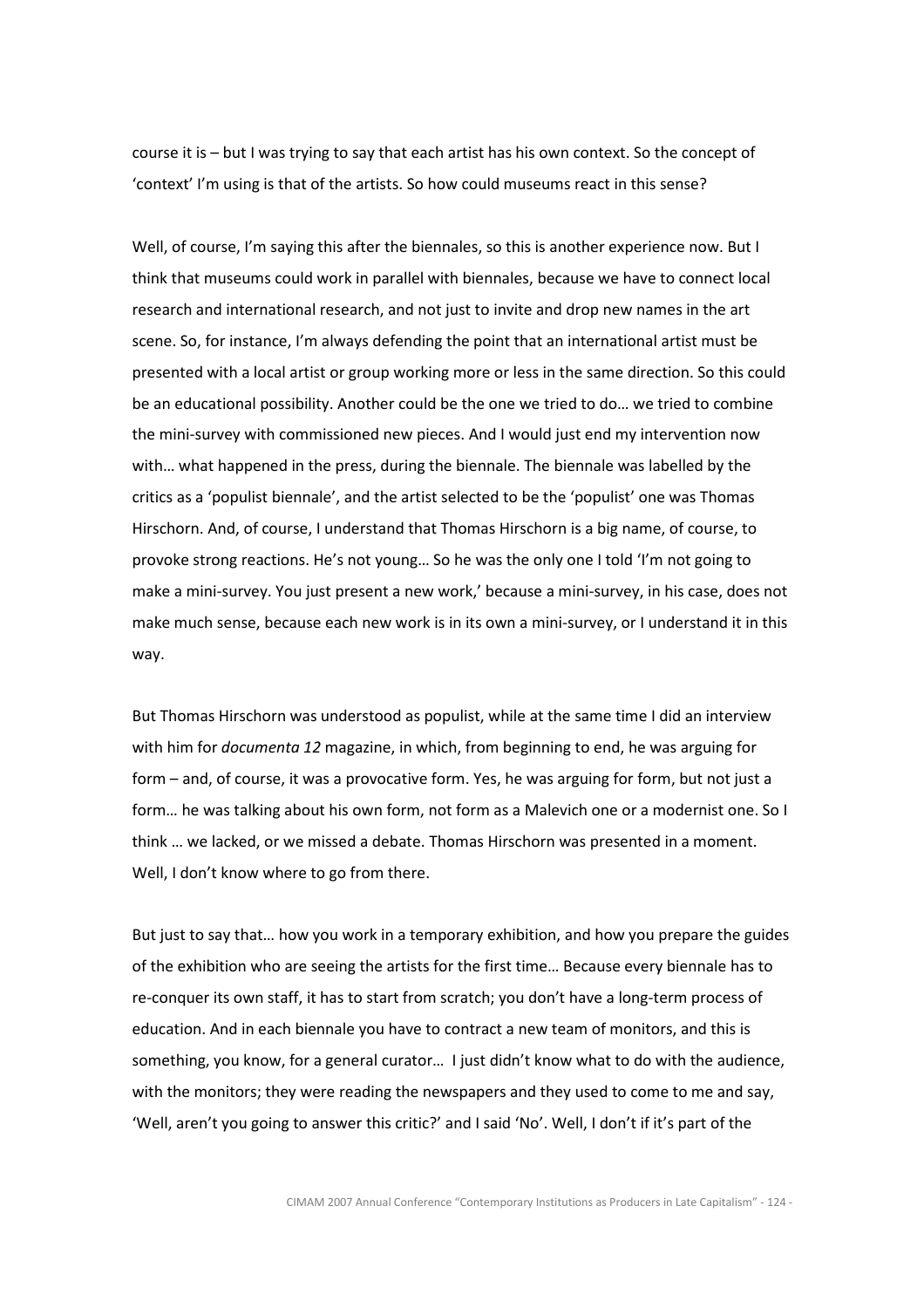democratic process; it's OK if that's what they think, so I'm not going to respond to each review and defend each position.

But I think the problem is deeper. The problem is not reacting to each individual critic, but to give a background to help people – when I say people, it's not le peuple but les gens (the general public) – to understand what it is about… I don't know if that was clear.

Beatrice von Bismarck: Yeah, no, I think it was very clear, and, perhaps, to explain again the background of my question, and again that relates to the two of you, and maybe Charles – I'd like you to answer what I'm asking now – because I think that, in both cases, a problem is coming up that, for once, counterposes a temporary exhibition and a museum as working methods, and with all the other conditions that you've mentioned, such as regional and globalised systems, and the, anyway, existing much more privatised organisation. But just to pick up on the kind of time mode in which you're working, I think that's a very specific difference, and has a lot to do with education and the possibilities you have. And the other part is, perhaps, not the temporal, but the independent mode in which you can work, because what you do seems, at least to me, like a very viable model that can or cannot – and we can discuss that – be institutionalised. But anyway, what it does is give a lot of impulses to the work that institutions might or might not do, in terms of cultural exchange and knowledge production.

So, perhaps we could do it like that. Either of you relate to that or disagree?

### Miran Mohar: Sorry?

Beatrice von Bismarck: If you disagree, maybe you could explain that. Otherwise, I would like Charles, perhaps, to address it, because I think it relates to some of the questions you addressed in your talk.

Miran Mohar: Maybe I can say a few things about this. Well, first of all, we founded IRWIN and our broad artistic campaign NSK as an institution because our idea was, at the time, that the art institutions of – let's say, to name just one, Slovenia – were completely dysfunctional. So, basically, we used this kind of over-identification model when we started in the eighties, and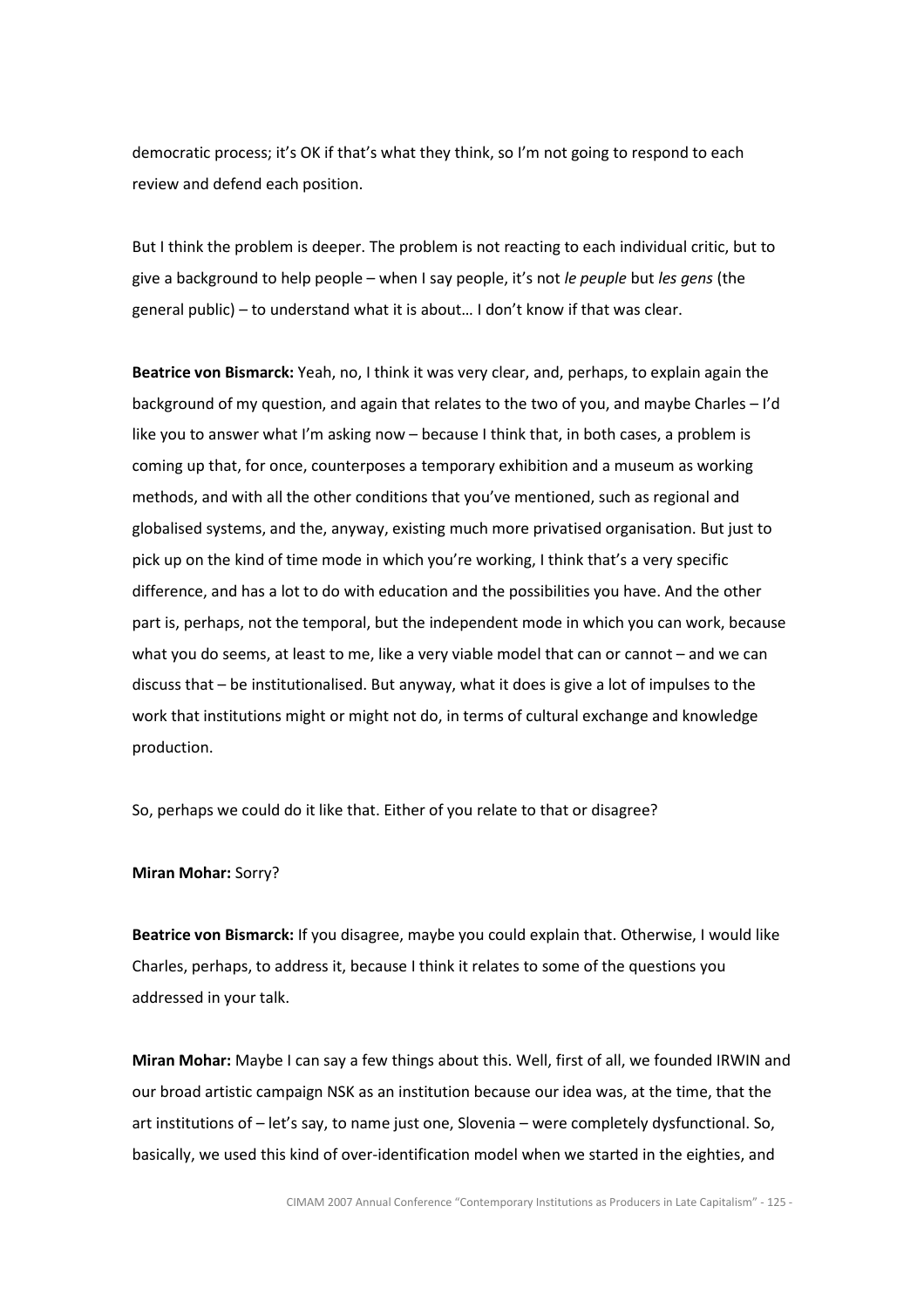there was a time, with the punk movement and so on, when everybody said 'We are against institutions, against the State, against oppressive forces and so on.'

And we said, well, we're not interested just in being against something that doesn't even have any actual power, so basically our idea in IRWIN was to…especially in the nineties, we reacted against something and we started to construct, construct our own context. So the idea of construction played a crucial role in our creation.

I've also heard today about 'radical education', and a lot of expressions like this, but basically I believe that we were already doing that from the beginning, from the nineties, with the Moscow Embassy. I'm sorry, I did a presentation and maybe put too much inside it. If somebody's interested, maybe I can explain later on about certain super-projects we did.

But, basically, our idea was that you have to have it all. You have to have collaboration, a certain collaboration with institutions, but you have to have your own autonomy too. I would agree with you that is always a kind of negotiation; because, first of all, I mentioned at the beginning that the biggest problem, living in Yugoslavia and the East, was that there were no institutions that would serve.

I would also agree with Charles Esche that the said institutions, under certain conditions and so on, are very valuable. And the same goes for us also, so we don't have this kind of un-vision, and we tried to… I don't know how to say it. We believe that all elements – because you also have different conditions in the four... let's say, in Eastern Europe – all elements of the system have to be built; also institutions. Borut, maybe you want to explain further…

Borut Vogelnik: Just to continue where Miran started. We were lucky enough that institutions were not built, that we could negate their relevance completely from the beginning, that we could put ourselves in their position, at least in our consideration of our function during the eighties and later during the nineties. But the fact is that it was lucky, too, as we didn't have problems in establishing and developing a kind of reflection of our relationship towards institutions. This was simply a privilege we had, as we stressed on many occasions.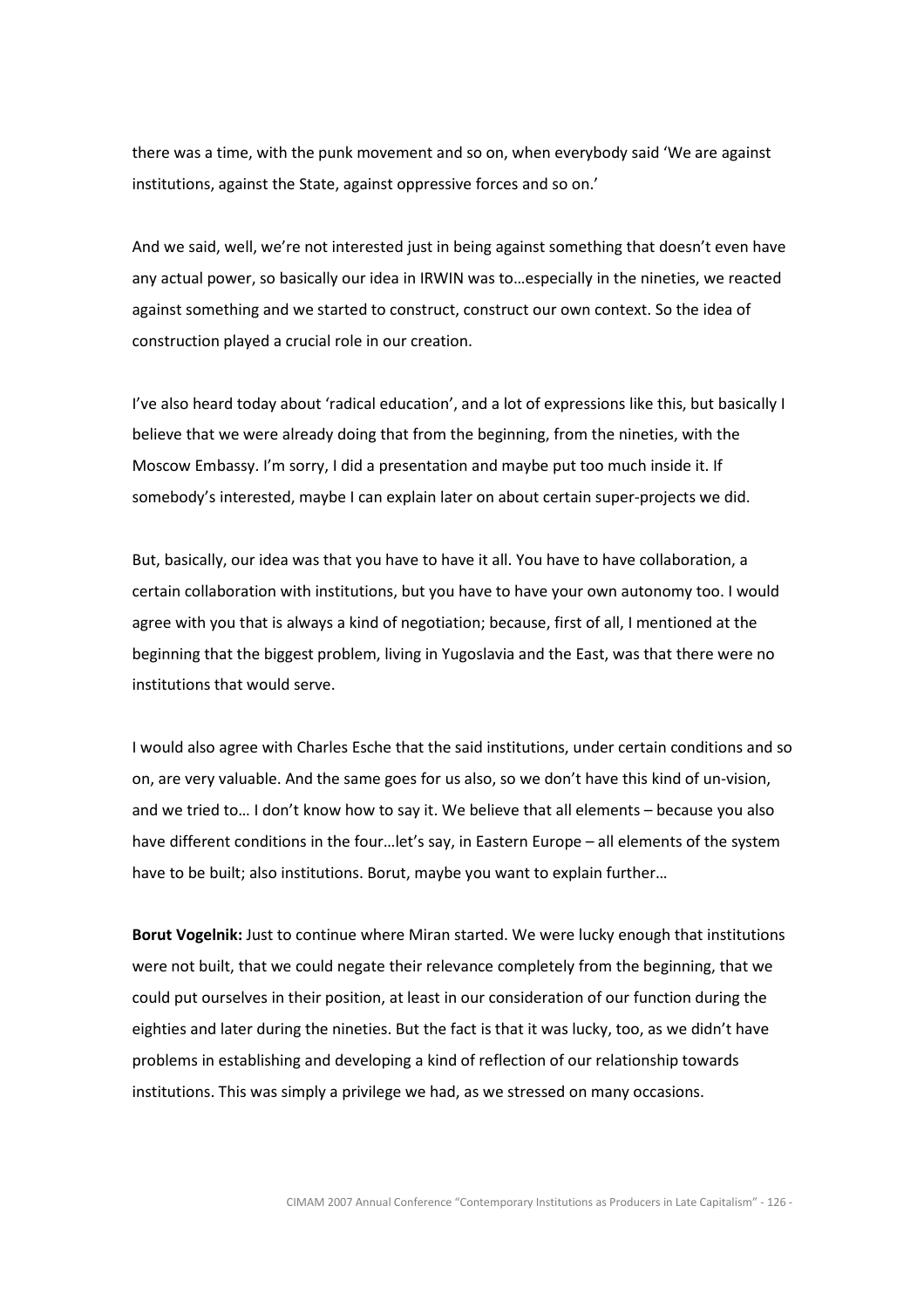That is the case of East Art Map as well. We are privileged in relation to the Western artists in ways you cannot imagine. We in the East could do things which are unimaginable in the West. We participated in building up concretely, without money, three really important collections. To do East Art Map, these are bizarre things, if you consider them from the point of view of art work, to organise them as West-East… So … come on, imagine if a [Western] artist claimed his own view on art history, at the least the institutions would jump on him. We don't have this problem.

So, as I said, that was a big privilege for us as well. And the fact is that, somehow, the negative side of it was that we didn't need to establish relationships with institutions; that is, serious relationships, which, I think, lie ahead of us. Thank you.

Charles Esche: I've lost track a bit, I must admit, but I think it was the relationship between museums and biennales that, obviously, Lisette was talking about, and…

Beatrice von Bismarck: And also about the relationship of something like this - shall we call it autonomous artistic model? – which could, perhaps, serve as a basis for institutions.

Charles Esche: Yeah. I mean, I think so. Yes, it's…maybe I can go back to where I was and then try and bring the autonomous model in. Maybe 'autonomy' is a problematic term, but the artistic organised model if you like, the artistic organised model.

One point I think is self-evident is the relationship between time and the institutions, and a biennale is completely different; and we know that. Their modes of address are different as well, because one can address a small group of people over a long time and can reach many people, as a biennale can over 60 days, 100 days or whatever its duration is. So, clearly, time relates to the number of people that may pass through an institution. I think that's always important to remember: that if we have 70,000 to 100,000 people a year, you know, after six years we get up to the level of a *documenta* – which actually is every 5 years anyway – so it's quite similar in some ways.

But I think that that question of time also gives an advantage, or at least creates a possibility, and it's our responsibility to make use of that possibility. And I can refer to one project I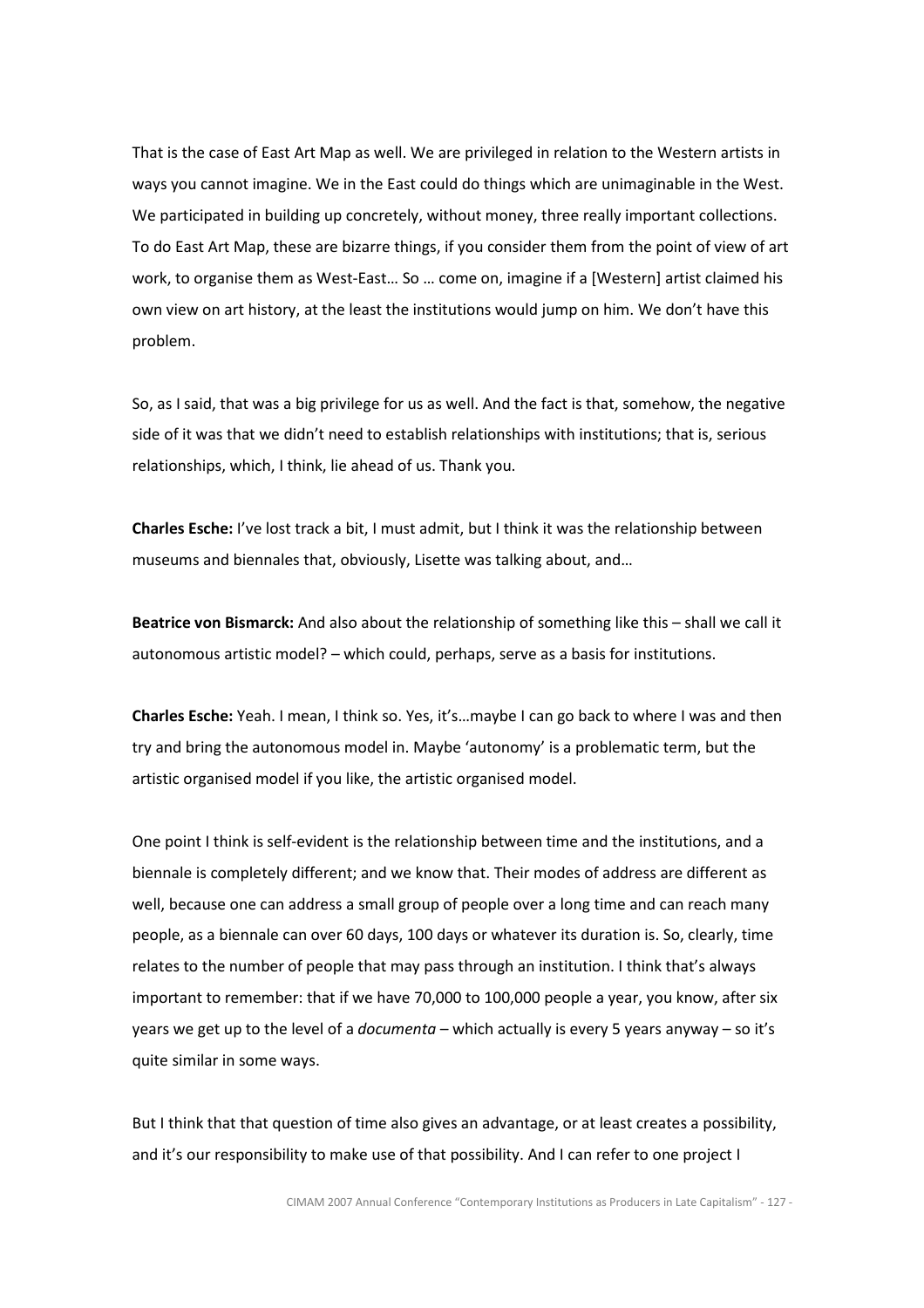organised, which was called Eindhoven-Istanbul, and it was a project where I was doing Istanbul biennale in 2005 and, at the same time, doing a show in the museum. And what that exhibition was about was trying to put the collection, which was predominantly a provincial collection of North-west European and North American art, at risk, in a way, through combining it with a series of projects which were not in a collection, but had been shown in a previous Istanbul biennale.

So, in a sense, we're in a sort of virtual or imagined Istanbul collection of all the Istanbul installations of the biennale since 1997, and what was important for us as a museum in that, and I think its impact is unfolding in the long term, is that we put the two in juxtaposition. So we actually, in a very formal device, put in very temporary walls of unpainted plaster board, and put the collection on the temporary walls and the Istanbul works on the real architecture of the building. It was just a very simple formal device, not only to make the distinction, but also to destabilise the authority of the collection itself, and I think that effect is still unwinding. I mean, it's unwinding directly, in terms of the collection, because our collection has reoriented itself geographically. But also it's unwinding in various other ways in which we think about the collection itself. And I think one of the most significant ways of that… I should begin by saying the collection is what we're about. The exhibitions, whether we're talking about exhibitions or solo shows or whatever, are important, but they're an addition, I think. The museum needs to think about what it is as a collection. That is, its specificity, what distinguishes it from the Kunsthalle and the biennale. So therefore I as a director think the collection is the thing we find most interesting, for sure, because it's the unique thing that we have.

And I think what is important about the realisation that came out of Eindhoven-Istanbul was that we needed to think about how we might collect not just objects, not just things, but relationships, because it was clear that the biennale and many of its projects were about relationships: relations to the city, relations to context, relations to each other, relations to the curators, relations on many different terms…

# Beatrice von Bismarck: Yes.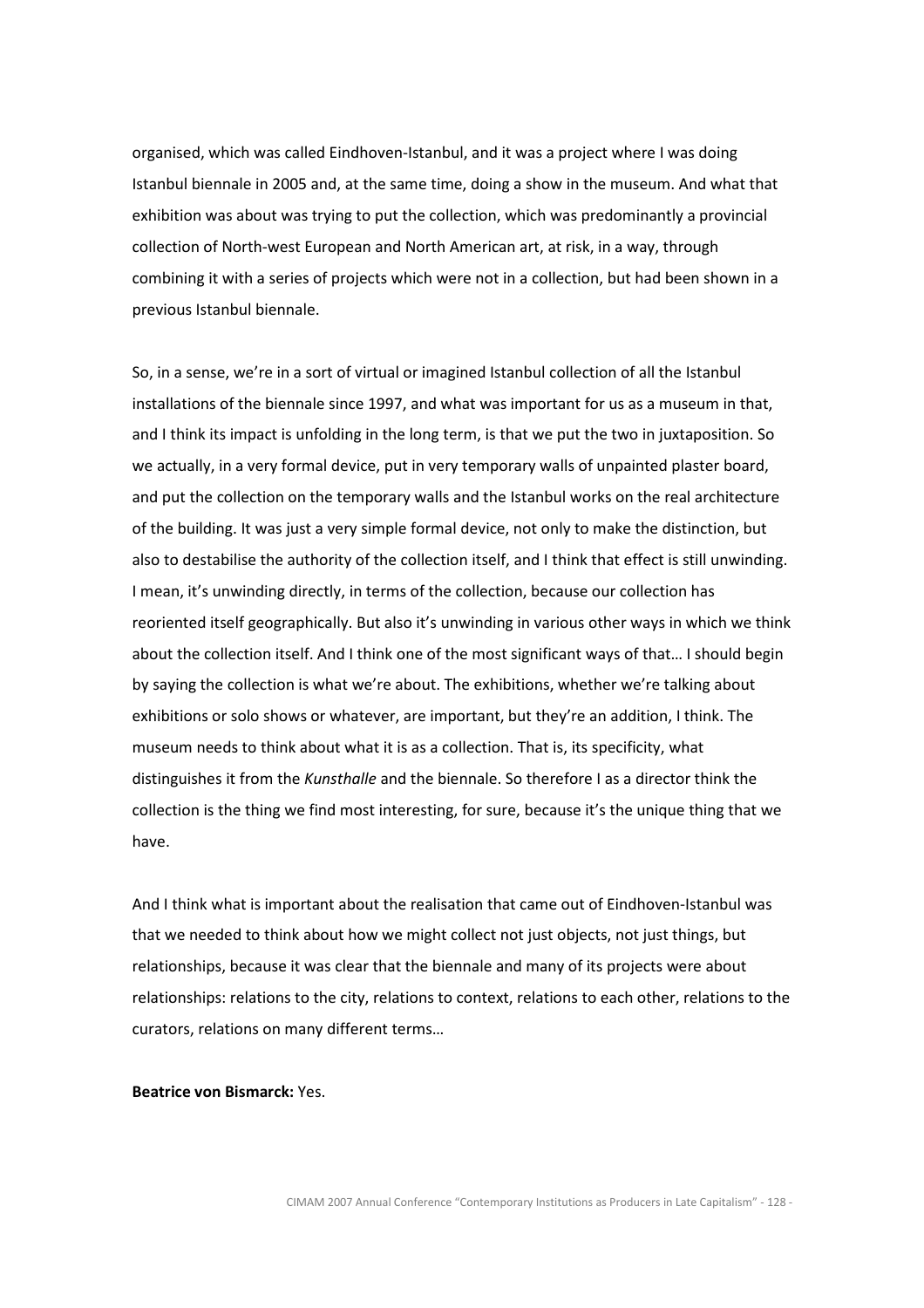Charles Esche: … Relations to different geographies and different histories that are the consequence of those geographies. And I think the challenge for the museum, and it's not something that we've worked out yet, but it certainly relates to the questions of the archive, for instance, or the living archive, is how we might move from a collection of objects to a collection of relationships, which include objects within them, but in which the object is a starting point for a description of a set of possible relationships – of actual historical ones, imaginary ones, possible new meetings that might happen there.

Well, I think all that can only be done over the kind of time span that − in the Eindhoven museum I am talking about, ten years probably. I mean, you need certainly a significant period of time; if they don't sack me before, I guess. But over that period you can start to unfold something, and also, as you add to the collection, add to the possibilities the next person who comes along can reinvent that all, can reject everything we were busy doing, but still have those same relationships – not just objects, but relationships – to play with. And that's also quite exciting, actually, to see how they could be reinvented and turned around and negotiated in the context of 10-year trends, like I'm trying to negotiate what Eindhoven inherited in the context of today.

I don't think I got on to autonomy, but I'll stop there.

Beatrice von Bismarck: Yeah, don't worry. No, I'm very glad you raised the term 'relationships' because as, you know, I think that curating has a lot to do with articulating relations in general. But perhaps that brings us back, as far as relations are concerned, to the notion of 'the institution', because you said yesterday we're not talking about art museums, but about institutions, say cultural institutions, within the current economy. And I think all of you raised, in different ways, the question of what is an institution, and how can we actually deal with the advantages and disadvantages of institutions.

You talked about not having had institutions, but relating to the fact that some exist, and you referred to the different modes in which institutions exist in different countries, and I think you referred to it as a really active factor within what I call 'the art field', as something we have to express as a mode of production. And maybe that would be a nice point, actually, to bring into the discussion, in relation to, for example, Ann Goldstein, who discussed yesterday the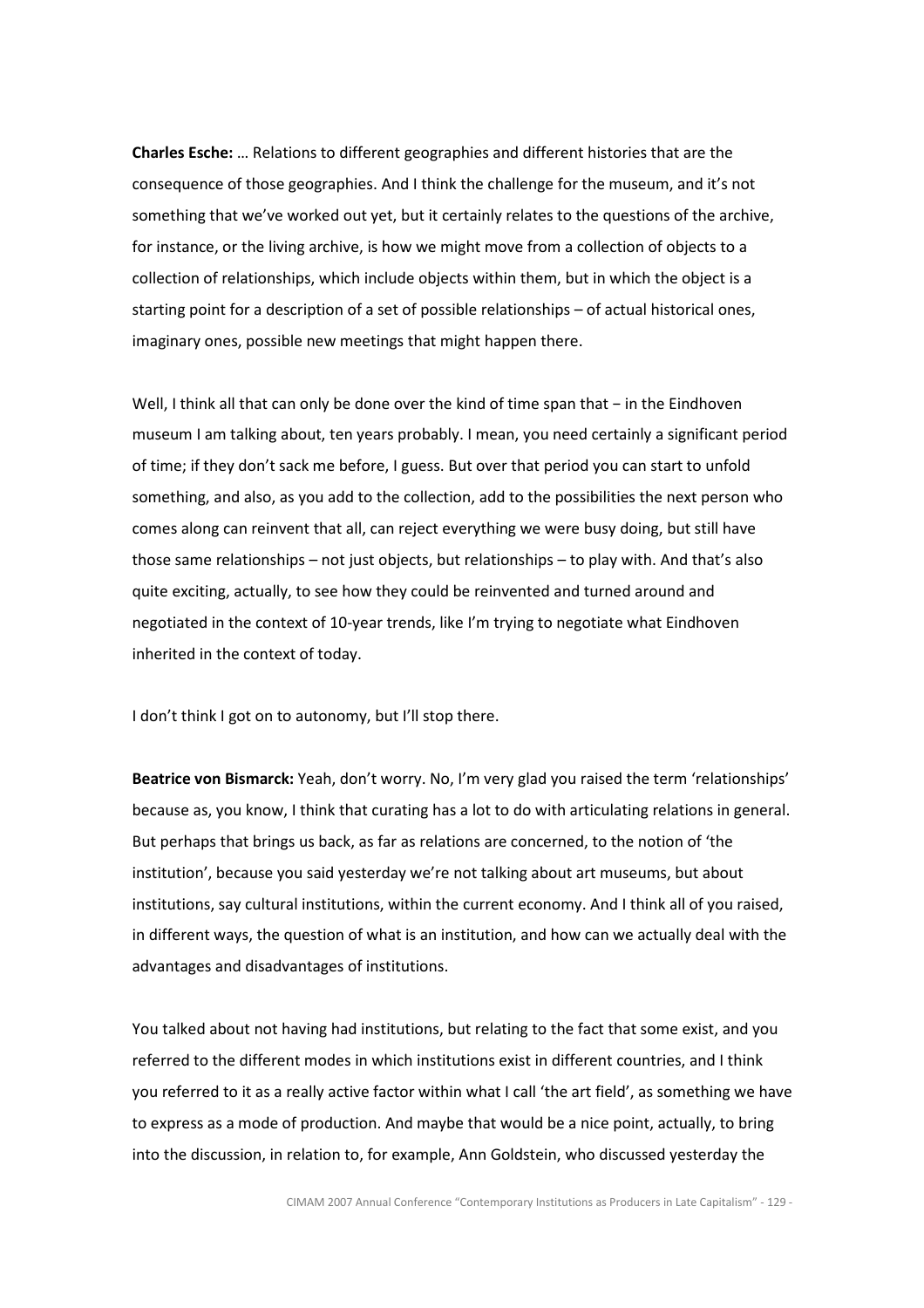advantages and disadvantages of institutional frameworks, which I think we don't have to accept as a set item, but are in a mode of constant change and re-articulation and – I use the word you used for the programme, 'instituent', which is very important if you want to look at institutions as things which not only actively participate in the production, but perhaps find alternative, or variable or flexible or whatever you want to call them, modes of doing so. Maybe, Ann, you could react to that?

Ann Goldstein: Sure. Well, I'm also interested in what Charles just said about 'collecting relationships', but kind of maybe moving back into that from the ideas of the advantages and disadvantages of the museum. And I would really also hope to hear from more of my colleagues who work in museums, because we've talked individually over the last couple of days and I think a lot of the ideas that have been brought up in all these panels have given us, you know, an opportunity not only to reflect, but, also to think about really, when we go back to the nuts and bolts of our jobs and the daily life of what we do within our institutions, you know, how do we take a lot of these ideas and really interesting thoughts back home to our own institutions?

And just a couple of reactions to Lisette's presentation today, and to Nataša's yesterday, again from the perspective of a person working in a museum myself. And I was very moved by both these presentations and how they reflect back on museums, that Nataša was here taking it upon herself, with her colleagues, to construct a position for a history of a really incredible artist who had not been well known; and to create a set of circumstances where there can be consequences for that; the consequences being not just a knowledge of that artist's work, but the preservation of it. And obviously, the next consequence of that is the repository for that artist's work, so that it's not only known, but it's also saved and can be there for future consideration; and the future consequences of that also are that there are more artists for this, you know, kind of very traditional museum form to happen. Unfortunately, she didn't have the opportunity… a museum was not an option there, but what she was really doing was museum work and, to my mind, research, scholarship, preservation, conservation and articulation.

And Lisette also, talking about the Biennial in Sao Paolo and how museums there had maybe not been doing their job of laying a kind of foundation to enable people to understand what was going in these exhibitions. And, so I think that it still kind of comes back to, you know,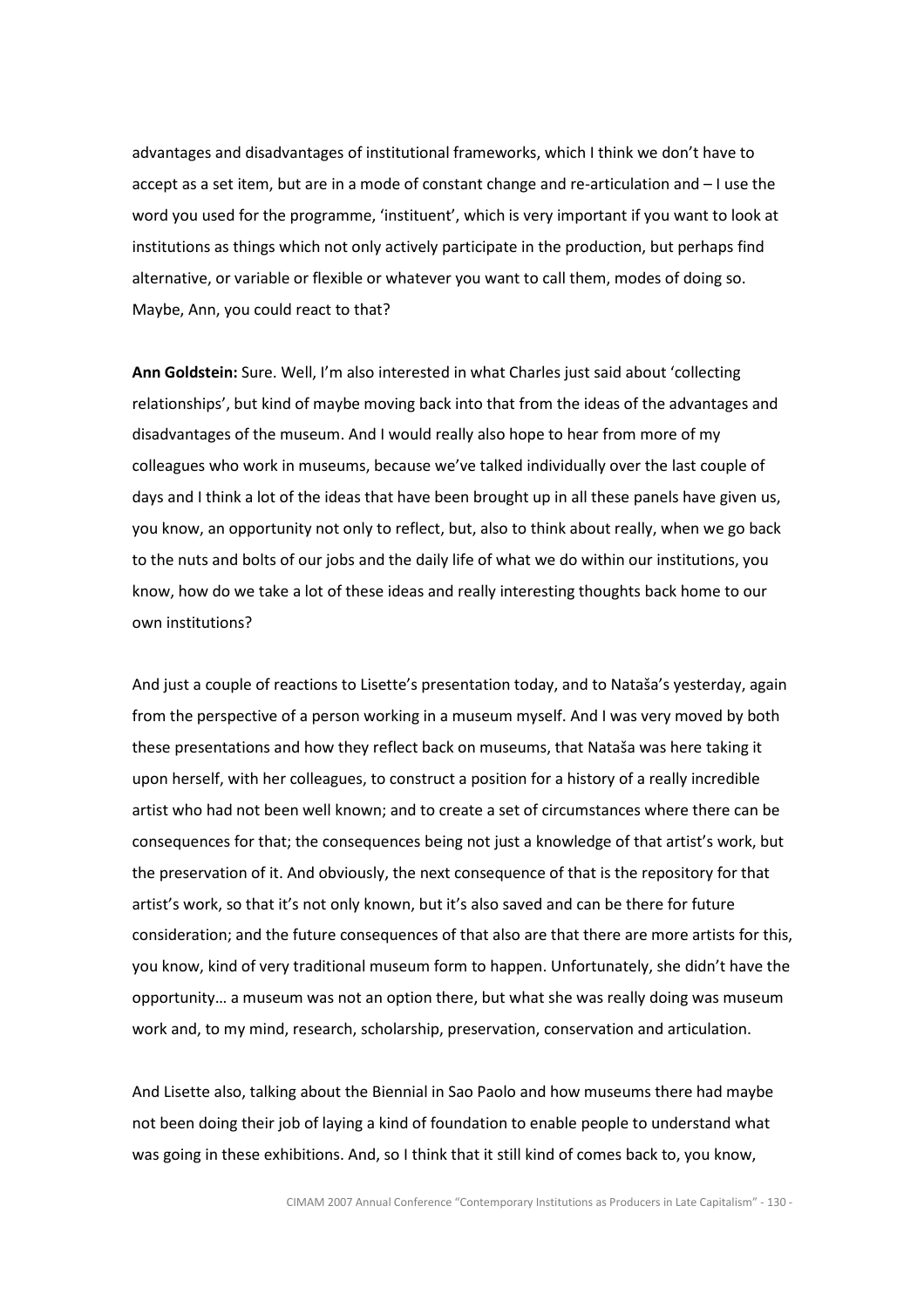what is the function of a museum? And we have to justify ourselves constantly. We must justify ourselves, but I think we also have a convention we work in, a convention that is, actually, very necessary in many ways; within the convention, we can then screw around with it, but I think that the conventions of collecting, of research, of providing an edifice for people to come to a particular kind of experience, a particular kind of interaction, a particular kind of relationship to how an artist produces work and how an artist may see their work, I think is also something for each of us to think about always, and not have to… not feel that we should always apologise for it. I think we have to justify it.

Then just another comment about this idea of collecting relationships, which I think is also embedded in a museum. I mean, it's embedded in institutions of all types, but in a museum, I think the collection of relations is embedded in every object in that museum, whether… I remember, years ago, I was asked to… we had a big kind of gap that suddenly opened up in our exhibition schedule; like the whole museum, so I was asked to do, within a couple of months, a permanent collection exhibition, in about 25,000 square metres of exhibition space, and tell the history of contemporary art with it. So I decided to look at our collection, and all I could see were the gaps. And, you know, we didn't have a Warhol or a De Kooning or any of these very classic things one's supposed to have. But then I actually started to look just at the collection, and at an institution which at that time was only about fifteen years old, and at all the various histories which were already embedded within that collection.

Museum curators are always looking at the object labels, which tell us not only whether the work was purchased or if it was given to the museum, but also who gave it to us, and, often, the accession date, when it came into the collection. And those are all about relationships, as are the people we work with day to day to continue the work of the museum, as well as our colleagues within the staff. So anyway, I could go on for ever…

Lisette Lagnado: Excuse me, I just... I wanted to correct something, because I don't think it's fair to… museum directors from Sao Paolo who are present here. I would like to say that I have great relationships with both gallery and museum directors, and when we opened the biennale we worked together wonderfully with the Pinacoteca over the artist Leon Ferrari. We manage to run simultaneously a retrospective of Leon Ferrari in the Pinacoteca, and the new works or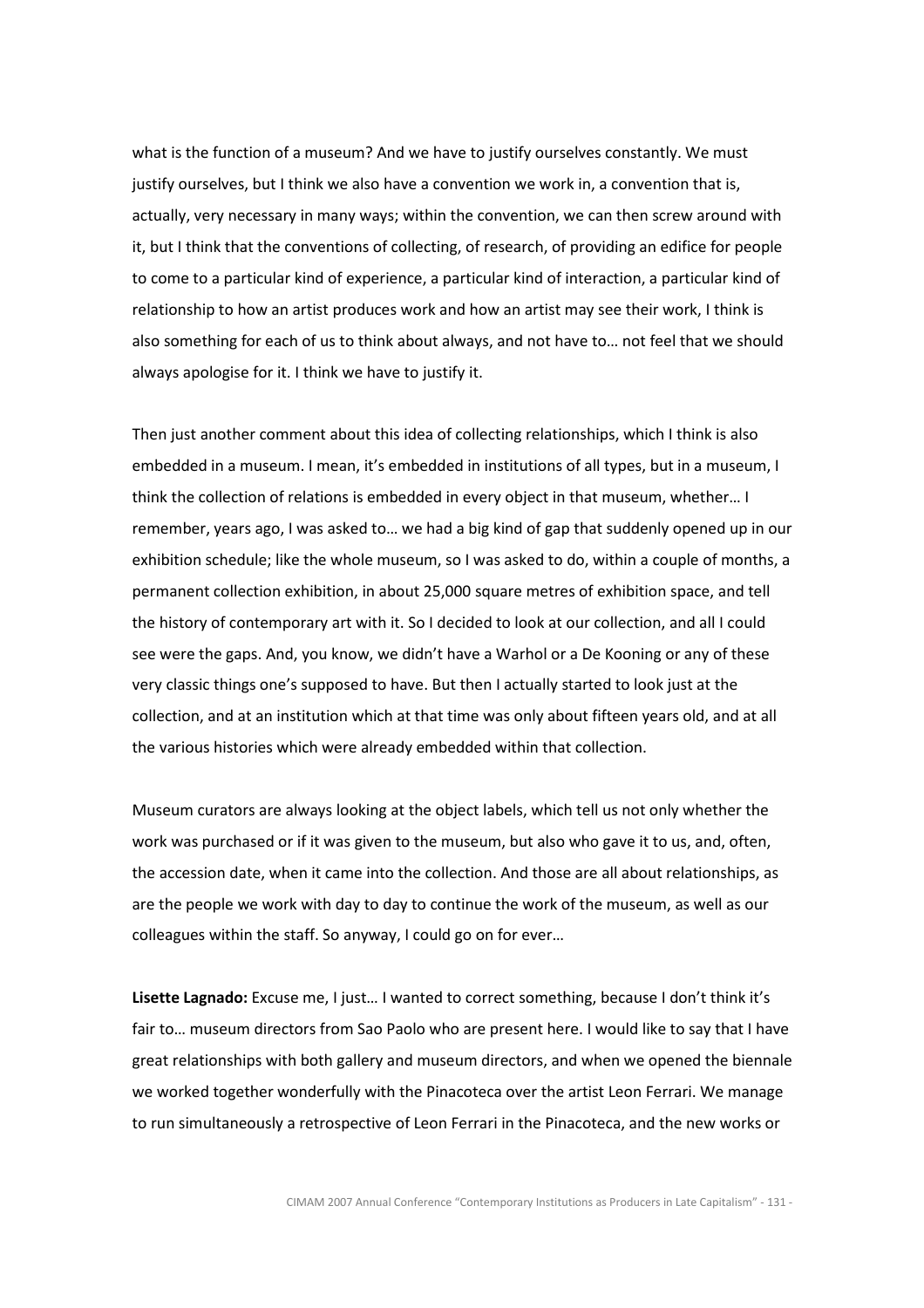the survey related to his new works in the biennale. I was really pleased with what that did to the audience.

And I also would like to put on record that when I was preparing Marcel Broodthaers in the biennale, suddenly a lot of people – several galleries and also one museum – had projects by Marcel Broodthaers to exhibit, so it was really very strange that nobody even… this was a name completely out of the blue. When my project was written up in the papers, suddenly I had a gallery calling me to tell me, 'Well, I'm going to… have a show of Marcel Broodthaers at the same time.' I was completely naïve at the time, saying, well, what's going on, you know?

So we have to take care when we are talking about relationships. I'm really all for that, but also, just to give another example, the galleries used to mount a galleries' exhibition, and this time they did it in the Park of Ibirapuera, so it was walking distance away, and I said, 'Well, I'm done with national representations, but now I have the market inside the biennale.' So I just wanted to say, well, if you want to have an exhibition, fine, but why in my house? So this kind of relationship is very delicate, you know?

Gerard Raunig: Well, to come back to the question of relationships, starting from your earlier question about institutions, I think not only in our project Transform, but also as a broader idea, it is interesting to view it from two sides. One is the side you mentioned, the view you mentioned, the term 'instituent practices', which we developed from a term much used by Antonio Negri: 'constituent power', an idea which is, in a way, an absolute term that means it's not – at least the term 'instituent practice' – it's not always in relation to the institution, but something which has been invented anew. And, of course, a collective, self-organised artists' practice like IRWIN is an example for such an instituent practice.

Here I would say, on this track, it's interesting to see how these new instituent practices fight the problems of structuralisation and institutionalisation – because of course all these artists' collectives, also political collectives, tend to become institutionalised. That is one point, and the other point is that if we're talking about the existing institutions, art institutions, then my question is again more concerned with the production apparatus: what measures, what structures, what methods could lead us to reflect on our own involvement in processes of, again, self-procreation? To be more concrete, all museums are involved in the problems of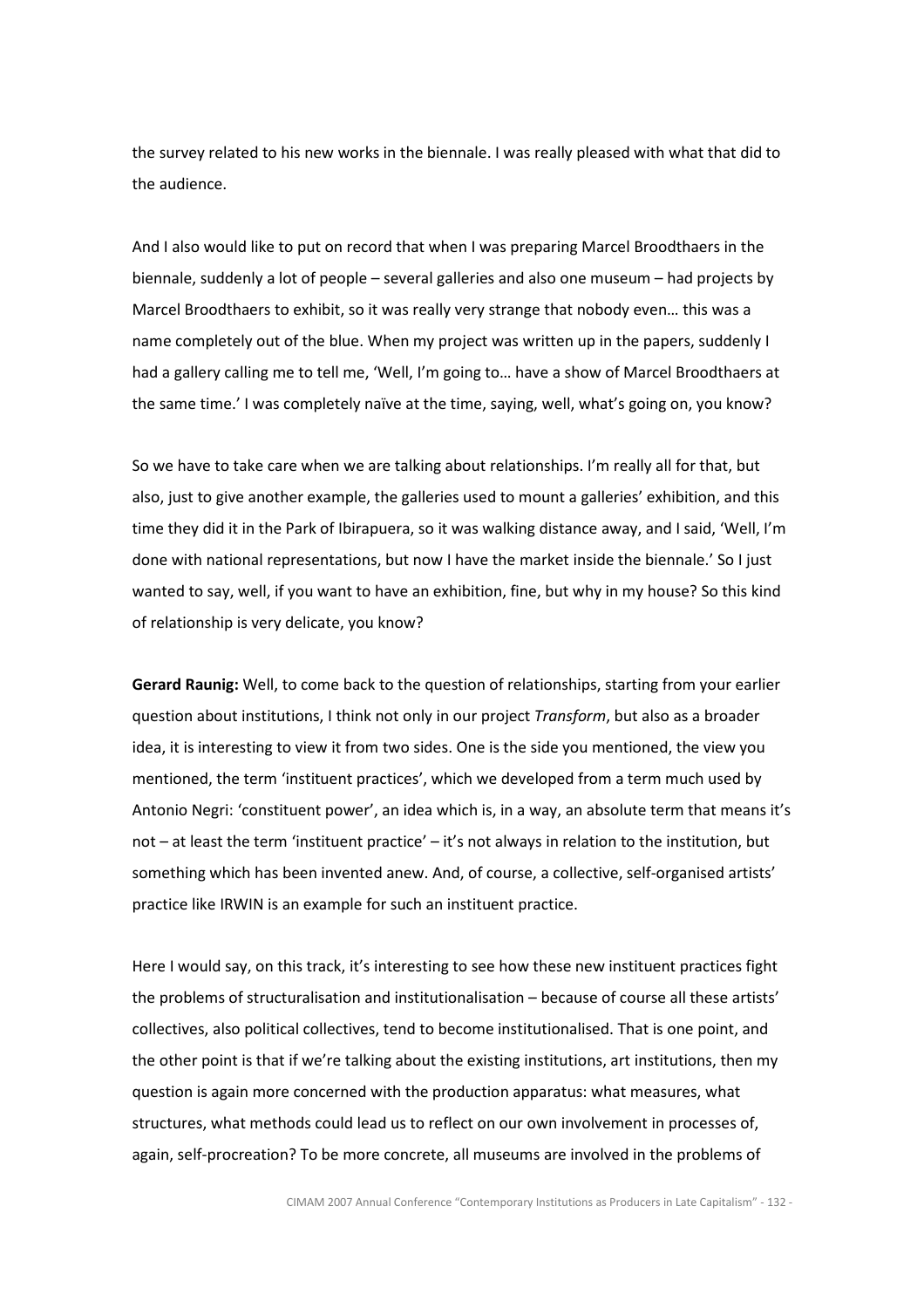outsourcing museum guides, and also, in a way, of affirming post-Fordist capitalism by so doing.

So my question is not to raise a debate on morals, but maybe a question on what kind of structures could help us to reflect these processes, and what could we do to counter them? And so, in the end, change the production apparatus of the museum or art institution in a deliberate way, not just kind of unconsciously, as a part of the post-Fordist machine.

Miran Mohar: Maybe just a short remark. Because we are talking about relationships, it is interesting, just thinking structurally, that two projects presented here, at this conference, came out of relationships in Berlin, Alte Arte and East Art Map, and the connection… the production team from Berlin was initiated by the Kulturstiftung des Bundes. I mean, it's really... the institutions themselves are adopting the word 'relationship', for the name of the institution.

Gerard Raunig: I forgot to say that, of course. In this term 'relationship', maybe some of you have also this anklang…

Beatrice von Bismarck: Subnotation or connotation.

Gerard Räunig: Subnotation or connotation of Bourdieu's relationality, and that's connected in a way. Of course he's the propagandist of post-Fordist exploitation within community arts – well, not community arts, but you know the kind of art forms. And so we should… I agree with you that we should be careful about relationships because, of course, there is another side to them, they're not always positive. Sometimes, Deleuze said, we should not think of oiling the flow of communication, but of disrupting it… disrupting that flow.

Beatrice von Bismarck: Ja, wonderful. Let's open it up finally, yeah.

Zdenka Badovinac: I would just like to comment on the question of the kind of practice like the IRWIN project, whether they're becoming institutionalised or not. I think, maybe, this is not the right question, and what's interesting is that the project raises the question whether there is a new way. Maybe we should think about art projects not in terms of presentation, but in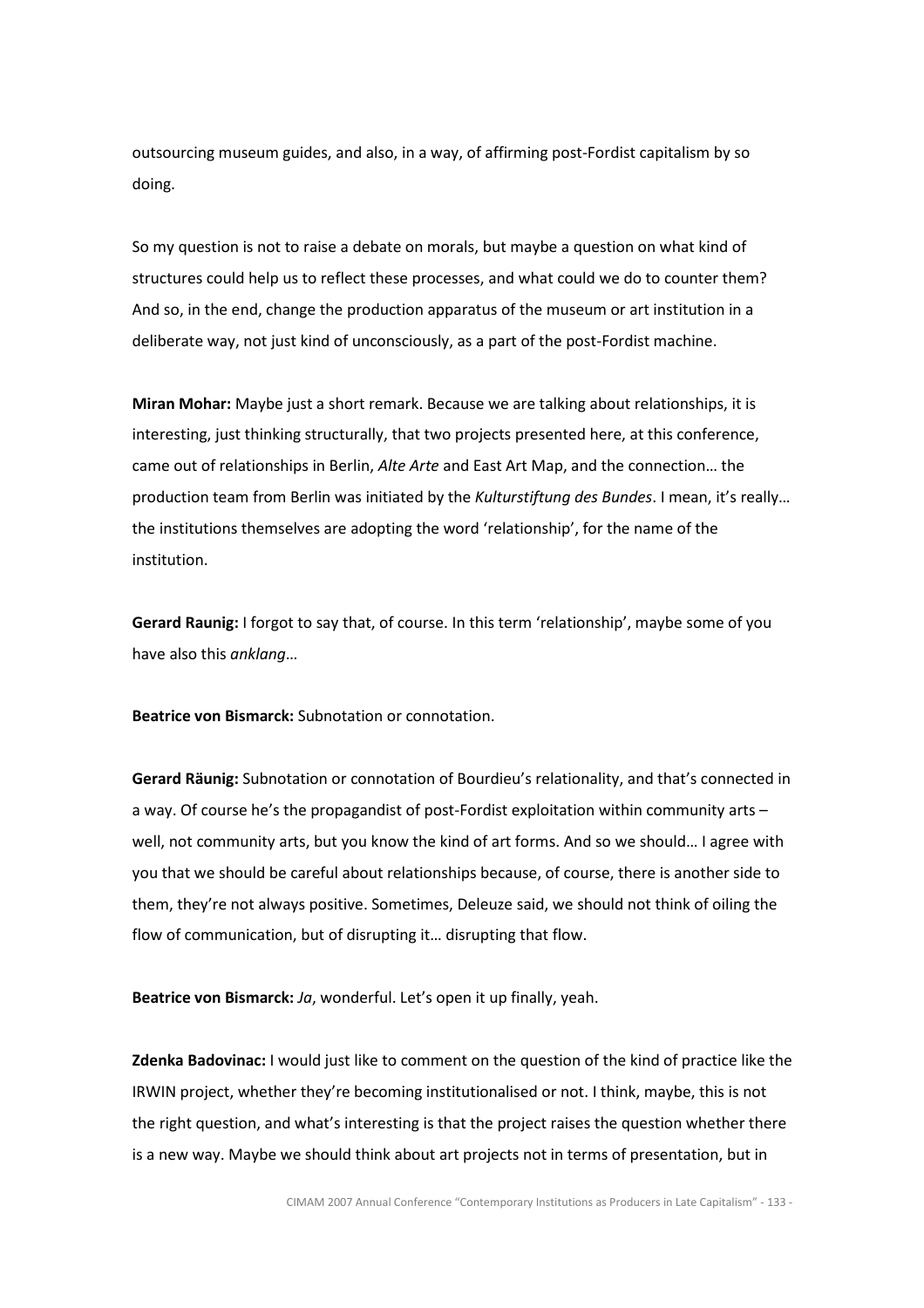terms of collaboration between art and museum. And maybe it was not emphasised enough in Miran's presentation that, actually, what you did was an art project.

You were talking about, and emphasising a lot, the lack of institutions that work. Maybe this was not fair enough to the Eastern European institutions under socialism. There was some work done. There are archives, there are works in the collections, but I agree it was done without… outside the modern cultural system we know in the West.

So, this is my question, maybe for you, or for other people here, especially for museum curators: what does this kind of project mean for the museums? Are we just going to present and institutionalise them, or are we going to collaborate? Because we are talking, actually, about the archives, about the data. We can learn something from this kind of project. So maybe this is the moment to take this debate in the direction of how a professional museum works to deal with this kind of project.

Beatrice von Bismarck: Yeah, can I just hand the mike over there.

Janne Gallen-Kallela-Sirén: Yeah, hi! It's the representative from Finland again at the microphone! I guess I would like to toss another case study example into the mixture of discussions we've had today. And that has to do with the museum I'm presently running in Finland. I've only been there for a month, so I really have just started, and I am putting all the things on my shoulders right now, on you.

The museum has the largest acquisition budget in Finland. The collections policy is 'purchase only young, Finnish art'. That is approximately 150 Finnish works a year, average price of about €3.500. I can assure you I will not be getting many loan requests from my esteemed colleagues in the audience; perhaps a few, but not many.

Our collections policy is based on – and it dates from the 1980s – a certain type of support structure for practising Finnish artists. Now this is very peculiar… I've been out of Finland for twenty-one years with various international museums, and have never seen a collections policy of this nature. The collections policy is, essentially, a kind of funding policy, meaning we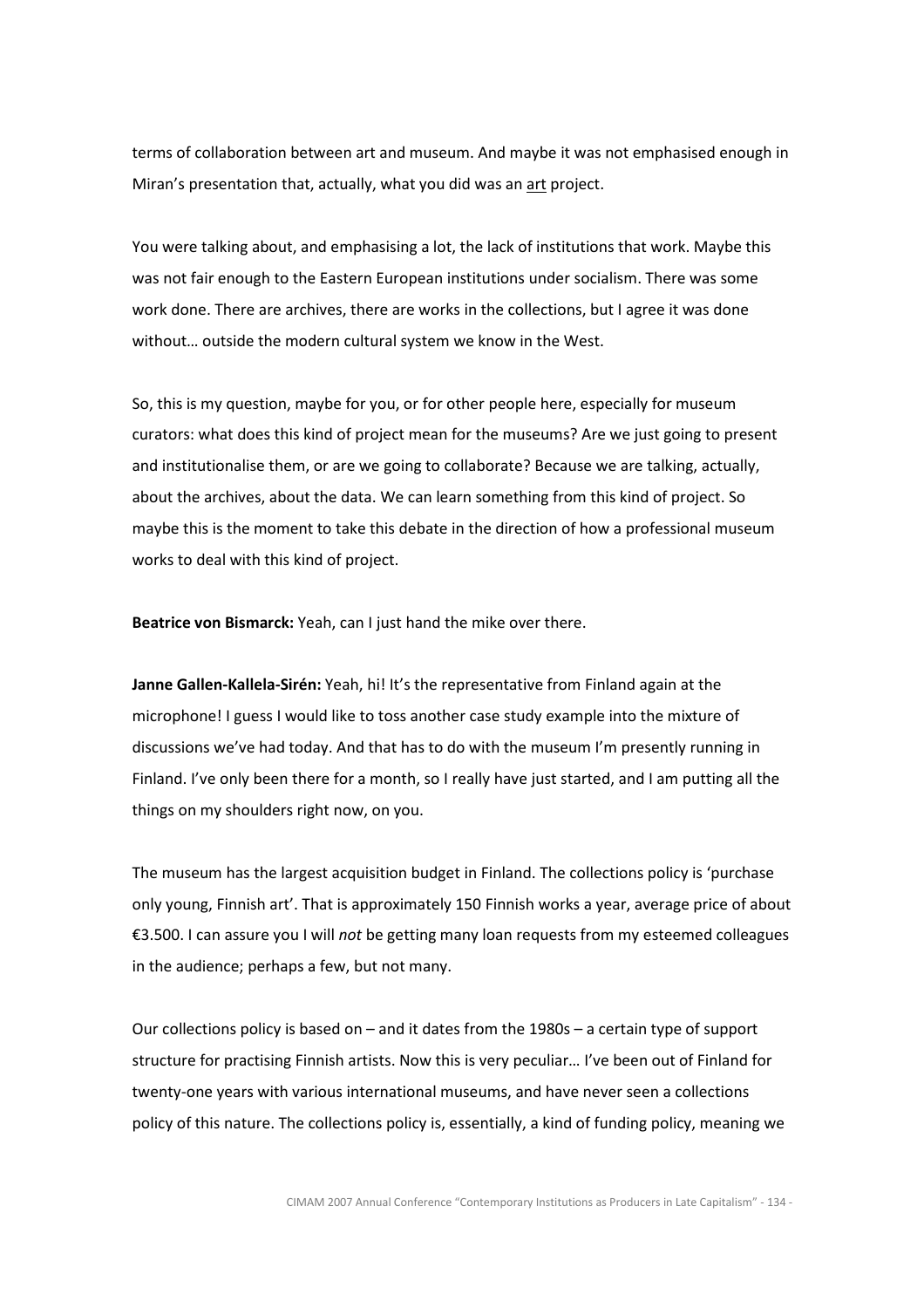are building a collection by buying young Finnish artists' works, and the level of entry is very low.

Many of these will not pursue their careers as artists. Some may, and some of them may become important, but we are buying them in at a point when – well, my predecessors have been buying them at a point when we just don't know what's going to happen to the representatives of the local art scene.

Now, at the same time, our exhibitions policy, which also has the largest budget in Finland, is very international, meaning we do various types of international exhibitions that could be hosted in any of the large museums in Europe, I suppose. Now, there's a big discrepancy between the collections policy and the exhibitions policy, and this just goes, I guess, to kind of influence… In a sense, you could say that the collections policy is an emancipatory gesture against the kind of, you know… we don't have very high-priced works in the collection, except those that have come in through donations or various collections. But this is a different kind of a gesture, in terms of the international art market, and goes very much against the grain of what the big, institutionalised operators and systems have been doing in the last ten or fifteen years. You know, here there's no overheated market in that sense, insofar as this institution's policies are concerned.

Now, as a final footnote, in terms of '68, I think '68 also needs to be understood… in its correct cultural context. You may have heard of the term 'Finlandisierung' in '68, and its ramifications in Finland were a bit different from its ramifications in, say, New York and Paris. I'll give you a little concrete example so you know what I mean by that.

In the early 1980s Estonian artists, who were starting to manifest some forms of anti-Soviet expressions in their works, sent a letter to their Finnish colleagues, asking, in a sense, for help. Members who are recognised as – and I won't name them – who were really important intellectuals of the '68 generation and who still hold important positions today. What did they do? They took the letter to the Soviet embassy: and the Estonian artists were sent to Siberia and their families were torn into pieces.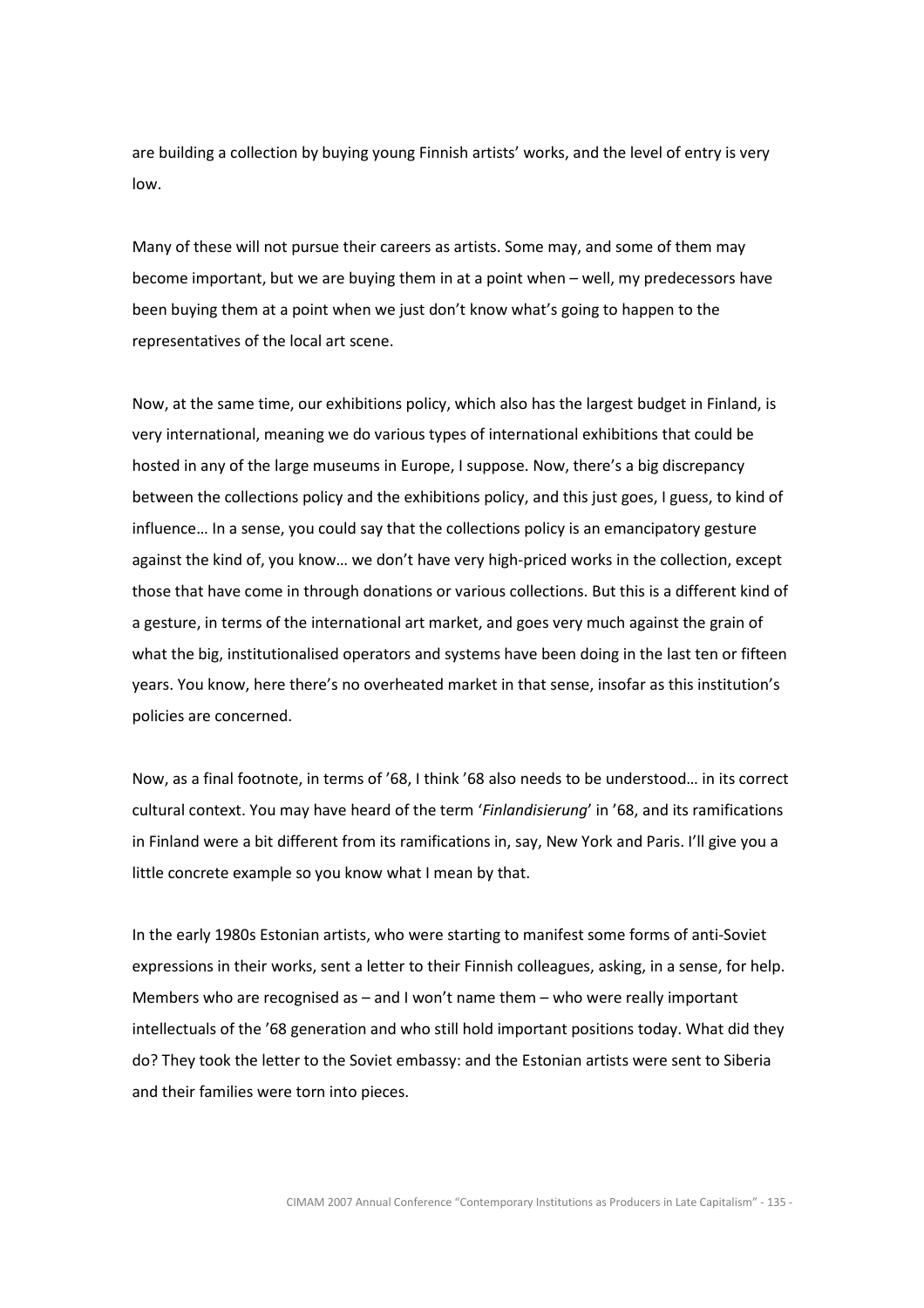So, you know, I cling to the right to exercise some '68-generation bashing, in a certain context, but it needs to be understood that there were many things happening in the world vis-à-vis '68, and it's not a simple question of good or bad. One needs to look at the concrete elements of it as well, I think.

Beatrice von Bismarck: Are there, perhaps, more comments or questions, related not only to this latest discussion or current contributions, but perhaps to the discussions we've had in the last three sessions? Thank you.

Sabine Breitwieser: No-one else? I can't believe that! Someone? Yes?

Mwape J. Mumbi: This, perhaps, is more so for Sabine than the debaters on the panel. And my curiosity, of course, is to do specifically with… There's an aspect of restitution, I think, that's been discussed in some publications, about the relationship, which I think you touched on a while ago, between museums in Europe and those in Africa – whose history, of course, is a legacy from events such as colonialism, which [for the purpose of] exhibition, displayed the most negative aspects of its society.

Now, of course, the present generation and its leadership is looking at ways of using museums as places for the generation of knowledge. So for instance, [we have] the rationale about having to loan back, as the term goes, the Rosetta Stone to Egypt, or even the Broken Hill skull in the London Museum to a museum in its Zambian home.

As CIMAM, what policy or position would you take in terms of this relationship, which has to create a new way forward? Would you, for instance, go so far as to endorse restitution as opposed to loaning?

Sabine Breitwieser: I'm not… sorry, I'm not sure if I… Can you repeat the last question? Sorry, couldn't really get that… I understood 'What's the policy of CIMAM towards restitution…'

Mwape J. Mumbi: Right, as opposed to loaning back artefacts that may be in European museums back home to African museums.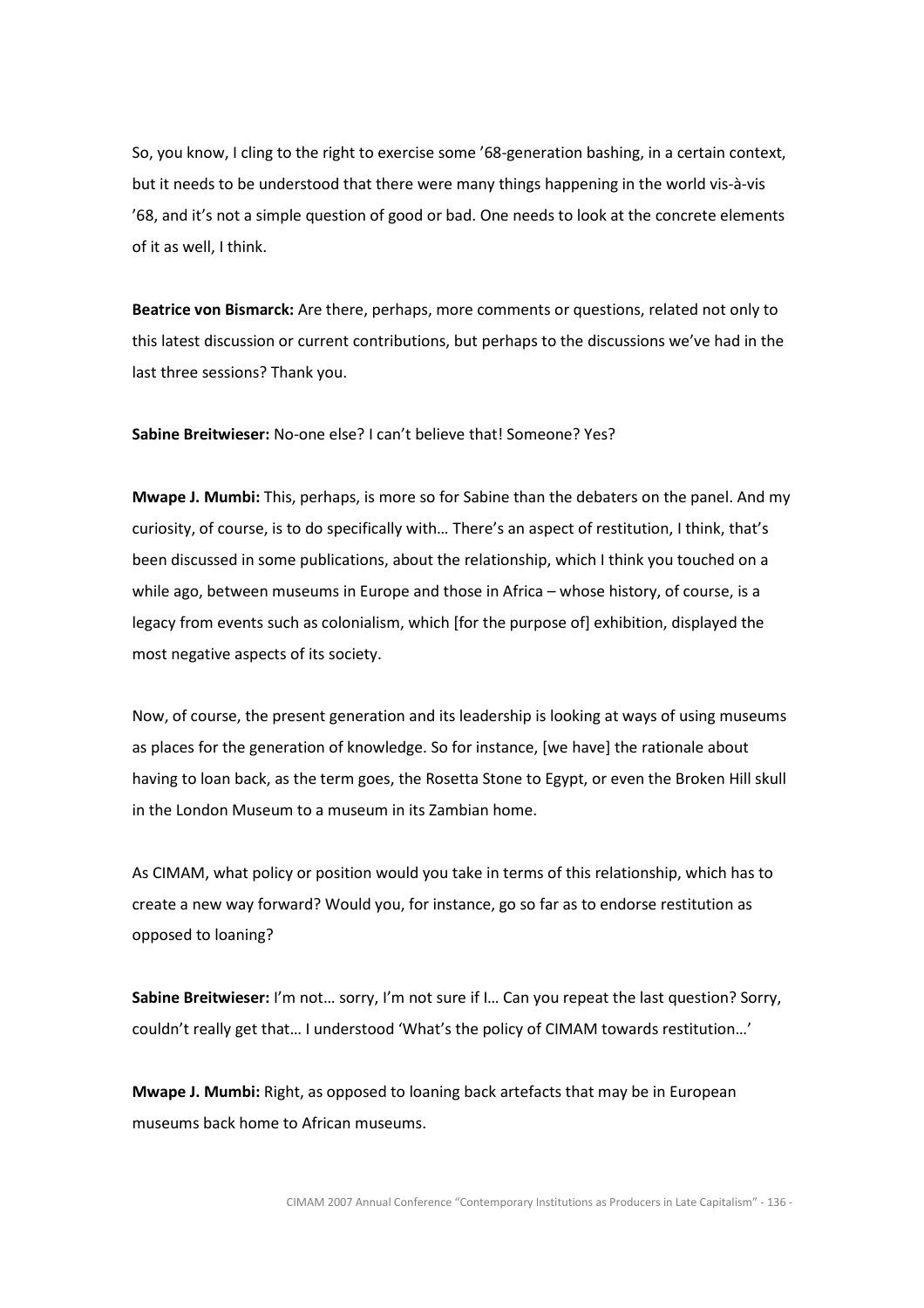Sabine Breitwieser: Well, Alfred, do you want to answer that? We have a president in charge of crucial questions.

Alfred Pacquement: This is, of course, a very important issue, but it's mostly discussed in institutions who have been collecting these kind of artefacts for longer than contemporary art museums or modern art museums. It is definitely an issue we hear a lot about in some other gatherings of museums – and I would say exclusively museums, which is not the case here [at CIMAM] – from, you know, the very large Western museums, who reach out to many parts of the world, like, let's say, the British Museum, or the museums in France as well, especially in countries who had a colonisation programme, if I may call it that.

But actually this is, I think, a question which… Maybe I'm wrong, but I don't feel it affects our policies in our own museums, because we have a different kind of relationship with artists and works of art coming from many parts of the world. And when we bring a work of art into our collection, I think, it's certainly, I hope, with the agreement of the artists and everyone concerned with the work. That's what I can say.

Lars Nittve: I actually both agree and disagree. I mean, I think that this is your ... Of course, the specific issue may not be a CIMAM one, but the question of restitution, looting… the very, very vague principles and the very different ways it's handled in different countries is something we could definitely discuss in CIMAM, and should, I think; maybe next conference.

Sabine Breitwieser: Well, it's also an issue of time, of the date of an art work, of course. I mean, we have very current issues in Austria at the moment with the Leopold Collection, as most of you may know and I've been discussing. Some people were asking yesterday. I think some of you might have mentioned it to me yesterday.

So, I think we're closing then, actually. Aha, OK, very good.

Penelope Curtis: I thought the question that the lady at the front asked about the relationship between Miran's project and the museum was really interesting, whether this is an artist's project or a museum project, and how artists can affect the museum, so I wondered if Miran could answer how the Eastern Art Map affected the policy of museums in the region.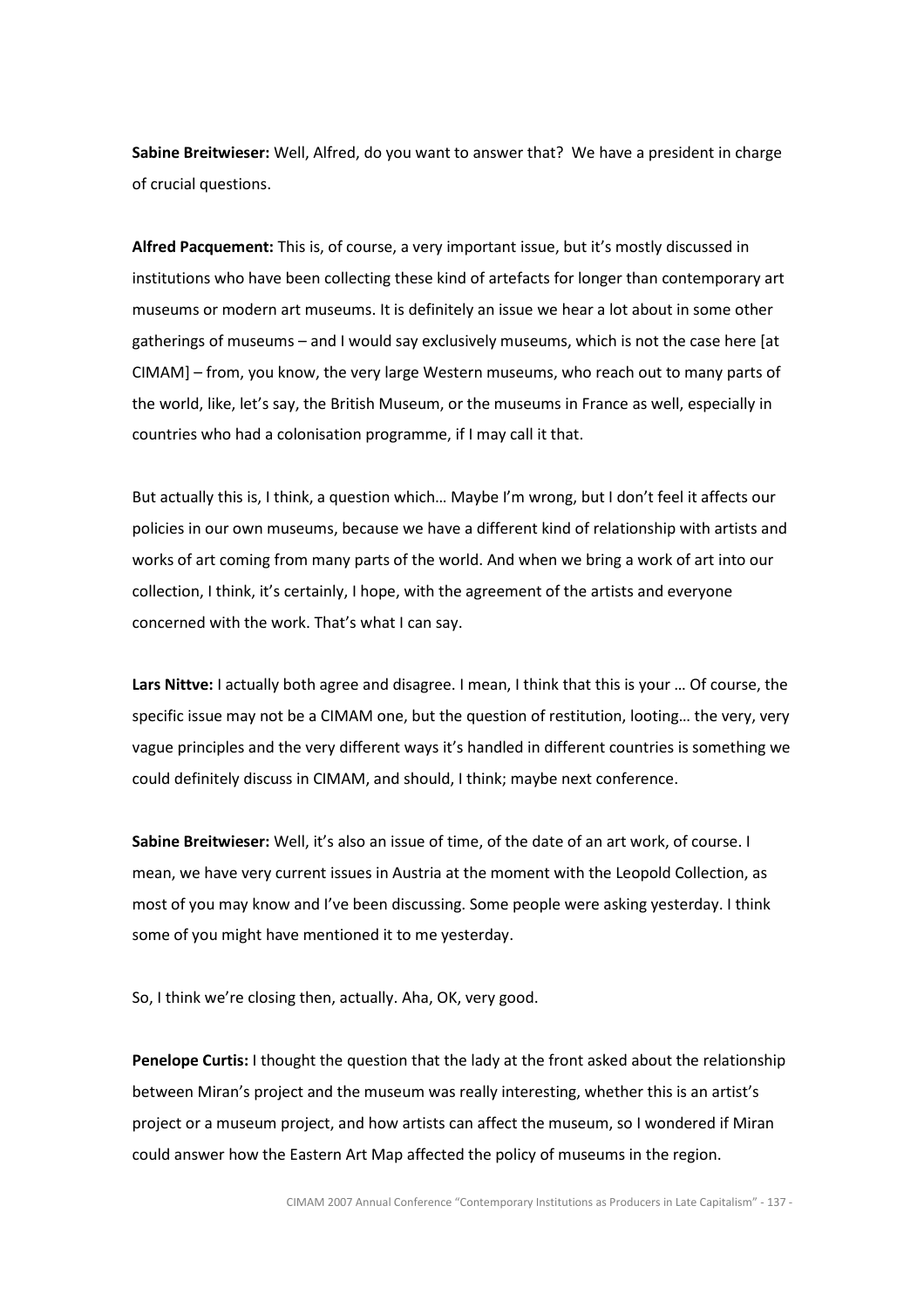Miran Mohar: First of all, I would refer to what Zdenka Badovinac said, she's right. There were, like, small institutions in Eastern Europe who were, in fact, very important, and when I was talking about institutions I meant the state museums and the big institutions. I think on that point…I hope I'm right, or maybe somebody has another opinion, but it was at least our experience or, I would say, mine.

So, the East Art Map project, as we said, didn't want to replace any specialists. It didn't want to replace the work of the museums or art historians or specialists in that field. Our idea was kind of…throwing the glove, in a way – how to say it? – to initiate the response, to initiate the dynamics of this. We are absolutely aware that what we were doing was like a kind of medieval map, in a way, which is totally wrong, potato-looking in a way, but we were aiming in a certain direction. I mean, it pointed you towards a certain direction.

So, basically, we would be more than happy, really delighted, if people who were specialists tried to work in this field. This is… this was somehow a dialogue not only with the institutions, but also with the specialists. That was the intention, and I hope that you recognise, by the very fact that we're here, that this will have another effect on this. But I must admit that in the whole process, we collaborated with many, many different people – sponsors, individuals, with money or without money, institutions and so on. So it… I mean, if you see the list, it's very complex. But yes?

Zdenka Badovinac: This was not the question for me. As I mentioned before, for me it's very interesting and crucial that this is really a project that has a root in art itself, and it's important to emphasise this legacy of conceptual art, which deals with the same questions as the institution. And that's the challenge for the institution. It was already conceptual art, and now we have the next step, how to deal with it… so that was my question, basically.

Coming back to the institutions, of course, there could be a debate about what they did under socialism. Also in the big institutions I don't agree absolutely, but the problem was that it wasn't systematised. It was done without discourse, it was done outside the discursive system, and it was fragmentised and so on, and probably the situation was very similar in Brazil, I suppose.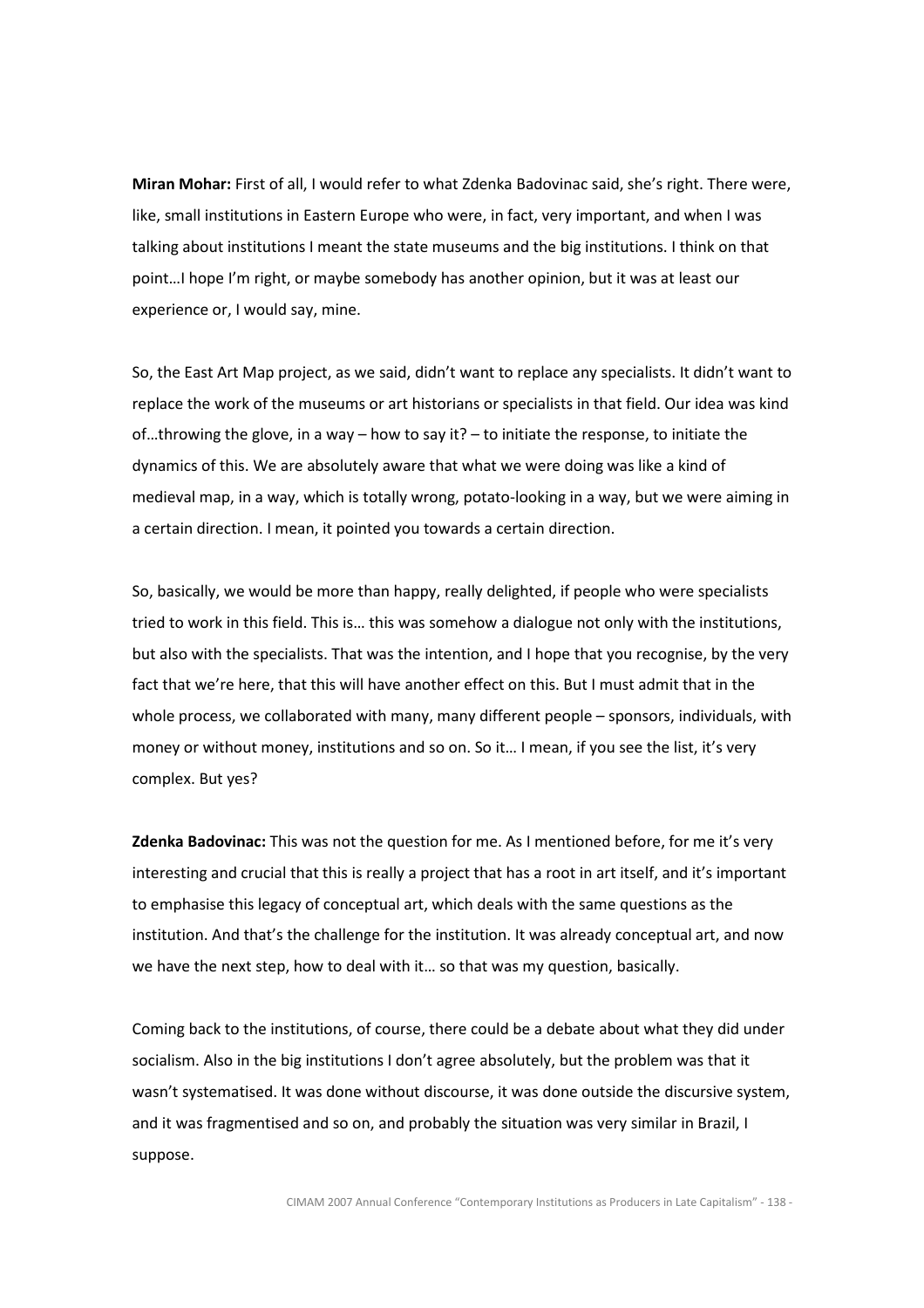Lisette Lagnado: Yes.

Zdenka Badovinac: There are probably many similarities. How…the question from… I don't know who put the question of how the project influenced the institutions. For example, you and I both come from Ljubljana: I'm from the museum and you're an artist, and we have been collaborating a lot, so it's not just by chance that there are many projects relating to the redefinition of Eastern art history coming from Ljubljana.

In Moderna Galerija in 1998 we mounted the exhibition 'The Body and the East' and in 2000 we created the collection 'Artist 2000+', which covers, really, art from the sixties to the present day, so it's a big exhibition and we are going on with this. So, that's why I emphasise collaboration. I think maybe there's a new moment which has to be… we have to focus more on this.

Borut Vogelnik: Just a few words on this. What was maybe not stressed enough before is that Zdenka Badovinac and the Museum of Modern Art is an institution we've collaborated with on several projects over the last decade, that's very true, very important projects. Some collections were built between these projects.

But the problem which, somehow, raised this question, these two sides of the question, is as follows: to be very concrete, our concrete practice or experience of the former Yugoslav territories, even though it was one country, as you know, until [June] 1990, the different republics, basically, were organised as totally separate entities regarding the right to judge art production from the respective republics. So if a critic from one republic was supposed to judge art production from another republic, he would do so only if he were invited. Let's put that in brackets because, of course, trespasses happened. But, basically, that was the situation.

So, the problem is the following: even now, the communication between these different countries is scarce. So the question of the Eastern Art Map as we understood it was that if there wasn't cross-border communication between these countries that would be bad for all of us. So we as amateurs did it, probably not well enough. We do hope that specialists from these countries are going to correct us. But as it is a map of the whole East, probably no one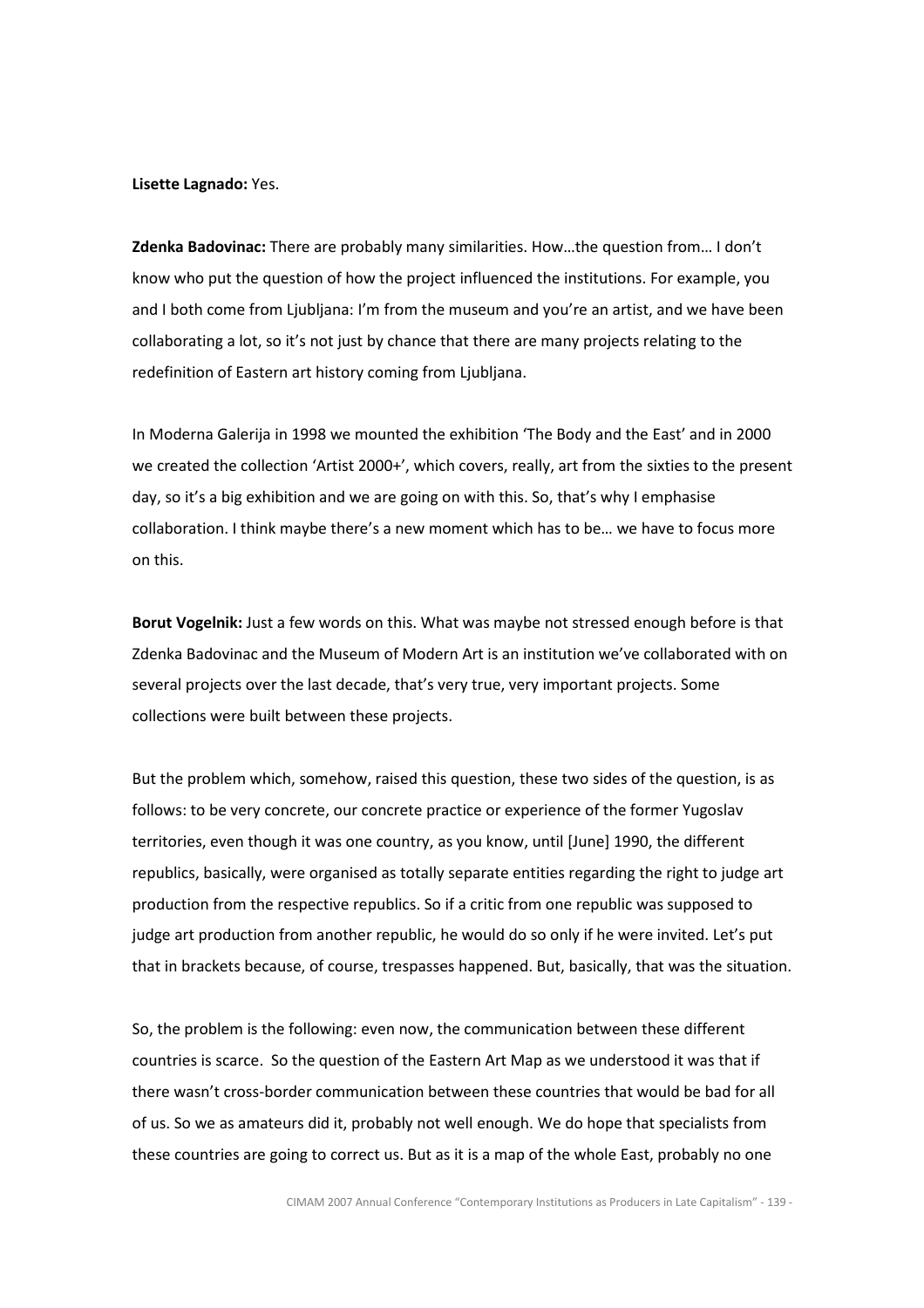country alone can do it. Probably they will meet to discuss it between themselves and find out how to do it. If not, then it will be ours. That's not going to happen. That is the situation, isn't it?

Sabine Breitwieser: So, I do think institutions have to take on the challenge or project of collaborating with artists, and there are a number of possibilities. For example, we have a corporate background, and we did a project with Andrea Fraser, researching the function of the arts for corporations, taking us as a case study, which was very [heavily] criticised in Austria actually; and, internationally, it's become a very important study on art sponsorship, by the way. So we already had this 'phenomenon', that getting acknowledged meant more outside than inside, which happens everywhere in the country, both to artists, curators, museum directors probably, so all the people and institutions we're related to.

I would like to conclude, because we do have to close now. I would like to refer again to Tretiakov (sounds very historical!). But I think it's really great that we're on a mission to inform, but not just a mission to inform, but to struggle, and that's something we face on all sides of the production apparatus, I would say.

And I also very much like Chantal's suggestion, that we need to analyse, to distinguish, to intervene, and when there's a response, of course, we re-intervene. So it's an ongoing process of rewriting history, but, at the same time, recognising that there has been a gap in communications, and different production modes.

So I think all this has to be considered when we're presenting artworks from so-called Eastern Europe, and we also had a number of projects about that. So how do we present them? Can we just present as if nothing had happened? After World War II and the fall of the Iron Curtain? Probably not. There also needs to be information about the context.

We need to reconsider our structural system modes, conditions, relations to the mass-media and the artists, and we have… Well, there's a lot we have to consider and reconsider, I guess. But I think it's also very important – and this is something I liked in Charles' presentation – that we reconsider constantly the criteria of our evaluations. Do we just behave as victims of criteria imposed on us by politicians, by owners, by trustees, or can we develop our own